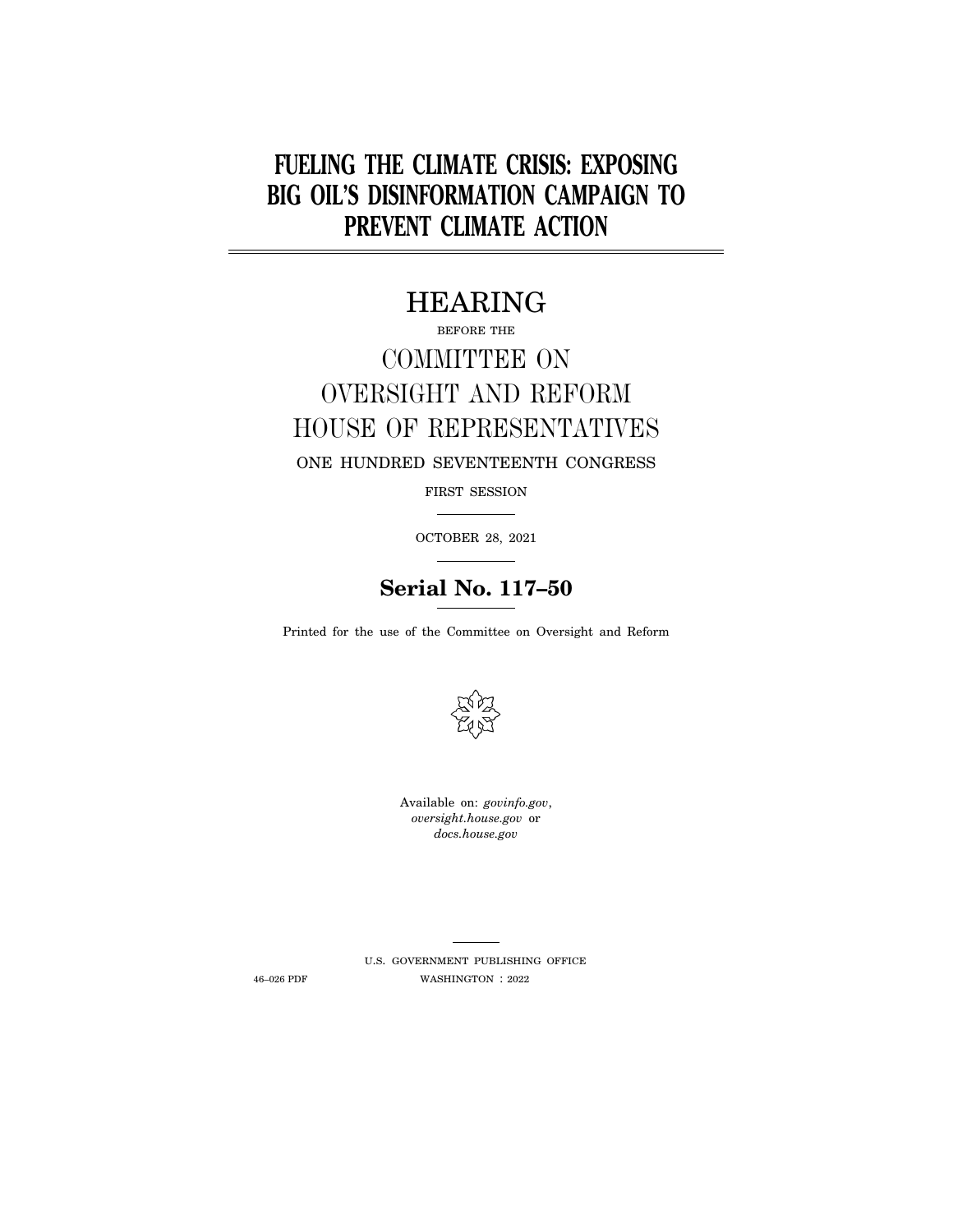#### COMMITTEE ON OVERSIGHT AND REFORM

#### CAROLYN B. MALONEY, New York, *Chairwoman*

ELEANOR HOLMES NORTON, District of Columbia STEPHEN F. LYNCH, Massachusetts JIM COOPER, Tennessee GERALD E. CONNOLLY, Virginia RAJA KRISHNAMOORTHI, Illinois JAMIE RASKIN, Maryland RO KHANNA, California KWEISI MFUME, Maryland ALEXANDRIA OCASIO-CORTEZ, New York RASHIDA TLAIB, Michigan KATIE PORTER, California CORI BUSH, Missouri DANNY K. DAVIS, Illinois DEBBIE WASSERMAN SCHULTZ, Florida PETER WELCH, Vermont HENRY C. ''HANK'' JOHNSON, JR., Georgia JOHN P. SARBANES, Maryland JACKIE SPEIER, California ROBIN L. KELLY, Illinois BRENDA L. LAWRENCE, Michigan MARK DESAULNIER, California JIMMY GOMEZ, California AYANNA PRESSLEY, Massachusetts MIKE QUIGLEY, Illinois

JAMES COMER, Kentucky, *Ranking Minority Member*  JIM JORDAN, Ohio PAUL A. GOSAR, Arizona VIRGINIA FOXX, North Carolina JODY B. HICE, Georgia GLENN GROTHMAN, Wisconsin MICHAEL CLOUD, Texas BOB GIBBS, Ohio CLAY HIGGINS, Louisiana RALPH NORMAN, South Carolina PETE SESSIONS, Texas FRED KELLER, Pennsylvania ANDY BIGGS, Arizona ANDREW CLYDE, Georgia NANCY MACE, South Carolina SCOTT FRANKLIN, Florida JAKE LATURNER, Kansas PAT FALLON, Texas YVETTE HERRELL, New Mexico BYRON DONALDS, Florida

RUSS ANELLO, *Staff Director*  GRETA GAO, *Team Lead*  ELISA LANIER, *Chief Clerk and Director of Operations*  CONTACT NUMBER: 202-225-5051 MARK MARIN, *Minority Staff Director*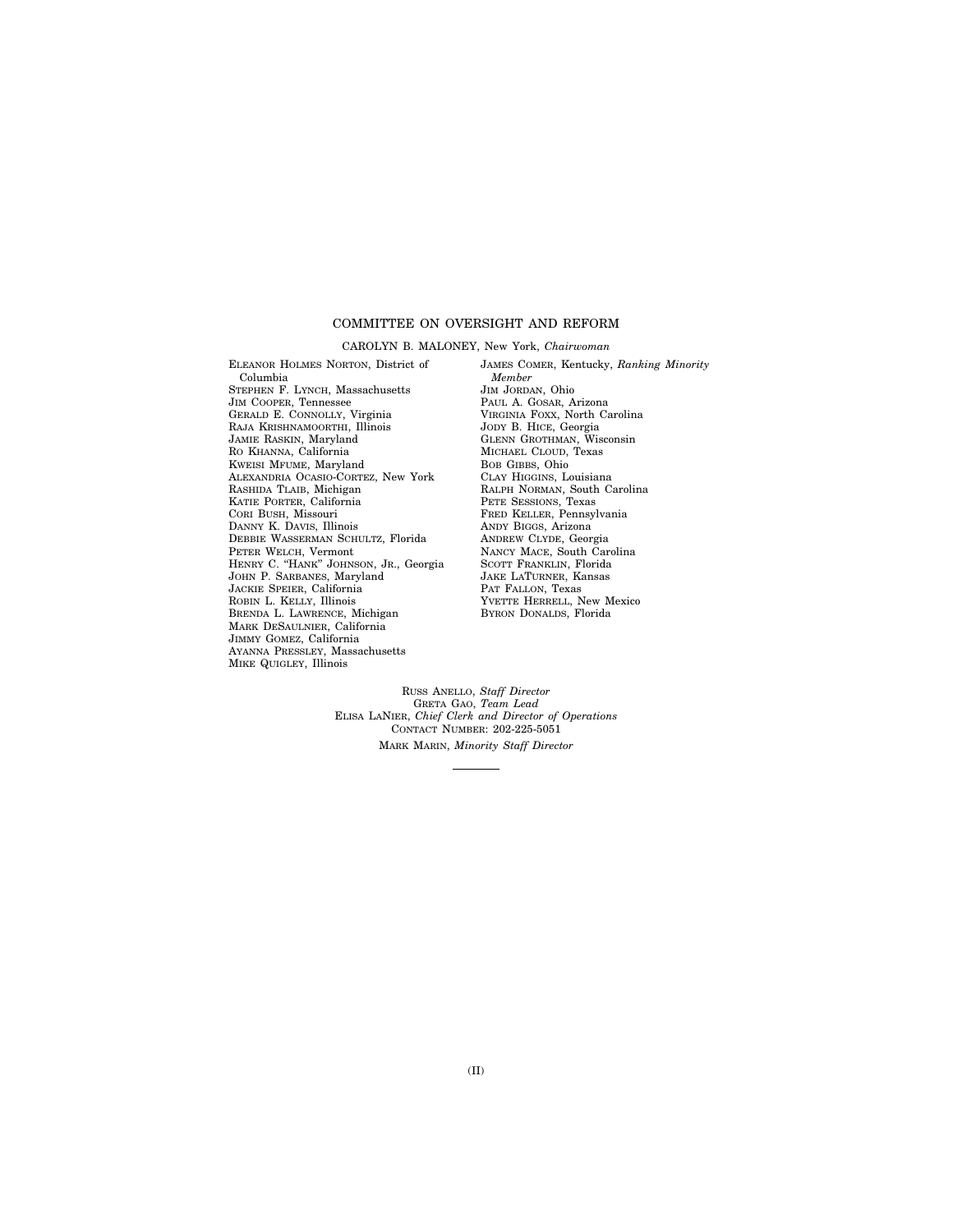### C O N T E N T S

|                                                                                                                                                         | Page<br>1 |
|---------------------------------------------------------------------------------------------------------------------------------------------------------|-----------|
| <b>WITNESSES</b>                                                                                                                                        |           |
| Mr. Darren Woods, Chief Executive Officer, ExxonMobil Corporation                                                                                       | 7         |
| Mr. Michael K. Wirth, Chief Executive Officer, Chevron Corporation                                                                                      | 9         |
| Mr. David Lawler, Chief Executive Officer, BP America Inc.                                                                                              | 10        |
| Ms. Gretchen Watkins, President, Shell Oil Company                                                                                                      | 12        |
| Mr. Mike Sommers, President, American Petroleum Institute                                                                                               | 13        |
| Ms. Suzanne Clark, President and Chief Executive Officer, U.S. Chamber<br>of Commerce                                                                   |           |
| Mr. Neal Crabtree (Minority witness), Former Welding Foreman, Keystone                                                                                  | 14        |
| XL Pipeline                                                                                                                                             | 16        |
| Opening statements and the prepared statements for the witnesses are avail-<br>able in the U.S. House of Representatives Repository at: docs.house.gov. |           |

INDEX OF DOCUMENTS

*The documents entered into the record during this hearing, and Questions for the Record (QFR's) for this hearing are listed below.* 

\* Opinion by New York District Court Judge Valerie Caproni regarding San Francisco *v.* Exxon; submitted by Rep. Raskin.

\* Article on oil companies fund to defeat Alaska's tax proposal; submitted by Rep. Tlaib.

\* Ad campaign by Michigan group Energy Citizens ahead of energy vote legislation; submitted by Rep. Tlaib.

\* Articles, *L.A. Times*; submitted by Rep. DeSaulnier.

\* Articles, *Climate Action News*; submitted by Rep. DeSaulnier.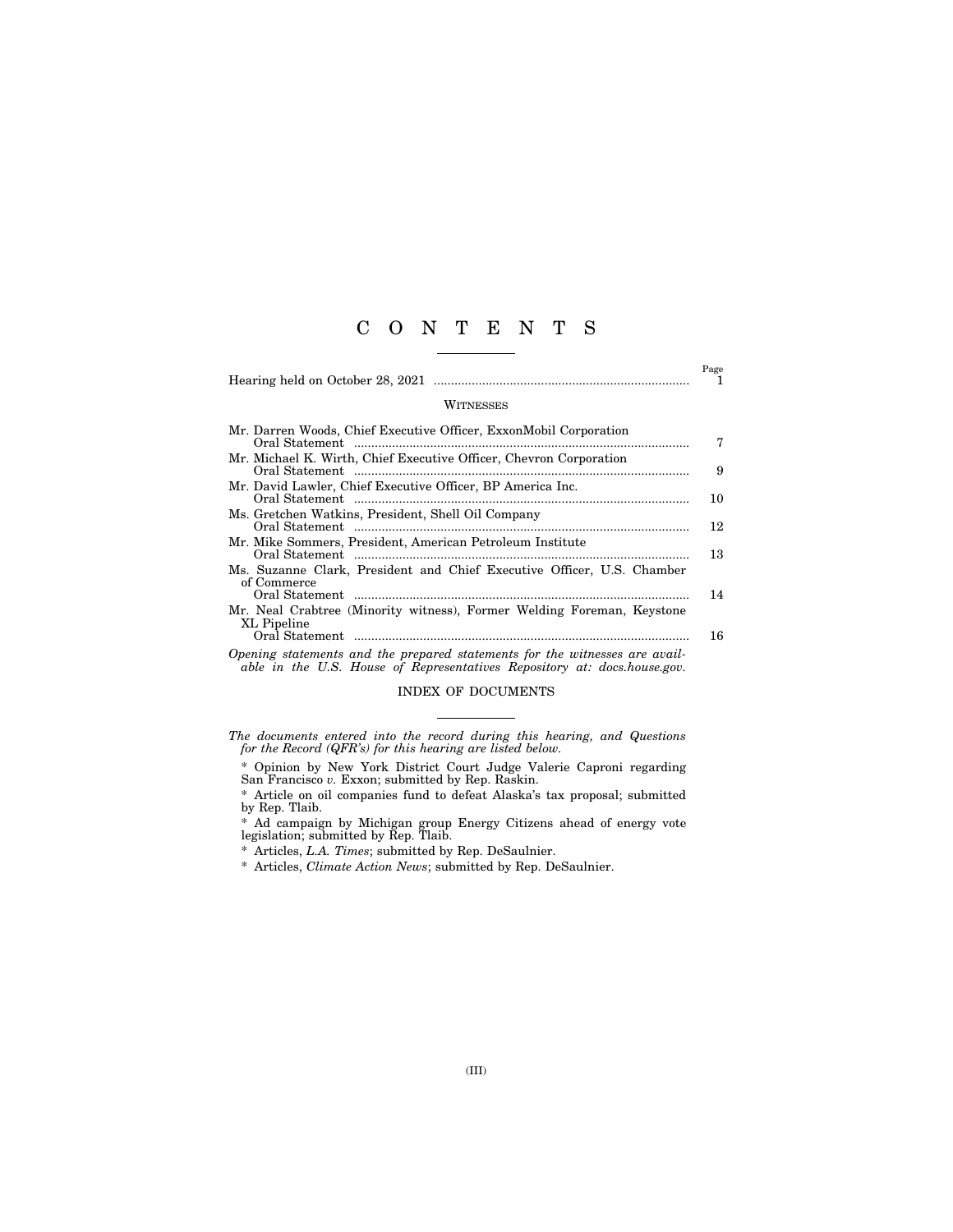\* Correspondence between Reps. DeSaulnier, Lieu, and Welch with Exxon Mobile; submitted by Rep. DeSaulnier.

\* Article, ''With a Pen Stroke, President Joe Biden Cancels the Keystone XL Pipeline Project''; submitted by Rep. Cloud.

\* Article, ''Biden Lifts U.S. Sanctions on Major Russian Pipeline''; submitted by Rep. Cloud.

\* Article, ''While Western Nations Kill Energy, China Builds Coal Plants by the Dozen''; submitted by Rep. Cloud.

\* Article, ''China is Planning to Build 43 New Coal-Fired Power Plants''; submitted by Rep. Cloud.

\* Article, ''Russia Projects Oil Output Near Post-Soviet Highs in 2022''; submitted by Rep. Cloud.

\* Article, ''Europe Has Become a Hostage to Russia Over Energy, Analysts Warn''; submitted by Rep. Cloud.

\* Article, "Europe Warns Its Gas Prices Surge Will Drive Up Food Costs"; submitted by Rep. Cloud.

Article, "Biden Asks OPEC to Up Oil Production While Limiting U.S. Energy Production''; submitted by Rep. Cloud.

\* Article, ''Qatar Petroleum Signs a 15-Year LNG Supply Deal with China''; submitted by Rep. Cloud.

\* Article, ''Qatar Petroleum Boosts LNG Production''; submitted by Rep. Cloud.

\* Articles, ''Qatar Places a \$760 Million Order with China for Liquid Gas "Energy Costs are Stoking Inflation. Just Look at U.S. Gas Prices"; submitted by Rep. Cloud.

\* Article, ''Home Heating Sticker Shock: The Cost of Natural Gas is Up by 180 Percent"; submitted by Rep. Cloud.

\* Article, ''Food Prices Poised to Surge with Fertilizer Prices at the Highest in Years''; submitted by Rep. Cloud.

\* Letter from Ranking Member Comer; submitted by Rep. Donalds.

\* Report, US Energy Information, ''Winter Fuels Outlook''; submitted by Rep. Keller.

Statement for the Record from Lee Raymond in 1996 regarding the human impact on the climate crisis; submitted by Chairwoman Maloney. \* Statement from James Black, Exxon scientist, regarding the impact of burning fossil fuels on climate change; submitted by Chairwoman Maloney. \* Statement from Mr. Glaser, Exxon manager of environmental affairs, about the impacts of climate change; submitted by Chairwoman Maloney. \* Statement for the Record, quote from letter regarding OPEC and world oil supplies by Maria Cantwell, Senator Menendez, Senator Schumer, and Senator Markey from 2018; submitted by Rep. Graves.

\* Questions for the Record:to all witnesses; submitted by Rep. Bush

\* Questions for the Record: to Mr. Michael K. Wirth, CEO, Chevron Corp; submitted by Rep. Tlaib.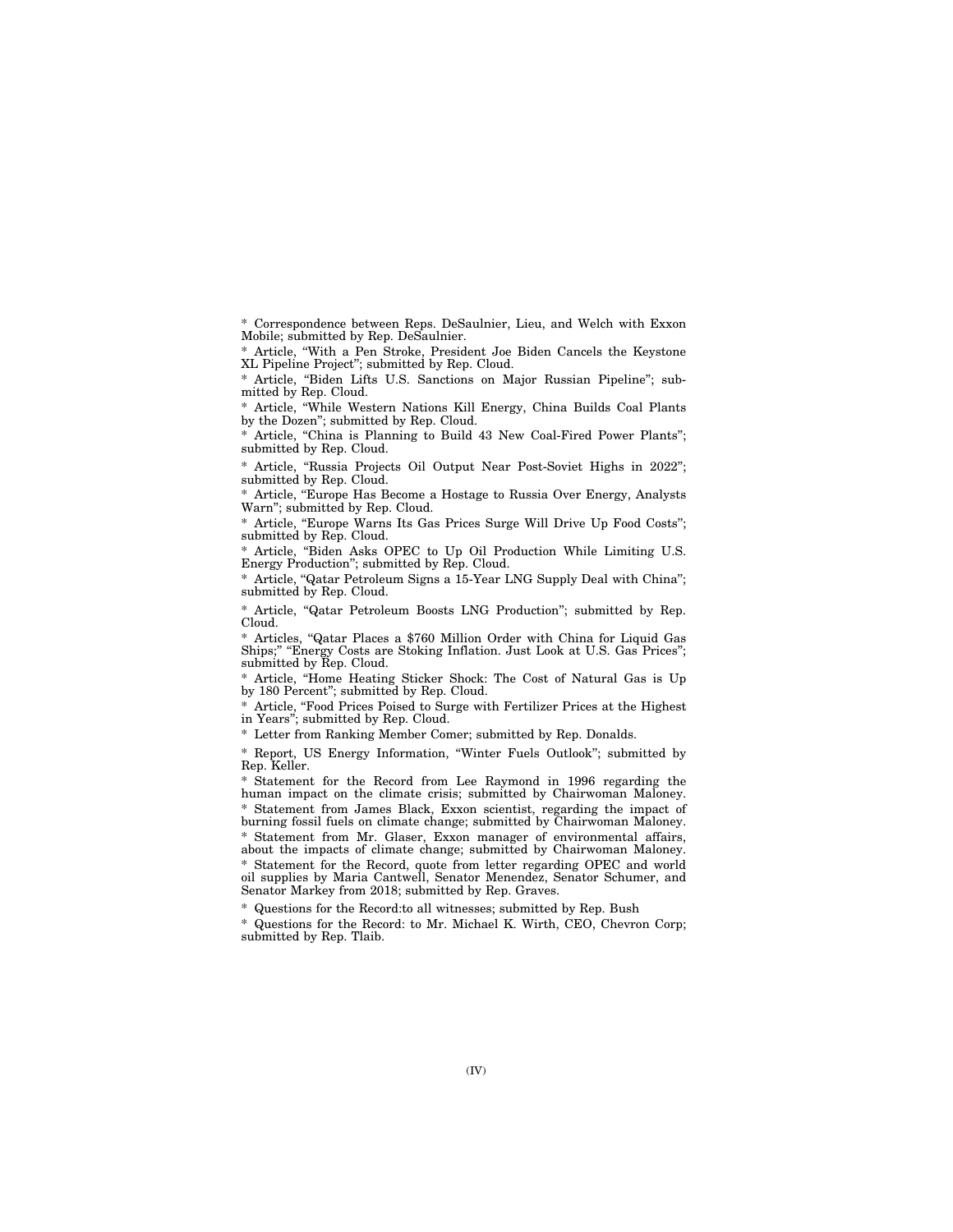### **FUELING THE CLIMATE CRISIS: EXPOSING BIG OIL'S DISINFORMATION CAMPAIGN TO PREVENT CLIMATE ACTION**

#### **Thursday, October 28, 2021**

#### HOUSE OF REPRESENTATIVES, COMMITTEE ON OVERSIGHT AND REFORM, *Washington, D.C.*

The committee met, pursuant to notice, at 10:44 a.m., in room 2154, Rayburn House Office Building, and via Zoom. The Hon. Carolyn Maloney [chairwoman of the committee] presiding.

Present: Representatives Maloney, Norton, Lynch, Cooper, Connolly, Krishnamoorthi, Raskin, Khanna, Mfume, Ocasio-Cortez, Tlaib, Porter, Bush, Davis, Wasserman Schultz, Welch, Johnson, Sarbanes, Kelly, DeSaulnier, Gomez, Pressley, Quigley, Comer, Jordan, Foxx, Hice, Grothman, Cloud, Gibbs, Higgins, Norman, Sessions, Keller, Biggs, Clyde, Franklin, LaTurner, Fallon, Herrell, and Donalds.

Also present: Representatives Casten, Levin, Jones, Omar, Brady, and Graves.

Chairwoman MALONEY. [Presiding.] The committee will come to order.

This is a historic hearing. For the first time, top fossil fuel executives are testifying together before Congress under oath about the industry's role in causing climate change and their efforts to cover it up. For far too long, Big Oil has escaped accountability for its central role in bringing our planet to the brink of a climate catastrophe. That ends today.

Big Oil has known the truth about climate change for decades. In the 1970's and 80's, Exxon's own scientists privately told top executives that burning fossil fuel was changing the global climate. Exxon and other Big Oil companies had the opportunity to tell the truth and lead the way to find alternative energy sources, but instead, Big Oil doubled down on fossil fuels. Working with the American Petroleum Institute, and the Chamber of Commerce, and other front groups and PR firms, the industry ran a coordinated campaign to mislead the public, hide the dangers of its own product, and derail global efforts to reduce greenhouse emissions.

At the same time, they were lining their own pockets. Between 1990 and 2019, the four oil companies here today reported nearly \$2 trillion in profits, but the costs of inaction on climate have been far higher. The American people lost more than 30 years when we could have curbed climate change. Today we face stronger hurricanes, dangerous wildfires, and destructive floods. As the effects of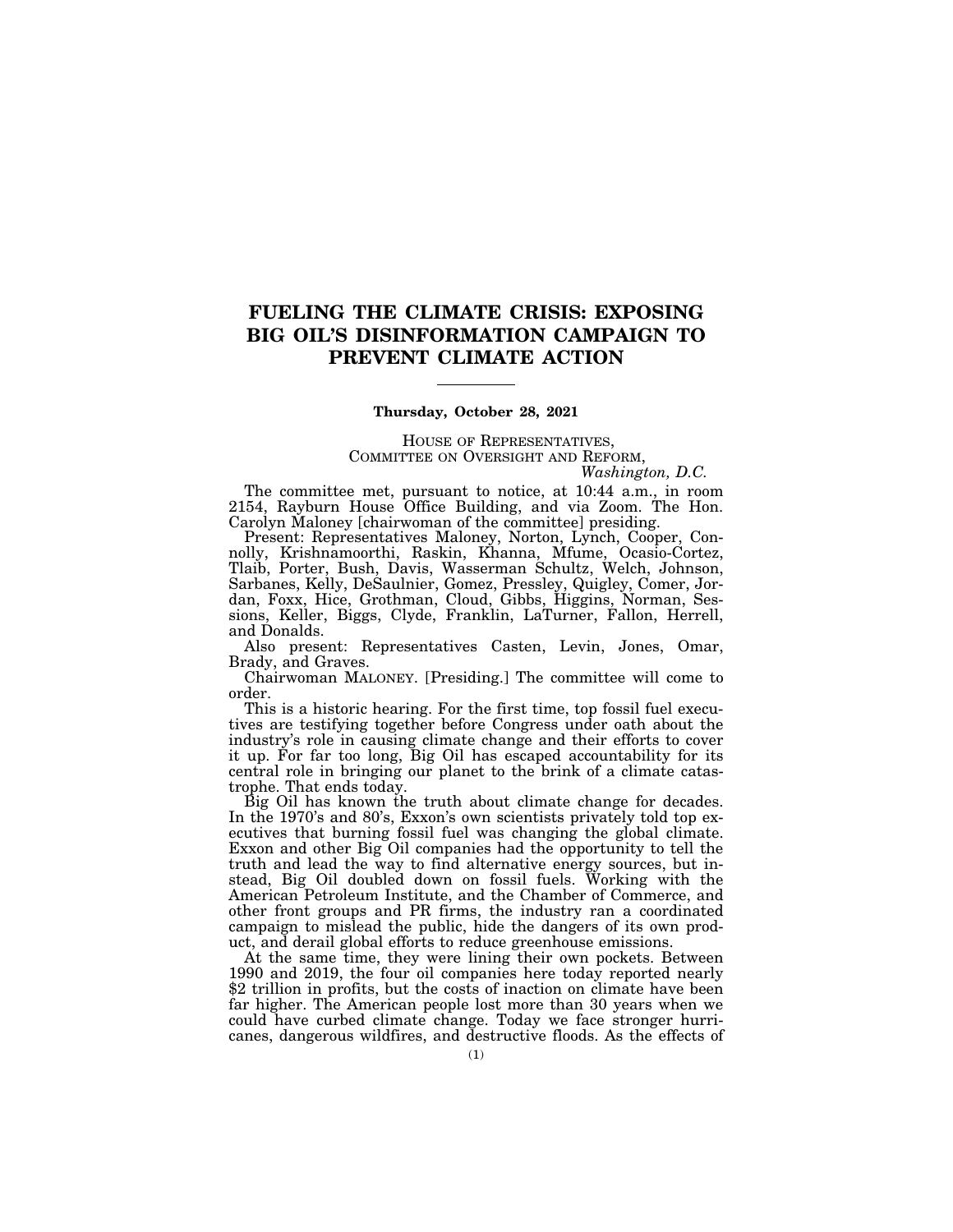climate change have become undeniable, Big Oil has changed its record and its rhetoric. Now they say they believe in climate change and they support the Paris Agreement and a price on carbon. They promise they will reduce their carbon emissions and even aspire to net zero emissions, and they have spent billions of dollars on PR firms to paint themselves as climate champions, but Big Oil's actions tell a different story.

These companies not only continue to sell millions of barrels of oil every day. They are also investing in new oil fields. Their lobbying also tells a different story. Today the committee is releasing a new staff analysis showing that over the past 10 years, these four companies have dedicated only a very tiny fraction of their immense lobbying resources to enact the policies they publicly claim are key to address climate change, while spending tens of millions to protect their profits from oil and gas.

Earlier this year, a senior lobbyist at Exxon admitted the truth. He was caught on video saying that Exxon's support for a carbon tax was merely a "talking point" which would never become reality. And even today, lobbyists from American Petroleum Institute and other industry groups are fighting tooth and nail against key climate provisions in the Build Back Better Act. But we must act. Just this week, the United Nations released a new report stating that nations' current pledges fall far short of what is necessary to avert catastrophe. These experts agree that we will still have a narrow and fast disappearing window to prevent the worst outcomes from climate change. To do that, we need to immediately cut fossil fuel emissions by 3 to 4 percent each year and rapidly transition to net zero carbon emissions.

Twenty-seven years ago, seven tobacco executives appeared in this room before Congress. Rather than admitting the truth about their product, the executives lied. This was a watershed moment in the public's understanding of Big Tobacco. I hope that today's hearing represents a turning point for Big Oil. I hope that today the witnesses will finally own up to the industry's central role in this crisis and become part of the change we need. That also means cooperating with this committee's investigation. We asked each of these companies for documents six weeks ago, but they have not come close to producing the key internal documents about climate change and the money trail we asked for. So let me be clear. We are at the beginning of this investigation. I assure you we will not stop until we get to the truth, and if we need to call the CEOs back to testify again, we will.

After four decades of deception and delay, it is time for the fossil fuel industry to finally change its ways. Thousands of companies have already recognized the imminent threat of climate change and are working with community leaders and scientists to bring down emissions. It is time for Big Oil to finally join the rest of us in this fight. We can prevent a climate disaster while keeping energy costs low and creating good-paying jobs, but only if Big Oil acknowledges its central role in this crisis and commits to meaningful and immediate action.

I now recognize the distinguished ranking member, Mr. Comer, for an opening statement.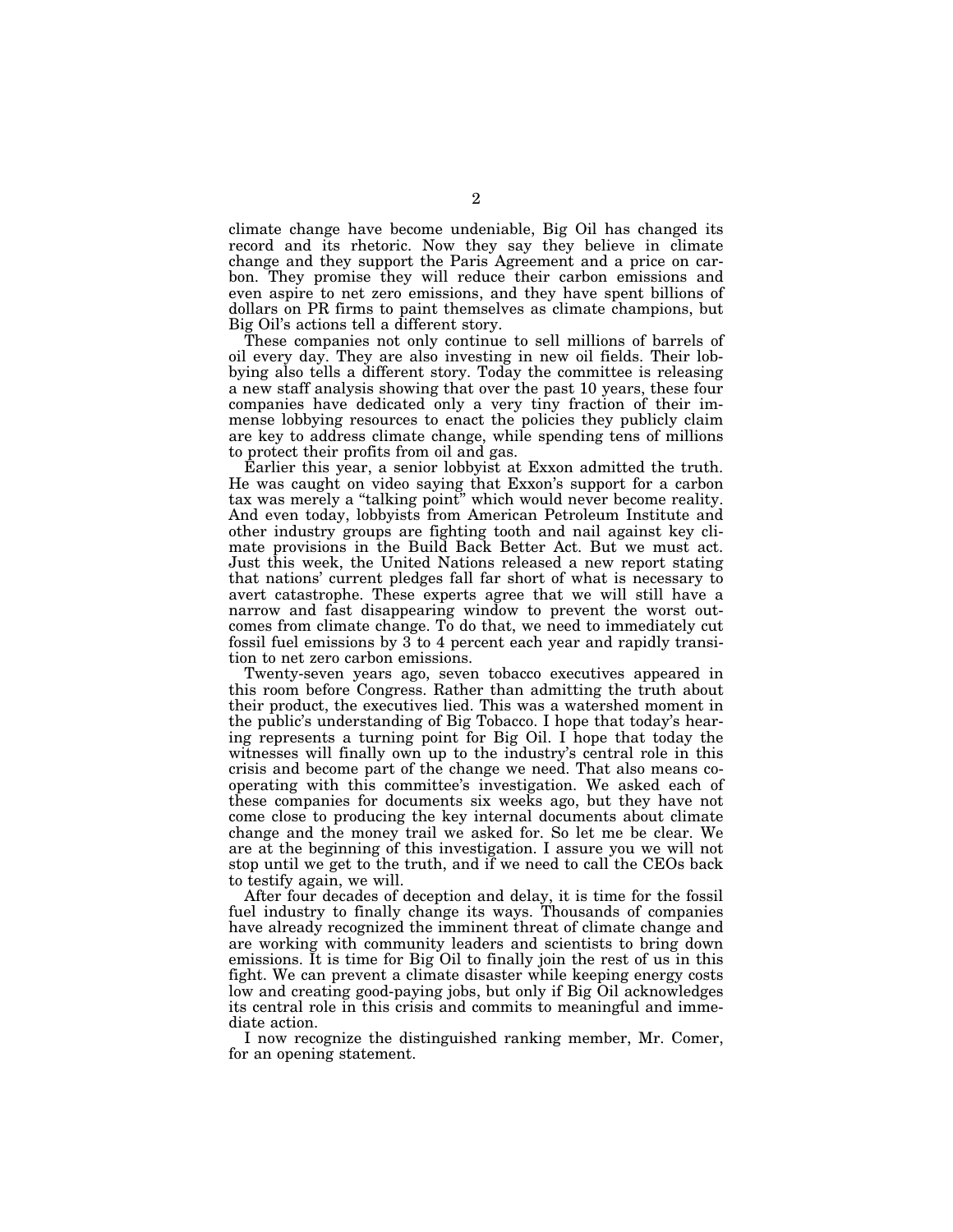Mr. COMER. Thank you, Chairwoman Maloney, and I want to thank the witnesses for their willingness to testify before the committee today. However, I have concerns about today's hearing and the legitimacy of Democrats' so-called investigation of America's oil and gas companies. First, let me remind Chairwoman Maloney and committee Democrats that the Oversight and Reform Committee exists to root out waste, fraud, and abuse in the Federal bureaucracy. When are we going to hold a hearing with a Biden Administration Cabinet member so we can hold the Federal Government accountable?

It is critical that this committee examine the pressing concerns of American citizens. Inflation caused by the Biden Administration's economic policies is sitting at 5.4 percent, gas prices are at a seven-year high, and heating bills are expected to rise as much as 54 percent this winter. The Biden Administration continues to allow illegal immigrants to pour over the southern border. Questions remain about the disastrous handling of the Afghanistan withdrawal, all while the White House fails to manage the COVID– 19 pandemic they said would be over by July 4.

Instead of convening hearings on any of these topics and holding the Biden Administration accountable for its actions, committee Democrats have called this hearing because they watched a deceptively recorded and edited eight-minute video clip of an Exxon lobbyist. Committee Democrats won't tell the American people that the basis of their misguided inquiry appears to be a multi-month operation launched by activist group, Green Peace UK, involving fake websites and LinkedIn profiles, false job opportunities, and deceptive emails and interviews. Given the questionable activities undertaken by Green Peace U.K. to obtain the so-called information at the heart of this investigation, the American people must question the legitimacy of the Democrats' actions.

When committee Republicans asked Chairwoman Maloney to join us in requesting the full video back on August 12, 2021, they refused. Ironically, just yesterday, over two months later, the Democrats wrote saying they now would like to join our request. I don't know what took so long, but they apparently didn't want the full video to be shown at today's hearing. In reality, they don't want to see it and they don't want the American people to see it. Democrats didn't invite the person who was secretly recording to the hearing today because they are more interested in a spectacle.

Instead, committee Democrats took this questionable information and wrote letters to the CEOs who are appearing today. They requested internal documents and communications that these entities had with the Federal Government and lawmakers. They struck at the very heart of the First Amendment protections that exist for these groups and any American to petition their government. We raised objections to Chairwoman Maloney about the protected nature of these communications and the chilling effect these requests would have on the ability of entities to petition their government. However, Democrats have not bothered to respond to our concerns. The purpose of this hearing is clear: to deliver partisan theater for prime-time news. Subcommittee Chairman Khanna went to the media threatening subpoenas months before any of the witnesses were even invited to testify. Now, despite receiving well over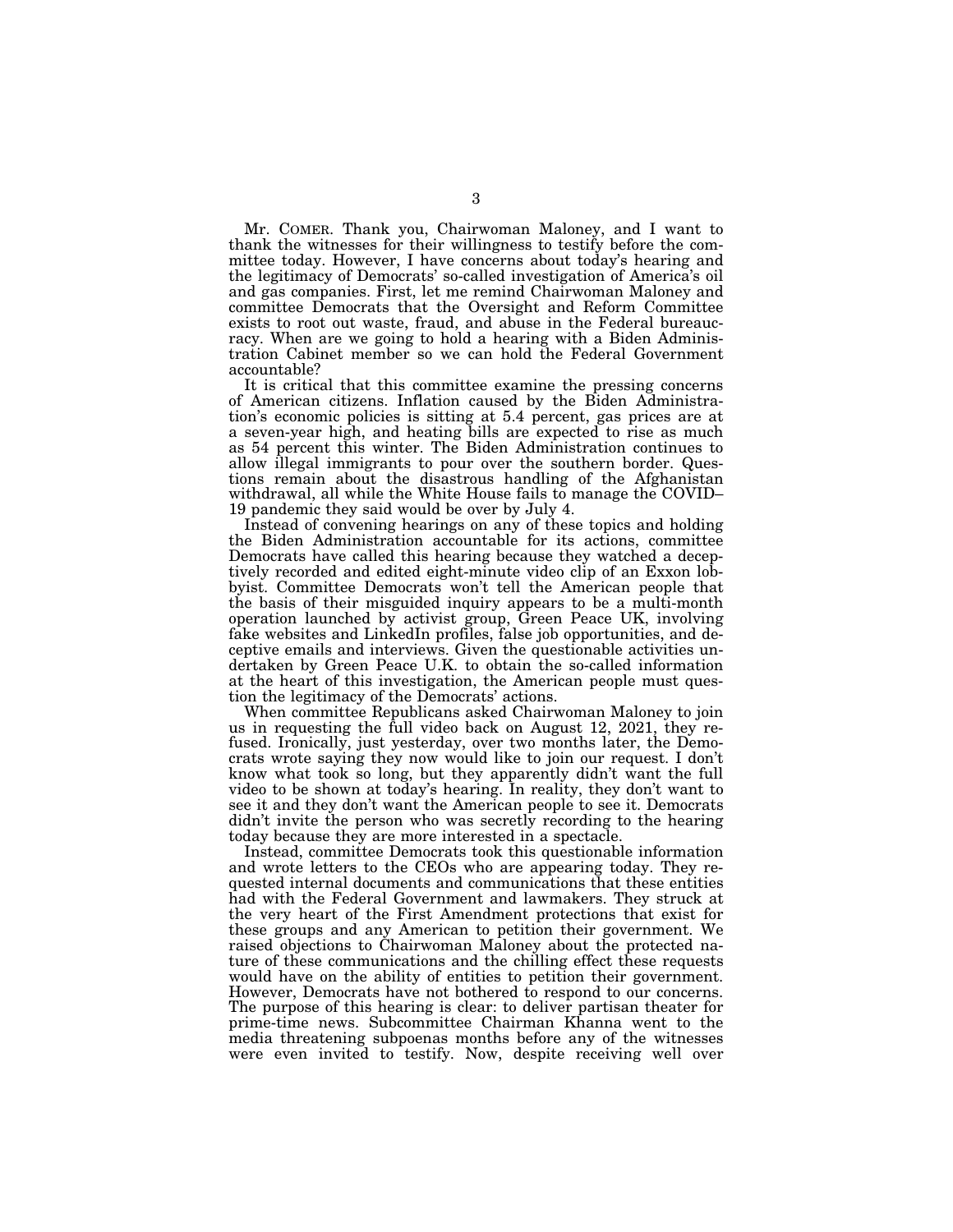100,000 pages of documents from today's witnesses, Democrats are complaining that no one is cooperating with them.

Chairwoman Maloney, this hearing is simply a distraction from the crises that the Biden Administration's policies have caused for the American people. Just last week, President Biden admitted that he had no solution for the skyrocketing gas prices. He said prices will not go down until 2022. That is a problem for all Americans, especially low-income households. Meanwhile, hours after President Biden took office, he canceled the Keystone Pipeline and put 11,000 workers out of a job overnight, including the Republican witness, Neal Crabtree, who is still looking for work.

I look forward to hearing from the witnesses today, and I yield back.

Chairwoman MALONEY. The gentleman yields back. I now recognize Chairman Rho Khanna for his opening statement.

Mr. KHANNA. Thank you, Madam Chair. Representative Comer and I have a good relationship. This isn't about partisanship. This is about getting at the truth. Today, the CEOs of the largest oil companies in the world have a choice. You can either come clean, admit your misrepresentations and ongoing inconsistencies and stop supporting climate disinformation, or you can sit there in front of the American public and lie under oath.

Now, let me remind you of a fact that I am sure your many lawyers have brought to your attention. In 1994, the CEOs of the seven largest tobacco companies appeared right here before our committee. They, too, faced a choice. They chose to lie under oath, denying that nicotine was addictive. As I am sure you realize, that didn't turn out too well for them. I hope Big Oil will not follow the same playbook as Big Tobacco. You are powerful leaders at the top of the corporate world at a turning point for our planet. Be better.

Spare us the spin today. Really, we have no interest in it. Spin doesn't work under oath. We have all heard your spokespeople's talking points. Speak from the heart today. You will tell us your companies have contributed to academic research on climate science. That is true, but that is not the issue at hand. Despite your early knowledge of climate science, your companies and the trade associations you fund chose time and again to loudly raise doubts about the science and downplay the severity of the crisis. In short, the question is not did you prevent academic research on climate science—no one says you prevented that—but did any of your executives at any point mislead the American public?

You will say you have now seen the light. You will say you are for a carbon tax to have a ''talking point,'' even though the former Exxon lobbyist, Keith McCoy tells us you believe ''it is not going to happen.'' You will say you are for the Paris Accords, of course. Most of you will say you are working to reduce emissions, though, notably, one of you will say not the 80 to 90 percent of emissions that actually come from the gas you sell, just the 10 percent arising from your own operations. You will tout carbon capture and storage even though all of the carbon capture—and I want to make this point clearly—all of the captured carbon is being used to enhance oil extraction and actually increasing CO2 emissions in the world, even though there is no economically proven way to store CO2 indefinitely.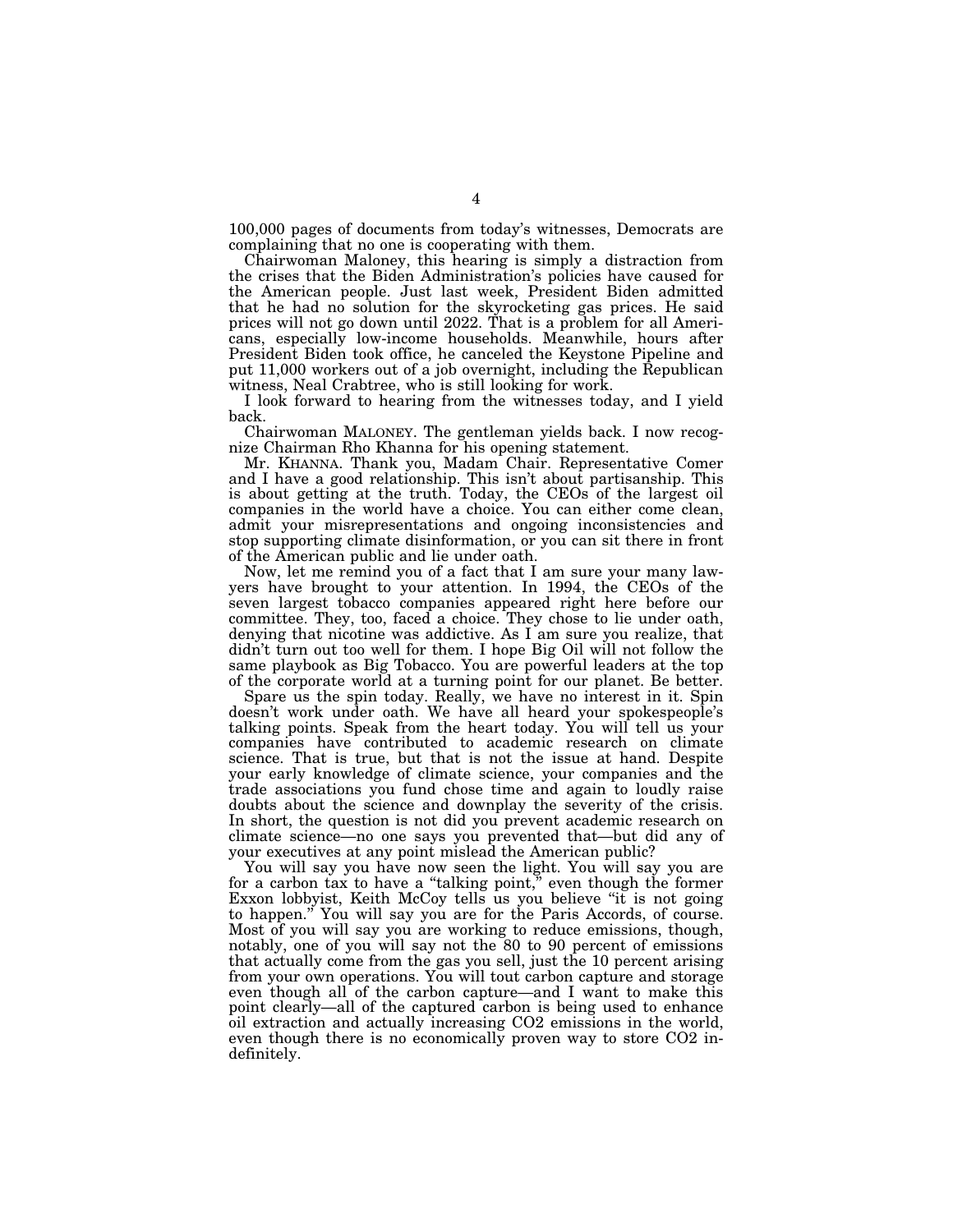Here is the problem. This hearing will show that your actions continue to be inconsistent with the climate goals you now espouse. I wish they were consistent. My goal honestly is not to embarrass you. It is not to have a ''gotcha'' moment. That doesn't help any of us. You actually have a moment to shine today. You could commit to changing course and taking actions that would avert a climate catastrophe, or you could continue to deny and deceive out of a sense of institutional loyalty to your companies' past. The choice is really yours. As you make it, think of the indigenous-led demonstrations last week and the five young activists from the Sunrise Movement who have been outside the White House on a hunger strike for nine days and counting. They are putting their lives on the line because they know that countless thousands will suffer and die if we continue on our current path.

Just today, don't think of yourselves as the CEOs. Just think of yourselves as human beings. And I have this question: what will you do to end the hunger strike? What do you have to say to America's children born into a burning world? Find it in yourself today to tell the truth. It will be better for your companies' futures, and it will be better for humanity's future. Thank you.

Chairwoman MALONEY. And I now recognize Congressman Norman for an opening statement.

Mr. NORMAN. Thank you, Chairwoman Maloney, and I want to thank the witnesses for their willingness to testify before the committee today.

Today, committee Democrats have contrived yet another hearing to demonize the oil and gas industry. The folks represented before us today run organizations that are providing good-paying jobs and secure, affordable, and clean energy for all Americans, something this Administration is attempting to dismantle. Instead of conducting actual oversight, as Congressman Comer mentioned, oversight that shows the disastrous decisions the Biden Administration has made this year, the Democrats are focused on destroying an industry and the jobs it provides to distract us from the fact that they have no plan to recoup our energy work force or energy independence. I assume that is why they canceled the Keystone Pipeline. I assume that is how they justify buying gas and oil from countries that don't like us. I assume they do not understand the effects of the Colonial Pipeline shutdown, what it had on this country. Now we are begging OPEC to make more oil and make it affordable.

Members of this committee need to start focusing on the issues that are impacting everyday Americans and the consequences of an overly ambitious and unrealistic climate agenda. I don't know about the rest of you all on this committee, but the people of South Carolina did not send me to Washington to bankrupt our country. And even the phrase, ''Build Back Better,'' needs to be changed to ''bankrupt America quicker.'' We should have a hearing about some of the proposals by Democrats to spend hardworking American taxpayers' money on liberal pipe dreams.

I would love to learn more about the proposal to spend \$3.5 billion for the Green New Deal youth patrol aimed at helping jobless climate activists. Does anyone really believe the youth patrol will reduce the impacts of climate change? Will the youth patrol make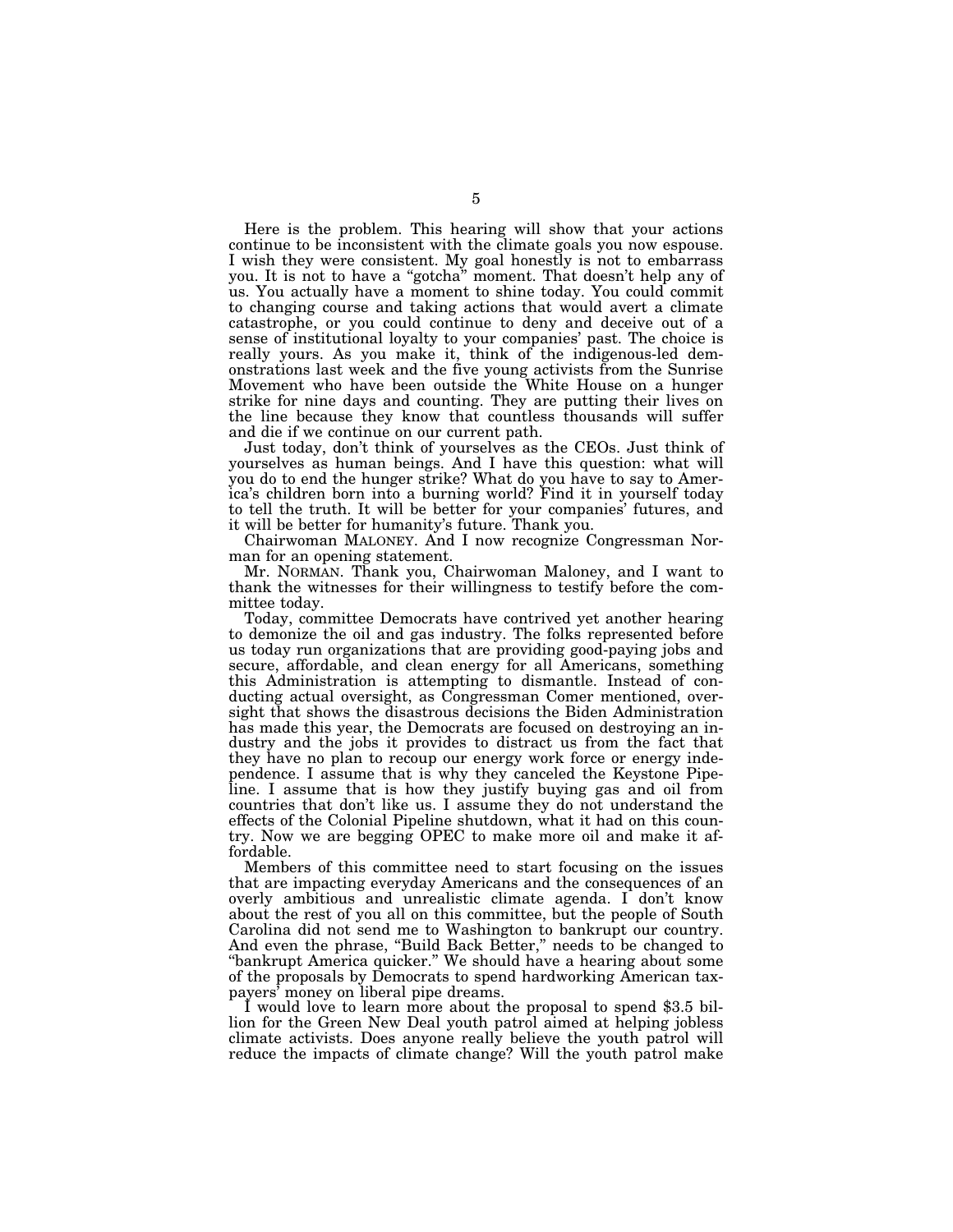China and India less of a polluter than they are now? China continues to pollute at record levels while the United States continues to reduce emissions. Do Democrats really believe that putting the oil and gas industry out of business will suddenly make China less of a polluter? I am afraid extreme proposals by Democrats will do nothing but destroy good-paying American jobs and ruin our economy.

What Democrats will not discuss is how President Biden and his Administration's policies have caused a litany of issues for the American people. This Administration's out-of-control spending is causing inflation to skyrocket. As a result, Americans are now paying more for goods and services while taking home less money in their paychecks. Everyone can see that. Look on your screen. The price of gasoline today is \$1.22 more per gallon than it was this time last year under the Trump Administration. As we enter the upcoming holiday season, the price of a Thanksgiving dinner will be a minimum of five percent more expensive than it was last year. Americans are feeling the effects of inflation in their wallets, and I fear it will only get worse.

Chairwoman Maloney, we will be getting you a letter to hopefully have the Democrats' expert, John Kerry, fly over here, I assume in his private jet on fossil fuel, to participate in a debate with him as the expert for the Democrat side, and let us have another expert that would contradict many of his statements. Mr. Kerry has a large contingent from the Biden Administration, and I am sure he can bring them in to help him out.

The Biden Administration is headed to attend this conference this year on climate change without a clear mandate from the U.S. Congress to make vague commitments that will never be met, while the top leaders from the largest polluters in the world, as I mentioned—China—President Xi refused to participate. While the Biden Administration is in the United Kingdom, back here in America, our constituents are dealing with the growing crisis related to supply chain, gasoline prices, the rising prices at every level. It is truly sad that the American people are being abandoned by their leaders at such a critical moment. This crisis is not Democrat, it is not Republican, but it is intentionally caused by the Democratic Party of today. The oil and gas industry provides goodpaying jobs that help Americans reliably heat their houses, power their cars, and keep the lights on through the storm when the sun doesn't shine.

Folks, we are heading down a dangerous path with the Biden Administration's policies. I fear this winter and going into 2022 will only continue to get worse. It was recently reported that the home heating costs this winter would rise as much as 54 percent. The Biden Administration, as it has done on all the crises it has had over the last nine months, has no plan to confront these mounting problems, especially that affect everyone, but especially low-income Americans. The United States has abundant clean energy natural resources. We must use these resources to advance America's interests while continuing to lead the world in emission reductions. This is the path forward, but the Democrats want to block it every chance they get.

Thank you, Madam Chairman, and I yield back.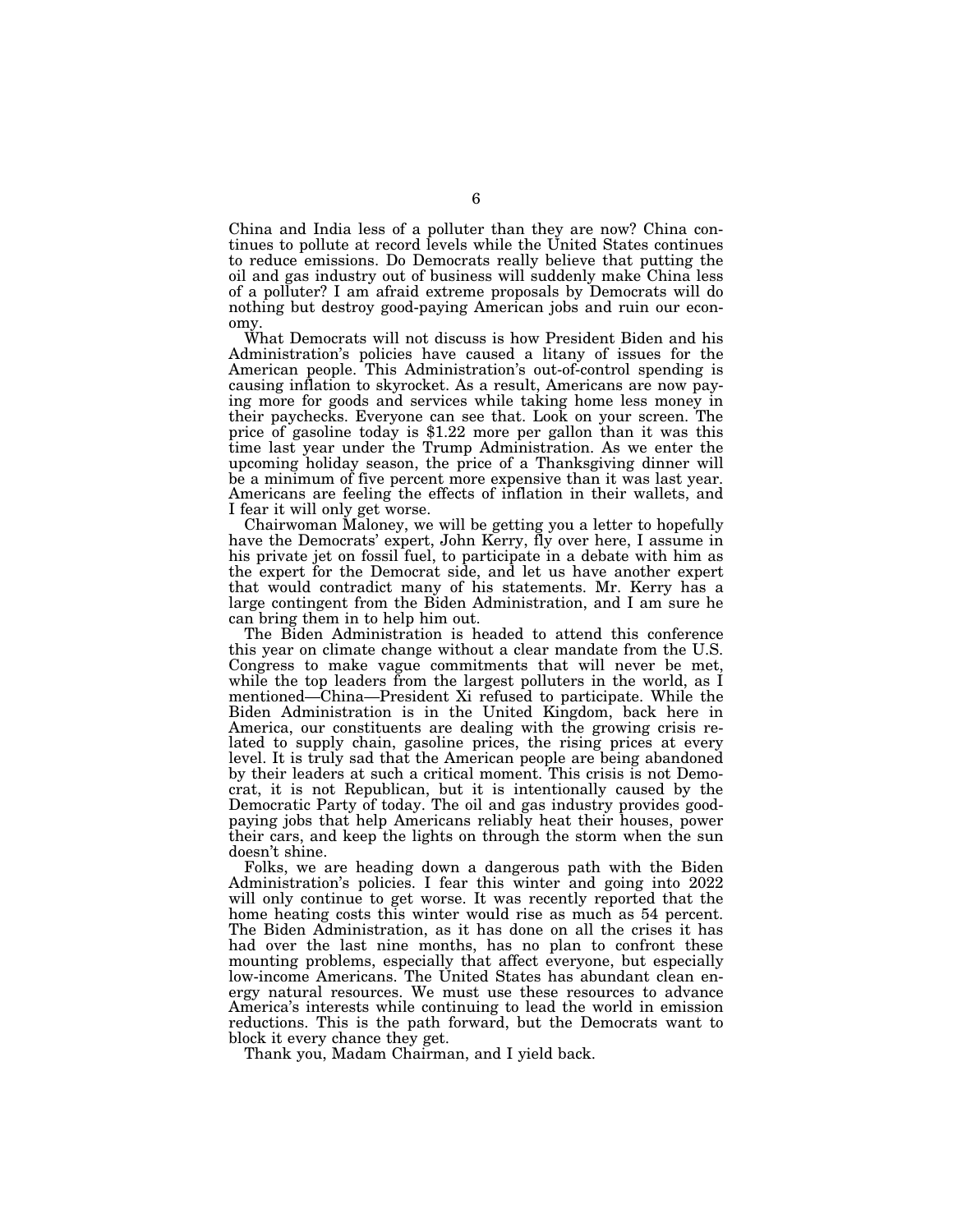Chairwoman MALONEY. Thank you. Now I would like to introduce our witnesses. Our first witness today is Mr. Darren Woods, who is the CEO of ExxonMobil. Then we will hear from Michael Wirth, who is the CEO of Chevron. Next we will hear from David Lawler, who is the CEO of BP America. Next we will hear from Ms. Gretchen Watkins, who is the president of Shell Oil. Next we will hear from Mr. Mike Sommers, who is the president of the American Petroleum Institute. Next we will hear from Ms. Suzanne Clark, who is the president and CEO of the U.S. Chamber of Commerce. Next we will hear from Neal Crabtree, a former welder. Thank you.

The witnesses will be unmuted so we can swear them in. Please raise your right hands.

Do you swear or affirm that the testimony you are about to give is the truth, the whole truth, and nothing but the truth, so help you God?

[A chorus of ayes.]

Chairwoman MALONEY. Let the record show that the witnesses answered in the affirmative.

Mr. MFUME. Madam Chair?

Chairwoman MALONEY. Thank you, and without objection, your written statements will be made part of the record.

And with that, Mr. Woods, you are now recognized for your testimony.

Mr. MFUME. Madam Chair? Madam Chair?

Chairwoman MALONEY. Who seeks recognition?

Mr. MFUME. Right here. I have a question. I am curious. Is there a reason why none of the witnesses traveled here to Washington today to represent their respective companies?

Chairwoman MALONEY. They elected to appear remotely, and they have that right.

Mr. MFUME. Thank you, Madam Chair.

Chairwoman MALONEY. Mr. Woods, you are now recognized.

#### **STATEMENT OF DARREN WOODS, CHIEF EXECUTIVE OFFICER, EXXONMOBIL CORPORATION**

Mr. WOODS. Thank you, Chairwoman Maloney, Ranking Member Comer, Chairman Khanna, Ranking Member Norman, and members of the Committee on Oversight and Reform. My name is Darren Woods. I am the Chairman and Chief Executive Officer of ExxonMobil Corporation. On behalf of the company, I welcome the opportunity to participate in this important discussion today. ExxonMobil provides an essential component of modern society: affordable, reliable, and abundant energy. For more than 150 years, oil and gas has played a critical role in our society, improving human lives, raising standards of living, and enabling unprecedented economic growth. Without them, the living standards that we enjoy today would not be possible.

Those of us fortunate enough to live and work in the United States and other developed countries often take for granted our ready access to energy. That is not the case for billions of people around the world. Many still lack basic electricity or clean cooking facilities for their homes. Access to reliable and affordable energy is more than a convenience. Energy delivers longer, healthier lives,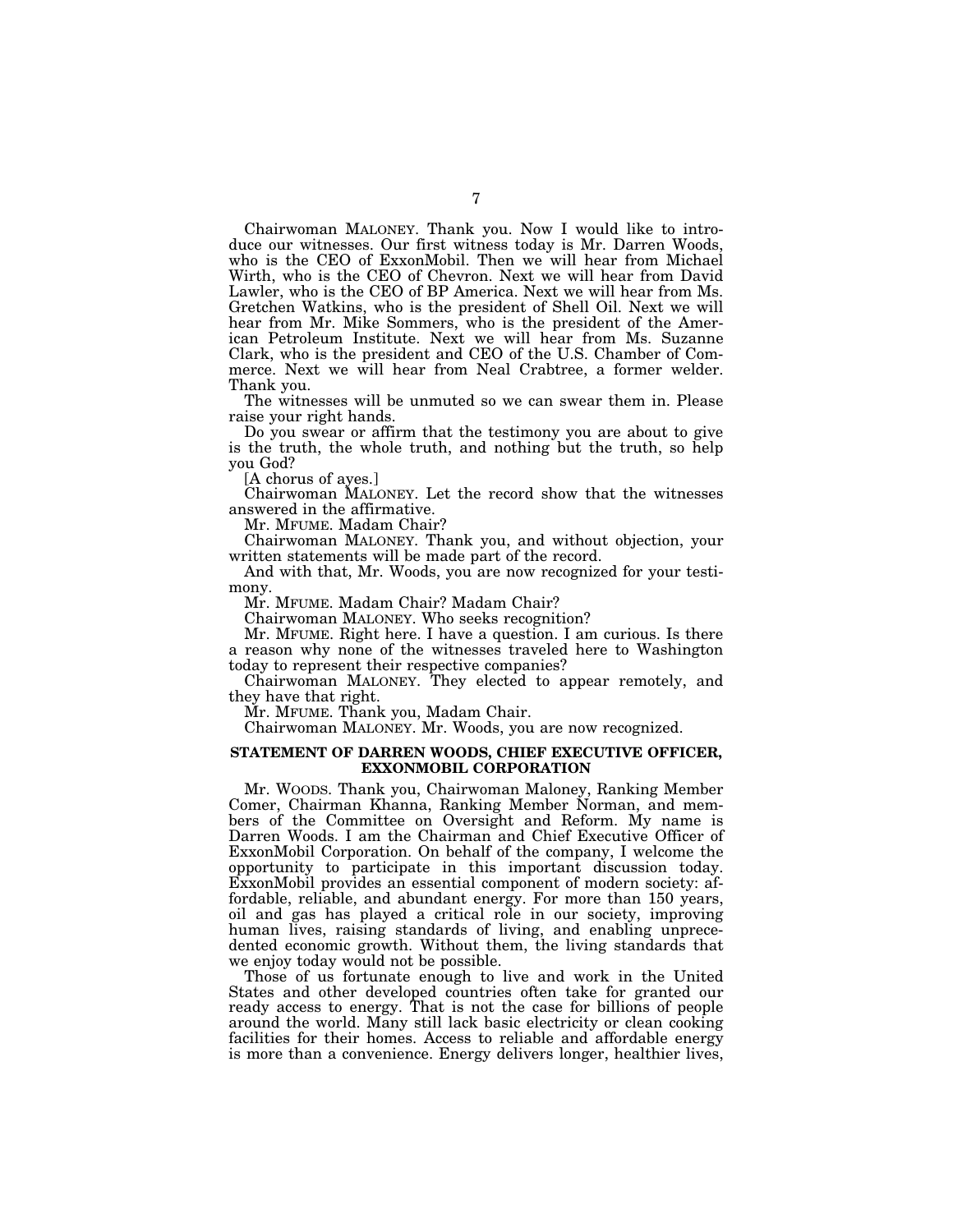better education, greater mobility, and improved living conditions. It's one of the basic requirements that power economies and societal progress.

ExxonMobil and its roughly 70,000 employees are proud of the contributions we make every day to improving the lives of people all around the world. It is vitally important work. We also recognize that society must continue to diversify our energy mix to address climate change. ExxonMobil has long recognized that climate change is real and poses serious risks, but there are no easy answers. As the International Energy Agency has said, oil and gas will continue to be necessary for the foreseeable future. We currently do not have the adequate alternative energy sources. At the same time, we know the combustion of oil and gas releases greenhouse gases, and that United Nations Intergovernmental Panel on Climate Change has concluded that increased greenhouse gases can contribute to the effects of climate change. That is one of the issues we must address and one that we are well positioned to continue our work on: reducing the emissions that result from the combustion of oil and gas.

This hearing comes at an important time as the world is challenged with how to meet the growing need for energy while reducing emissions to mitigate climate change. The recent disruption of energy supplies in parts of the world has resulted in outages, fuel lines, and manufacturing shutdowns. The very real impact on families and businesses demonstrates how critical it is to thoughtfully manage the transition to a lower emissions future. ExxonMobil is committed to being part of the solution. Our scientists and engineers are applying their expertise to help responsibly meet the world's need for energy while working to find ways to accelerate the transition to a world with fewer emissions, starting with our own operations.

We reduced emissions by 11 percent between 2016 and 2020. Our plans through 2025 are consistent with the goals of the Paris Agreement. They are expected to deliver significant additional reductions in both emissions' intensity and absolute emissions. We launched a low-carbon solutions business to commercialize carbon capture and other technologies, such as hydrogen and biofuels, to reduce emissions in the parts of the economy that are the hardest to de-carbonize. As the International Energy Agency recognized this year, carbon capture contributes to the transition to net zero in multiple ways, and it represents one of the biggest opportunities for innovation to address emissions.

ExxonMobil is the world leader in this technology as a share of approximately one-fifth of global CCS capacity and is responsible for approximately 40 percent of all the captured anthropogenic CO2 in the world. We are pursuing several projects that can deliver large-scale emission reductions in hard-to-decarbonize sectors, like heavy industry and power generation. In addition, we are investing in breakthrough research to develop the next generation of lower emission fuels and fuels technologies, including advanced biofuels. We do that through research and development by our scientists and by collaborating with leading universities, governments, and private companies around the world.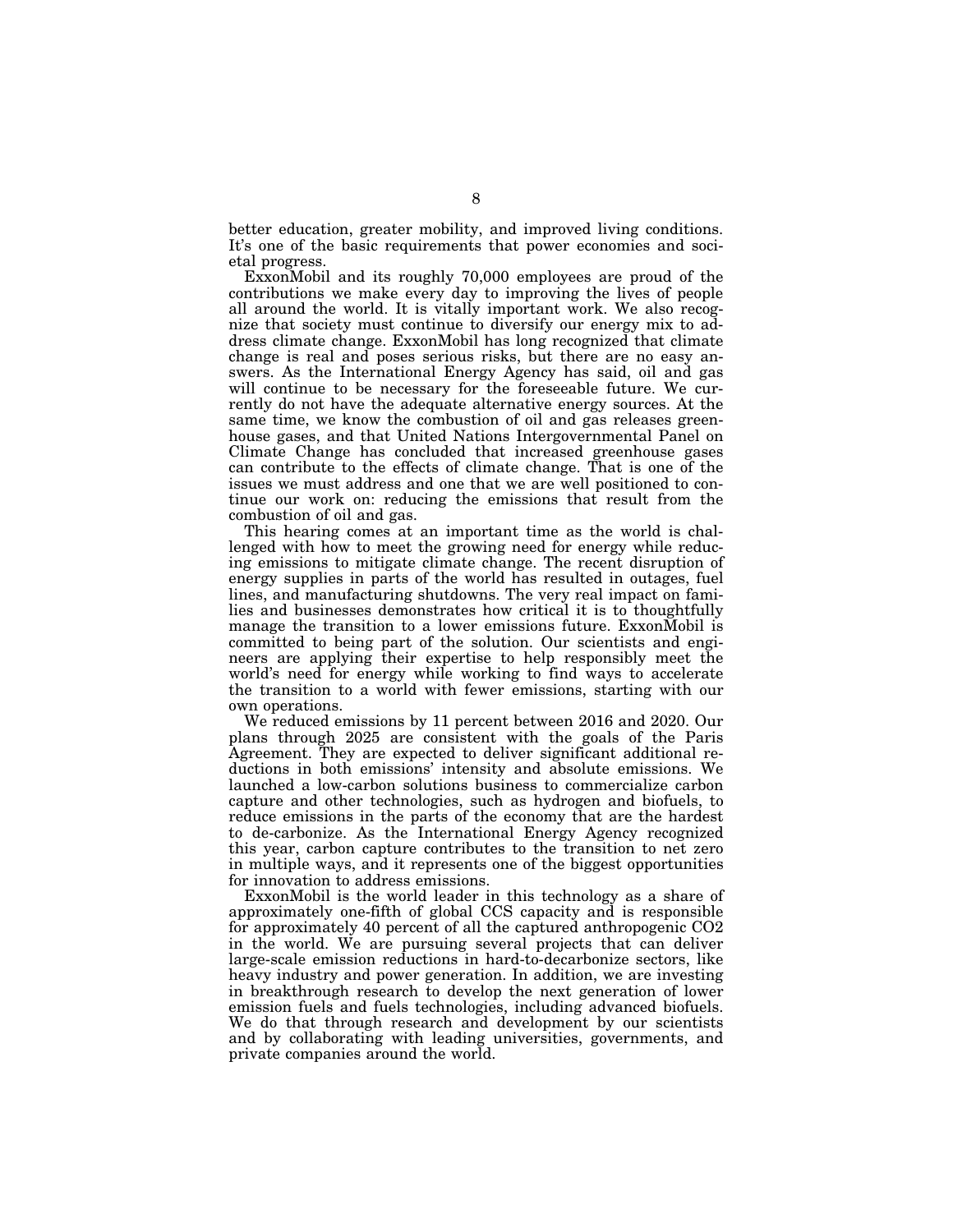Finally, ExxonMobil has been engaged in policy discussions related to the energy and environment for years. Our views on policies and its implications have been guided by our understanding of the science. We have been vocal and transparent in our support for governments to implement policies that are cost-effective and achieve the greatest emissions reductions at the lowest overall cost to society. We have advocated for an economy-wide revenue-neutral price on carbon for more than a decade and have publicly supported the Paris Agreement since its inception. I hope that today's hearing stimulates thoughtful discussion and a greater understanding of the need for meaningful action from all of us—governments, businesses, and individuals.

All of us use and depend on today's energy system. We all have a role to play in finding solutions to climate change that will reduce emissions while meeting the growing need for energy in order to improve lives around the world. I welcome your questions.

Chairwoman MALONEY. Thank you. Mr. Wirth, you are now recognized for your testimony. Mr. Wirth.

#### **STATEMENT OF MICHAEL K. WIRTH, CHIEF EXECUTIVE OFFICER, CHEVRON CORPORATION**

Mr. WIRTH. Chairwoman Maloney and Ranking Member Comer, Subcommittee Chairman Khanna and Ranking Member Norman, members of the committee, thank you for the opportunity to speak with you today. My name is Michael Wirth, and I am the chair and CEO of Chevron.

For more than 140 years, Chevron has proudly delivered energy that drives the world forward: light, heat, mobility, mechanized agriculture, modern medicine. Quite literally the food we eat, the clothes we wear, and the standard of living we enjoy are made possible by affordable, reliable, and ever-cleaner energy. In many ways our story and that of our industry tracks the history of human progress. These are stories of extraordinary achievements over the past century plus, achievements that were once believed impossible.

Today we are one of the world's leading integrated energy companies. We contribute to the communities where we operate by creating jobs, sourcing from local suppliers, and giving back to the community. Just as when we were founded in 1879, we continue to believe in the power of human ingenuity to overcome obstacles and find responsible solutions for meeting the world's growing energy needs to deliver a better future for all. The issue we are here to discuss today, climate change, is one of the biggest challenges of our time. At Chevron, we've been very clear about where we stand. We accept the scientific consensus. Climate change is real, and the use of fossil fuels contributes to it. We are committed to helping address this challenge.

I also want to address directly a concern expressed by some of those calling for today's hearing. While our views on climate change have developed over time, any suggestion that Chevron is engaged in an effort to spread disinformation and mislead the public on these complex issues is simply wrong. In recent years, conversations about climate have intensified, innovation and technology have accelerated, and the energy system that underpins our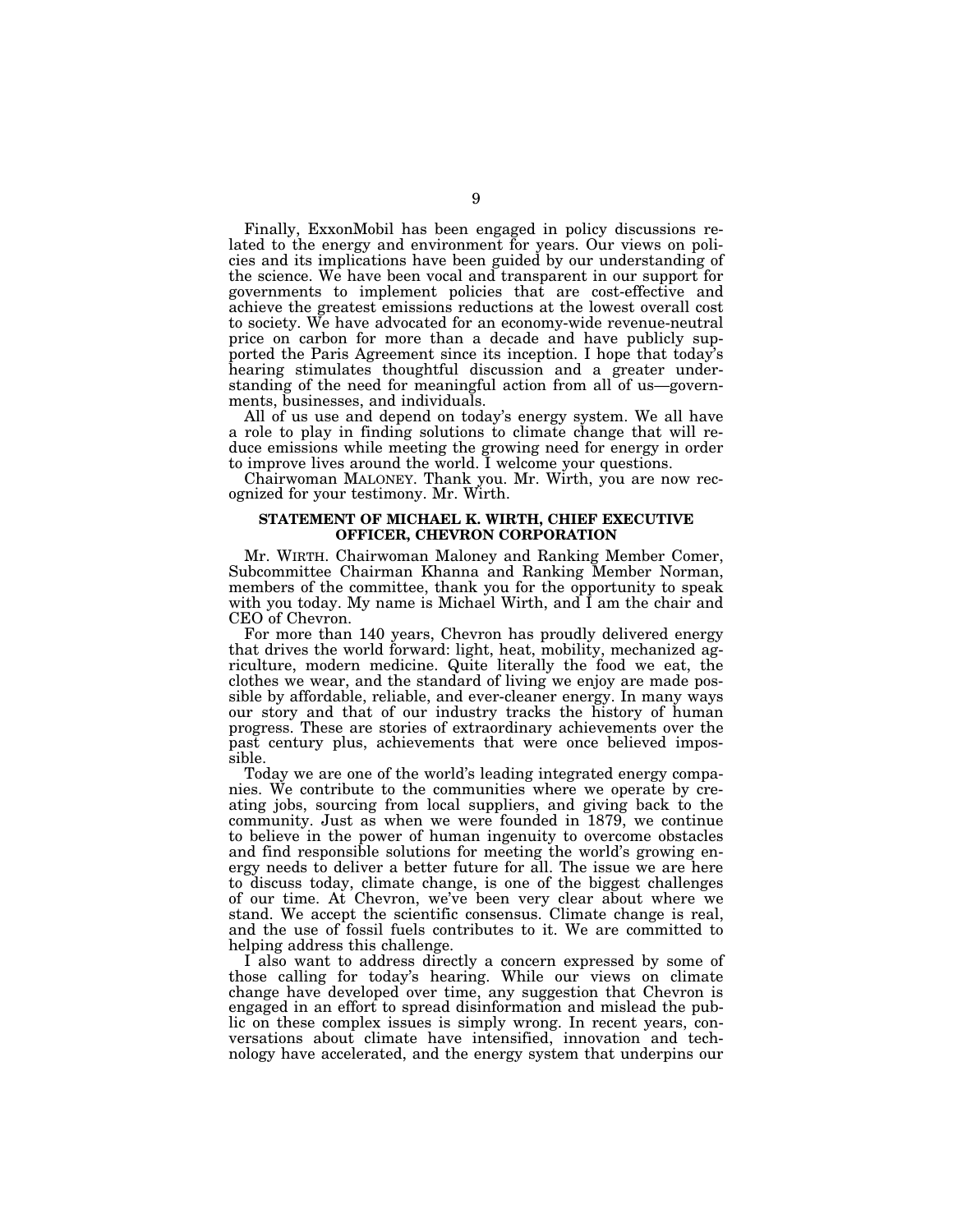global economy has continued to evolve. So has Chevron. We believe the future of energy is lower carbon, and we're committed to being a leader in making that future a reality.

We have set ambitious targets for our own greenhouse emissions. We've announced a net zero aspiration for our upstream Scope 1 and Scope 2 emissions, and we intend to invest more than \$10 billion to reduce emissions and grow new energy businesses. Our strategy is straightforward. We'll continue to be a leader in efficient and lower carbon production of the traditional energy the world uses today while growing new lower-carbon businesses that will be a bigger part of the future. I look forward to sharing the action we're taking, and more details about those actions are included in my written testimony.

We welcome a thoughtful discussion about the path ahead and how we can achieve a lower-carbon energy future, while at the same avoiding supply disruptions and preserving American leadership in energy. As part of this discussion, the undeniable reality is that oil and gas remain an important part of the energy equation. Honest, thoughtful climate policy discussions should account for that.

Chevron is a proud American company. The affordable, reliable energy that the more than 35,000 women and men of our company produce every day has improved the quality of life and enabled a higher standard of living for people around the world. Our products fuel hospitals, schools, offices, restaurants, stores, and homes. They enable the movement of goods around the world and right to our very doorsteps. They create good-paying jobs that support families across the country, and they enhance our national security by reducing dependence on foreign energy. This should all be part of the conversation as we seek an orderly and predictable energy future that works for everyone.

Confronting the climate challenge requires critical thinking about investment, technology, pace, goals, and timetables. This must be a comprehensive effort. No one company, no one industry, and no one country can meet this global challenge alone. This is a conversation necessarily about both supply, which Chevron helps to provide, and demand driven by consumers worldwide. At Chevron, we believe government action, in partnership with the private sector, is essential to enable evolution of the energy system, and we stand ready to work with you.

Thank you, and I look forward to your questions.

Chairwoman MALONEY. Thank you. Mr. Lawler, you are now recognized for your testimony.

#### **STATEMENT OF DAVID LAWLER, CHIEF EXECUTIVE OFFICER, BP AMERICA INC.**

Mr. LAWLER. Chairwoman Maloney, Ranking Member Comer, Chairman Khanna, Ranking Member Norman, and members of the committee, I'm Dave Lawler. Thank you for the opportunity to speak today about BP's low carbon transformation and our ambition to get to net zero by 2050 or sooner, and to help the world get there, too.

I first joined BP in 2014 as head of our oil and gas operations in the Continental United States. I was named chairman and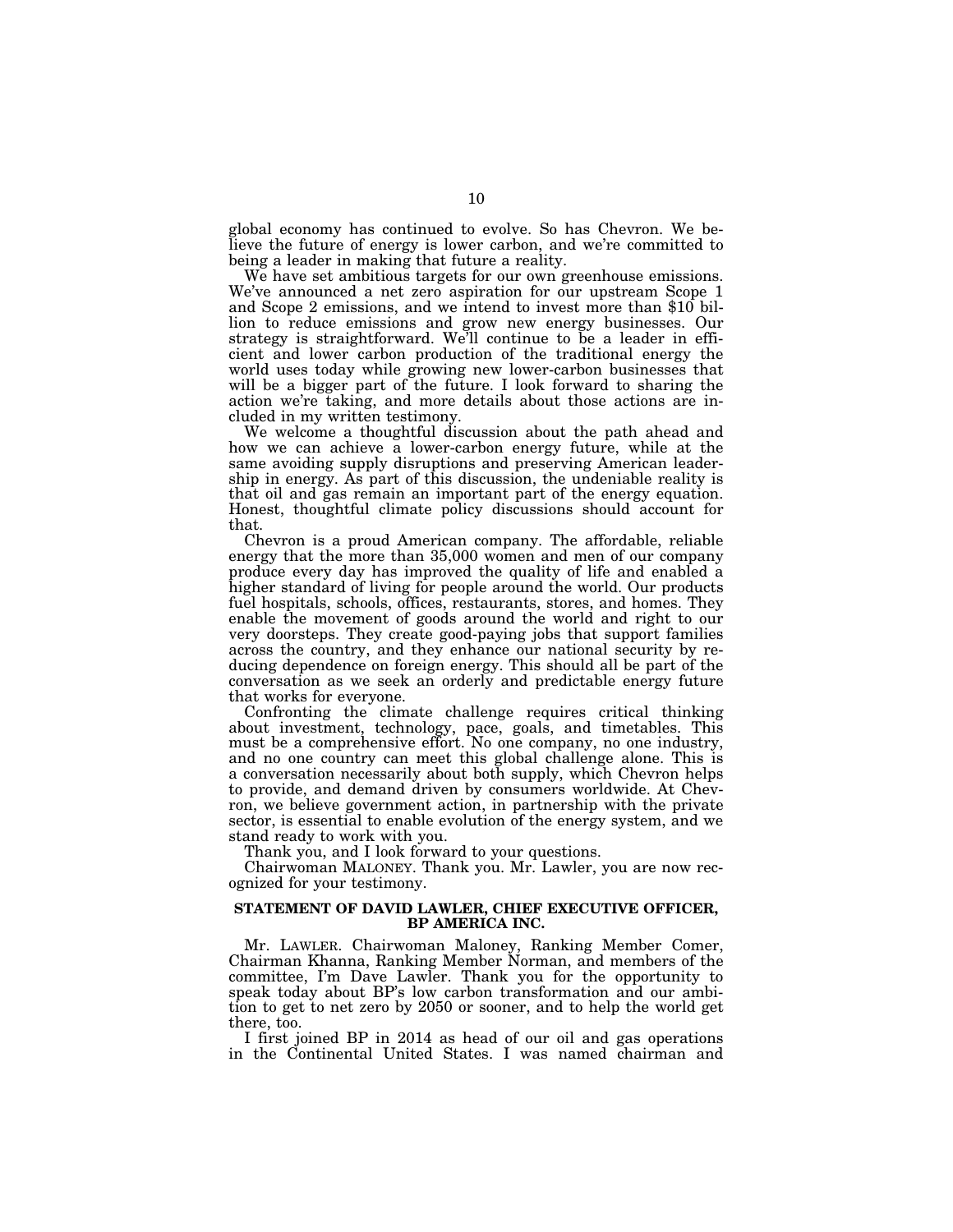present of BP America last year. Our U.S. operations are part of the economic fabric of this country. We directly employ some 10,000 people, support nearly a quarter million jobs, and contributed \$60 billion to the national economy last year. Almost a quarter century ago, BP was among the first major companies in our industry to recognize publicly the scientific consensus about the human contribution to climate change and supported policies to address it. That recognition has guided many of our decisions since then. These decisions include launching a separate low-carbon energy business in 2005, which invested more than \$8 billion over 10 years. By 2007, BP publicly supported carbon pricing.

When we announced our net zero ambition in February 2020, we recognized it wouldn't be easy, but we believed it was vital for both society and the success of our business. We know that the world's carbon budget is finite, and we've set clear, verifiable short-and longer-term targets on our path to net zero. By 2025, we aim to grow our low-carbon investments to \$3 to \$4 billion per year, and then to \$5 billion per year in 2030. This would represent nearly a third of our projected capital expenditures. At the same time, by 2030, we expect to reduce our global oil and gas production by 40 percent from a 2019 baseline. Beyond capital investment and reduced production, we plan to eliminate routine flaring in our U.S. onshore operations by 2025. We also have an ambitious global methane intensity target of .02 percent based on our industry-leading measurement approach.

I recognize that some may doubt how serious we are about our net zero ambition. I get it. Our progress hasn't always been a straight line, but we've learned a great deal and we view the path we're on as a business imperative. That's one reason we continue to report regularly on our progress, and we've already taken concrete steps to meet our targets. Through the first half of 2021, we more than doubled our 2019 low-carbon investments to \$1.1 billion, undertaking transformative offshore wind and solar energy power generation projects in the United States. This doesn't mean BP is getting out of the oil and gas business. As we transition, our oil and gas business will continue providing the energy the world needs while funding our investments in wind, solar, and other renewable energy sources.

As we work to make BP a net zero company, we are trying to help the world get there, too. We've redoubled our advocacy in support of policies to address climate change. We've advocated directly and with a range of partners to advance carbon pricing at the state and Federal level. We're advocating for the direct regulation of methane emissions from the oil and gas industry. We aim for alignment between our positions and those of the trade associations to which we belong. We recognize that associations' positions are often a compromise of various perspectives, and we advocate within them for our views on climate change.

With world leaders on the verge of an important international climate gathering in Glasgow, it's more critical than ever that governments and industry work together to find solutions to this challenge. We know we have a hard road ahead, but it's also filled with opportunities. Along the way, we welcome debate and public scru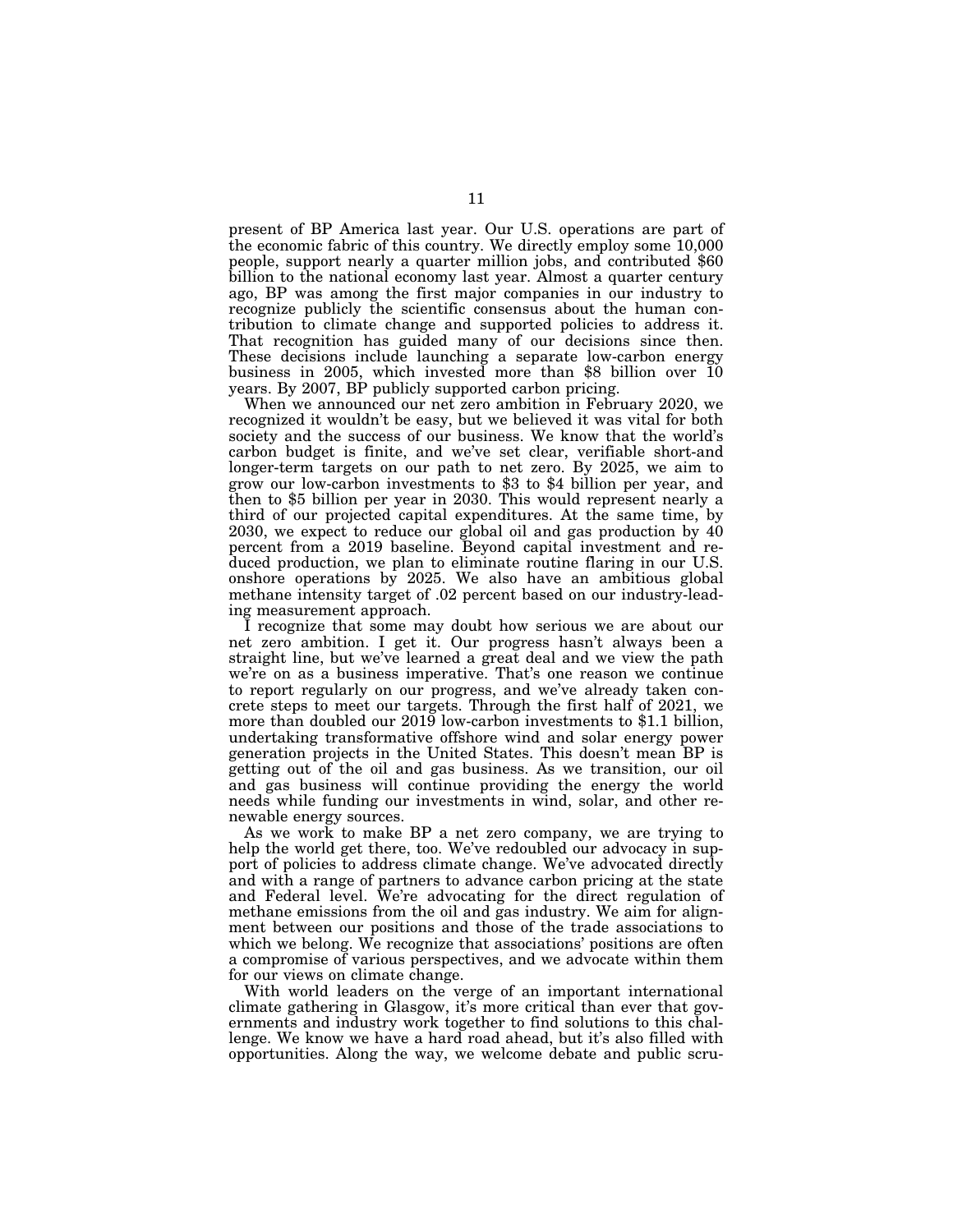tiny because succeeding in the energy transition is critical both for BP and for the world.

Thank you for this opportunity. I look forward to your questions. Chairwoman MALONEY. Thank you. Ms. Watkins, you are now recognized for your testimony.

#### **STATEMENT OF GRETCHEN WATKINS, PRESIDENT, SHELL OIL COMPANY**

Ms. WATKINS. Chairwoman Maloney, Chairman Khanna, Ranking Member Comer, Ranking Member Norman, and members of the committee, thank you for the opportunity to be here today to discuss the urgent need for action on climate change and Shell's effort to advance society's transition to a lower-carbon future.

Through Shell's Global Power and Progress Strategy, we are working with our customers across sectors to accelerate our own progress and support the transition to net zero emissions in the United States and globally in step with society. Shell has been and remains vocal about the needed energy transition, and we continue to advocate for sound carbon policies that support the transition to renewables and lower carbon energy sources, including seeking to ensure a transition that is fair and equitable. This kind of challenge is not new to Americans. We have tackled enormous challenges before, and we can do it again.

I lead Shell Oil Company, the U.S. subsidiary of Royal Dutch Shell in the Netherlands. Shell's position on climate change has been publicly documented for nearly three decades. As early as 1991, our annual reports discussed concerns about climate change. Our first sustainability report in 1998 noted that human activity and the use of fossil fuels could affect the climate. Shell has issued a sustainability report every year since, and the subsequent reports have discussed climate change and the challenges that it poses. Shell has long advocated for governmental policies that will reduce fossil fuel demand, stimulate innovation and cleaner energy technologies, reduce greenhouse gas emissions, and ensure access to reliable and affordable energy.

Shell strongly advocated for the United States to remain in the Paris Climate Agreement and later to rejoin it. Shell has a long history of advocating for carbon pricing, such as Waxman-Markey, which passed the House in 2009. Shell supports a number of provisions in the pending infrastructure legislation related to climate change, and we support climate provisions in budget reconciliation, including electric vehicle infrastructure, hydrogen production, carbon capture and storage, and a well-constructed methane fee.

In 2017, Shell was the first energy business to announce an ambition for reducing net carbon intensity, and in the years since, Shell's ambitions have progressively developed. In 2020, we announced our intention to be a net zero by 2050 company in step with society. We have short-, medium-, and long-term intensitybased reduction targets, and today, in announcements made early this morning in Europe, we've announced our intent to reduce our Scope 1 and 2 absolute emissions by 50 percent by 2030 on a net basis.

Shell companies have invested billions in lower carbon energy, including solar and wind, electric vehicle charging, and infrastruc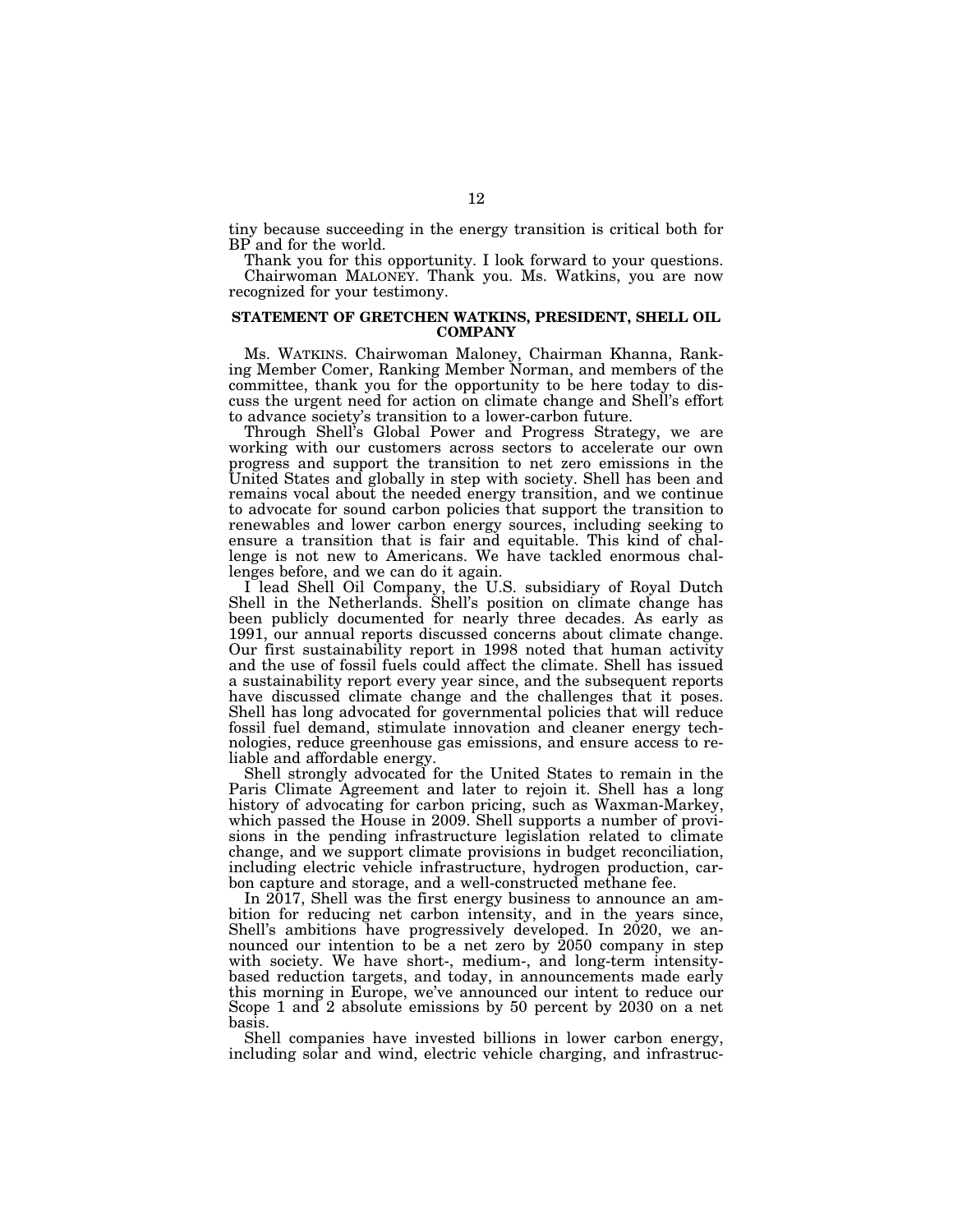ture. For example, we've purchased a large stake in Silicon Ranch, a leading solar farm developer in Nashville, Tennessee with more than 145 operating facilities coast to coast, and we acquired Green Lots, a California-based company that provides electric vehicle charging solutions.

Meeting the demand for reliable energy while simultaneously addressing climate change is a huge undertaking and one of the defining challenges of our time. Fuel is needed to power trucks, airplanes, and ships that move people and commerce around the globe. Petrochemicals are needed for everything from clothing to cellphones, from hand sanitizer to the fibers in the masks we have all become accustomed to wearing. For this reason, Shell will continue to develop fossil fuel energy sources, yet even here we are seeing an energy transition. For example, Shell's production in the Gulf of Mexico is among the lowest in the world in greenhouse gas intensity, and we do not anticipate frontier exploration for new oil and gas repositories after 2025.

We are committed to a leadership role in the energy transition and continuing to provide the life-sustaining and life-enabling products that Americans need. Shell is proud of its history providing energy to consumers in the United States and around the world, and we look forward to enabling a future where we all move to net zero emissions.

Thank you for the opportunity to be here, and I would be happy to answer your questions.

Chairwoman MALONEY. Thank you. Mr. Sommers, you are now recognized for your testimony.

#### **STATEMENT OF MIKE SOMMERS, PRESIDENT AMERICAN PETROLEUM INSTITUTE**

Mr. SOMMERS. Chairwoman Maloney, Ranking Member Comer, Chairman Khanna, Ranking Member Norman, and members of the committee, thank you for the opportunity to testify before you today. My name is Mike Sommers, and I am president and chief executive officer of the American Petroleum Institute. API is the national trade association representing all segments of America's oil and natural gas industry. Our nearly 600 members, from large integrated companies to small independent operators, provide much of our Nation's energy, and develop safe, responsible operational standards. API's mission is to promote safety across the industry globally and to advocate for public policy in support of a strong, viable U.S. oil and natural gas sector.

I would like to focus on three points. First, our member companies make products that enable modern life. Every day, the men and women of America's oil and natural gas industry provide the energy to maintain our quality of life, power our economy, and improve the condition of people here at home and around the globe. This industry meets Americans' needs with a strong commitment to safety, reliability, and environmental performance, and it is my high honor to work in this essential industry.

Second, we meet today at a defining moment, one where energy demands are rising, and the focus on a cleaner environment has never been greater. Climate change is real, industrial activity contributes to it, and the challenges of ushering in a lower-carbon fu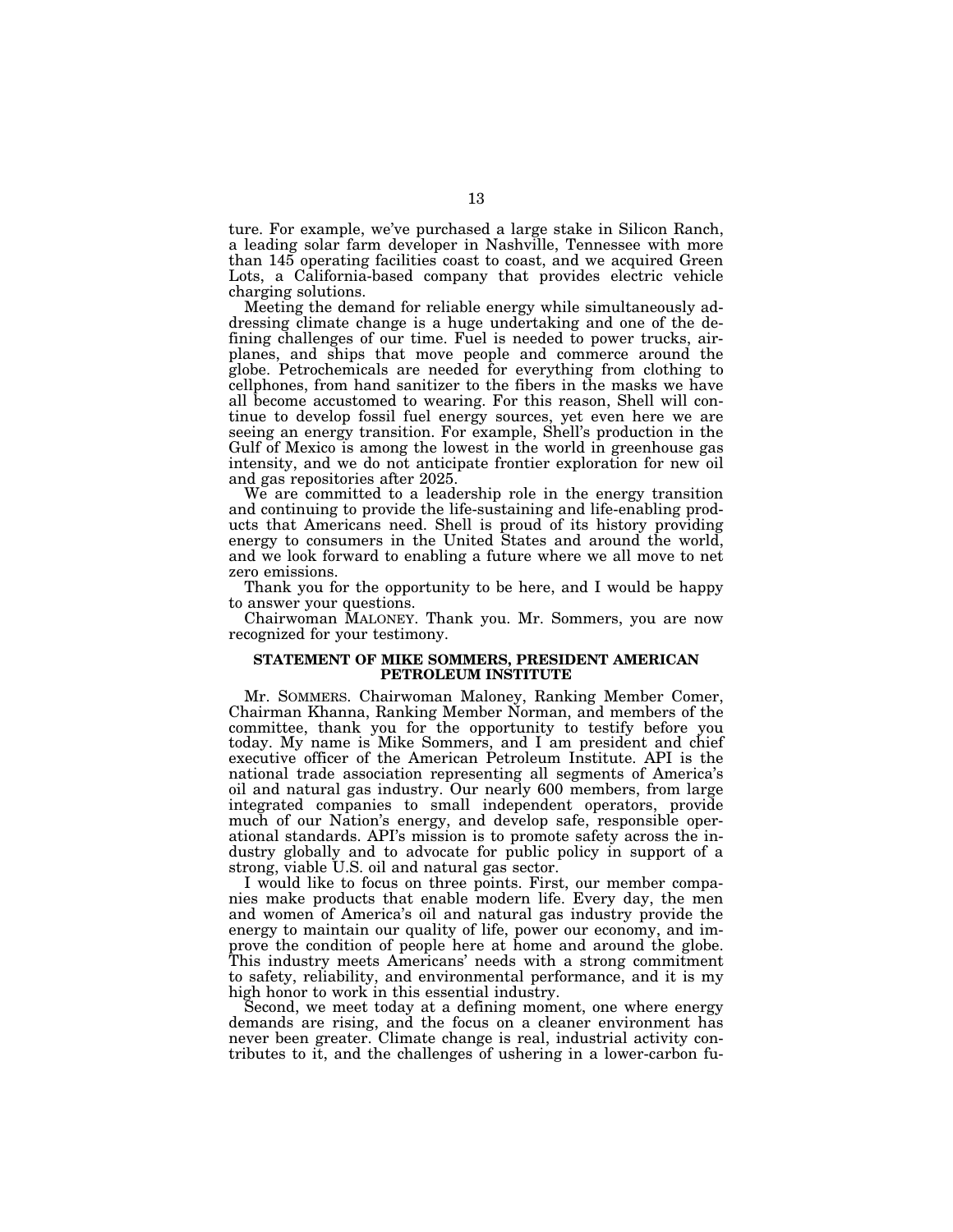ture are massive and intertwined, yet fundamental. It is the opportunity of our time to address climate change while meeting the world's growing need for energy.

API released a series of policy proposals, industry actions, and initiatives in our Climate Action Framework to make a measurable difference in advancing energy and environmental progress. This plan is centered around advancing innovation and technology to tackle this challenge. The five main actions are, one, accelerating technology and innovation to reduce emissions while meeting growing energy needs; two, further mitigating emissions from operations to advance additional environmental progress; three, endorsing a carbon price policy by government to drive economy-wide market-based solutions; four, advancing cleaner fuels to provide lower carbon choices for consumers; five, driving climate reporting to provide consistency and transparency.

In the meantime, API and its members are not waiting for a government mandate to address the real and serious challenge of climate change. Our view is that innovation is the foundation of meaningful action and, as such, our industry is making significant investments in carbon capture, hydrogen, and cleaner fuels. API companies are actively reducing methane emissions from their operations through technologies and other solutions. More work remains, but one area where experts agree is that oil and natural gas will continue to be the leading energy sources for decades to come, and it is important that we take action to reduce emissions while providing that energy.

In closing, API supports climate action. Governments, industries, and consumers must accelerate policy and technology solutions together. Yet legislative proposals that punitively target American industry will reverse our Nation's energy leadership, harm our economy and American workers, and weaken our national security. We look forward to continuing to work with Congress and others to shape and advance effective energy and climate policy.

Thank you for the opportunity to testify today, and I look forward to your questions.

Chairwoman MALONEY. Thank you. Ms. Clark, you are now recognized for your testimony.

#### **STATEMENT OF SUZANNE CLARK, PRESIDENT AND CHIEF EXECUTIVE OFFICER, U.S. CHAMBER OF COMMERCE**

Ms. CLARK. Chairwoman Maloney, Ranking Member Comer, Chairman Khanna, Ranking Member Norman, distinguished members of the committee, thank you for inviting me to testify today.

Since March, I've had the privilege to serve as the president and CEO of the U.S. Chamber of Commerce, and I appreciate this opportunity to discuss our efforts to address climate change. The Chamber's position is clear: the climate is changing, and humans are contributing to these changes. Addressing the climate challenge with old solutions and advancing economic prosperity are not mutually exclusive. We can achieve both goals, and the Chamber is dedicated to doing so. The Chamber's message on climate is also clear: inaction is not an option. We advocate for market-based solutions to reduce emissions plus supporting U.S. competitiveness, national security, and working people across America. We have fo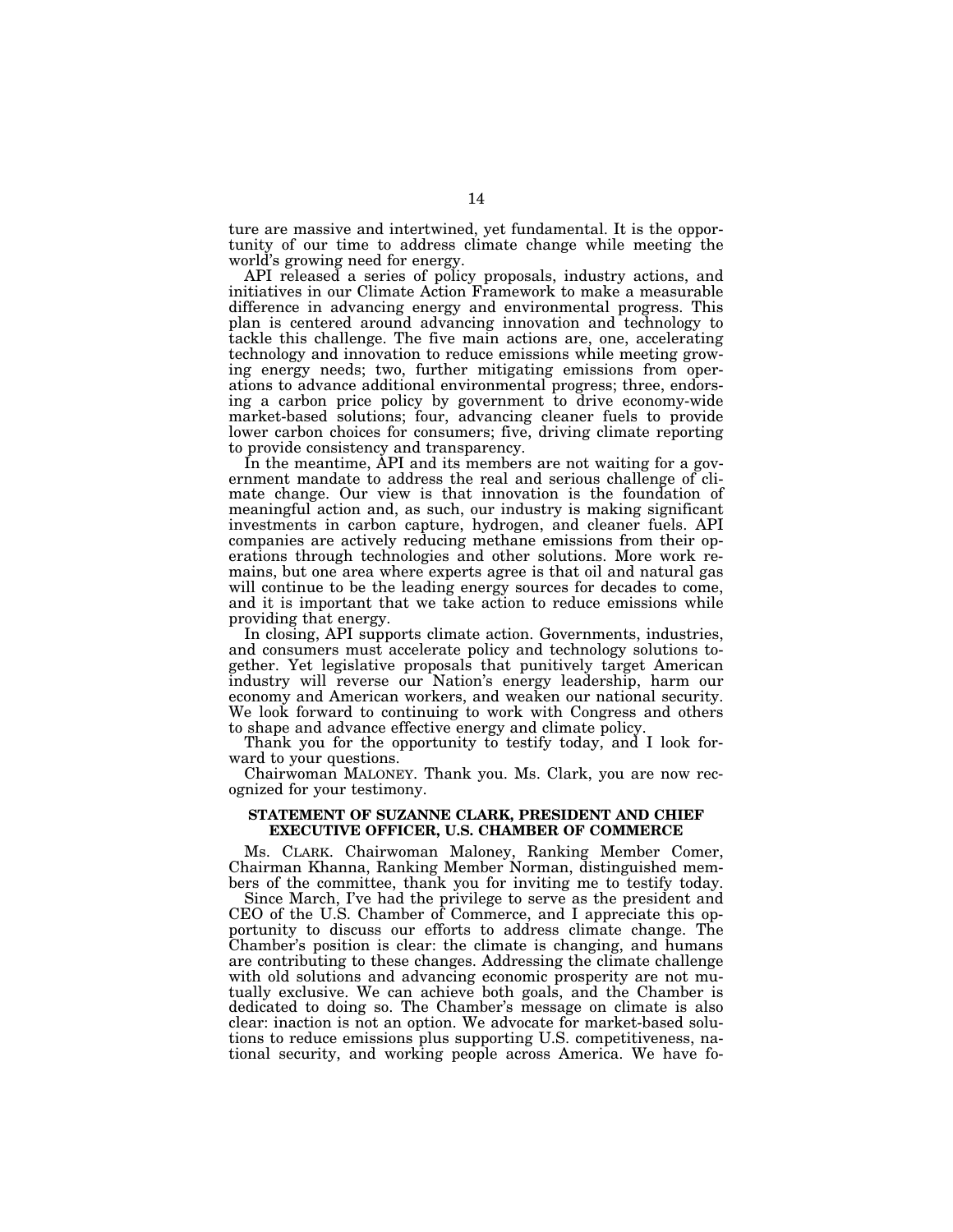cused on effective climate solutions, and we see ample common ground for all sides to come together to advance policies that are practical, predictable, and durable.

The American business community is essential to developing, financing, building, and operating the solutions needed to effectively combat climate change and meet our energy needs. Businesses are already taking action by investing in technology and enhancing their efficiency. Their actions are good for business, the economy, and our planet. The government also plays a critical role in our country's efforts to address climate change. We believe Congress must enact durable climate policy with bipartisan support. This will help ensure that policies withstand the changing priorities of different Administrations and reduce uncertainty for businesses.

The Chamber supports policies that encourage innovation and investment in market-based climate solutions. We believe in transparent, well-designed market mechanisms that reduce emissions while supporting economic growth and job creation. Our implementation of these principles has led to meaningful progress over the past few years. Let me share a few examples.

The Chamber played a leading role in the 2020 passage of the Energy Act, the most significant climate and energy legislation adopted in more than a decade. Over several years, we've mobilized business community support and partnered with NGO's and others to get the bill enacted. We worked closely with policymakers on both sides of the aisle to ensure that it contained innovation-focused measures that addressed climate change, promoted American technological leadership, and fostered economic growth. The Chamber also played a leading role in bipartisan legislation to implement a phase down of hydrofluorocarbons, which will significantly reduce emissions that contribute to global warming. We have called for direct regulations on methane emissions from oil and gas operations and worked with Congress to improve pre-disaster mitigation in its science policies. We also strongly supported the Biden Administration's decision to rejoin the Paris Climate Agreement, and we engaged early with this Administration and provided principles for its consideration as it revised the U.S. emission reduction commitments.

Finally, this year, we organized a coalition in support of bipartisan infrastructure legislation that would advance efforts to decarbonize the economy. Building smart, modern, resilient infrastructure has long been a priority at the Chamber. The bipartisan infrastructure framework is exactly the type of bold, economy-growing action needed to address climate change. The Chamber and its members are proud to support it as standalone legislation.

Our country has made positive strides forward and could build greater momentum with bipartisan cooperation on the solutions before us, and we must. More needs to be done to protect our planet for future generations. Earlier this year, President Biden's climate envoy, former Secretary of State, John Kerry, stated that 50 percent of the reductions we have to make to get to net zero are going to come from technologies we don't yet have. Whether or not 50 percent is the right figure, Secretary Kerry's central point is correct. We must take urgent action now to develop the technologies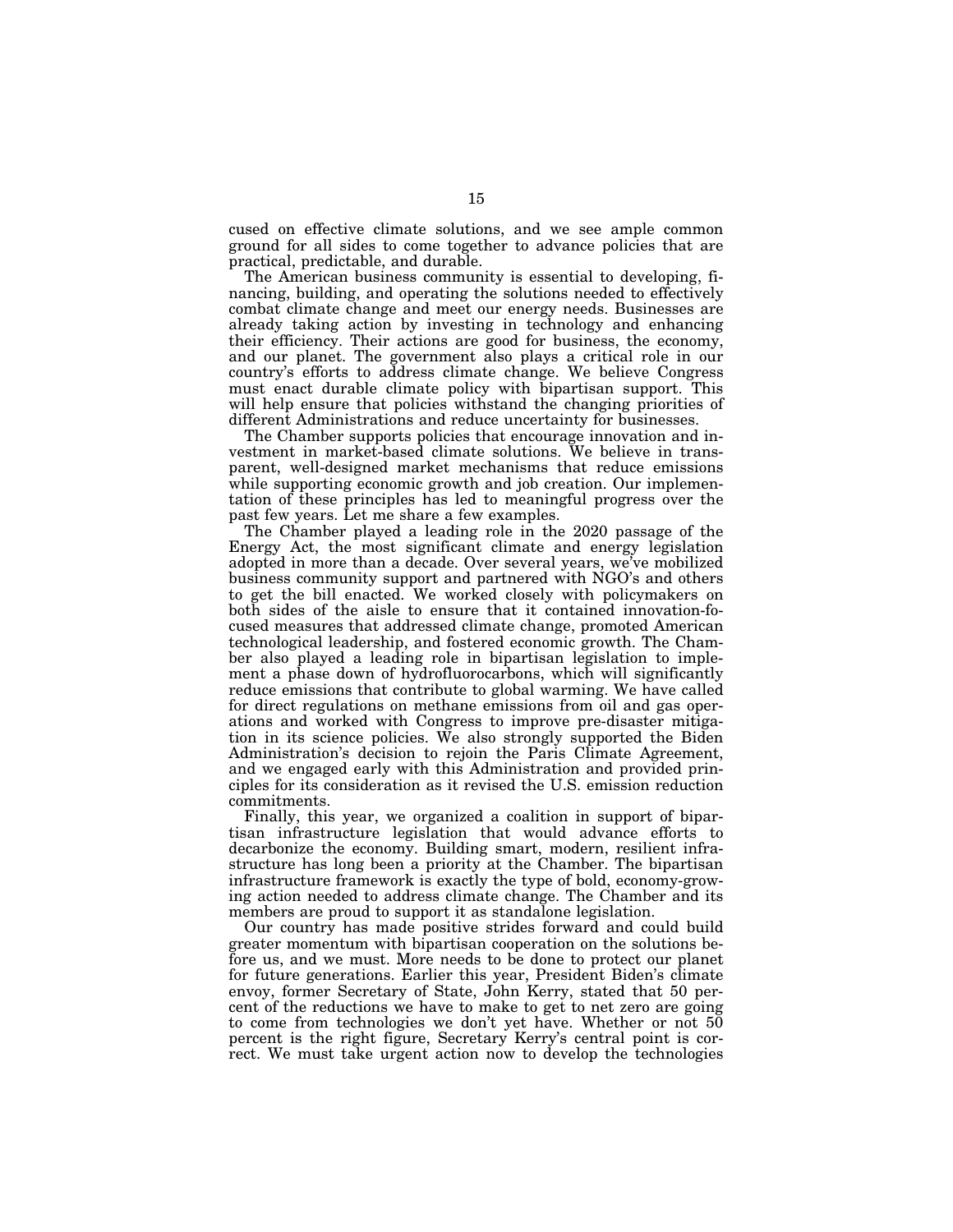necessary to meet our climate goals. I'll say it again: inaction is not an option.

For more than 100 years, the Chamber has advocated for progrowth policies that help businesses of all sizes create jobs, strengthen communities, and grow our economy. There is broad consensus across our membership and the business community that combatting climate change is an urgent issue requiring citizens, government, and business to work together. The Chamber remains dedicated to working with Congress to identify solutions that improve our environment.

Thank you, and I look forward to your questions.

Chairwoman MALONEY. Thank you. Mr. Crabtree, you are now recognized for your testimony. Mr. Crabtree.

#### **STATEMENT OF NEAL CRABTREE, FORMER WELDING FOREMAN, KEYSTONE XL PIPELINE**

Mr. CRABTREE. Thank you, Chairwoman Maloney, and Ranking Member, and all the distinguished committee members. It's definitely not something that I'm proud of, but I may have been the first casualty of the Build Back Better plan. Three hours after President Biden's inauguration, I lost my job on the construction of the Keystone pipeline. Now, I realize this was only one project, but what I really feared was the consequences the decision would have on my future, and now I see those fears being realized. Not only did I lose an opportunity for employment on the Keystone, but I'm losing employment opportunities because energy companies seem to be hesitant to plan other needed projects that we need in this country. And all this is happening while the demand for energy is rising.

The Build Back Better shouldn't mean the total neglect and destruction of our energy infrastructure as we know it. People from coast to coast are feeling the pain of rising energy prices, and there seems to be no thought given to the hundreds of thousands of workers in this industry or the millions of products that we use every single day that, you know, are provided by fossil fuels. And there shouldn't be a fear of a heating shortage in the Northeast this coming winter, yet here we are.

And Americans need to know that there isn't a fuel shortage. That's not the cause of the rising prices. Rising prices are a direct result of the lack of infrastructure that it takes to get the products moved to where they are needed mostly, and it's mainly pipeline construction. The construction of the Atlantic Coast pipeline, the Constitution, the Penn East would've all taken much-needed energy to the Northeast this year. Instead of being built and being in service, they're now canceled, and they were canceled because of overregulation and a push for a green new energy sector that just isn't capable or reliable enough to provide the energy that we need right now. Every penny in the increase of energy takes roughly a billion dollars out of the pockets of Americans over a year's time. These can't be popular decisions, and I believe elections in the years to come will prove that.

The CEOs and the presidents of the companies that are gathered here today have provided this country with something that we've all demanded, and that's clean, affordable, reliable energy. We've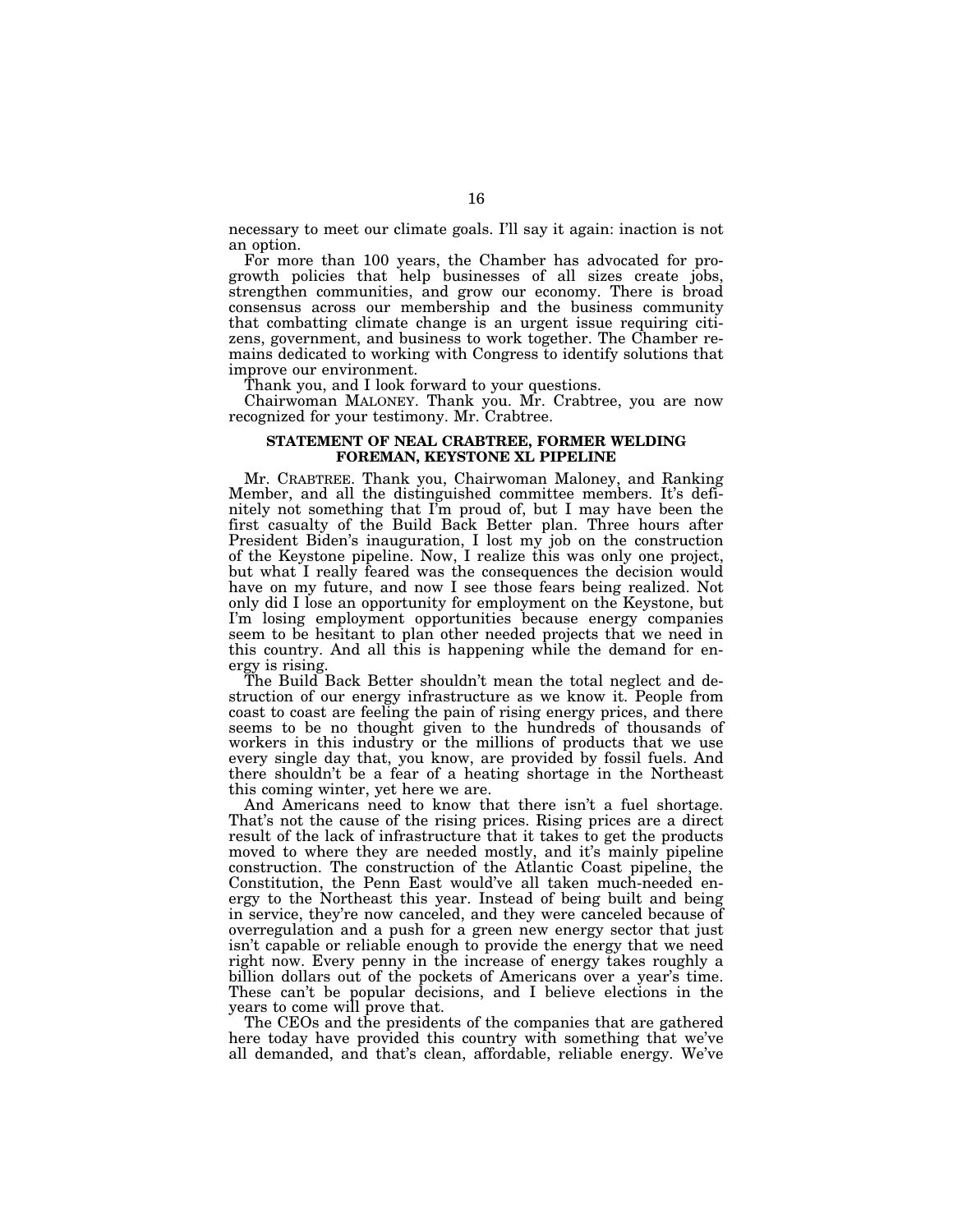built military bases in other countries to protect resources. Our government has contributed to this, and to treat these CEOs as villains, I don't agree with it. The disruption of the Colonial pipeline earlier this year should've proven just how important the work that myself and these companies do really is. I mean, we took one pipeline that was down for one week, and we seemed to panic at the cost. I was hoping it would shed light on a bigger problem, and that is why we only have one pipeline servicing such an important part of this country. And the answer is simple. It's because it costs right now more to permit and plan a new pipeline than it does to actually build one and neglecting to add to the capacity with new pipelines is a dangerous thing for our country, just like neglecting roads and bridges.

Now, I believe it's going to take an all-of-the-above approach for our energy future. Renewables are going to play a part. They will need to be developed, carbon technology needs to be developed, but we can't demonize the fossil fuel industry. It's only going to hurt the economy and the country. Now, I belong to a union that specializes in pipeline construction, and I've spent over 25 years, you know, developing the skills that I have, and I'm compensated well for it. And the government's idea of shutting down my industry and retraining me in another career is not realistic. I'm too far in life to be starting over in an entry-level position. It's just not realistic for me. Now, there's a whole generation of workers coming up, and if they want to pursue careers in the green energy, then I support that, just like I support private companies' rights to develop green energy. What I don't support is the government limiting my employment opportunities in my chosen field, especially when the product is in huge demand.

To sum this up, the Administration is having a direct negative impact on energy prices in this country. They're having an impact on my ability to find work right now. My crisis right now isn't the climate. My crisis is the mortgage payments I have due every month, it's the food I need to put on my table, and it's the healthcare I need to provide to my family. And instead of demonizing these CEOs and presidents that are here today, I would like to thank them for the opportunities they've provided me and my family and my union to work in these past few decades. And I look forward to any questions you might have.

Chairwoman MALONEY. Thank you so much.

Pursuant to Rule 9(c), the chair authorizes an hour of extended questioning to be equally divided between the majority and the minority for this hearing. I have consulted with the ranking member and we have agreed to divide up the hour of extended questioning in four 15-minute blocks. First, the chair will ask questions, then the ranking member, then Mr. Khanna, and then Mr. Norman. The ranking member intends to yield a portion of his time to Mr. Brady and Mr. Graves.

And without objection, both members are authorized to participate in today's hearing.

With that, I now recognize myself for 15 minutes, and I want to start with a few simple questions, and I would appreciate a ''yes'' or ''no'' answer on each of them.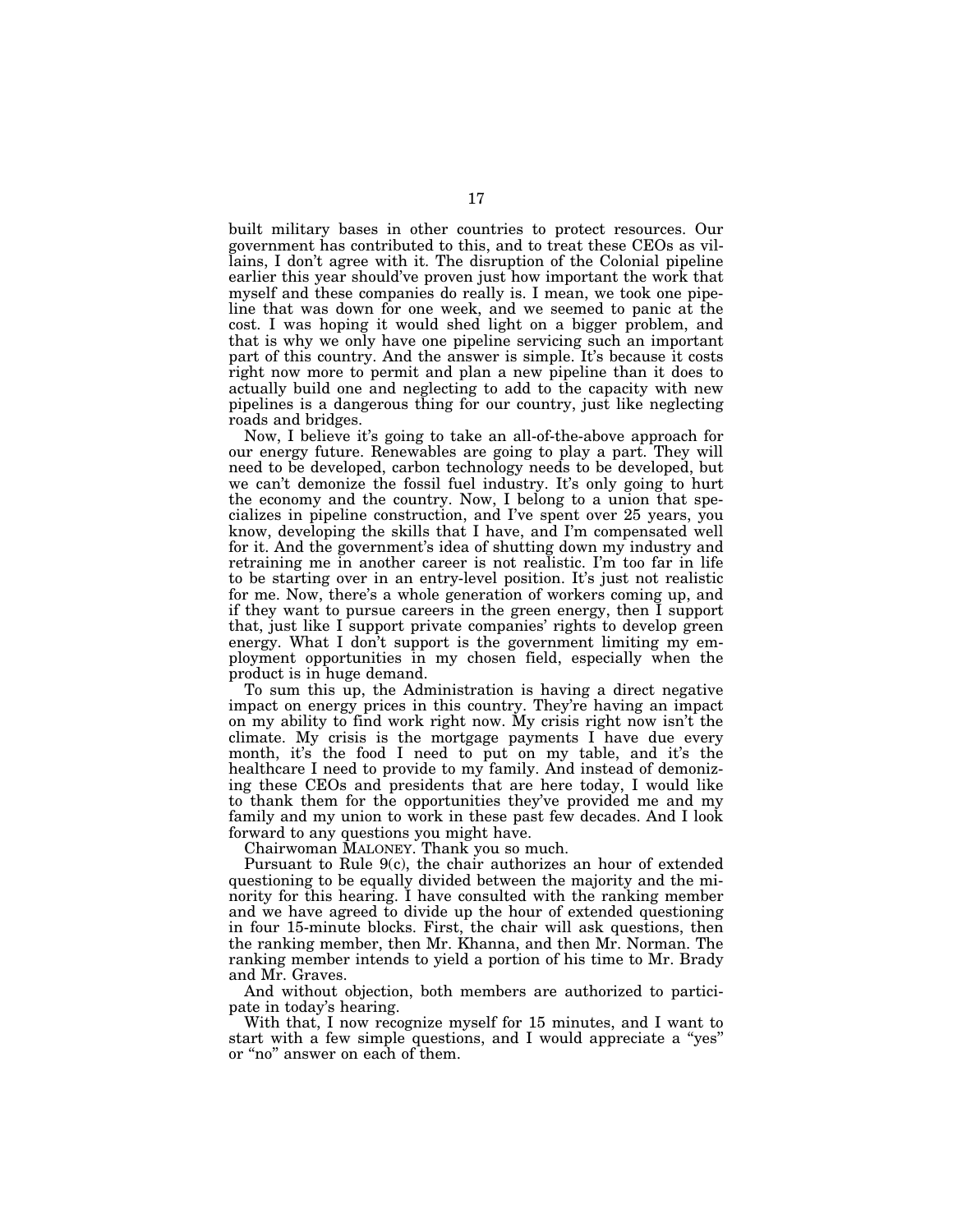Mr. Woods, CEO of Exxon, do you agree that climate change is real?

Mr. WOODS. Yes.

Chairwoman MALONEY. Thank you. Mr. Lawler, CEO of BP America, do you agree that climate change is caused by human activities?

Mr. LAWLER. Yes.

Chairwoman MALONEY. Mr. Wirth, CEO of Chevron, do you agree that burning fossil fuels is a significant cause of climate change?

Mr. WIRTH. Chairwoman, we have been clear on where we stand, and we accept the scientific consensus that the use of fossil fuels contributes to climate change.

Chairwoman MALONEY. So that I am taking as a ''yes.'' Ms. Watkins, president of Shell, the Intergovernmental Panel on Climate Change released a new report in August concluding that climate change is widespread, rapid, and intensifying. The Secretary General of the United Nations called the report, and I am quoting, "a Code Red for humanity,'' and said, ''The alarm bells are deafening, and the evidence is irrefutable.'' Ms. Watkins, do you agree that addressing climate change is now a Code Red for humanity? ''Yes'' or "no," please.

Ms. WATKINS. Chairwoman, Shell agrees that this is an urgent issue that needs addressing by companies, governments, and society.

Chairwoman MALONEY. And it is not just the United Nations that called it a Code Red. Last week, the Defense Department issued a report calling climate change ''an existential threat to our Nation and the world.'' Ms. Watkins, do you agree climate change is a threat to our existence?

Ms. WATKINS. Chairwoman, I agree that climate change is one of the biggest challenges that we have in the world today, which is why, at Shell, we are in action on providing lower and no carbon products to our customers. We believe this is something we are all in together. We need to work in collaboration with society, with governments, with other companies, and other industries.

Chairwoman MALONEY. Well, do you agree that it is an existential threat?

Ms. WATKINS. I agree.

Chairwoman MALONEY. "Yes" or "no."

Ms. WATKINS. I agree that this is a defining challenge for our generation, absolutely.

Chairwoman MALONEY. Well, let me put it another way. Does anyone on the panel disagree with the statement from the United States and the Defense Department that climate change is an existential threat to our existence? Does anyone disagree?

[No response.]

Chairwoman MALONEY. So the truth is clear. Climate change is real, burning fossil fuels is the primary cause of this crisis, and it is urgent that we fix it. This is the first time each of you has told Congress this and the companies that you represent, and it is significant and important. Thank you. But it is also true that if it weren't for the actions of the Big Oil companies, we might have taken action to fix this problem decades ago.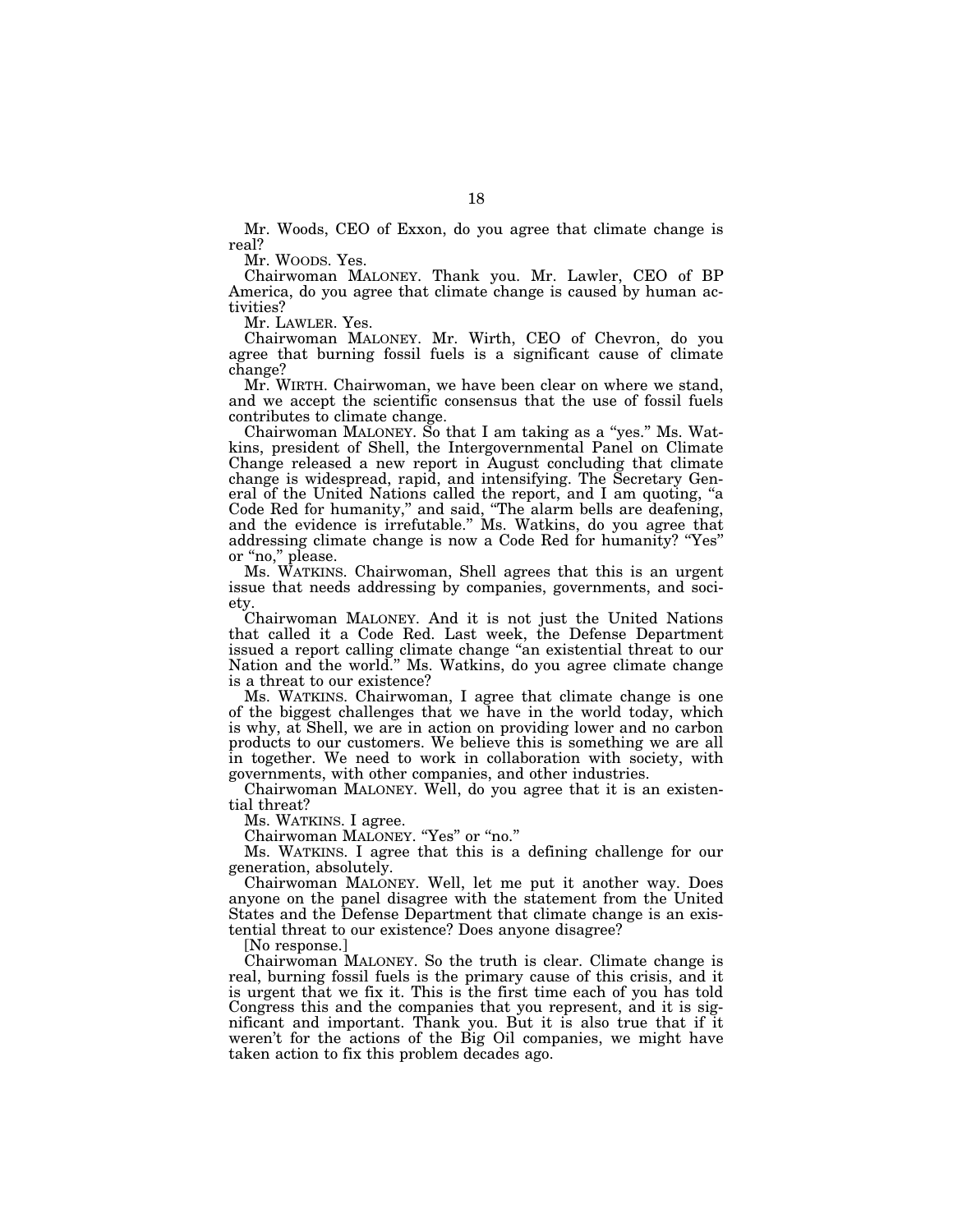Mr. Woods, I want to ask you about some public statements that your predecessor, Lee Raymond, made in 1996 and 1997 as the world was debating an agreement to reduce greenhouse gas emissions known as the Kyoto Protocol. Here is what Mr. Raymond said in 1996, and I quote: ''Currently, the scientific evidence is inconclusive as to whether human activities are having a significant effect on the global climate.'' And I would like to place his statement in the record, without objection.

Chairwoman MALONEY. And this was no slip of the tongue. In 1997, he gave another speech where he denounced the effects in Kyoto and said, ''The case for global warming is far from airtight.'' Mr. Woods, when Exxon CEO made these remarks about the inconclusive nature of the scientific evidence, were they consistent with the views of Exxon's own scientists?

Mr. WOODS. Yes. Chairman, thank you for the question. I appreciate the opportunity to address that. Our understanding of the science has been aligned with the consensus of the scientific community as far back as 20 years ago when you referenced our chairman at that time's comments. And as science has evolved and developed, our understanding has evolved and developed as has our work and position on the statement.

Chairwoman MALONEY. Well, as you make your statement, I am reminded of another hearing that we had with the tobacco industry. And we had all the executives seated in this room, and they were asked about their statements from their companies that the science was uncertain, and they said they did not believe that nicotine was addictive. Well, it came out that they lied. Tobacco nicotine was very addictive, and now I am hearing from you that the science that was reported publicly where your executives were denying climate change, we know that your scientists internally were saying that it is a reality. So I was hoping that you would not be like the tobacco industry was and lie about this, and I was hoping that you would be better than the tobacco industry and that you would have come out with the truth, and I am disappointed with the statement that you made.

James Black was an Exxon scientist, and I would like to put up on the screen what he told the company's top executives in a secret briefing back in 1978, more than 40 years ago. And he said, and I quote, ''There is a general scientific agreement that the most likely manner in which mankind is influencing the global climate is through carbon dioxide release from the burning of fossil fuels.'' And Mr. Black was not the only Exxon scientist to recognize that burning fossil fuels would cause dangerous climate change. In 1982, Roger Cohen, one of Exxon's most senior scientists, wrote a private letter to Exxon's management, and I am putting it the record.

Chairwoman MALONEY. He said there was a ''scientific consensus about the impact of increased carbon dioxide on the climate,'' and there was ''unanimous agreement in the scientific community'' that doubling carbon dioxide levels would lead to significant climate change. So I am asking you, Mr. Woods, do you agree there is an inconsistency between what Mr. Raymond, the Exxon CEO, told the public and what Mr. Black and Mr. Cohen, both Exxon scientists, told top executives?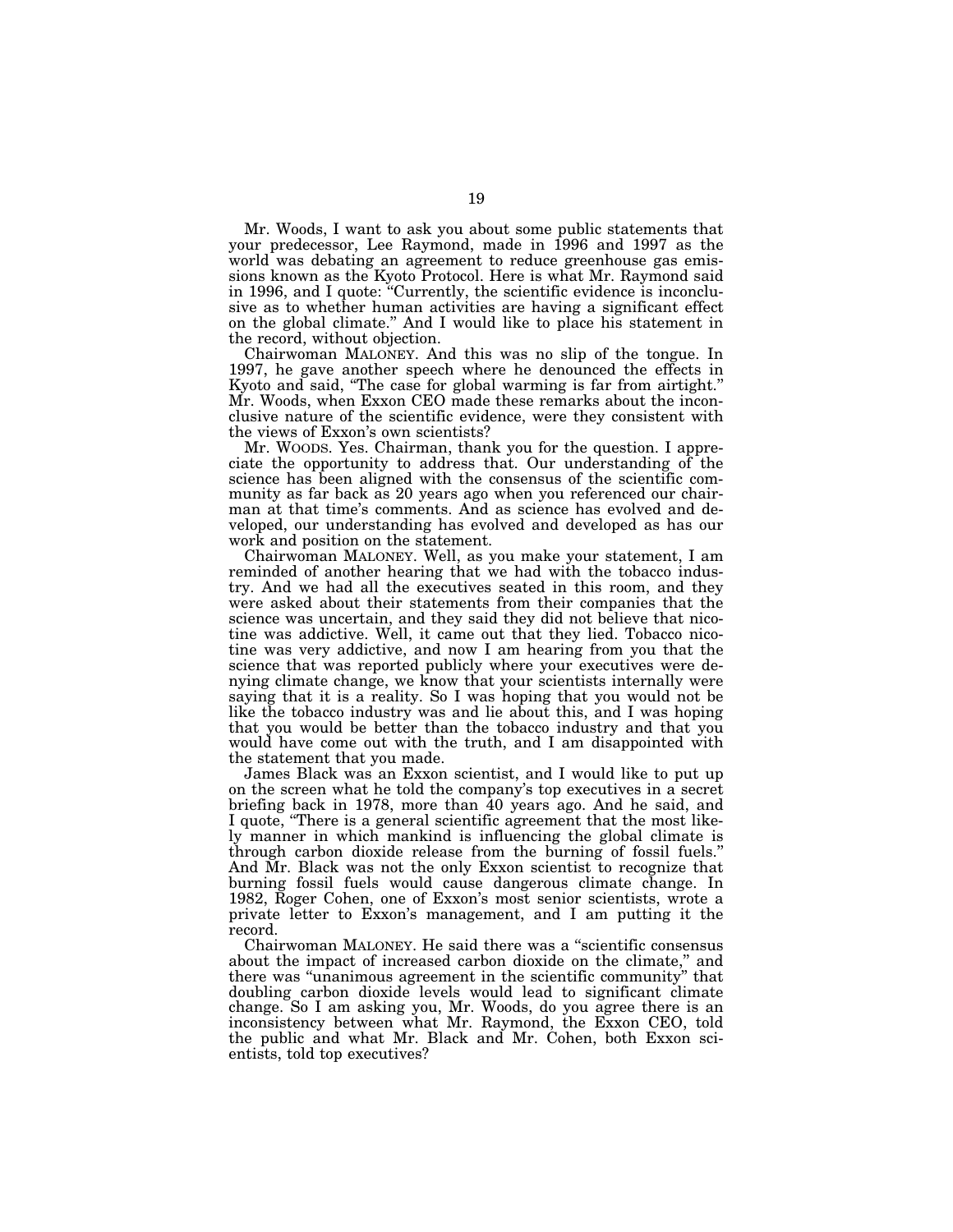Mr. WOODS. Chairman, no, I do not agree that there was an inconsistency. If you look at the full extent of that report, you will find that the comments in the report and that briefing to our management committee, which was not a secret meeting, was entirely consistent with where the Intergovernmental Panel on Climate Change was and the general consensus of the scientific community. And I think our position on that has continued to evolve with the scientific community. I think our messaging has been that this is a complex problem that is going to require thoughtful, practical solutions, and that has been something that we have continued to emphasize over time.

Chairwoman MALONEY. Reclaiming my time, I think the quotes speak for themselves. I am putting them in the record. There is a clear conflict between what the Exxon CEO told the public and what Exxon scientists were warning privately for years, but you don't need to take my word for it. In 2019, two former Exxon scientists testified in this very hearing room. They were here with the tobacco executives, and they testified before Representative Raskin's subcommittee. They said Mr. Raymond's statements were just plain wrong. One former Exxon scientist, Dr. Martin Hoffert, testified, and I quote, ''Exxon was publicly promoting views that its own scientists knew were wrong, and we know that because we were the major groups working on this.''

And the disinformation from Exxon did not end there. In 2000, Exxon ran an advertisement in The New York Times entitled, ''Unsettled Science." And it said, and I quote, "Even less is known about the potential positive or negative impacts of climate change. In fact, many academic studies and field experiments have demonstrated that increased levels of carbon dioxide can promote crop and forest growth.'' So

Mr. Woods, was this statement that climate change could actually be positive for our planet consistent with the private views of Exxon's scientists?

Mr. WOODS. Chairwoman, if you read the full article that was advertised that you reference there, it concludes with the statement that says we know enough now that governments, people, and companies should be taking reasonable action to address the risk of climate change. So again, I would come back and say that our position in this space has been consistent with the general consensus in the scientific community. Our research was in line with that. It was a small portion-

Chairwoman MALONEY. Thank you so much. Reclaiming my time. The documents tell a different story. Let me read you an excerpt from a 1982 memo which I would like to place in the record that M.B. Glaser, Exxon's manager of environmental affairs, sent to Exxon management about the potential impacts of climate change. And he wrote, ''There are some potentially catastrophic events that should be considered.'' He said, ''Those events could include melting ice caps and flooding along the East Coast, including in Florida and Washington.'' And another private memo from 1981 issued similar warnings. Mr. Cohen, a top Exxon scientist, wrote that it was distinctly possible that climate change would ''produce effects which will indeed be catastrophic, at least for a substantial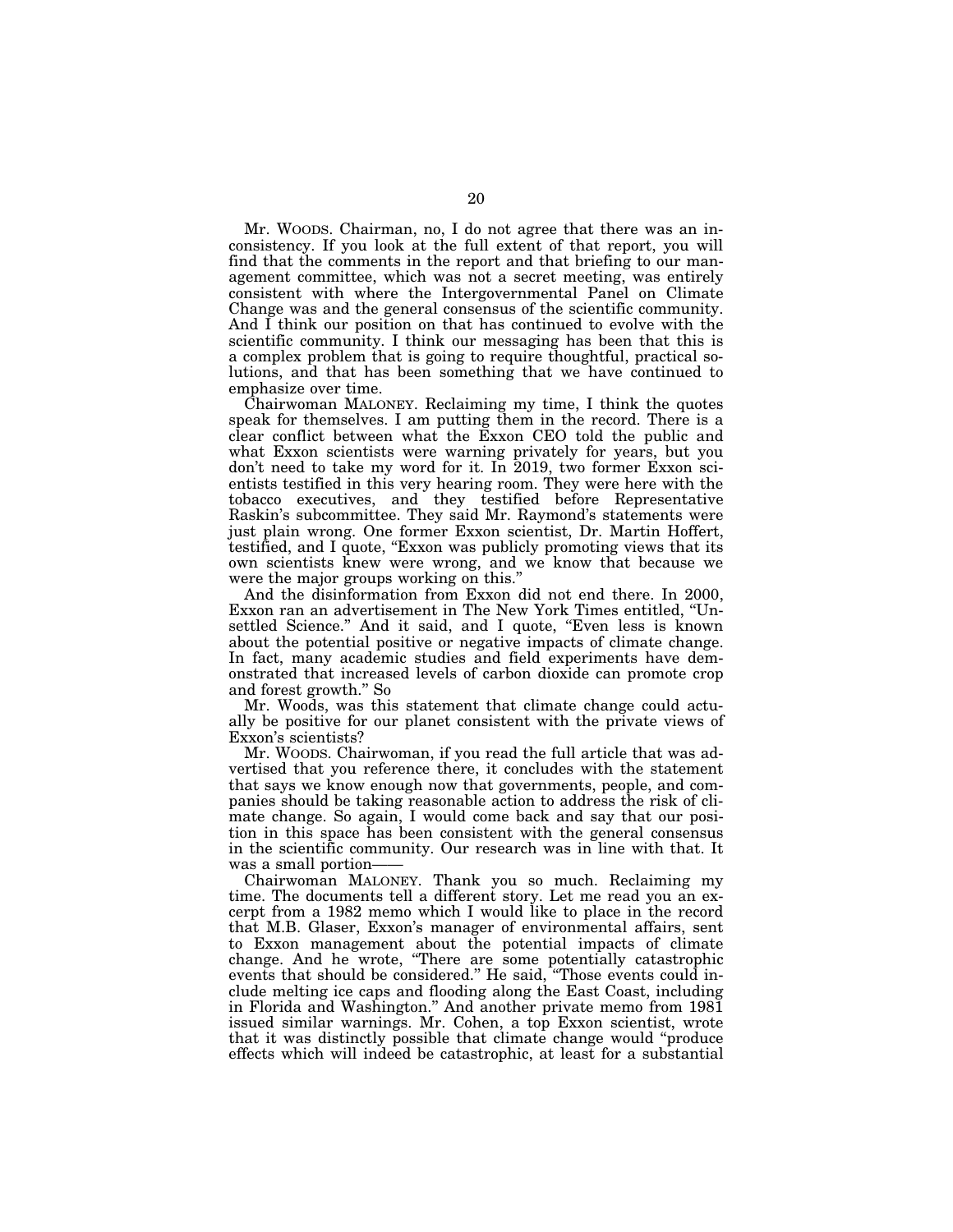fraction of the earth's population.'' And that also, unanimous consent to place in the record.

Chairwoman MALONEY. Mr. Woods, given these grave warnings from Exxon's own scientists over and over and over again, do you believe that it was ethical for Exxon to run a New York Times advertisement that downplayed—downplayed—the risk and instead highlighted the potential positive impact of climate change?

Mr. WOODS. Chairman, I would again say if you look at the full context of the memos that you are referencing, the messaging that came across in those full memos is very consistent with what the general consensus of the scientific community was. And our advertorial that you mentioned again concluded that there is enough knowledge to know that we should be taking action, that people, governments, and companies should respond and take practical reasonable action. And that was consistent with where the scientific community was at the time, and as time has progressed, we have continued to maintain a position that has evolved with science and is today consistent with the science.

Chairwoman MALONEY. Our witnesses today would like you to think that their actions that I have laid out and put in the record are ancient history, but they are not. Just this year, an Exxon senior lobbyist, Keith McCoy, was caught on a video boasting about these efforts, these efforts that deceived. Let's play that clip now, please.

[Video shown.]

Chairwoman MALONEY. And how did Exxon respond? Did they come clean about this shocking conduct? No. Mr. Woods called Mr. McCoy's comments inaccurate and then they fired him, and they are obviously lying like the tobacco executives were. So I want to ask each of the witnesses here today representing fossil fuel companies and trade associations to take a simple pledge. I want each of you to affirm that your organization will no longer spend any money, either directly or indirectly, to oppose efforts to reduce emissions and address climate change. Ms. Watkins, will you take that pledge on behalf of Shell?

Ms. WATKINS. Chairwoman Maloney, we spend a lot of money in lobbying for climate policy right now, and I can pledge that we-

Chairwoman MALONEY. Will you take that pledge? ''Yes'' or ''no.'' If you just want to filibuster, I will take it as a ''no.'' ''Yes'' or ''no,'' will you take that pledge that you will stop spending money with dishonest-

Ms. WATKINS. I will pledge that we will continue to spend our money on climate policy advocacy as we have for many years now.

Chairwoman MALONEY. So in the interest of time, let me ask the rest of the industry representatives on this panel, do any of you refuse to take this pledge? If you refuse to take this pledge, will you please just raise your hand?

Mr. LAWLER. Chairwoman Maloney, what I would say is that we have stopped all reputational advertising at BP, but we do advocate

Chairwoman MALONEY. But will you take the pledge? I know that you have taken steps in the right direction. I heard that in your testimony. Thank you. Will you take the pledge? ''Yes'' or ''no.''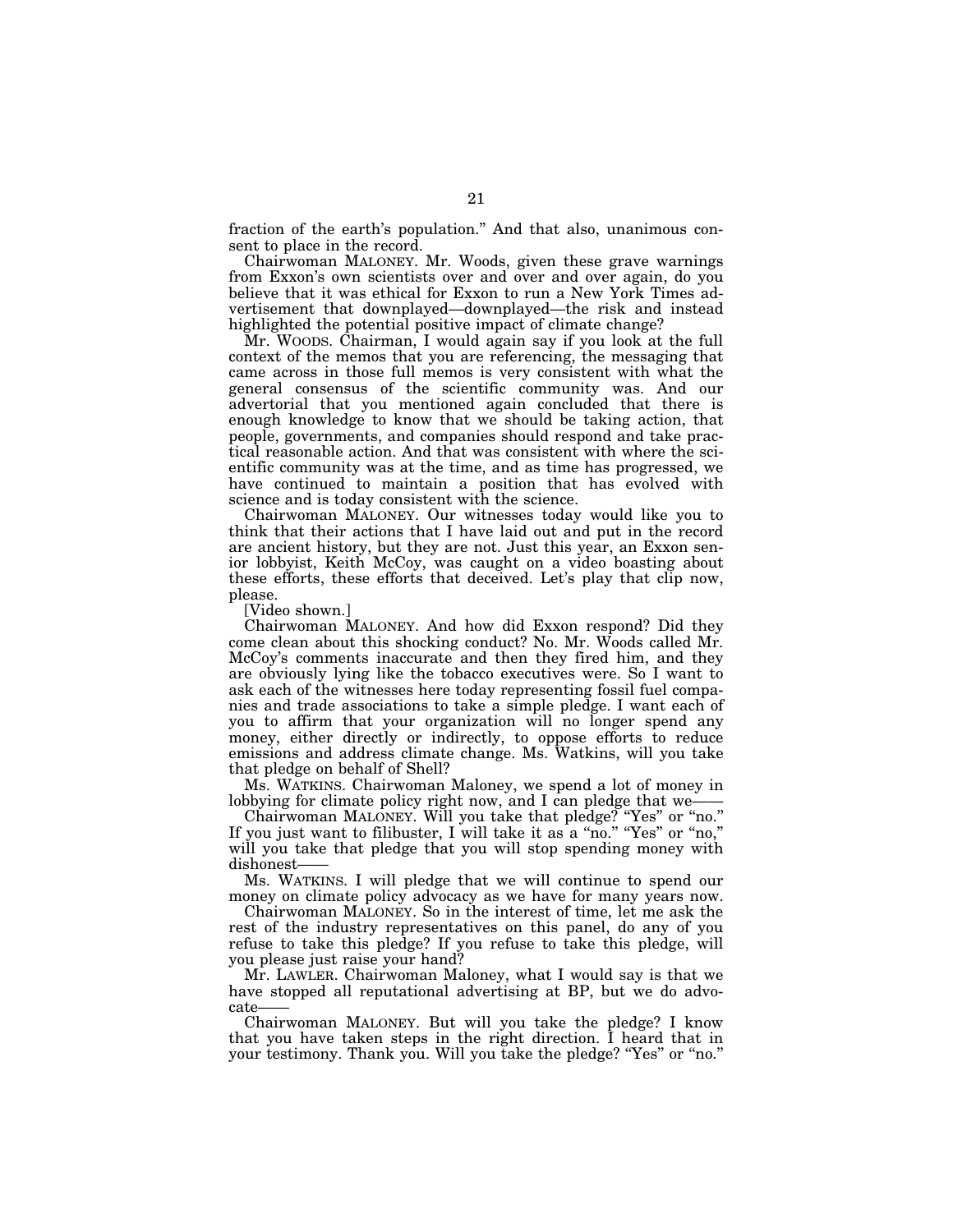Mr. LAWLER. Well, for your specific pledge, what we are pledging to do is advocate for low carbon policies that do, in fact, take the company and the world to net zero. That is the pledge I am willing to commit to.

Chairwoman MALONEY. Well, I am asking is——

Mr. COMER. Madam Chair?

Chairwoman MALONEY.—if you will stop spending money either directly or indirectly to oppose efforts to reduce emissions and address climate change. Just stop spending money.

Mr. COMER. Madam Chair?

Chairwoman MALONEY. That is all lies. OK. I take it that you don't want to take the pledge. All right. I hope that——

Mr. COMER. Madam Chair?

Chairwoman MALONEY. I hope that after——

Mr. COMER. We are nearly two minutes over.

Chairwoman MALONEY. OK. May I just close for one second? I hope that after 40 years of misleading the public to block climate action, our Nation's oil and gas industry will finally change its behavior and join the many good corporate citizens, community leaders, and scientists who are working together to save our planet and our children.

I now yield to my good friend and colleague, Ranking Member Comer.

Mr. COMER. Thank you, Madam Chair. Mr. Crabtree, thank you for appearing here before the committee today, and I would like to ask you what it is like to be a worker in this Biden economy. How long had Joe Biden been President before you were fired from your position working for the Keystone pipeline?

Mr. CRABTREE. Thank you for the question, but I think I made that clear in my opening statement that it was three hours after I lost my job. Now, I have got to be truthful, and I have got to be fair. I have got to work since then, but most of the work that we are doing now is kind of maintaining the aging infrastructure of the pipeline systems that we have in this country now. And like I said in my testimony, not adding additional capacity when there is still such a great demand for it is causing these fuel prices to rise, and to me, it is a serious national security issue when we have to write letters to OPEC asking for more oil. It is a serious issue when we——

Mr. COMER. I couldn't agree more.

Mr. CRABTREE [continuing]. Consider drawing oil out of the strategic petroleum reserve. The strategic petroleum reserve wasn't put in place to bail out incompetent decisions-

Mr. COMER. Let me say. We are going to talk a lot about that during this hearing, and I appreciate that. But my next question, did President Biden or anyone from the White House ever apologize to you for creating a situation where you lost your job immediately upon his taking office?

Mr. CRABTREE. Well, of course not. I am just a simple welder. I wouldn't expect an apology. It probably wouldn't have been meant much to me, you know. An apology isn't going to put food on my table. An apology doesn't pay my bills. Being able to work is what I need.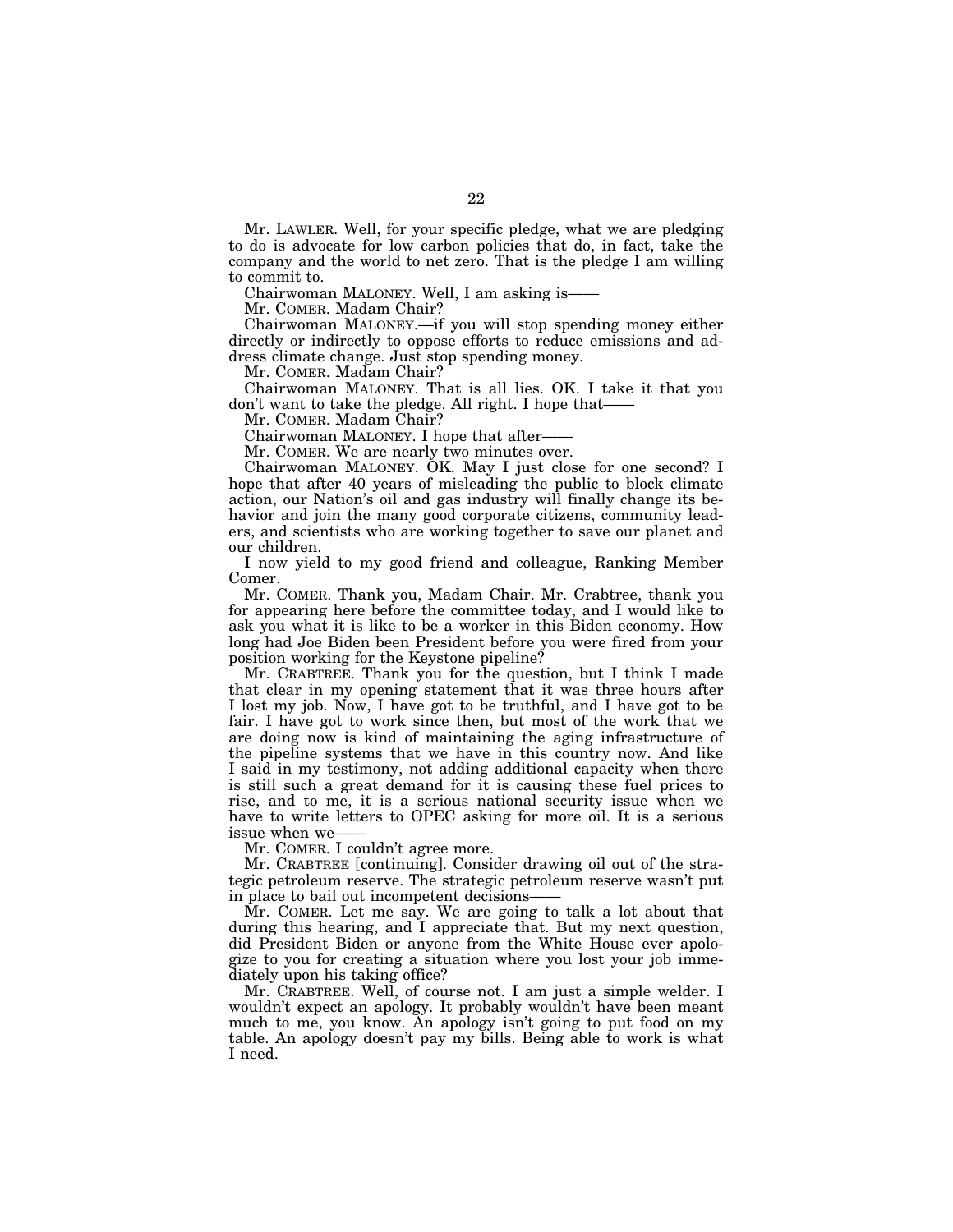Mr. COMER. Absolutely. Absolutely. Now, last week, President Biden said that gas prices won't go down until 2022, and he said during his town hall when asked what he was going to do to reduce gas prices, he didn't have an answer on that. What, in your opinion, impact does shutting down one pipeline, in this case, Keystone, have on energy prices?

Mr. CRABTREE. Well, I can give you a number. No. 1 is transportation costs. This pipeline was going to replace the transportation. This oil has already been coming to the country. We are using it, and it is coming in by rail, and when you can build a pipeline, you can cut transportation costs by nearly a third.

Mr. COMER. And probably reduce your carbon footprint at the same time, right?

Mr. CRABTREE. Exactly. This was a pipeline that was going to run off of green energy. A lot of people don't know that. And No. 2 is market speculation. You know, the country has seen what was happening, you know, the very first thing that President Biden done. And when you see an attack on the industry like that, you know, some of the prices, you know, on the markets, a lot of it is speculation. They see this attack on it, and you get people buying up contracts because they are worried about not being able to have any.

Mr. COMER. Well, I tell you, I hate to see what has happened to you and so many other union workers in America with the disastrous Biden energy policies. It has just been a terrible time in America to be a worker in this Biden economy. It has been a good time to be on welfare and someone who doesn't work or works from home, but a terrible time to be a worker.

I want to shift gears and ask quick questions to the oil and gas CEOs. I am going to start with Mr. Woods, and we are going to try to run down these real quick because I am going to yield to Kevin Brady momentarily. But, Mr. Woods, how long have you been CEO of Exxon?

Mr. WOODS. Since 2017.

Mr. COMER. Mr. Woods, in your time as CEO, have you ever approved a climate disinformation campaign?

Mr. WOODS. I have not.

Mr. COMER. Ms. Watkins, how long have you been president of Shell?

Ms. WATKINS. For three years.

Mr. COMER. Ms. Watkins, in your time as CEO, have you ever approved a disinformation campaign?

Ms. WATKINS. No, I have not.

Mr. COMER. Mr. Wirth, how long have you been CEO of Chevron?

Mr. WIRTH. For almost four years, Congressman.

Mr. COMER. Mr. Wirth, in your time as CEO, have you ever approved a disinformation campaign?

Mr. WIRTH. I have never approved a disinformation campaign.

Mr. COMER. Mr. Lawler, how long have you been CEO of BP America?

Mr. LAWLER. About a year and a half.

Mr. COMER. Mr. Lawler, in your time as CEO, have you ever approved a disinformation campaign?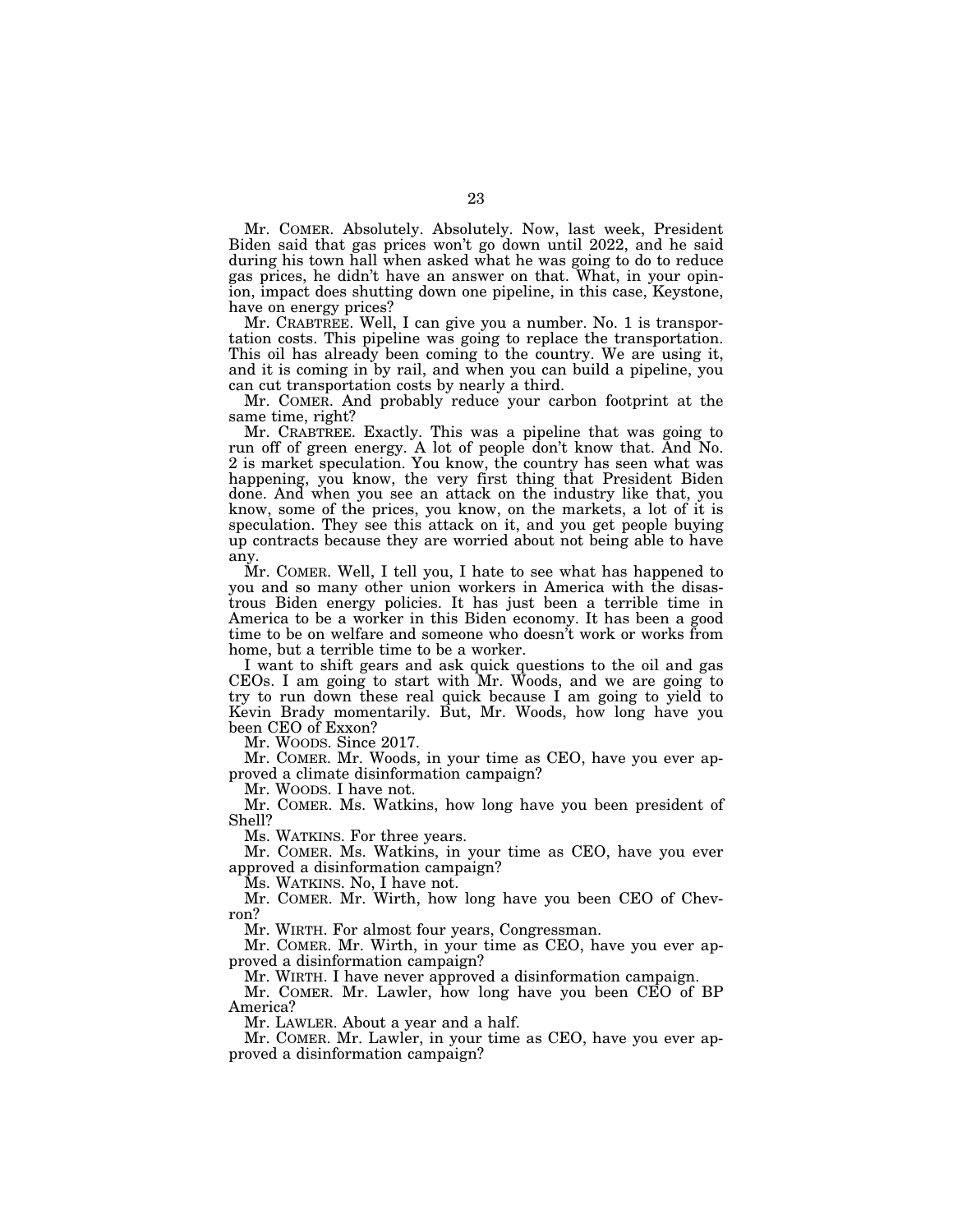Mr. LAWLER. No, I have not.

Mr. COMER. Well, thank you all for being here and answering my questions. We are going to have a lot of questions throughout the day. I look forward to working with the oil and gas industry to create more jobs here in America. I would now like to yield to the distinguished gentleman from Texas, Mr. Brady, the ranking member on the Committee of Ways and Means.

Mr. BRADY. Thank you, Ranking Member Comer, for having me this morning, and to Chairwoman Maloney. Thank you to America's affordable energy leaders for joining us today.

American-made energy boasts an enviable track record of hiring, training, promoting, and empowering all Americans. I have seen this firsthand where our energy companies are providing good-paying jobs, quality healthcare, and secure retirement for workers from the lowest skills to the brightest researchers in the world with remarkable opportunities for women and people of color. The success of this industry isn't just important to my state of Texas, but important to the success of our Nation where we recognize goodpaying jobs and rising paychecks do so much more to lift Americans out of poverty than the promise of never-ending government checks.

Today's disappointing economic report points out why good-paying energy jobs should be protected. Today's report was awful, and if you take out the inventories, America's growth last quarter was zero. The President is a disturbing 0 for 3 in meeting quarterly projections for growth this year, even with expectations dumbed down in some cases by 80 percent or more. The President's best economic growth peaked last spring, and he remains nearly a million jobs short of his promises. He is making an alarming labor shortage worse for Main Street businesses and is demanding more government stimulus that will drive prices up higher and longer.

Too many Americans have lost faith, and the President now faces serious questions about his competency to heal our economy. Part of that is due to a relentless attack on American energy workers by the Administration and this Democratic Congress, a taxation and regulatory attack that could kill over a million-and-a-half goodpaying American energy jobs over time and drive prices even higher for struggling families and Main Street businesses. Ironically, for an Administration that has made climate change a central focus, these attacks damage the very industry that holds the key to addressing greenhouse gas emissions around the world in a smart way, that raises the standard of living here in America and our poorer nations as friends.

The solution to climate change isn't to drive energy prices up higher for everyone and kill off American energy jobs. That is flat earth thinking. The smart solution is to make affordable energy cleaner through technology, and then American technology, tax and tariff free, to help the entire world solve our climate challenges. This industry has already proven it can increase production of American energy to meet our growing demand while reducing greenhouse gas emissions. This industry continues to invest more in research, innovation, and technology to make affordable energy cleaner than any other industry. Instead of vilifying them and trying to end their existence, Congress should be working with them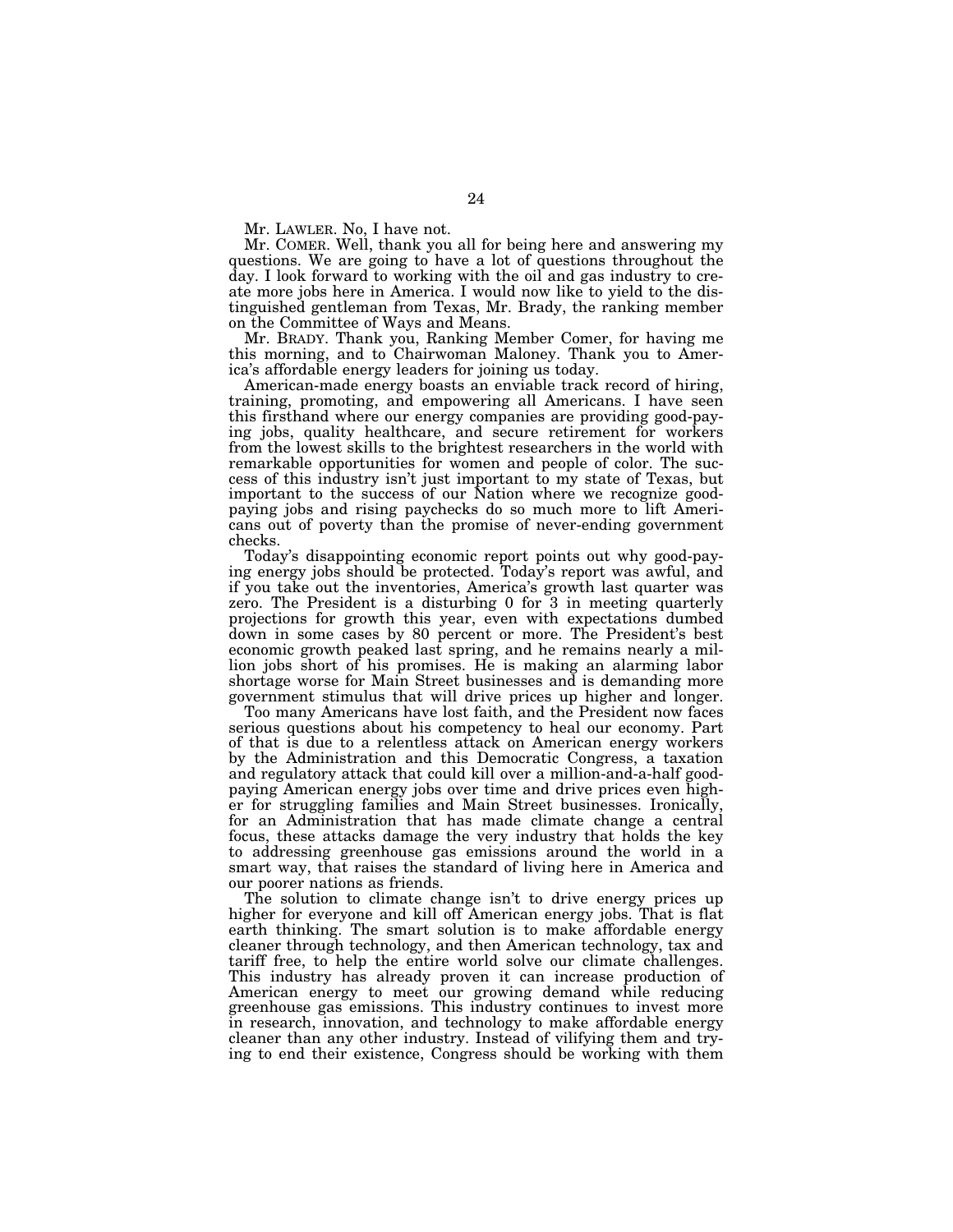to accelerate this biology and clear the path for sharing it with the world.

Renewables do play a big role in reducing emissions, but natural gas is the real bridge to the future. Since the major shift away from coal and natural gas, the U.S. has reduced carbon dioxide emissions by 32 percent more. Affordable energy is the way to lift Americans out of poverty. It is the key to ensuring that low-and middle-income Americans can grow and thrive. And instead of demonizing the very industry whose success has made our country independent and secure, instead of raising energy prices on those who can least afford it, let's empower America's innovators. Let's rebuild the momentum we made in unleashing LNG and crude oil exports and use that success to make America a leader in discovering new clean energy technology. There is a smart way to transition to a cleaner energy future, and it is time both political parties in Congress joined forces with these energy leaders to achieve it.

With that, Ranking Member Comer, I yield back.

Mr. COMER. Thank you. Now I would like to yield the balance of my time to Garret Graves from Louisiana, the ranking member on the Select Committee on Climate Crisis.

Mr. GRAVES. Thank you, Ranking Member Comer, and I want to thank the chair for allowing us to participate today.

I want to first just point out, Madam Chair, that I am going to take a guess that every single person that came to Washington this week, that they came here using some form of fossil fuel. Everybody. Madam Chair, I actually have two electric vehicles, and I have actually rigged up a solar generator to charge them, the most ridiculous and cost-prohibitive thing I have ever seen in my life, but it is fun anyway. I am from South Louisiana. If projections are correct, then we are at absolutely ground zero—ground zero—for what is going to happen moving forward. We have some of the fastest subsiding straits in the world, so with sea rise, it means the fastest relative sea rise in the world. We also are home to some of the most robust oil and gas production in North America, and at the same time, we have one of the most productive ecosystems on the North American continent right there where all this energy production is occurring.

Madam Chair, I also want you to know that when the Deepwater Horizon accident happened, I ended up being the lead trustee and the negotiator for the state of Louisiana. And in that settlement, I will tell you we reached the largest settlement in U.S. history from a single company, and I am proud of that because, you know what? There were actions that were wrong, and we held them accountable.

I want to ask the witnesses a question. Maybe Mr. Sommers. If we stopped producing energy today, stopped producing oil and gas in the United States, ''yes'' or ''no,'' would there be a stoppage, or would folks cease to use oil and gas across the world? ''Yes'' or ''no.''

Mr. SOMMERS. No, Congressman.

Mr. GRAVES. No.

Mr. SOMMERS. In fact, as you know, the world consumes about 100 million barrels of oil every single day, and even during the worst part of the pandemic, the world was still consuming about 81 million barrels of oil every single day. So the world is going to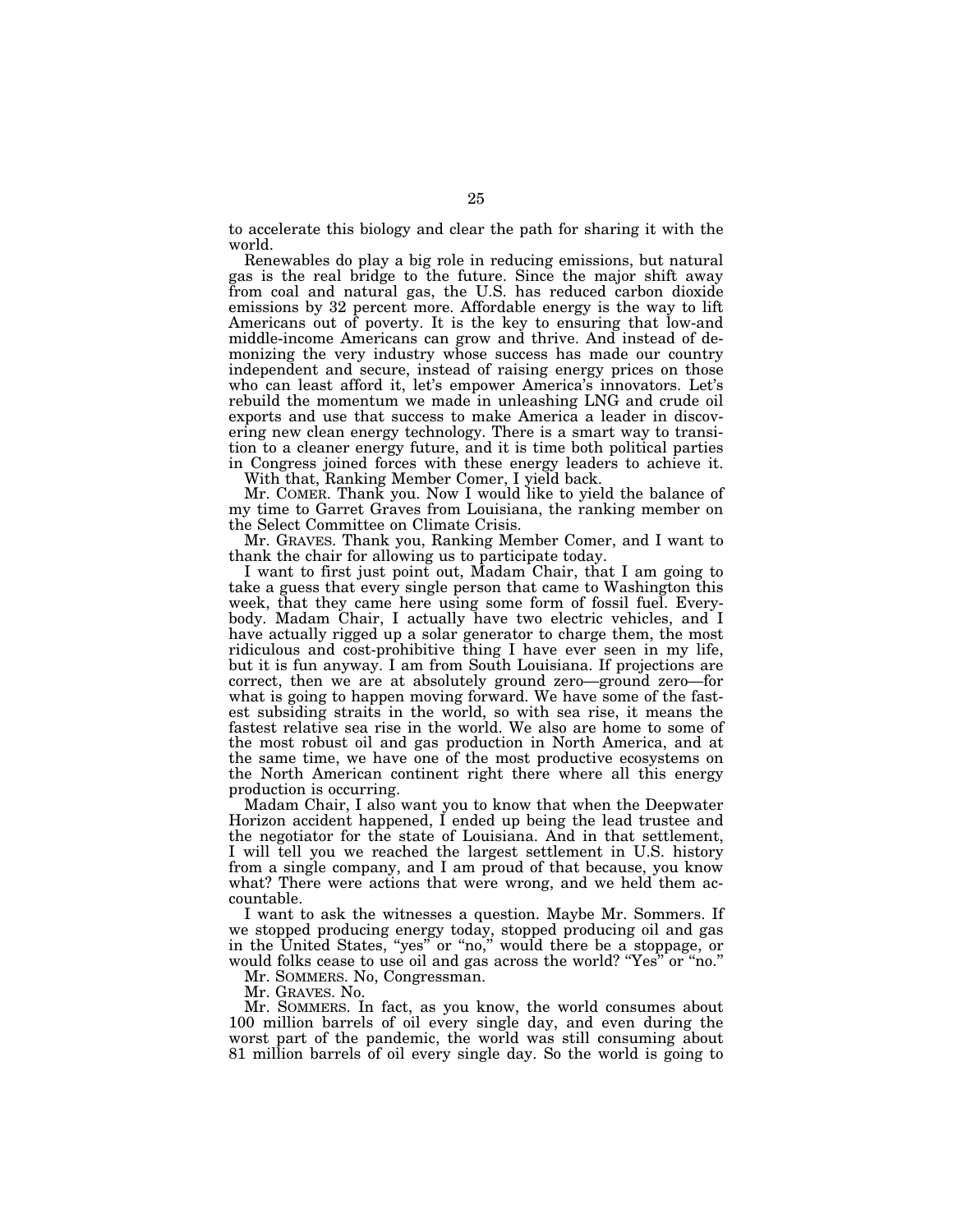continue to consume a lot of oil and natural gas from now and very long into the future.

Mr. GRAVES. Great. Thank you. I want to go back, and I apologize. I was in and out because we had another hearing going on. I believe it was Shell, but I may be mistaken, that noted in their testimony that the most efficient energy production in terms of emissions on the globe, some of the most efficient on the globe, is actually offshore in the Gulf of Mexico. Could any of you confirm that, whoever noted it in your opening testimony, to make sure I heard that correctly?

Ms. WATKINS. Yes, Congressman. Hi, it is me, Gretchen Watkins from Shell. That is a fact. We are the largest operator in the Gulf of Mexico, and we are really proud that the oil and gas that we provide to the country from the U.S. Gulf of Mexico is the lowest greenhouse gas that we can possibly——

Mr. GRAVES. So putting these two things together, if there is clearly going to be continued demand for energy, because there will because oil and gas has 32 times the energy density of the next closest renewable 32 times—so there is going to continue to be demand. We produce it most efficiently in the United States. Why would we stop? Everybody on this committee used it to get to work this week. Everybody did.

You know, something else that is really interesting as we sit here and demonize the United States and these very people that are here today on the witness panel, is the United States has led the world. We have reduced emissions more than the next 12 emissions-reducing countries combined. I am going to paraphrase a quote of the executive director of the International Energy Administration who said, ''The United States' progress on reducing emissions associated with energy is the most historic in world history. Madam Chair, these people on the panel, these are the people that did that.

Mr. Sommers, could you tell me what primary source of energy resulted in this decrease in emissions?

Mr. SOMMERS. It was natural gas, Congressman.

Mr. GRAVES. Thank you very much. So natural gas, the very thing that we are talking about banning here. Madam Chair, I would like to read you a quote from a letter. ''Today we call on you to use all your authority to take timely action to pressure OPEC and cooperating countries to increase world oil supplies,'' OK? I will say it again. Asking OPEC to increase world oil supplies. You know which awful Republican Members of Congress or people asked for this? That would be Maria Cantwell, Senator Menendez, Senator Schumer, and Senator Markey, quote, May 18, 2018. And I would like to ask that this be included in the record.

Chairwoman MALONEY. Without objection.

Mr. GRAVES. Madam Chair, more recently, on August 12 of this year, a number of Democrat Members of Congress effectively asked the same thing. And as I heard noted earlier today, Jake Sullivan as well as other White House officials asked OPEC to increase oil production. If we produce it most efficiently, what are we doing by stopping it? Why? Clearly, we are going to see a 60-percent increase in global demand for energy. A 60-percent increase. the strategy right now by throwing out all conventional energy produc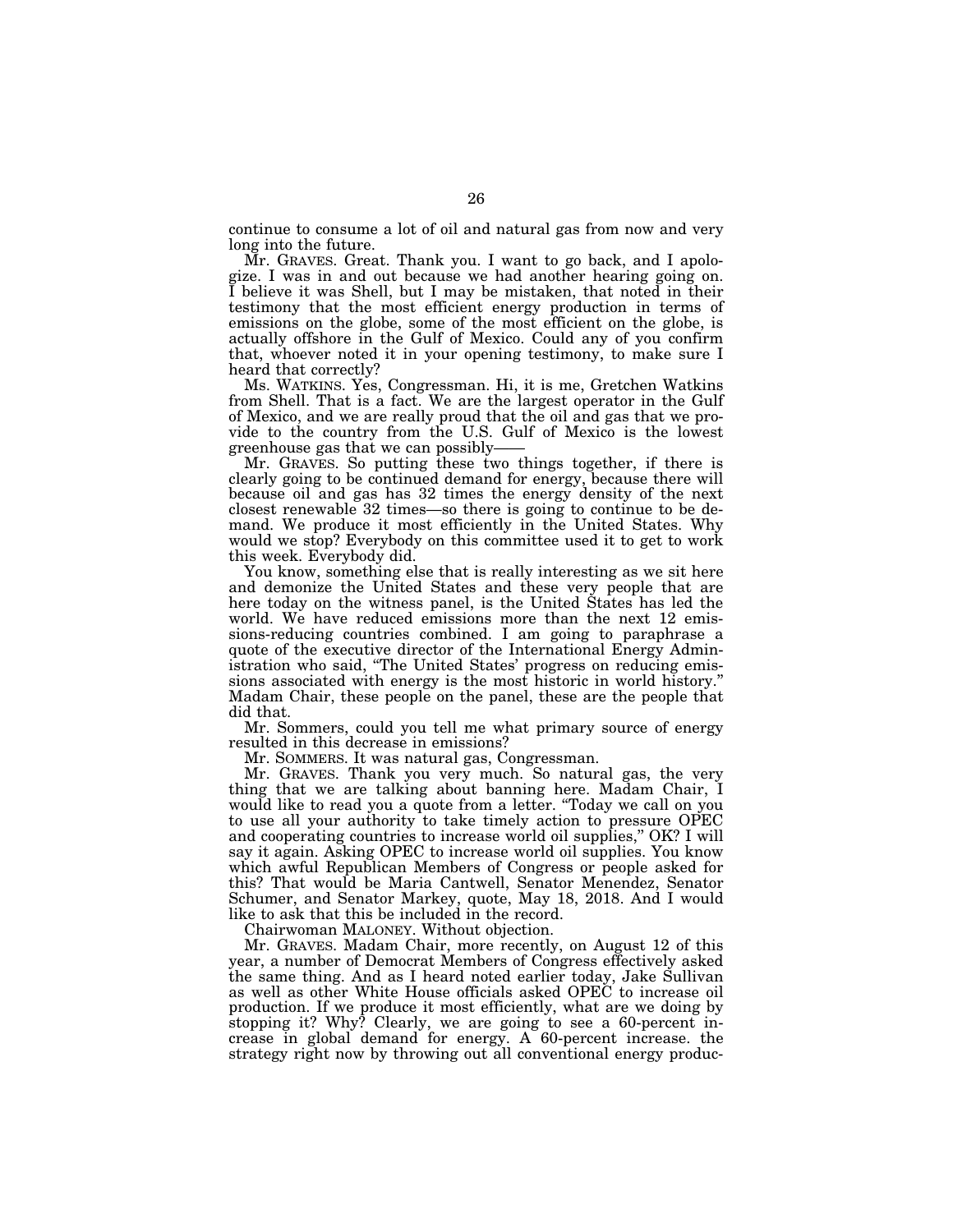tion, OK, so we are going to move to solar. Guess who makes 90 percent of the solar panels? It is China. Guess who has 80 percent roughly of the rare earth and critical minerals in the world cornered? It is China. And by the way, they use slave and child labor to produce that.

It simply doesn't make sense. These are the innovators. We have watched our own President, Madam Chair, shut down the Keystone pipeline, open up the Nord Stream 2 pipeline, shut down domestic energy production, asked Saudi Arabia, Venezuela, Iran, Nigeria, and others to produce more energy to address the growing demand in the United States and globally. I am just asking our own President to treat the United States like you are treating other countries.

Last, Madam Chair, U.S. natural gas, as a result of the efficiency of these very people, we have a 42-47-percent lower emissions profile—lower emissions profile—than Russian gas being delivered to Europe or Asia. This is part of the solution as we move forward meeting this growing energy demand with solar, with wind, with geothermal, with nuclear, with oil and gas, and other efficient energy streams. It is against our interest to shut these things down. We need to be focused on the innovation, carbon capture storage, carbon capture utilization, and other complementary strategies to meet this growing demand. When the Clinton Administration stopped producing energy domestically, barrel for barrel, we imported more from Russia. It is a failed strategy which is not in the best interest of United States.

I yield back.

Chairwoman MALONEY. The gentleman yields back. Mr. Comer, do you yield back?

Mr. COMER. I yield back.

Chairwoman MALONEY. OK. I now recognize Mr. Khanna, who is the chairman of the Subcommittee on the Environment, for 15 minutes.

Mr. KHANNA. Thank you, Madam Chair. First, let me thank the witnesses for appearing today voluntarily. I don't have any interest in being adversarial. I actually want to see if we can get some positive commitments.

Let me start out where I think we will agree. Mr. Woods, what is impressive is that in 1977, Exxon had a report that said, ''There is general scientific agreement that the most likely manner in which mankind is influencing the global climate change is through carbon dioxide release from the burning of fossil fuels.'' Mr. Woods, I assume you would agree with that Exxon conclusion, yes?

Mr. WOODS. Our work was consistent with what the scientific community was saying at the time, yes.

Mr. KHANNA. And in your role as CEO, as you told Representative Comer, you would never today endorse statements that blatantly contradict climate science, correct?

Mr. WOODS. Correct.

Mr. KHANNA. And so if an organization, for example, today were to say they do not believe in the linkage between fossil fuels and warming, I assume you would say that is false, correct?

Mr. WOODS. I wouldn't support that statement.

Mr. KHANNA. You would say it is false?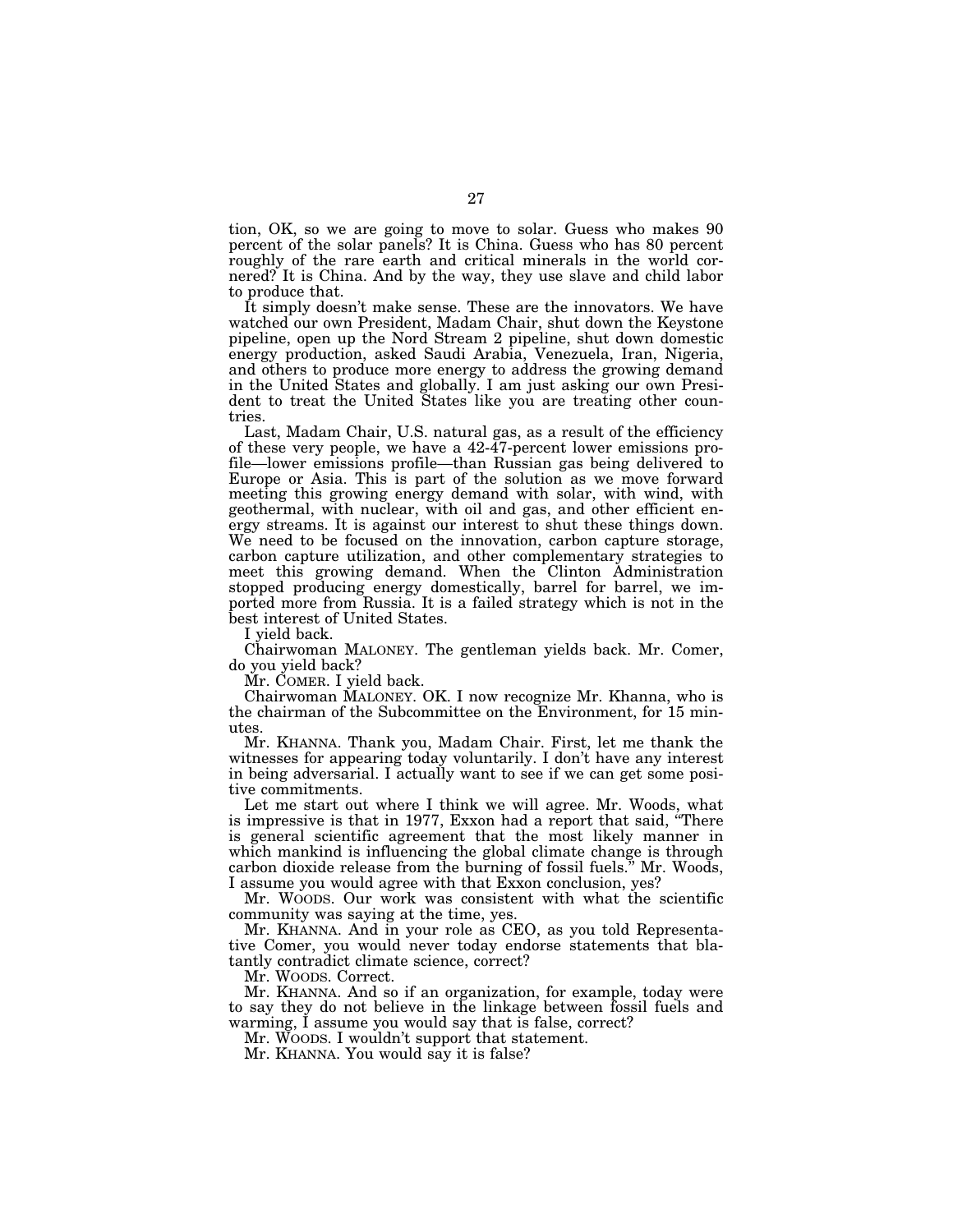Mr. WOODS. In looking at the full context of the statement, I would make a judgment on that, but that is-

Mr. KHANNA. I mean, you would say it is false that there is no linkage between fossil fuels and warming, correct?

Mr. WOODS. The combustion of fossil fuels leads to emissions, which is linked to climate change, yes.

Mr. KHANNA. OK. And I assume you know that your former Exxon CEO, Lee Raymond, made exactly that statement in 2002, nearly 25 years after Exxon's report. He said he does not believe ''that the science establishes the linkage between fossil fuels and warming.'' I am glad you admitted that that statement is false, and I really don't want to dwell on the past. But in the spirit of giving you the chance to turn the page for the company, I assume you would acknowledge that Mr. Raymond's statement was a mistake and the company regrets it, correct?

Mr. WOODS. I think Mr. Raymond's statement was consistent with the science at the time. We have evolved-

Mr. KHANNA. I don't want to even argue that. Mr. Woods, I don't even want to argue that. We could go back and forth. You said it is a false statement. You know, when I make a statement that is wrong, when most people make a statement that is wrong, they say, OK, it is a mistake, we regret it. I am just asking you for that. I assume now that it is a false statement, that the company regrets making it and would acknowledge that, right?

Mr. WOODS. I think the expectation would be that we would look at that, the time it was said, and years ago that was consistent at the time.

Mr. KHANNA. But forget whether it was consistent or not. Can you just acknowledge that it was a mistake to make? If someone makes a mistake, just say it was a mistake and you regret that that statement was out there. Would you say that if——

Mr. WOODS. I don't think it is fair to judge something 25 years ago with what we have learned since that time to today's standard.

Mr. KHANNA. Well, I am disappointed that you are not even willing to say that something is a mistake. It doesn't inspire a lot of confidence about, you know, introspection and going forward. I am surprised actually. I thought you would just say it is a mistake. It is not asking you much to say, yes, it is a mistake that someone put that out. Anyway, let me move on.

The United Nations 2021 Production Gap Report says, ''To be consistent with the 1.5-degree pathway, oil and gas production would have to decline annually by four percent and three percent, respectively. The IEA's 2021 net zero roadmap calls for no new oil and gas developments.'' Mr. Lawler, BP has said that it supports economy-wide net zero greenhouse gas emission targets by 2050. You made a strong commitment actually to reduce oil and gas production by 40 percent by 2030. I assume you are doing this because you think it is important and part of the solution to the climate crisis. Is that correct?

Mr. LAWLER. That is correct, Mr. Khanna. What BP has aligned its strategy on is in accordance with the Paris Agreement. We have a new strategy. Just two years ago, just before COVID started, we put this new strategy into place.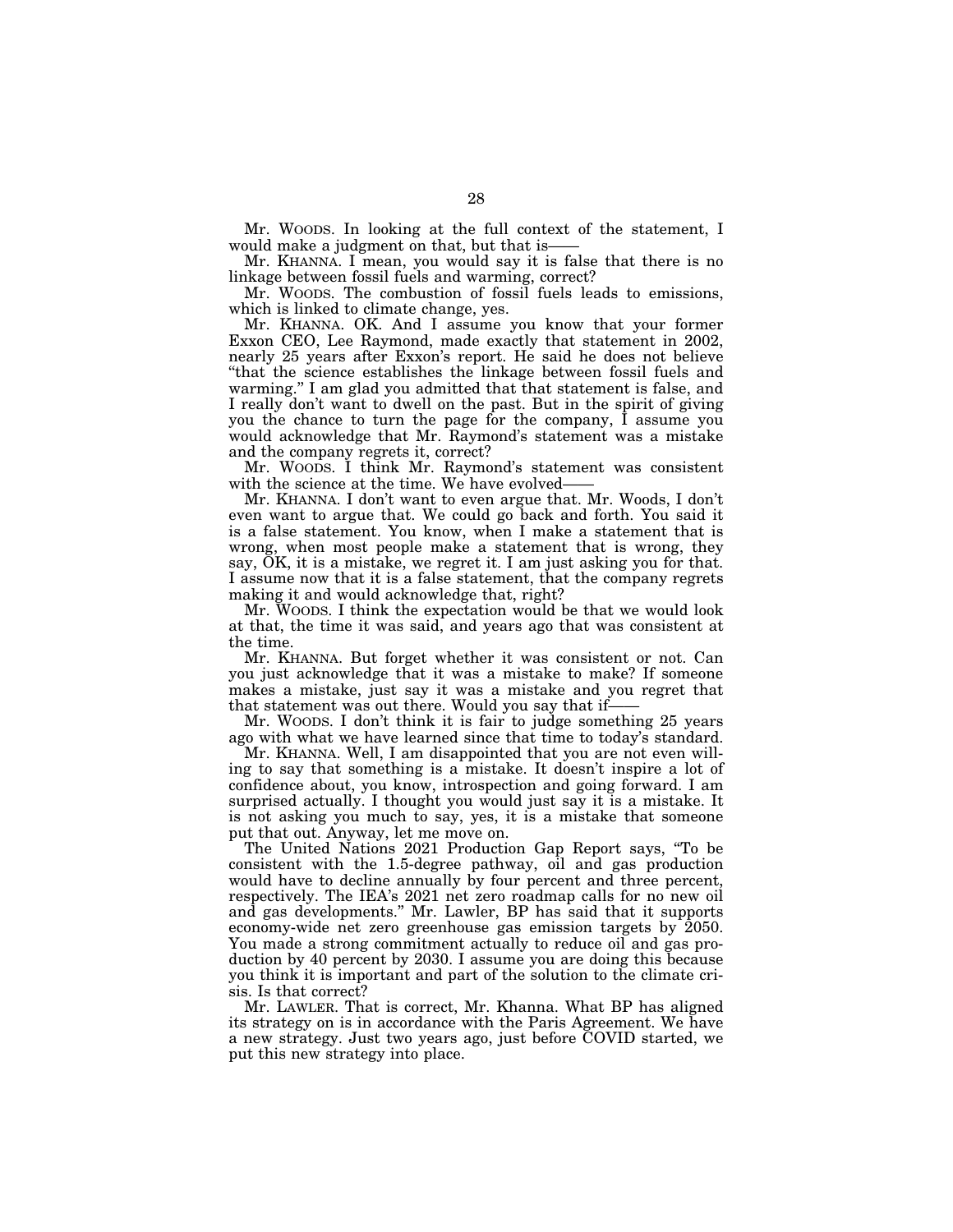Mr. KHANNA. Right. I don't want to cut you off. We have limited time. And so you believe that the oil and gas production must decline each year. Is that partly while you are doing this?

Mr. LAWLER. We think that is the best decision for BP and that is our contribution.

Mr. KHANNA. And, Ms. Watkins, Shell's Energy Transition Strategy says, ''We have set our net zero target so it is fully consistent with the Paris Agreement." And you today actually announced this new thing where you are going to be having a 50-percent reduction on Scope 1 and 2, and you are also committed to a 1 to 2 percent year-end total oil production decline. Is that right?

Ms. WATKINS. Yes, that is correct.

Mr. KHANNA. Great. And I assume you are doing that that because you also believe, under the Paris Agreement, that it is important and that we need to have oil and gas production declining every year?

Ms. WATKINS. Congressman, what we do believe is that hydrocarbon demand needs to reduce if we are going to get to net zero by 2050, which is why we are also providing more and more lowand no-carbon energy-

Mr. KHANNA. Right, but you are committed to this 1 to 2 percent reduction every year, right? I mean, that is your policy, correct?

Ms. WATKINS. It is, and-

Mr. KHANNA. And let me just turn now to Mr. Wirth. Chevron announced, unlike BP and Shell, earlier this year that you plan to increase, by 3.5 percent on a compound basis, your production. Is that correct, Mr. Wirth?

Mr. WIRTH. Congressman, our forward guidance would show that we will grow lower carbon production of traditional——

Mr. KHANNA. I am just asking are you going to be increasing your oil and gas production by 3.5 percent on an annual basis?

Mr. WIRTH. Chairman, we will increase our oil and gas production and reduce the carbon——

Mr. KHANNA. OK. So you are going to be increasing the production. And, Mr. Woods, you have said that you want to keep the oil and gas production flat. Is that correct?

Mr. WOODS. We are focused on meeting the needs of society, and whatever that need requires

Mr. KHANNA. I don't need the American apple pie speech. It is just a factual question. You are going to keep it flat, right?

Mr. WOODS. We don't have-

Mr. KHANNA. So 40 percent reduction BP, 1 to 2 percent annual Shell, the Europeans, the American companies. Chevron is increasing. Exxon is increasing. Mr. Lawler, BP has said it is-

Voice. Will the gentleman yield for a question?

Mr. KHANNA. No, not right now. BP has said that it supports economy-wide net zero greenhouse gas emissions. BP, clearly you are only one member, so I assume when you are saying ''economywide," you believe other companies need to follow your lead in decreasing production. Would that be fair, Mr. Lawler?

Mr. LAWLER. Yes, sir, I think what we offered up is just a suggestion. You know, there are many approaches to net zero, and we certainly wouldn't——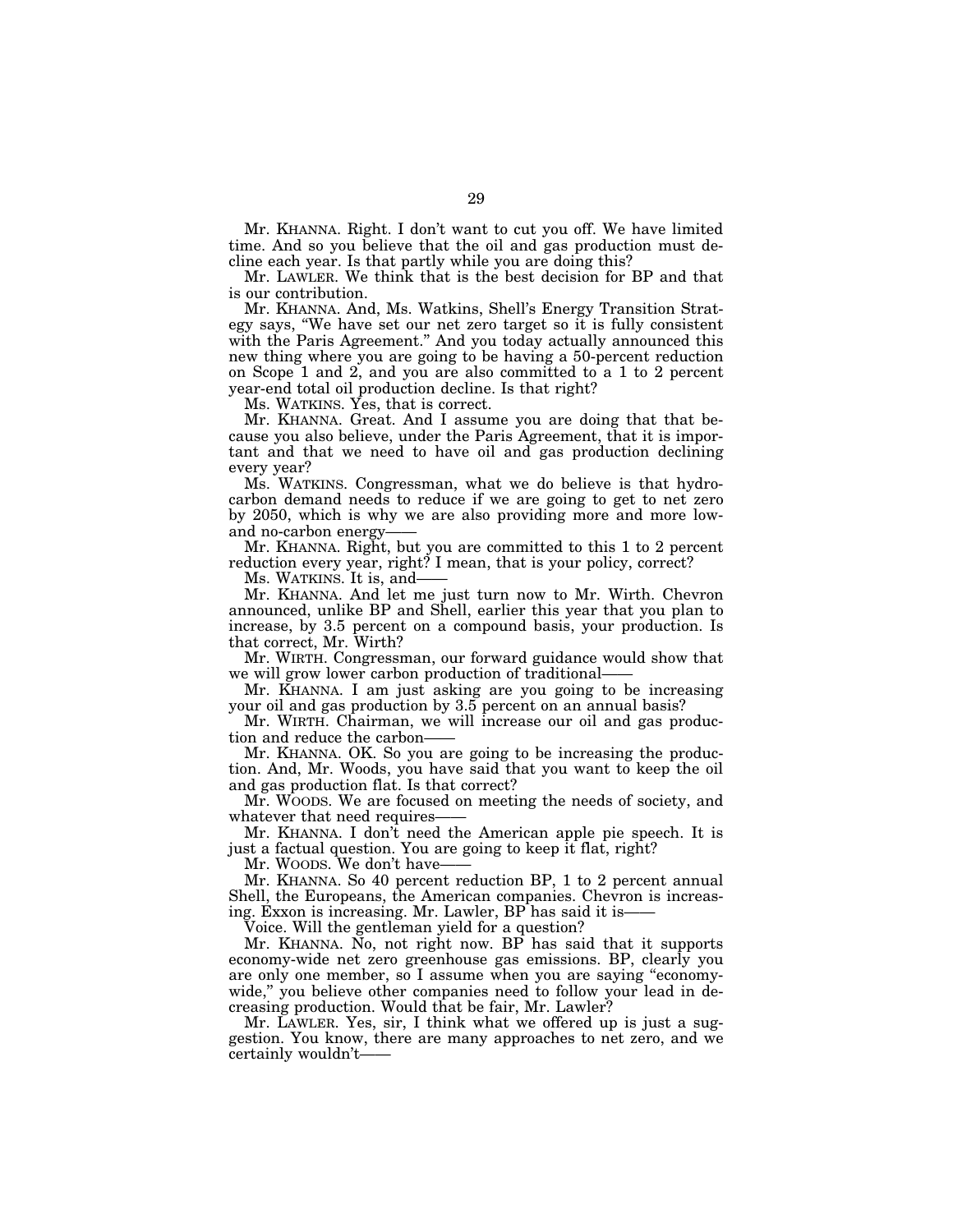Mr. KHANNA. I guess my question is this, Mr. Lawler. Do you believe that the science says that companies should go down every year?

Mr. LAWLER. Well, I think what we would agree with is the IPC report, the scientific consensus that action needs to be taken to lower emissions is real, it is significant, and BP is in action on that. And one example——

Mr. KHANNA. Let me just ask a ''yes'' or ''no'' question on this, Mr. Wirth. Are you embarrassed as an American company that your production is going up while the European counterparts are going down?

Mr. WIRTH. Congressman, as we have already heard, demand for energy is going up in the world.

Mr. KHANNA. OK. You are not embarrassed. I am just asking an open question. It is not a ''gotcha'' question. Do you commit to do anything to matching your European counterparts to try to bring the actual demand of oil production down?

Mr. WIRTH. Congressman, with all due respect, I am very proud of our company and what we do. I am proud of the companies in this-

Mr. KHANNA. No, you won't reduce-

Mr. WIRTH [continuing]. Pollution.

Mr. KHANNA. You won't. And, Mr. Woods, would you commit to matching your European counterparts to reducing the production of oil, like both Shell and BP are doing?

Mr. WOODS. We are committed to lowering our emissions, which——

Mr. KHANNA. No. Are you committed to lowering the production as the Paris Accords say or no? It is——

Mr. WOODS. The issue, Mr. Chairman——

Mr. KHANNA. It is a "yes" or "no." You could explain why you are not, but are you committing? Could you commit to lowering production or not?

Mr. WOODS. We are going to lower emissions, which is the source of the issue that we are trying to address.

Mr. KHANNA. I will take that as a "no." Let me move to a new point. Ms. Watkins, you know, so far you seem like the star here. Do you agree that electric vehicles are vital to decarbonization? I assume you do because you said the rise of electric vehicles is vital to decarbonizing road transport.

Ms. WATKINS. Yes, we believe that to be the case.

Mr. KHANNA. Great. Mr. Lawler, I assume you agree with this because you say energy use in road transport is key. It needs to be dominated by electrification.

Mr. LAWLER. Yes, sir. We believe that EVs are significant.

Mr. KHANNA. Great. Both of your companies, along with Exxon and Shell, support the American Petroleum Institute, and, Mr. Sommers, you are here. You are the head of API, and you said, ''The government efforts to promote electric vehicles would leave everyday drivers high and dry, unfairly burden non-EV drivers, and be costly for taxpayers and consumers.'' In fact, you have been participating in "state-by-state multimillion-dollar battles to squelch utilities' plans to build charging stations across the country.'' Ms. Watkins, on this panel, with you is Mr. Sommers, the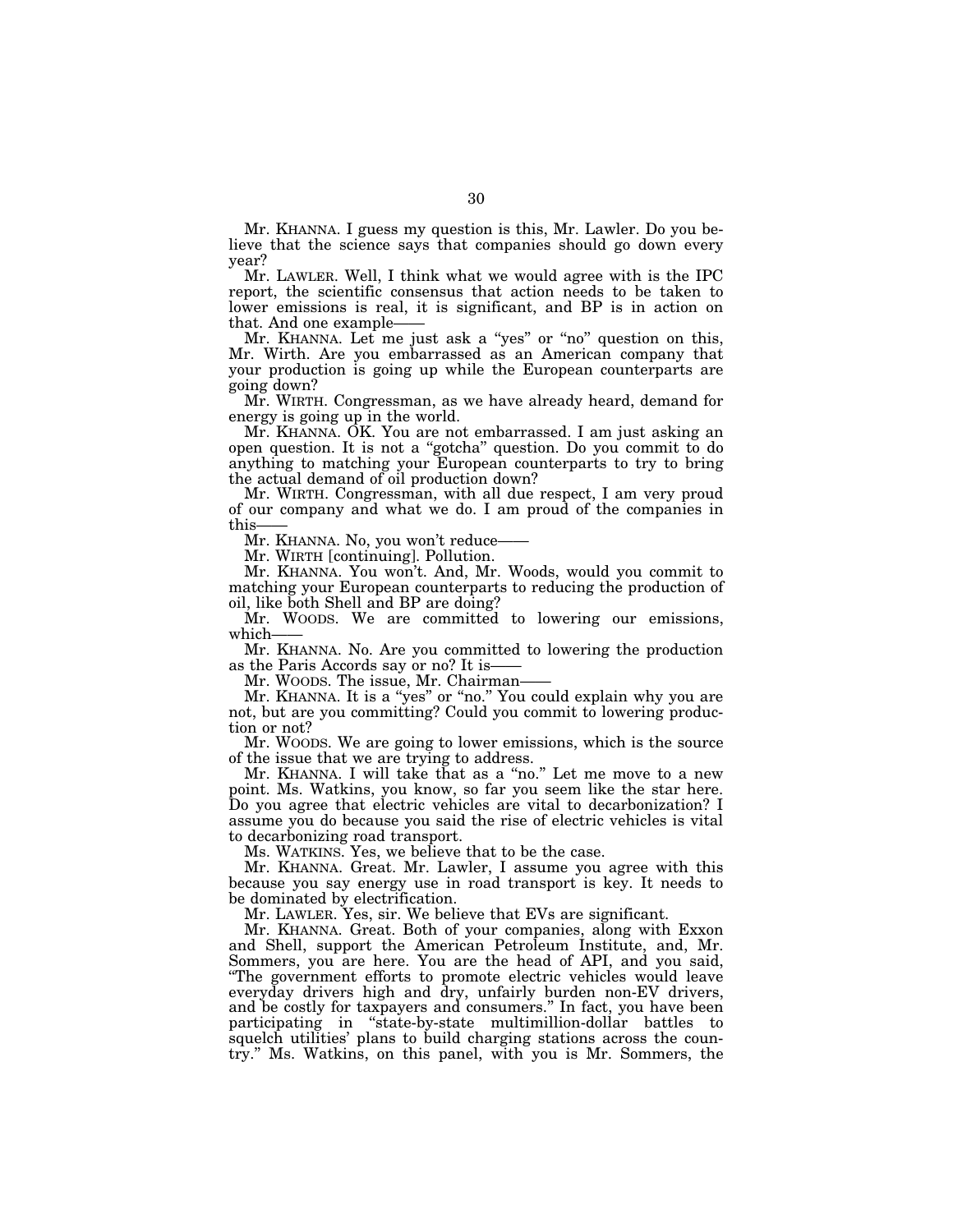head of API. Will you take the opportunity today to tell him that his opposition to electric vehicles is wrong, and that instead of opposing tax credits for electric vehicles, he should support them?

Ms. WATKINS. Chairman Khanna, we are a member of the API for a number of reasons, and-

Mr. KHANNA. Yes, I know, and I respect that, but can you just tell him to stop the electric vehicle advertising? If you say that today, he will stop. You give them \$10 million a year.

Ms. WATKINS. We have a number of ongoing conversations-

Mr. KHANNA. Would you just tell him that today? Just tell him please stop the electric vehicle advertising. It will help us in Congress. Just tell him to stop.

Ms. WATKINS. So I would like to speak on behalf of Shell, and here at Shell, we very much believe electric vehicles are part of the future, which is why we work with-

Mr. KHANNA. If you would tell him to stop, it would be really helpful, you know. It would help the President. He is really trying to do what you are asking the President to do. The other thing is I saw your positive statement today. I was really happy for a wellcrafted methane fee. You know, who has been advertising against the methane fee? API. API. Half a million dollars in the last three months of Facebook advertising alone against the President's agenda on the methane fee that you supported this morning in your great statement. You added it. Your staff crafted the statement, and you said, no, we want to have a well-crafted methane fee. Can you please, please tell API to stop the advertising on the methane fee, against the methane fee?

Ms. WATKINS. There are several places where we are not fully aligned with the API. We have been-

Mr. KHANNA. Just tell him to stop. Mr. Lawler, anyone, will you tell them to stop? Mr. Lawler, will you tell him to stop the advertising?

Mr. LAWLER. Mr. Khanna, we have been in active communications with API now from the time I joined, and whenever there is a

Mr. KHANNA. He is sitting right next to you on the virtual screen. Just say stop, you know. Just speak plainly. Say stop the advertising against electric vehicles. Stop the advertising against methane.

Mr. LAWLER. Well, I speak for BP, Mr. Khanna, and we have been supportive of the green climate portions of the

Mr. KHANNA. Let ask you this. Mr. Woods, Mr. Wirth, this is your chance to redeem yourselves. Will you tell them to stop, API? If you are not doing the production stuff, can you tell API to stop that advertising, either of you?

Mr. WIRTH. Chairman Khanna, we engage in discussions on many policy issues at API. There is a diverse set of members, as Mr. Sommers said, over 600 members in this association.

Mr. KHANNA. You won't tell him to stop?

Mr. WIRTH. The members don't always agree on everything.

Mr. KHANNA. Let me ask you this. Total, as you know, they pulled their commitment to API because they said they can't be part of an organization that is engaged against the fight for climate change. Will each of you commit to leaving API if they continue to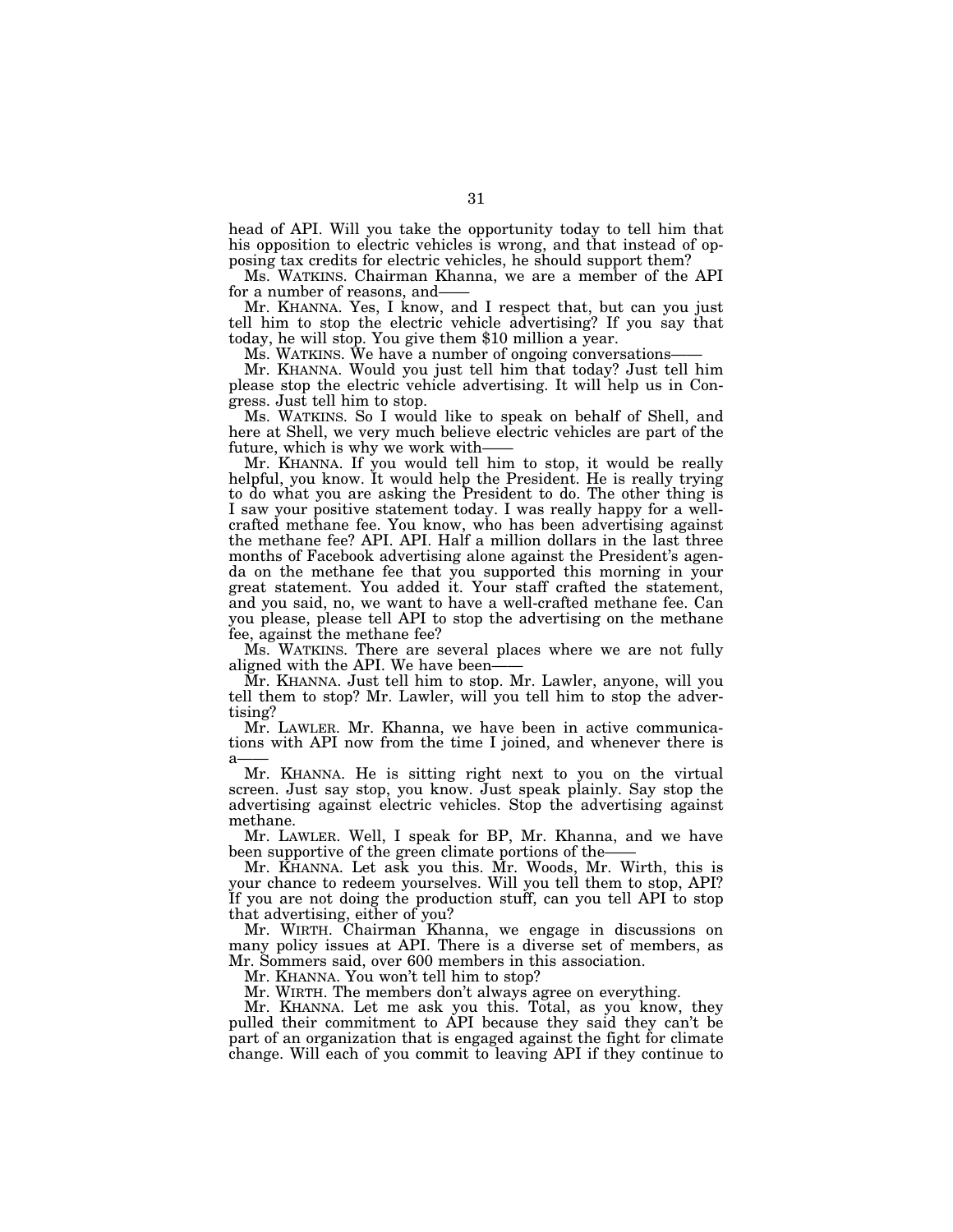lobby against electric vehicles? Will any of you commit to leaving them if they are lobbying against electric vehicles?

[No response.]

Mr. KHANNA. Here is what is so frustrating because I really don't think you are as bad as the CEOs of the past. I don't. I think you have tough jobs. You got there. You got a horrible record on stuff. You are figuring out how you don't get into litigation trouble while really trying to tell the truth, and it is a tough act. I mean, I don't envy you, and I don't believe you purposely want to be out there spreading climate disinformation. But you are funding these groups, and they are really having an impact. You know, they are they are spending millions of dollars in Congress to kill electric vehicles, and they are spending millions of dollars against the methane gas, and you could do something here. You could tell them to knock it off for the sake of the planet. You could end it. You could end that lobby. Would any of you take the opportunity to look at API and say stop it? Any of you?

[No response.]

Mr. KHANNA. Could you commit, any of you? Ms. Watkins, come on. I mean, will you do something here? Would you commit to saying you are not going to fund any group that is going to engage in climate disinformation at least?

Ms. WATKINS. Chairman Khanna, what I will commit to is continuing to be an active member of the API. And we discuss many issues in API, some of which have to do with climate policy, and I am really pleased that-

Mr. KHANNA. Let me ask this. Would any of you commit to having an independent audit to verify that none of your funds are going for climate denial?

[No response.]

Mr. KHANNA. Let me ask this. Raise your hand if you think the climate crisis is one of the most important crises that humanity faces? Just raise your hand. I think all of you do.

[Hands raised.]

Mr. KHANNA. It is important? Yes. That is right. And, you know, I understand you fund things for a lot of reasons. You are the CEOs. You can't track all the details. But if your money is going to organizations that are against the fundamental values that you claim you stand for, don't you think you have some obligation to monitor where the money is going and to make some commitment today to the American people? Right now, your position to the American people, this is not ''gotcha.'' This is like actually trying to understand what you said. You are saying we are just going to spend. We will have conversation. If they want to do false advertising, fine. We will talk to them behind the scenes. Are any of you today prepared to make any statement saying we are going to take accountability on something so important and stop funding groups that are actively engaged in any form of climate disinformation? I will give all of you the last word, so my time is up. Any form of commitment in any way, even with a bunch of weasel words, would be great. Please go. Everyone will have a chance to answer.

Ms. WATKINS. Chairman Khanna, I will start by saying that we have been issuing for the last several years trade association reports where we very clearly lay out with a great deal of trans-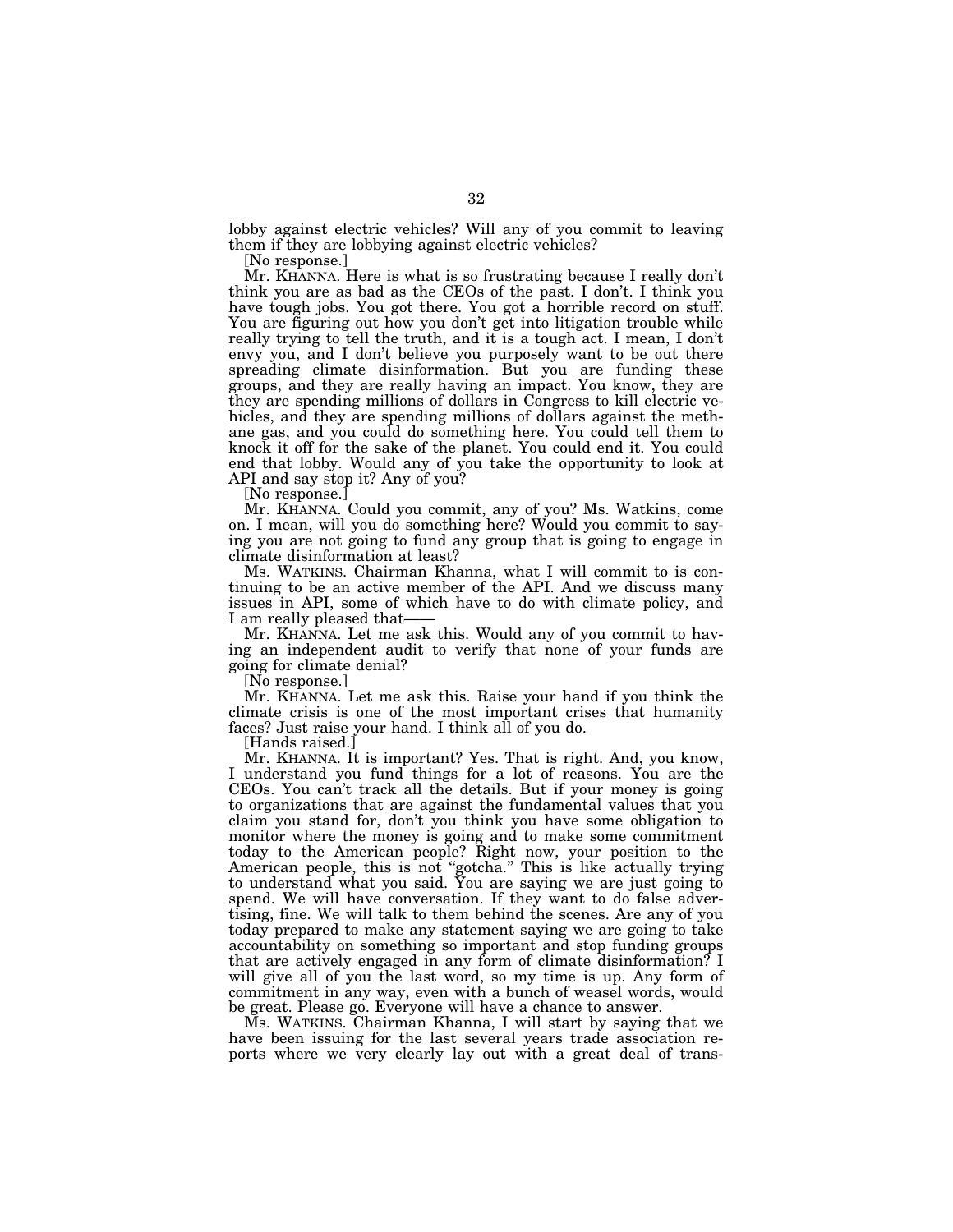parency where we are aligned and where we are somewhat misaligned with trade associations. In fact, we left a trade association because we were so misaligned that we didn't see a way of getting back in alignment. We have been transparent about that, and I will commit to you today that we will continue to drive increased scrutiny on a number of areas around climate policy in that arena.

Mr. KHANNA. Mr. Lawler?

Mr. LAWLER. Yes, sir. So BP has 7,000 Chargemaster stations in the U.K. on their way to 70,000 charging stations by the end of the decade. We are very much for EV use. We advocate that within API and other organizations, and we will continue to do that, sir.

Mr. COMER. Madam Chair, his time——

Mr. KHANNA. I just would ask that Mr. Wirth and Mr. Woods could just answer. I am not going to ask anything more. They went over a couple minutes.

Chairwoman MALONEY. OK.

Mr. KHANNA. Mr. Wirth and Mr. Woods, do you have anything? Mr. WIRTH. Chairman Khanna-

Chairwoman MALONEY. Very quickly.

Mr. WIRTH. We engage with a number of organizations, and we don't control and may not always agree with the positions taken or statements made by industry groups and other organizations. We engage in constructive dialog. What I can tell you is our position is that climate change is real, the use of fossil fuels contributes to it, and we are committed to helping advance a lower carbon future.

Mr. WOODS. We make our positions very clear going into the trade associations and then we work with them to try to advance those positions, consistent with the broader view of the membership that each of the organization serves. And I would point out that API has evolved the climate position and supports carbon tax along with a number of other constructive climate policies.

Chairwoman MALONEY. OK.

Mr. KHANNA. Thank you.

Chairwoman MALONEY. The gentleman yields back, and I now recognize for an equivalent amount of time, Mr. Norman, who is the ranking member of the Subcommittee on the Environment, for an equivalent amount of time.

Mr. NORMAN. Thank you, Chairwoman Maloney. For my questions, I would like to yield to Jim Jordan.

Mr. JORDAN. Oh, I thank the gentleman for yielding. The previous speaker used the word ''frustrating.'' I will tell you what is frustrating is a Member of Congress telling American oil and gas companies to reduce production at the same time the President United States is begging OPEC to increase production. That may be the dumbest thing I have ever heard, but that is the scenario we are in. God bless Chevron for saying they are going to increase production. What does the gentleman want, \$8 gasoline, \$10 gasoline for the very families that we all represent? This is craziness what they are talking about. I yield back to the gentleman. Thank you for yielding me 30 seconds.

Mr. NORMAN. Thank you so much. Mr. Sommers, did you realize back several months ago at an Oversight hearing that I asked Ms. Greta Thunberg, who is a spokesman, you know, for the Green New Deal and other issues—she has 17.9 million followers. I asked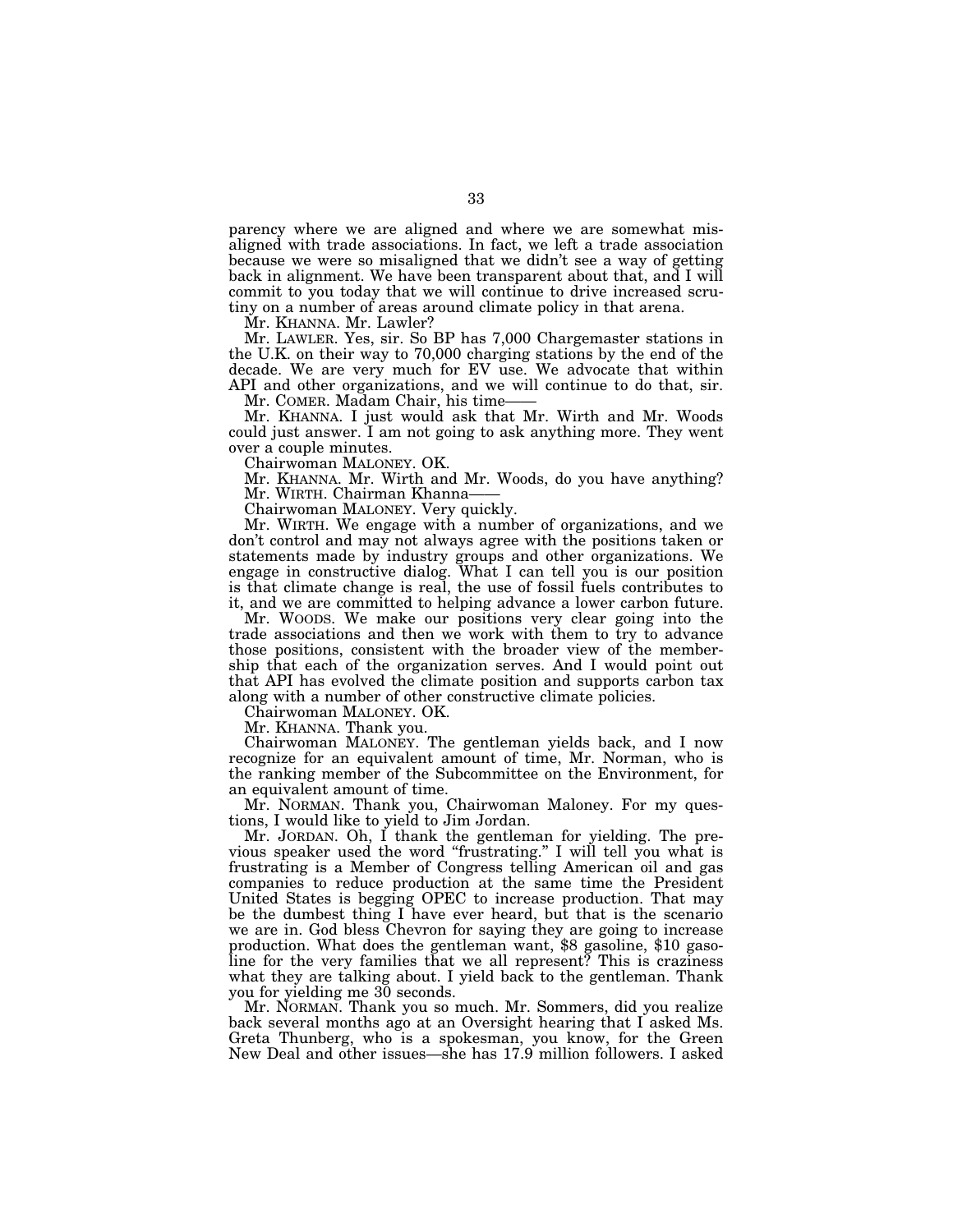her with China and India, how are we going to get them to cut their emissions when they are the leaders in the world and America has come down on emissions. Do you realize she said they were going to ask them to? Is this a proper response, in your opinion?

Mr. SOMMERS. Thank you, Congressman, for your question. As you know, the United States accounts for about 12.6 percent of world emissions, and our emissions continue to go down year on year. China's emissions account for about 32.6 percent of world emissions, and their emissions continue to go up. The key point is that, yes, climate change is real and that we need to step up to the plate and do what we can to address the climate challenge, but at the same time, this is a global challenge. This isn't a challenge that can be taken on just by one company or by one country. We need a global solution to the climate challenge.

But this industry has not waited for others to step up to the plate to deal with that challenge. In fact, earlier this year, the American Petroleum Institute put forward a very forward-looking position on climate change in API's Climate Action Framework. The interesting thing about that framework, Congressman, is that it is not just about what we are asking the government to do, but what the industry is committing to do to reduce climate change over time. And we are proud of that forward-looking agenda.

But as you point out, this is a global challenge, and the world is going to continue to demand oil and gas for the future. The question I think lawmakers have to answer is whether the world is going to get that oil gas from the United States where it is produced cleaner, better, and safer, or whether they are going to get that oil and gas from countries that are hostile to American interests. I think the answer is clear, from our perspective.

Mr. NORMAN. And the Administration is content to get our natural gas and oil, as Mr. Jordan said, and paying ungodly amounts in the future, if we can get gas from countries that don't like us. Does that make sense to you?

Mr. SOMMERS. Congressman, thank you again for your question.

Mr. NORMAN. Does that make sense?

Mr. SOMMERS. No, sir.

Mr. NORMAN. No, and nor does Greta Thunberg's answer, which was a Pollyannish answer saying, yes, we will ask them to be nice does not make sense. Mr. Sommers, isn't it true that most of the raw materials and manufacturing capacity for renewables necessary to execute Biden's zero-emissions goal comes from China?

Mr. SOMMERS. That is the case, Congressman.

Mr. NORMAN. And does China's ability to manufacture renewables cheaply have anything to do with the fact that their factories are powered by oil and gas or that their economy runs on 84-percent fossil fuels?

Mr. SOMMERS. Congressman, the Chinese economy continues to expand not just oil and gas infrastructure, but, in fact, based on the data that we have seen, China is adding a coal plant a week. Their emissions continue to go up while American emissions continue to go down mainly because the United States has made a fuel switch from coal as the primary source of power to natural gas. And that is because natural gas prices have gotten lower as a consequence of the technological and innovative revolution that oc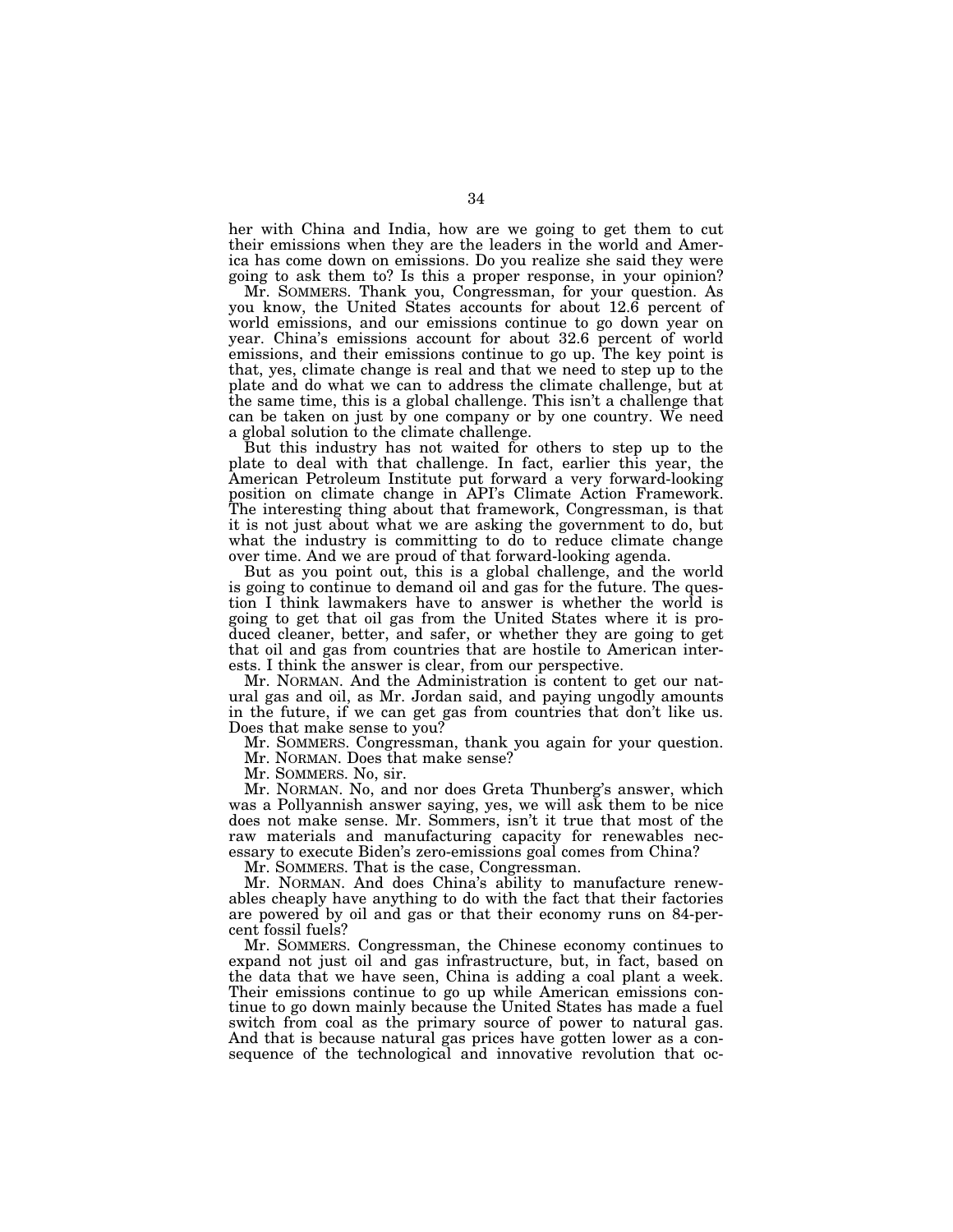curred in this country over the course of the last decade. We are able to find more of this energy here at home, and as a consequence of that, we have been actually able to reduce emissions while our production is going up. In fact, no country—no country in the world has reduced emissions more than the United States, and it is because of the American oil and gas industry.

Mr. NORMAN. And China is not being held to the same emission standards that we are, yet the Biden Administration and the questions you have had don't even address this. They are content to buy from countries that don't like us and let Americans suffer as they pay for not just gas, but every other commodity that they are trying to buy now.

I now yield to Congresswoman Foxx.

Ms. FOXX. Thank you very much for yielding. The title of this hearing suggests that "Big Oil" is running a disinformation campaign designed to prevent action on the climate. However, it is clear that this hearing is part of a Democrat-led disinformation campaign to distract from the Biden Administration's failed policies that are hurting average Americans.

The Biden Administration has injected instability into the energy sector by canceling the Keystone XL pipeline and discouraging domestic exploration and new development. And once gas prices predictably started rising, President Biden even turned to our competitors, as has already been noted, in OPEC and asked them to bail him out. As of this morning, \$3.39-per-gallon gas is the average price of gas in America, which is the highest since the Obama-Biden Administration. Do we see a pattern here? This hurts families in my district and across the Nation who now have to decide which items on their grocery list they cannot buy and what trips they can no longer afford to take.

Today's hearing is meant to distract from this harsh reality facing families and shift blame from the Biden Administration's failed policies to the private sector. And since the Democrats aren't interested in asking about this, I want to take a moment to ask Mr. Woods, Ms. Watkins, Mr. Wirth, Mr. Lawler to tell us what your companies are doing to transition to lower carbon energy.

Mr. WOODS. Well, thank you for the question, Congresswoman. It is an important one and one that we have been focused on for quite some time is striking the balance of continuing to meet the growing demand for energy while reducing emissions. Natural gas has been pointed out as one step toward replacing higher emission fuel systems. We are also working on reducing our own emissions at our plant, and from 2016 to 2020, as I have mentioned, we have reduced it by 11 percent and have plans for more aggressive reductions going forward.

Ms. FOXX. OK. I am going to have to ask you to cut it real short because I only have about two minutes left. So the others, can you give me real short answers?

Ms. WATKINS. Congresswoman, thank you for the question. At Shell, we believe climate change is a real challenge that is facing the world. We plan to continue to play a role in that both by continuing to produce low greenhouse gas hydrocarbons here in the U.S., but over time, those will go down and increasing, hopefully, the demand from our customers in collaboration with governments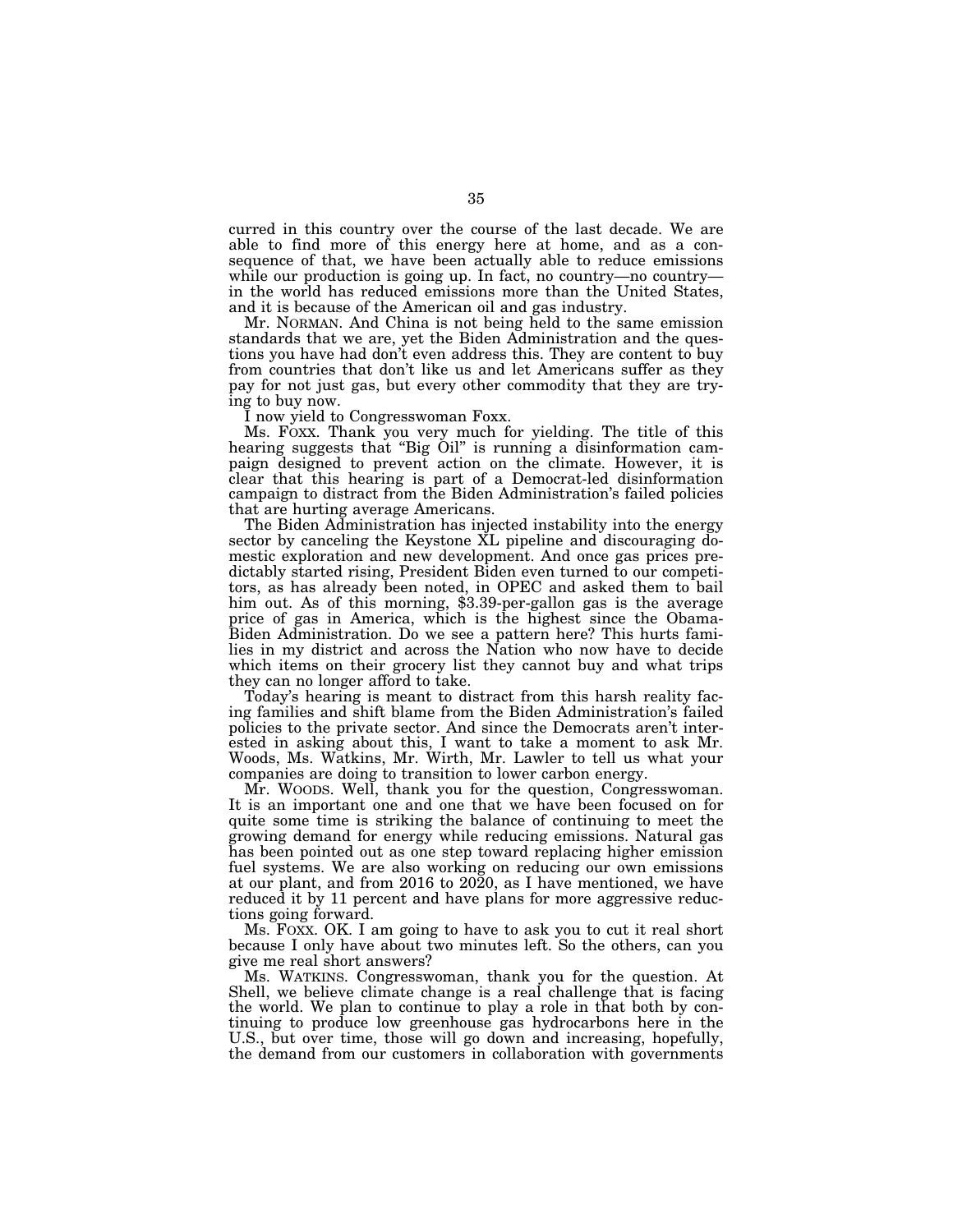for low-and no-carbon fuels, like electricity generated by solar or wind or like hydrogen. And so we are very much in action on both setting targets for ourselves, but also working with our customers, working with society in order to accelerate——

Ms. FOXX. Thank you. Mr. Wirth?

Mr. WIRTH. Congresswoman, our strategy is simple: be a leader in low-carbon production of traditional energy that the world needs today while growing lower-carbon businesses, and we are doing this in three ways. First, we are taking steps toward net zero by 2050 for upstream Scope 1 and 2 emissions. Second, we are taking steps to address Scope 3 emissions by growing lower-carbon business lines and establishing a new metric for the full value chain of our business. And third, we have committed to invest more than \$10 billion on lower-carbon and carbon reduction projects.

Ms. FOXX. Thank you. Unfortunately, Mr. Lawler, I have almost run out of time, and I need to ask a question of Mr. Sommers. So I wonder if you could submit your answer in writing.

Mr. LAWLER. I would be happy to do so.

Ms. FOXX. Mr. Sommers, despite some of the rhetoric from your critics, it is clear from the things you said and others have said that meaningful steps to reduce emissions from operations have already been done. Could you describe any other effort, in about 30 seconds, that are under way and some of the planned industry initiatives that haven't been mentioned?

Mr. SOMMERS. Congresswoman, thank you and great to be with you today. First of all, the API Climate Action Framework, which can be found at API.org/climate, is our forward-leaning agenda to address the challenge of climate change. In addition to that, since 2017, the American Petroleum Institute has had a program called the Environmental Partnership, which is all about how we reduce methane emissions within our own operations. This program has had measurable success, and we are continuing to reduce methane operations within the oil and gas industry. We are proud of all that work, and we look forward to expanding that work over time.

Ms. FOXX. Thank you, Mr. Sommers. I yield back to the gentleman from South Carolina.

Mr. NORMAN. Thank you, Ms. Foxx. I now yield five minutes to Congressman Hice.

Mr. HICE. I appreciate the gentleman for yielding, and I want to thank Chairwoman Maloney for giving this committee yet another opportunity, another platform to highlight the horrible, miserable, failed policies of the Biden Administration and the Democratic Party as a whole, and for also allowing this time yet again to exhibit the dereliction of duty of this committee to perform real oversight on pressing issues like the southern border, like global supply chain issues, and like the horrible withdrawal in Afghanistan, and yet to this day, the hundreds of who right now are left in Afghanistan while we are having hearings like this to supposedly investigate a misinformation campaign by the oil and gas companies.

But let's talk about real misinformation. As it relates to climate change, Democrats and their friends in the media have morphed what is considered a worst-case climate scenario into what today is considered a most likely and sure to happen tomorrow kind of scenario. And it is all about the purposes of justifying an array of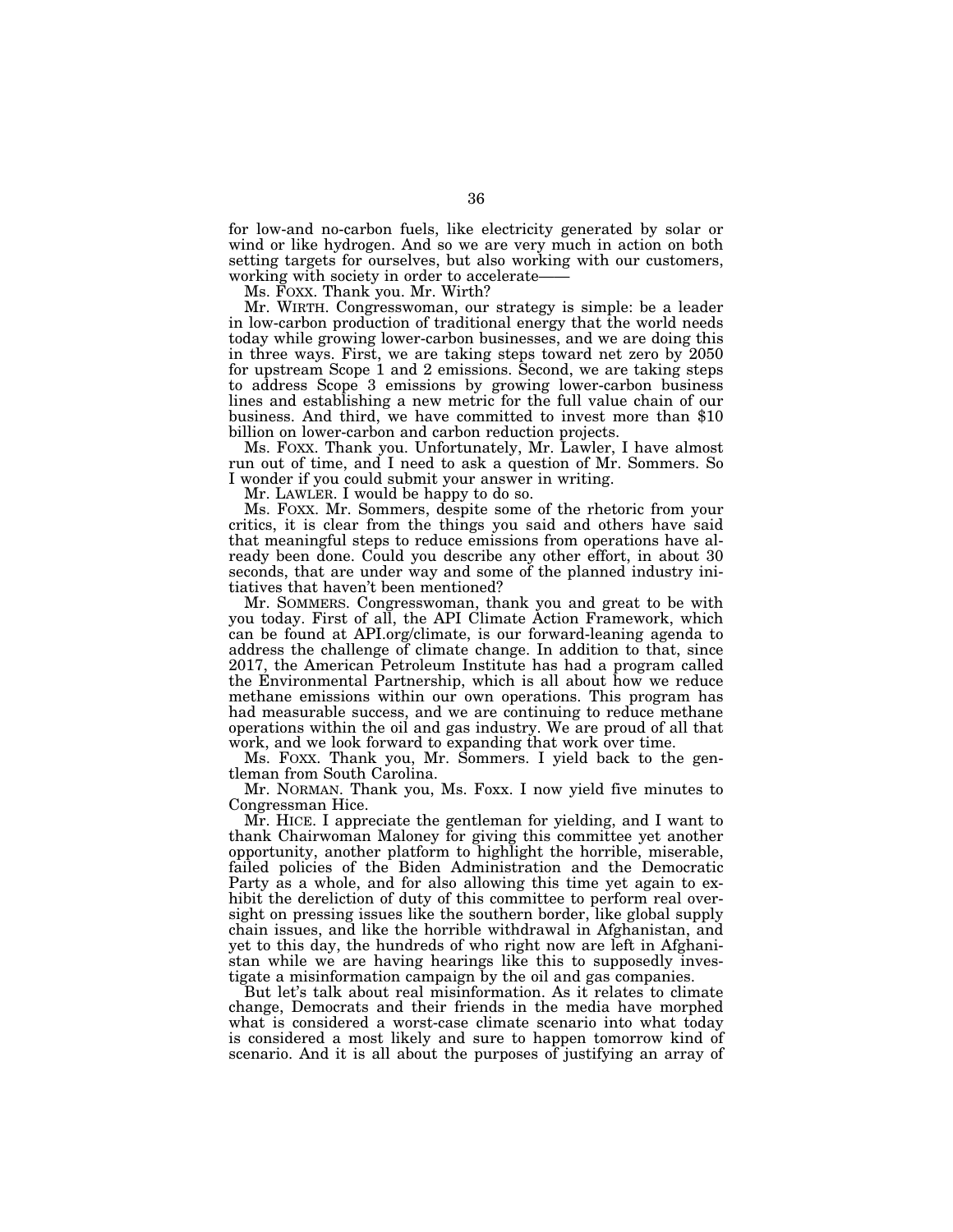liberal socialist wish list priorities, such as the Green New Deal. Unfortunately, Democrats have shamelessly scared and frightened an entire generation of children in the fearing that the entire end of the world is just upon us. One of our colleagues said we only have 11 years left to save the planet—are you kidding me—shamelessly creating fear in society in a whole new generation. And yet the Green New Deal, which our colleague from New York, her own chief of staff admitted that the Green New Deal was not even about the environment, that it was more of a how do you change the entire economy kind of thing. It promises family sustainable wages. It promises medical and family leave, paid vacation, retirement security. It says nothing about the environment as a whole.

Democrats have become masters of accusing others of the very thing they themselves are guilty of, and in this case, misinformation. It is misinformation meant to scare the public and ignore realities, realities like the truth that the United States has been reducing carbon emissions while China's emissions have been going through the roof. China now produces twice the carbon emissions as the United States and a quarter of all greenhouse gas emissions globally. China. Here is a country who detests freedom, detests democracy, detests human rights. They would love nothing more than for the United States to be crippled in our economy through these rosy sounding, nevertheless horrible policies being presented and crammed down the throats of the American people by the Democratic Party.

And what has the Biden Administration done about it all? Well, ask Mr. Crabtree today and 11,000 others who have lost their jobs because of the horrible policy decisions of this Administration, and by the way, union jobs. Good-paying union jobs, which our Democrats love to crow about, and yet now these individuals have lost their jobs. The Biden Administration had no problem killing the Keystone pipeline, but, at the same time, no problem willing to establish Nord Stream 2. So here we go. Let's give Putin and the Russians everything they need, including economic and political leverage over Europe. What kind of Russian collusion was involved in that kind of deal I wonder.

Yet the Biden Administration cannot escape the fact that the U.S. economy still relies on oil and gas for basic necessities, and yet their plan is let's decrease our own energy independence while increasing reliance upon some of the world's most unstable countries. And yet now, these companies that we are talking to today who are being villainized, are at the same time being begged by the Biden Administration to help reduce energy prices. The hypocrisy is insane.

My time has expired, and with that, I will yield back to the gentleman from South Carolina. Thank you.

Mr. NORMAN. Madam Chair, my time has expired.

Chairwoman MALONEY. The gentleman yields back.

The gentlewoman from the District of Columbia, Ms. Norton, is recognized for five minutes.

Ms. NORTON. Thank you, Chairwoman Maloney, for this important hearing with fossil fuel companies. There is ample evidence that the fossil fuel industry has worked to deceive the public and sow doubt about climate science, and that has been going on for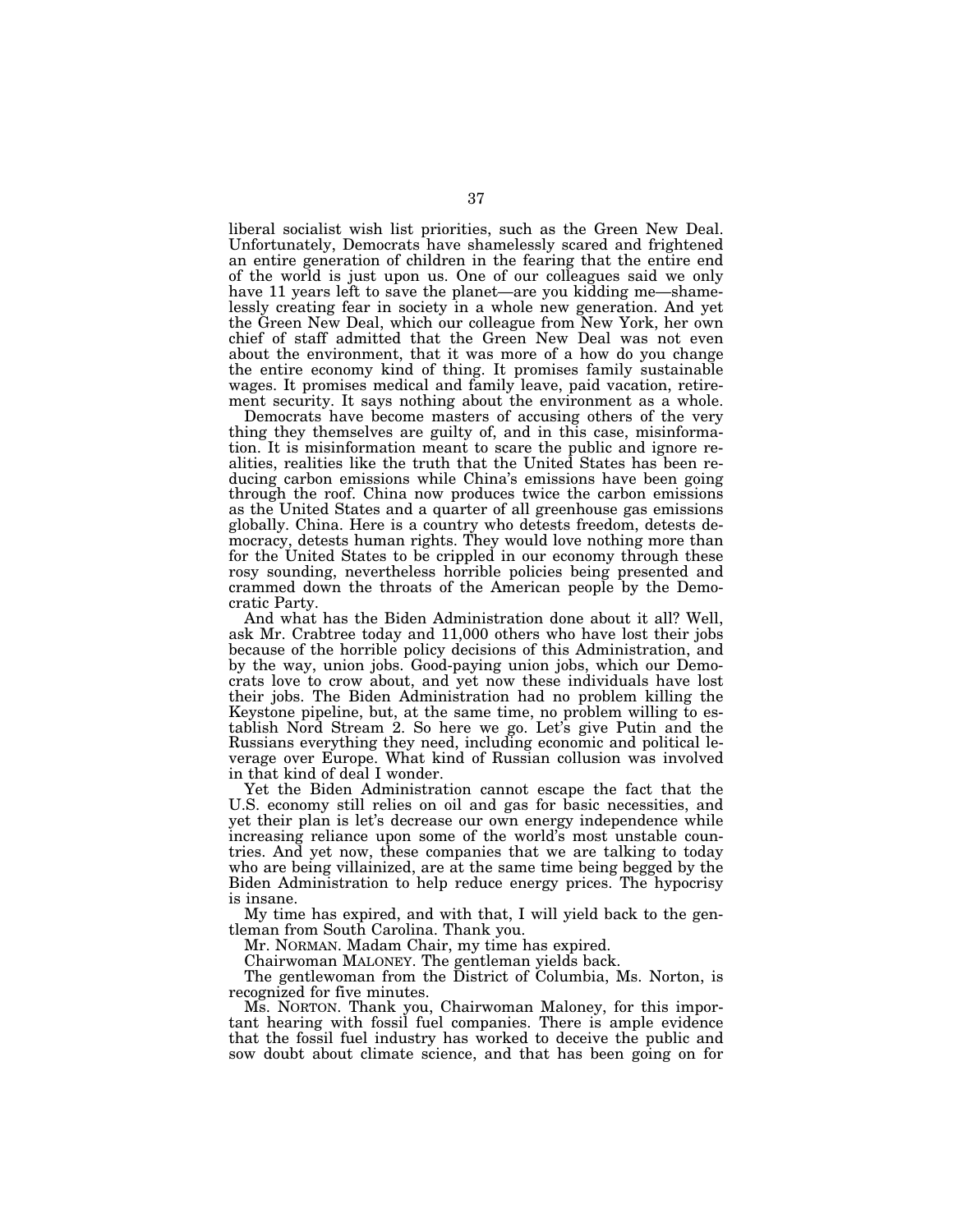decades, but the tactics they are employing are not new. They are a mirror image of tactics used by tobacco companies decades ago. In 2019, Sharon Eubanks, a former Justice Department prosecutor, testified before this committee's Civil Rights and Civil Liberties Subcommittee that, similar to Big Tobacco, oil companies have here I am quoting—"denied that there was a consensus," and at the same time, their internal documents show they knew there was a consensus. Mr. Woods, are you familiar with a scientist by the name of Frederick Seitz? ''Yes'' or ''no.''

Mr. WOODS. No.

Mr. NORTON. All right. Dr. Seitz was a prominent scientist, even heading the National Academy of Science in the 1960's. According to the Union of Concerned Scientists, in the 1990's and 2000's Dr. Seitz advised a number of ExxonMobil-funded groups on scientific research. At the same time, he published several articles questioning climate science, including a 1995 Wall Street Journal piece arguing against a report issued by the U.N.'s Intergovernmental Panel on Climate Change. In 1998, he led a petition calling for the United States to leave the Kyoto Protocol. Dr. Seitz claimed in a letter with the petition that, and here again I am quoting, ''increased atmospheric carbon dioxide is environmentally helpful.'' Mr. Woods, were you aware that before he began publicly questioning climate science, Dr. Seitz had a role advising tobacco companies on their medical research?

Mr. WOODS. No. I am not familiar with Dr. Seitz, so I don't have any of that context.

Mr. NORTON. In the 1970's and 80's, Dr. Seitz advised the R.J. Reynolds Tobacco Company, helping oversee millions of dollars in research funding. He later explained that the tobacco companies ''didn't want us looking at the health effects of cigarette smoking.'' Big Oil tries to distinguish itself from Big Tobacco, but the fact is the disinformation campaign used for decades by the fossil fuel industry mirrors Big Tobacco itself and its playbook, injects uncertainty into the public discourse, undermines the science, all while continuing to rake in economic benefits. Ultimately, the tobacco industry was held accountable for its deception, but Big Oil has so far escaped accountability for its longstanding climate denial. And I hope that tide will begin to turn today just as it did with Big Tobacco executives.

I thank you, and I yield back, Madam Chair.

Chairwoman MALONEY. Thank you. The gentleman from Florida, Mr. Donalds, is recognized for five minutes.

Mr. DONALDS. Thank you, Madam Chair. First of all, to the witnesses, the leaders of Exxon, Chevron, BP, Shell, I know that the climate activists in Twitter world which Dave Chappelle says doesn't exist, and he is right because it is just people who have nothing better to do but type on their keyboards, and we do it, too, here in Congress. But let's be very clear. You need an apology because what I witnessed today was just rank intimidation by the chair of this committee. Trying to get you to pledge on what you are going to spend your money on is a gross violation of the First Amendment. And just because we are Members of Congress, and we got microphones, and we pass laws does not mean that we also have the ability to infringe on your ability to organize, whether it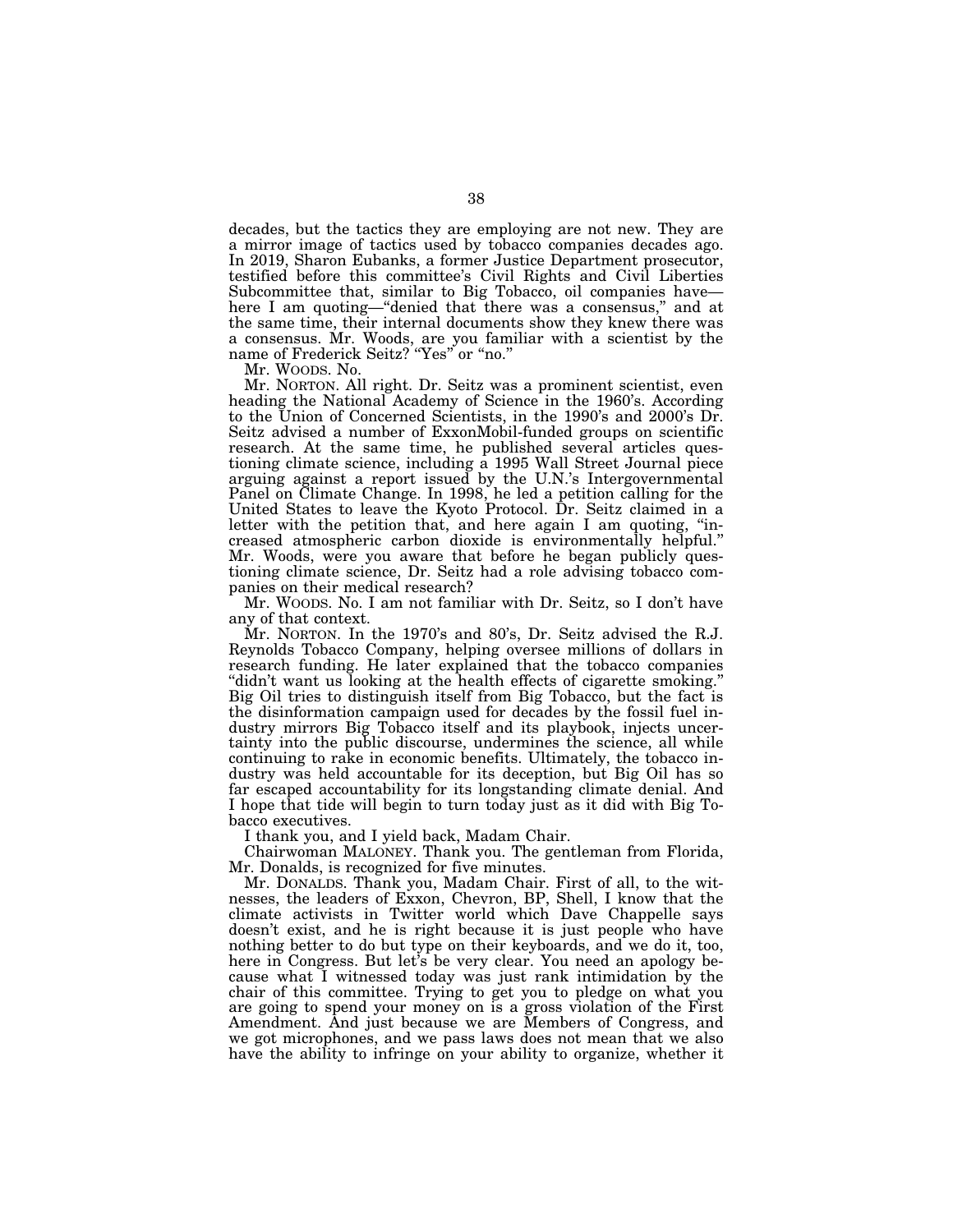is API or anybody else, or what you choose to spend your money on. It is disgusting. It is absolutely disgusting.

Somebody needs to go call Merrick Garland and tell him to get in here and watch the intimidation that came from this very panel today because this is not about defending Big Oil or defending big anything. It is about defending the ability of people in our country to be free, say what they want, think what they want, spend their money how they choose. And if we are not going to be any better than the Chinese, how do we ever expect to beat them on the world stage when we are cutting our neck when it comes to energy production while they are burning more coal, they are increasing their emissions, and they are not showing up in Scotland? You know why they are not showing up in Scotland? Because they are interested in building an economy. They are interested in becoming the dominant economic player across the globe. They are interested in becoming the dominant military player across the globe while we joke around and mess around intimidating you guys, who, frankly, heat our homes, you cool our fridges, you keep our cars going. This is insane. So I am sorry for you, and I am sorry for the people in our country who have to witness shenanigans like this and witness circuses like this. That is why they call that one show on HBO, whatever it is, The Circus, because that is exactly what this is.

Madam Chair, I am requesting that a letter be entered into the record. This is a letter written by Ranking Member Comer and the other ranking members on this committee that actually speaks to the chilling effect that has come from you, Madam Chair, asking you to stop intimidating companies, requesting information that is their First Amendment right to have that information. I ask that that be admitted into the record under unanimous consent.

Chairwoman MALONEY. Without objection.

Mr. DONALDS. Thank you, Madam Chair. I have a question for Mr. Sommers now that we are done with that. Mr. Sommers, it was asked earlier of a lot of the executives if they believe in electronic vehicles, and it is a noble goal to have. But, Mr. Sommers, where does electricity production actually come from?

Mr. SOMMERS. Thank you, Congressman. Before I address that question, I do want to clear one thing up, that a difference of views on electric vehicles is not climate disinformation. We as an organization support all forms of energy. We support the rapid advancement of electronic vehicles as well, but at the same time, what we don't agree with is that the Federal Government should be the ones that are funding that buildout of infrastructure. The concern is that as we build out service stations across the country, those service stations have been developed not by the Federal Government, but by private industry. And members on this panel themselves are investing in building out that infrastructure as is appropriate for the private sector. Second of all, I think your question is very, very important, which is, where does that energy come from. Most of the energy in the United States comes from natural gas. It has replaced coal as the primary source of energy in this country.

Mr. DONALDS. Let me ask you this question as a followup. So if we don't have natural gas, and obviously the Democrats are against coal, where would we actually get the electricity to power all of these electric cars? Where would it come from?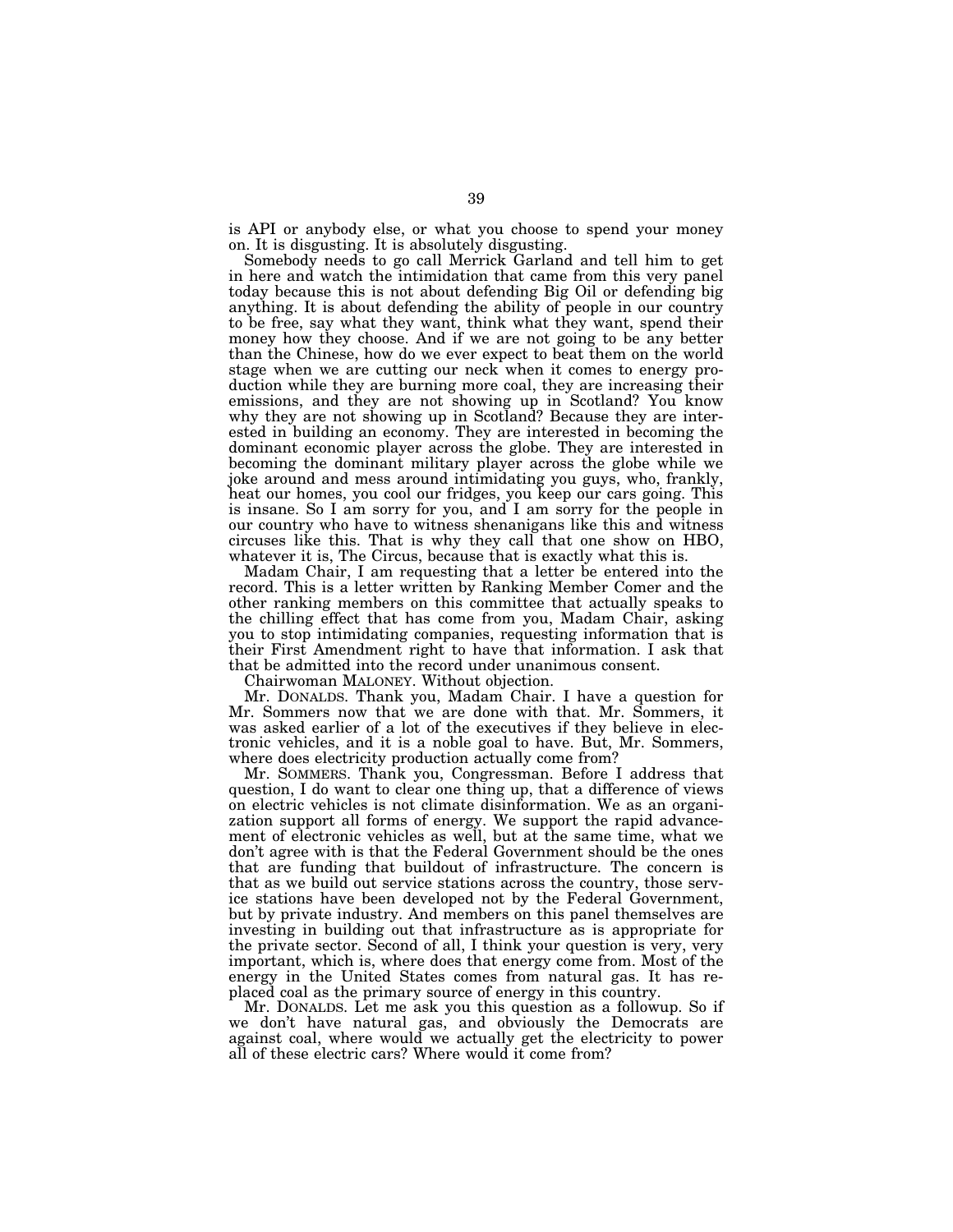Mr. SOMMERS. Well, Congressman, for most countries and for certainly the United States, there would be likely a fuel switch back from natural gas to coal. And because-

Mr. DONALDS. So real quick, and I don't mean to cut you off because you make a great point, but I got 30 seconds. It is important for the American people to understand that if you follow the idiocy that is in the bipartisan infrastructure agreement, which is going to make natural gas harder to procure, we are actually not going to have lower emissions. We are going to have higher because you are going to have to switch back to coal-fired plants. And just for the record, let's also say the world will always demand energy. If you are not getting it from us, where we actually do it more safely and more cleanly, you will get it from Russia, you will get it from China, and they don't care what the climate activists have to say on Twitter. I yield back.

Chairwoman MALONEY. The gentleman yields back.

The gentleman from Tennessee, Mr. Cooper, is now recognized. Mr. Cooper.

Mr. COOPER. Thank you, Madam Chair, and I would like to thank all the witnesses for being here today.

I think the question before us is how do we transition the world to a zero-carbon economy as cheaply and as easily as possible. And most all the witnesses seem to be in favor of market-based solutions to this problem, including a price on carbon. So I would like each of the witnesses to answer, what is the right price of carbon? Mr. Lawler? Mr. Woods? Mr. Wirth?

Mr. LAWLER. Yes, sir. So, you know, BP has been an advocate of an economy-wide, market-based price on carbon for many, many years.

Mr. COOPER. I would like the specific number, please, and I don't have much time, so please tell me the price for carbon that you would support.

Mr. LAWLER. So I don't have a specific price today to answer your question, but we do think it is the most efficient way to——

Mr. COOPER. Mr. Woods?

Mr. WOODS. Congressman, it is a very important question. It depends on where you are trying to decarbonize at. We have proposed a very large-scale carbon reduction project in the Houston Ship Channel. That would require \$100 a ton and depending on where you are and how close you are to different sequestration, that price will change.

Mr. COOPER. Mr. Wirth?

Mr. WIRTH. Congressman, there are different circumstances and economies around the world. There are different carbon prices in economies around the world.

Mr. COOPER. In the U.S.

Mr. WIRTH. A broad-based and transparent price is very important, and then a price that gradually moves into the economy-

Mr. COOPER. What price? What price?

Mr. WIRTH. Congressman, there are different opinions on the number. I am talking about the–

Mr. COOPER. I want your opinion.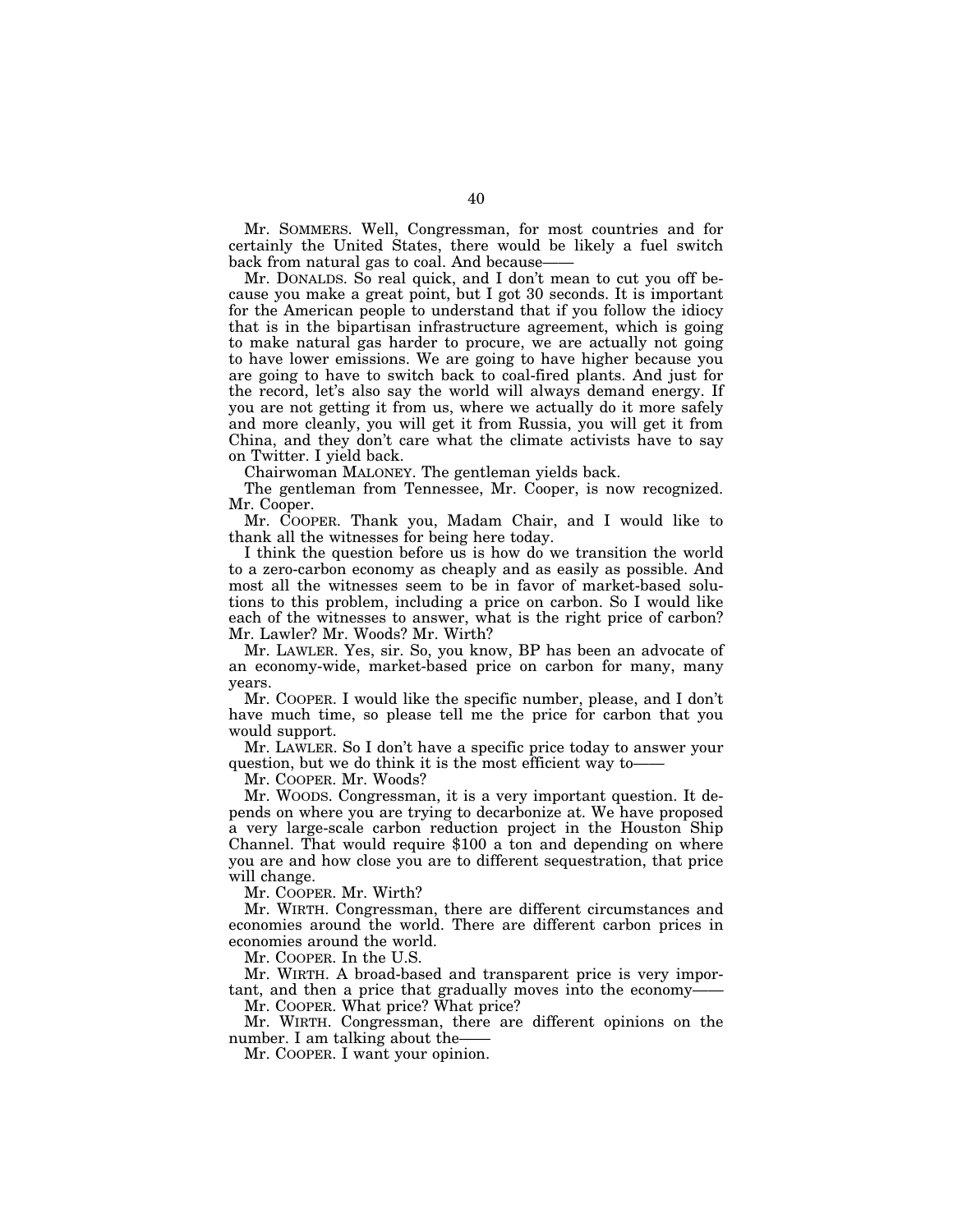Mr. WIRTH. Congressman, the cost of mitigating emissions is very different in different sectors of our economy, and eventually-

Mr. COOPER. Ms. Watkins? Ms. Watkins?

Mr. WIRTH [continuing]. To get to the kinds of reductions that we aspire to, it will be a very high price over time.

Mr. COOPER. Ms. Watkins, the price of carbon. What should it be?

Ms. WATKINS. Yes. We can't say a specific price right now.

Mr. COOPER. OK.

Ms. WATKINS. We need to put this in place. It is a market-based carbon price. It would need to be a very even playing field, and depending on what we are trying to decarbonize, the price will float with the market.

Mr. COOPER. Well, the sooner we can reach a fair price on carbon, and I know it would fluctuate, the sooner we can achieve that market-based reform that you say that you are for. Another part of market-based reforms is whether you are truly a market-based entity or not, and I was wondering if we could agree on the amount of government subsidies that you receive every year. I think at the low estimate it is about \$20 billion a year, but the IMF estimates that U.S. oil companies receive some \$650 billion in direct and indirect subsidies every year. So can the four key oil executives agree on the amount by which they are subsidized, at least in the United States by the U.S. taxpayer? Is it \$20 billion or is it \$650 billion?

[No response.]

Mr. COOPER. Crickets. None of you have any idea how much you are being subsidized by the U.S. taxpayer?

Mr. WIRTH. Congressman, our products are taxed, not subsidized, and I can tell you that a number of the policies that get described as subsidies are very similar to those available to other industries and other companies, and they are important for American energy security, American energy investments, and American energy supply.

Mr. COOPER. Well, when the tobacco companies were on the hot seat years ago, the first step that Congress took was to remove the subsidies for tobacco growing. That was the first step, and I think it is very important that we arrive at the degree of subsidies that are involved. I know that you are taxed, but you also have special provisions that only apply to oil and gas companies and don't apply to other firms. In aggregate, how much are those subsidies because those, by definition, would not be market based. Those are government policies that benefit your companies instead of other types of activities. How much are those subsidies?

[No response.]

Mr. COOPER. Crickets.

Mr. LAWLER. Congressman, I can't answer your question directly, but I would say, though, that a healthy oil and gas industry is very important to the transition for——

Mr. COOPER. I agree. I agree.

Mr. LAWLER. And so-

Mr. COOPER. I am wanting to find answers to market-based solutions which you say that you are for. Final point, shareholder activism, these upstart hedge funds. The front page of The Wall Street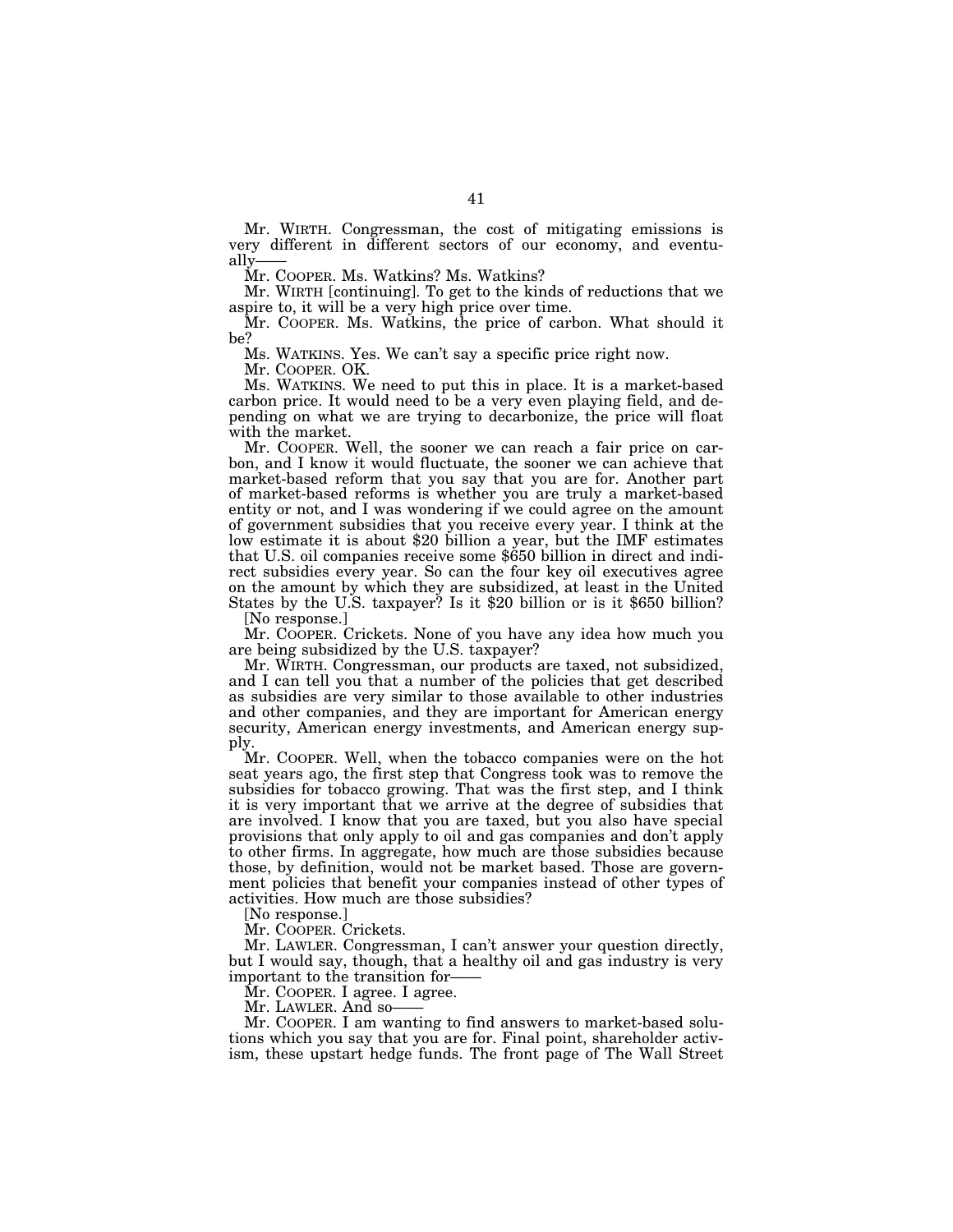Journal today has advocates of Shell being broken up because apparently, they believe that more money could be made for investors by having a better-run company, and that shareholder activists have taken seats on ExxonMobil's board. I think that could be the market reform that might be faster than congressional action.

I see that my time has expired. I thank the chair.

Chairwoman MALONEY. Thank you. The gentleman yields back. The gentlelady from New Mexico, Ms. Herrell, is recognized for five minutes.

Ms. HERRELL. Thank you, Madam Chair. Let me start off by saying that I am so glad to have this hearing because I don't think you can truly understand the hypocrisy that happens in this Capitol and in this building unless you are watching it like we are today, or hearing it, or participating in it. And the saddest thing of all is we have a President who has tweeted about the million jobs he is going to create or the 4 million jobs he is going to create. And you know what is sad? He is creating jobs overseas, because the very people that heat our homes, that put us to work every day, that has a profound effect on our entire country in terms of national security and job creation that is under attack.

And while this committee may not like you because your executives, because your companies have been successful, I just want to apologize for the decorum because thank you for what you have done. Thank you, every one of you, for creating the jobs and for bringing it home, for teaching us that we can be energy independent and that we can also have a very reliable and longstanding relationship with each and every one of you and the communities and the people that rely on you. And who we don't talk about, you know, are the seniors or the lower middle-class income people that cannot afford to heat their homes or will have to make decisions this year whether to buy food, or to heat their homes, or to buy gas. And this is just the tip of the iceberg because later today or sometime this week, or maybe this year, we are going to pass the most ridiculous bill in American history, the infrastructure reconciliation bill, that does nothing for the American people. So while you are getting beat down today, there are people here that believe in what you are doing, and we thank you for all of the innovation.

But what I want to do is ask a couple of questions to Mr. Sommers. And this is really a no-brainer, but I am thinking if you get to answer the question maybe somebody will actually listen to you. What would happen to global emissions if my Democrat colleagues got their way and the United States stopped completely producing oil and gas?

Mr. SOMMERS. Congresswoman, thank you for your question, and you represent one of the most prolific oil and gas districts in the country, representing the New Mexico side of the prolific Permian Basin. And as you know, oil and gas has led to a significant increase in jobs in your congressional district, and because of that, we have been able to reduce emissions because we have been able to find that oil and gas in more environmentally responsible ways. And for that matter, the state of New Mexico receives about 40 percent of its budget from the oil and gas industry.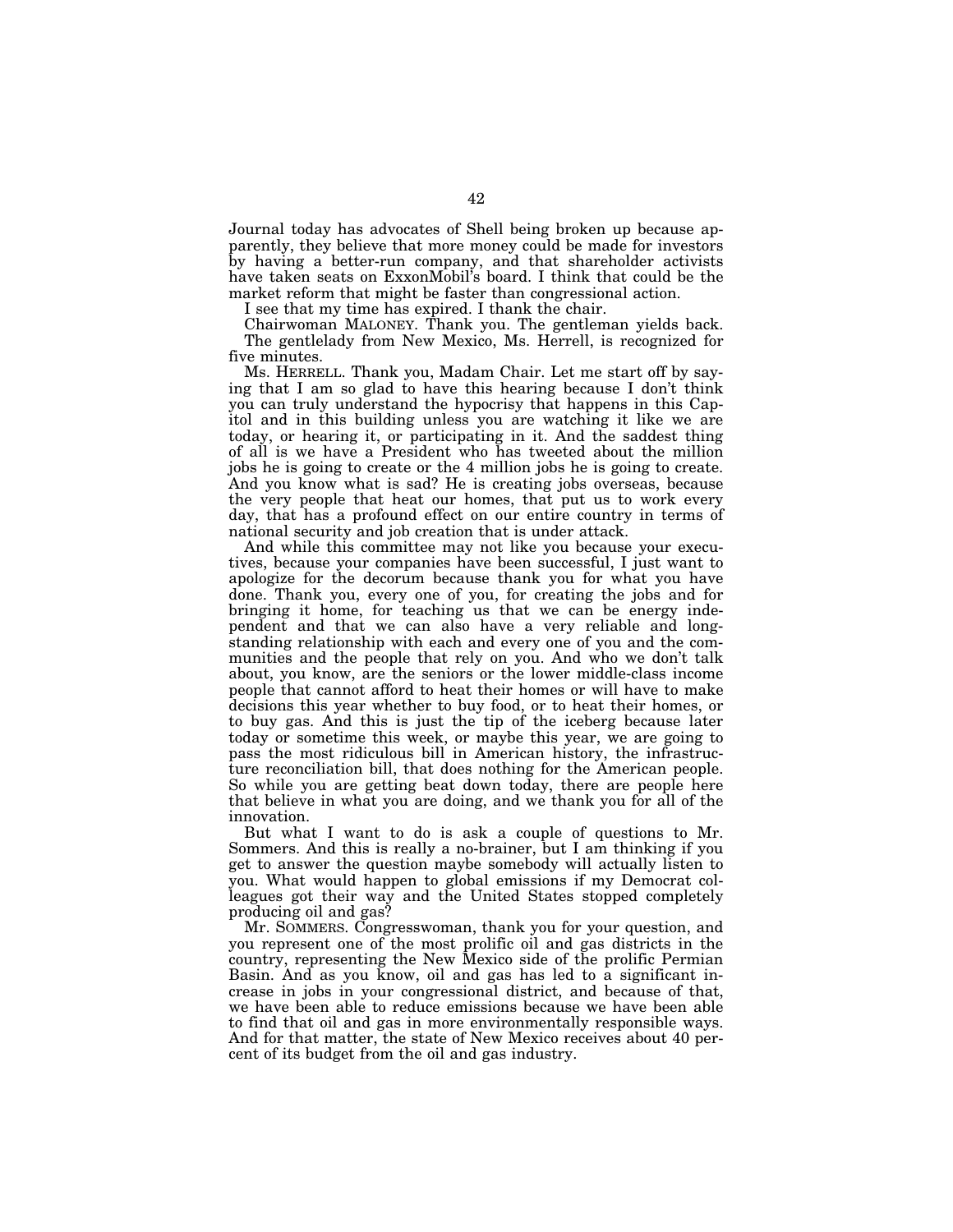To answer your specific question, if the United States stopped using oil and gas, it is likely that there would be a reverse switch from the use of natural gas in our electricity generation to the use of coal. You know, in this industry, we need to remember what we at API call the energy trilemma. The energy trilemma is that for every energy source, it needs to be provided affordably, reliably, and cleaner, and so every source has to meet that same challenge. Within the oil and gas industry, we are working toward meeting that challenge every single day. There is a reason why U.S. emissions have continued to go down. Sixty-five percent of the decline in emissions in the last decade is a consequence of that fuel switch from coal to natural gas. We do not want to reverse that progress.

Ms. HERRELL. Right, but we are doing everything we can in this committee and on Capitol Hill to do just that, which I don't think people understand this isn't about just starting the car every day. This is about so many of our day-to-day projects touched by petroleum. In fact, I would just submit to saying anybody who has gotten a vaccination or is going to get one, thank you to the oil and gas industry because I would bet that almost every single one of these syringes has been touched by a petroleum product. But we don't want to give a heads up or pat on the back to the industry because we would rather sit you down in here and tear you down and make the public think that you are all bad, you are rich, and you don't care about anybody. We know better than that.

And this is truly personal for me because you just said it. You know, 40 percent of my state budget comes from this industry. Communities in my state, in my district are completely made up of the men and women that serve, whether directly or indirectly, in jobs related to the industry. And while we sit here and think that we have got a better way, if it is all green and it is all good, then why are we subsidizing green new everything? Why are we pushing out the only industry that is reliable, affordable, and that we desperately need in our Nation to remain a global standing when it comes to energy dominance, when it comes to national security?

I just want to thank all of you for being here today. I hope that what you are saying will resonate, and I hope you will get a chance to finish your sentences because it has been hard listening to you try to get your point made when you are being cutoff. And with that, Madam Chair, I yield back.

Chairwoman MALONEY. The gentlelady yields back.

The gentleman from Illinois, Mr. Krishnamoorthi, is recognized for five minutes.

Mr. KRISHNAMOORTHI. Thank you, Madam Chair. Mr. Wirth, you believe that ''climate change is one of the biggest challenges of our time.'' Correct, sir?

Mr. WIRTH. Congressman, I tried to be very clear on that earlier. We do believe that climate change is real. We accept the consensus and-

Mr. KRISHNAMOORTHI. Yes, sir. And on page three of your witness statement, you said you support the ''global net zero ambitions of the Paris Agreement,'' correct?

Mr. WIRTH. That is on page three of my statement, Congressman.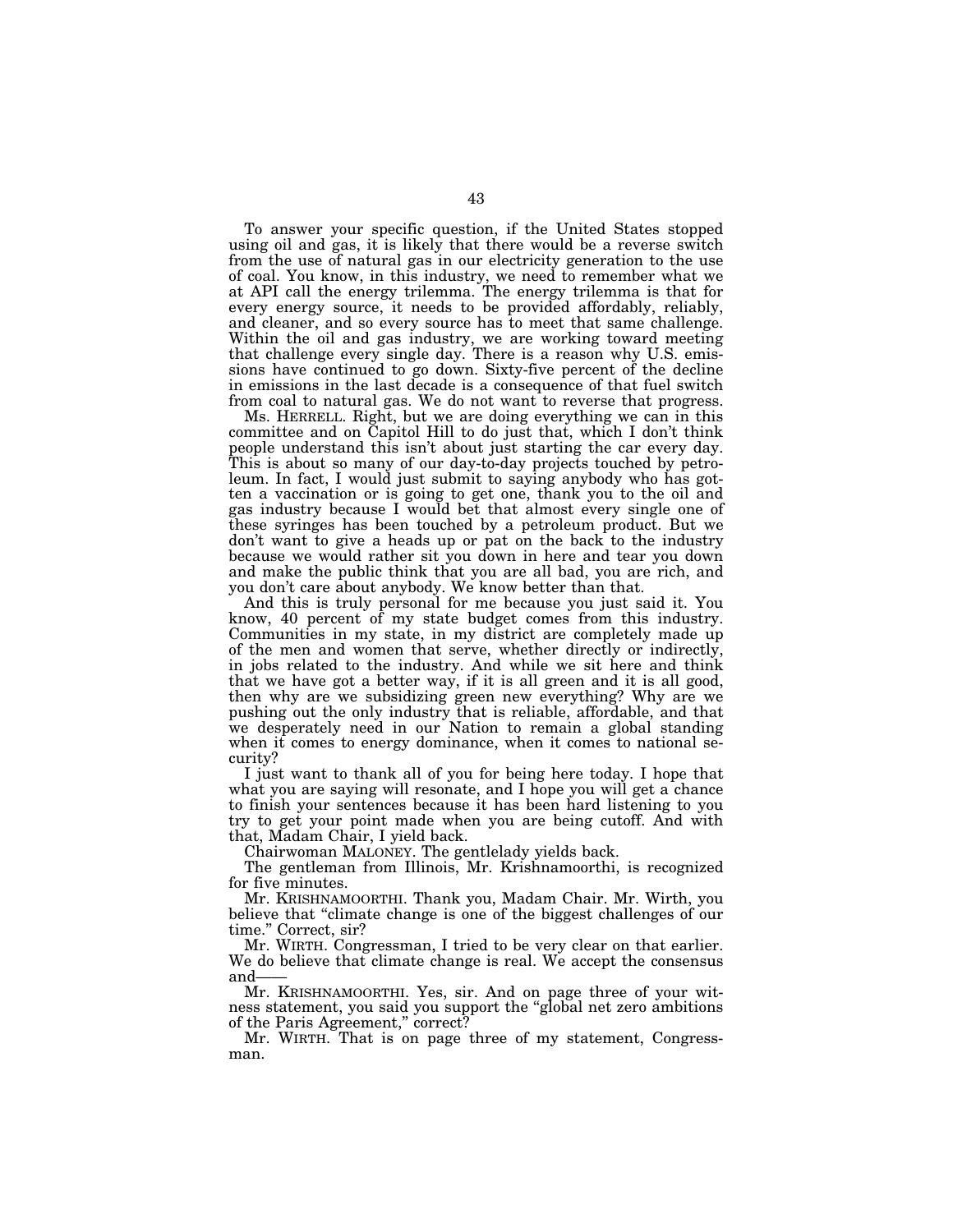Mr. KRISHNAMOORTHI. In fact, on your October 11 press release, Chevron announced that it has targeted 2050 for having net zero emissions associated with the upstream operations of the company, correct?

Mr. WIRTH. We have announced a net zero aspiration for Scope 1 and Scope 2 emissions for our equity upstream production worldwide.

Mr. KRISHNAMOORTHI. I am glad you mentioned that because you mentioned a couple of concepts in your documents. You talk about Scope 1, Scope 2, and Scope 3 emissions as well as something called portfolio carbon intensity. And emissions are the total or absolute amount of carbon or greenhouse gases created by Chevron, while carbon intensity has to do with the amount of carbon released per unit of oil and gas that you are drilling for. And I was looking at pages 2 through 4 of your sustainability report, sir, and you call them Scope 1, Scope 2, and Scope 3 emissions. Those are the overall or absolute emissions associated with your operations, right?

Mr. WIRTH. Congressman, there is a taxonomy for how emissions are classified that we apply as do companies across the economy, and Scope 1 emissions are defined as those directly associated with the operations of a company. Scope 2 emissions are those associated with purchased electricity or steam. And Scope 3, there are actually 15 different categories of Scope 3 emissions. In the case of our company and our industry, Type 11 of Scope 3 has to do with the use of products and——

Mr. KRISHNAMOORTHI. Use of products, correct. Now, Mr. Wirth, according to page 42 of Chevron's proxy statement, you received \$29 million in compensation for 2020, correct?

Mr. WIRTH. That is what is reported in our proxy.

Mr. KRISHNAMOORTHI. And it appears that you received \$33 million in compensation in 2019 as well. I am looking at your compensation calculation on page 49 of the proxy statement, and it talks about how your comp relied on oil/gas flaring and methane intensity reductions, but none of your compensation whatsoever relied on a reduction in Scope 1, Scope 2, or Scope 3 emissions, correct? It is not there. Nowhere on that page.

Mr. WIRTH. Congressman, it is in the fourth category which relates to health safety and environment, and there is a line in there that relates to achieving our greenhouse gas targets.

Mr. KRISHNAMOORTHI. No, there is something called greenhouse gas management, but it is related to intensity. I have the page right here. And so the main point is the case that you could have high overall or absolute emissions associated with your operations, or low or no overall emissions associated with your operations, but you would be receiving the same tens of millions of dollars as you do now. And that is a fundamental problem with your compensation system at Chevron, that you are not incentivized to reduce your carbon footprint, and that is a big reason why Chevron's pollutions continue to go up.

Now, let's contrast that with that with Royal Dutch Shell which made an important announcement today. Ms. Watkins, you announced today a reduction of absolute emissions by 50 percent by 2030, correct?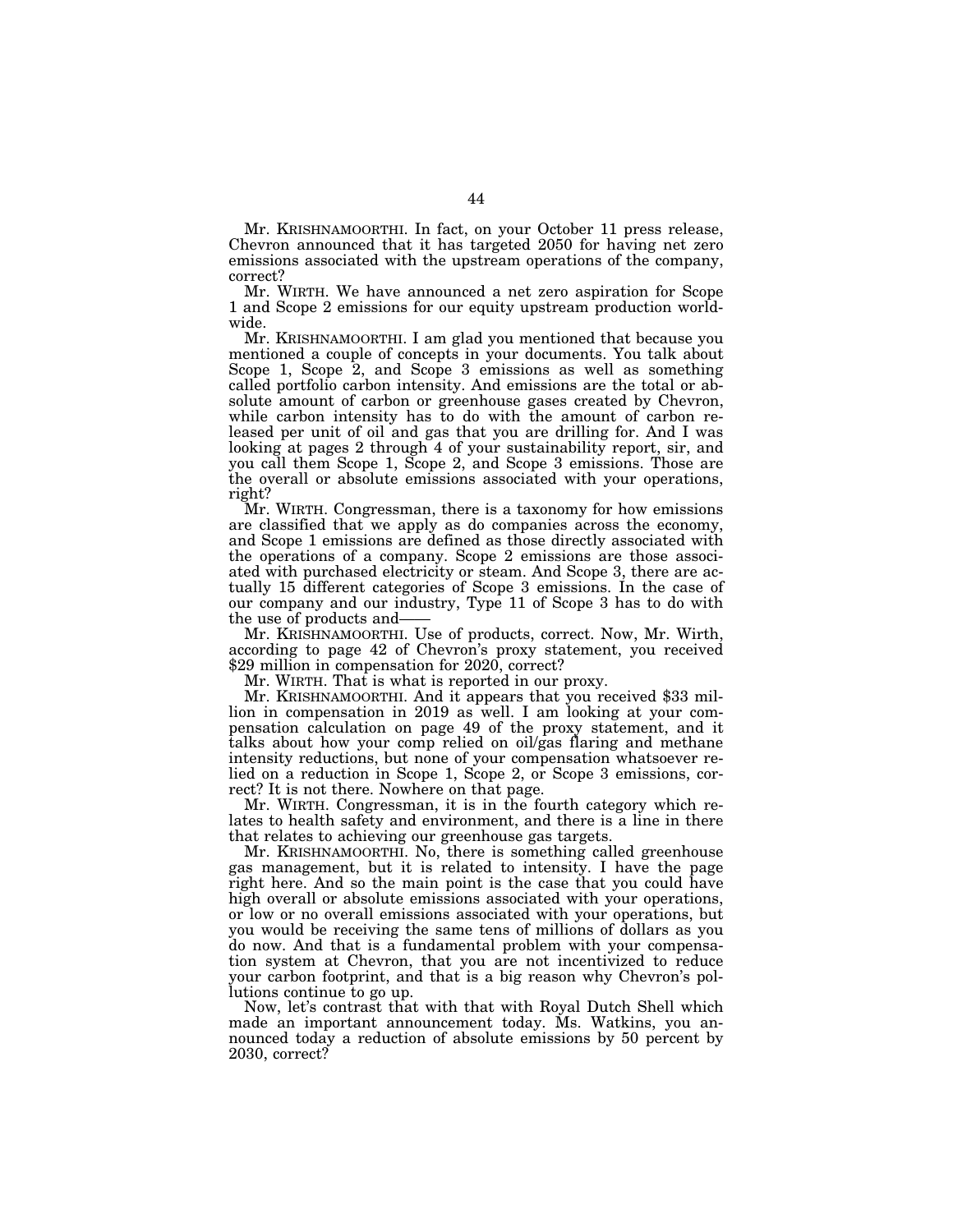Ms. WATKINS. That is correct.

Mr. KRISHNAMOORTHI. And you also, interestingly, announced that those emissions would apply to Scope 1, Scope 2, and Scope 3, so total emissions of the company, right?

Ms. WATKINS. So our 2030 target we announced today is for Scope 1 and 2. Our net zero emissions by 2050 include Scope 3.

Mr. KRISHNAMOORTHI. So by 2050, net zero across all three scopes, whereas as we know with Chevron, it is only Scope 1 and Scope 2, so not all the emissions. Now, Ms. Watkins, in a time of rising energy demand, why is it that you would say you are going to decline your oil production? Why would you give up the opportunity to supply that additional demand?

Ms. WATKINS. We believe that there is an opportunity. It is part of our powering and progress strategy to accelerate the demand for clean energy, which is why we are working very closely with our customers, and, in fact, we are working with industrial segments, sectors like the aviation industry, like heavy transport, like the marine industry, in order to accelerate the demand for clean energy products, because this isn't something we can do on our own. This is going to take a full collaborative effort between us, between society, and between the government.

Mr. KRISHNAMOORTHI. Thank you. I yield back.

Chairwoman MALONEY. The gentleman yields back.

The gentleman from Ohio, Mr. Jordan, is recognized.

Mr. JORDAN. Thank you, Madam Chair. Mr. Crabtree, when did you lose your job?

Mr. CRABTREE. Thank you, Congressman. About three hours after the Presidential inauguration this year.

Mr. JORDAN. January 20, 2021, you lost your job. That is right? Mr. CRABTREE. Yes, sir.

Mr. JORDAN. You know what has happened to the price of gasoline since that day?

Mr. CRABTREE. Well, I think everybody knows the answer to that question, Congressman. It has gone nowhere but up, just like we tried to warn.

Mr. JORDAN. It has increased dramatically, hasn't it? Over a dollar a gallon.

Mr. CRABTREE. Yes, sir.

Mr. JORDAN. Do you know what has happened to the company that was overseeing the Russian Nord Stream 2 gas pipeline? Do you know what happened to them?

Mr. CRABTREE. I believe they were allowed to finish construction. I know that for a fact.

Mr. JORDAN. Yes, the sanctions against them were waived. They were allowed to complete construction of that pipeline at the same time yours was closed down and you lost your job. Do you know what has happened to American energy independence since the day you were fired?

Mr. CRABTREE. Well, the word "OPEC" seems to be coming back in the media more these days, and I didn't hear that for a lot of years. So we have lost it. That is what has happened.

Mr. JORDAN. Yes. Mr. Sommers, are CO2 emissions in the United States lower today than they were 20 years ago?

Mr. SOMMERS. They are, Congressman.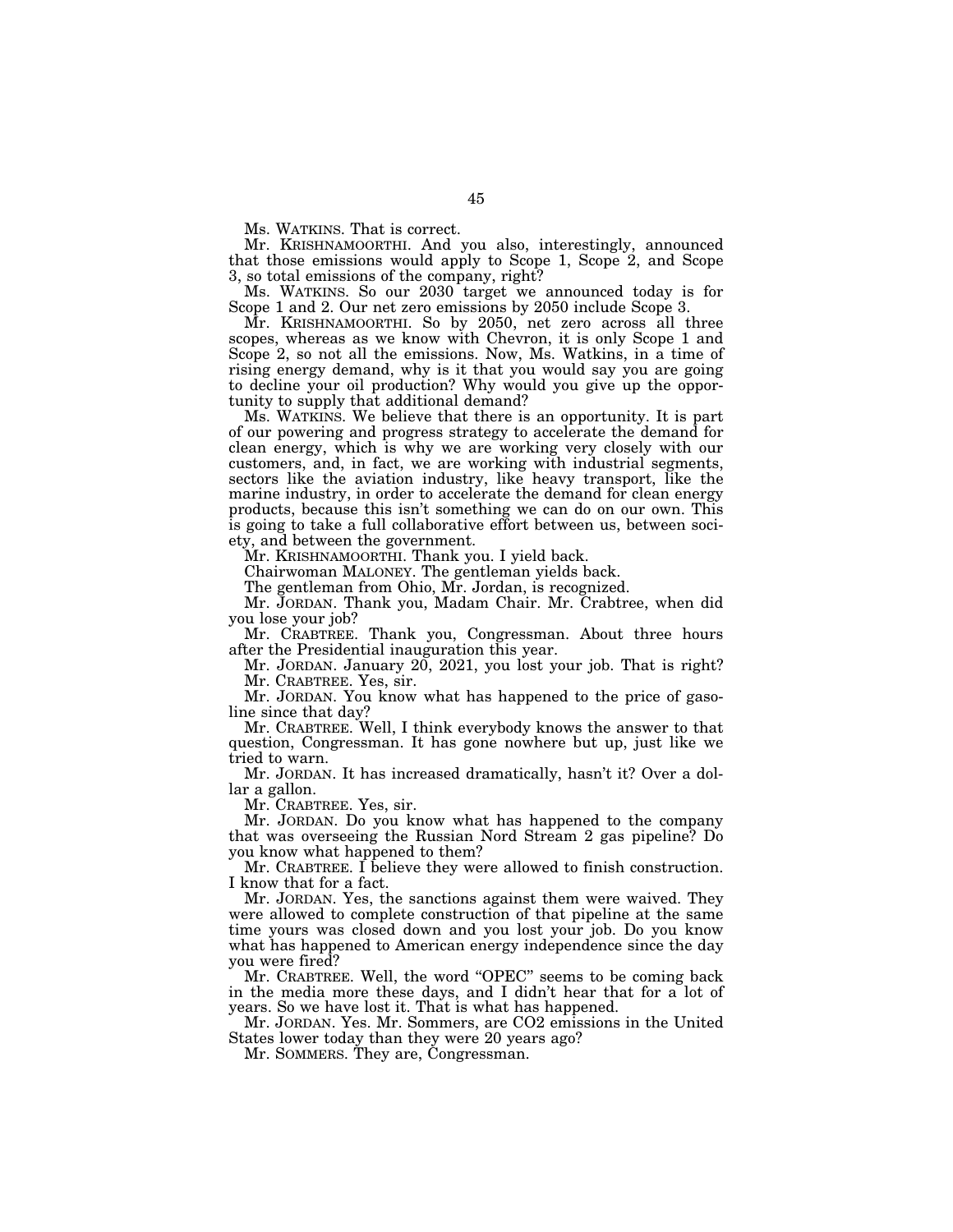Mr. JORDAN. Significantly lower. Is that right?

Mr. SOMMERS. They are significantly lower. In fact, CO2 emissions from the power sector, in particular, are at the lowest level since 1978.

Mr. JORDAN. And that is because, you know, things like cap-andtrade passed and regulations from the government caused you to lower them. Isn't that true?

Mr. SOMMERS. Congressman, actually that is because of the innovation that has occurred——

Mr. JORDAN. Exactly.

Mr. SOMMERS [continuing]. in the American oil and gas industry. Mr. JORDAN. Exactly. Cap-and-trade didn't pass. It is not because of regulations from government. You guys did that on your own be-

cause it is just the right thing to do and it is good business, right?

Mr. SOMMERS. That is right, Congressman. As I mentioned before, every energy source has to meet that energy trilemma—affordable, reliable, and cleaner—and that is what this industry has delivered.

Mr. JORDAN. Ten months ago, was the United States of America energy independent, Mr. Sommers?

Mr. SOMMERS. What I would say, Congressman, is that the United States was North American energy independent and well on our way to American energy independence.

Mr. JORDAN. We were exporting a lot, too, weren't we?

Mr. SOMMERS. We were. Unfortunately, over the course of the last few months, we are actually getting oil into United States for the first time in a while.

Mr. JORDAN. Yes, that was my next question. So in 10 months' time, we went from being energy independent to now we are importing oil, and we had the spectacle of the President of the United States begging OPEC to increase production. Is that accurate?

Mr. SOMMERS. Well, Congressman, the U.S. was a net petroleum exporter for the first time since 1958 in the year 2020. And, you know, we were very proud of being the world's largest producer of oil and natural gas as a consequence of the innovation and the technological revolution that has occurred in the American oil and gas industry.

Mr. JORDAN. Yes. I mean, I can't say it better than our colleague from Florida who spoke a few minutes ago, but in 10 months' time, we have literally went from energy independence to the President of the United States begging OPEC to increase production, to now we are having to import some of our energy needs. We have went from \$2 gas to \$3, \$4, \$5. I was in California week-and-a-half ago, \$5 gas. I saw it there, which costs families hundreds of dollars a month in transportation costs. I mean, Mr. Crabtree, I think in his testimony, said he still hasn't found a job, so not only did he lose his job because of the crazy energy policies of this government. His family is paying more for their transportation costs and other energy needs.

And what do Democrats do today? They come in and badger companies, tell them to further reduce, in some cases, production of oil and gas, which is only going to exacerbate the problem. I mean, it literally may be the craziest thing I have ever heard, but that is where they are at. I don't think the American people are with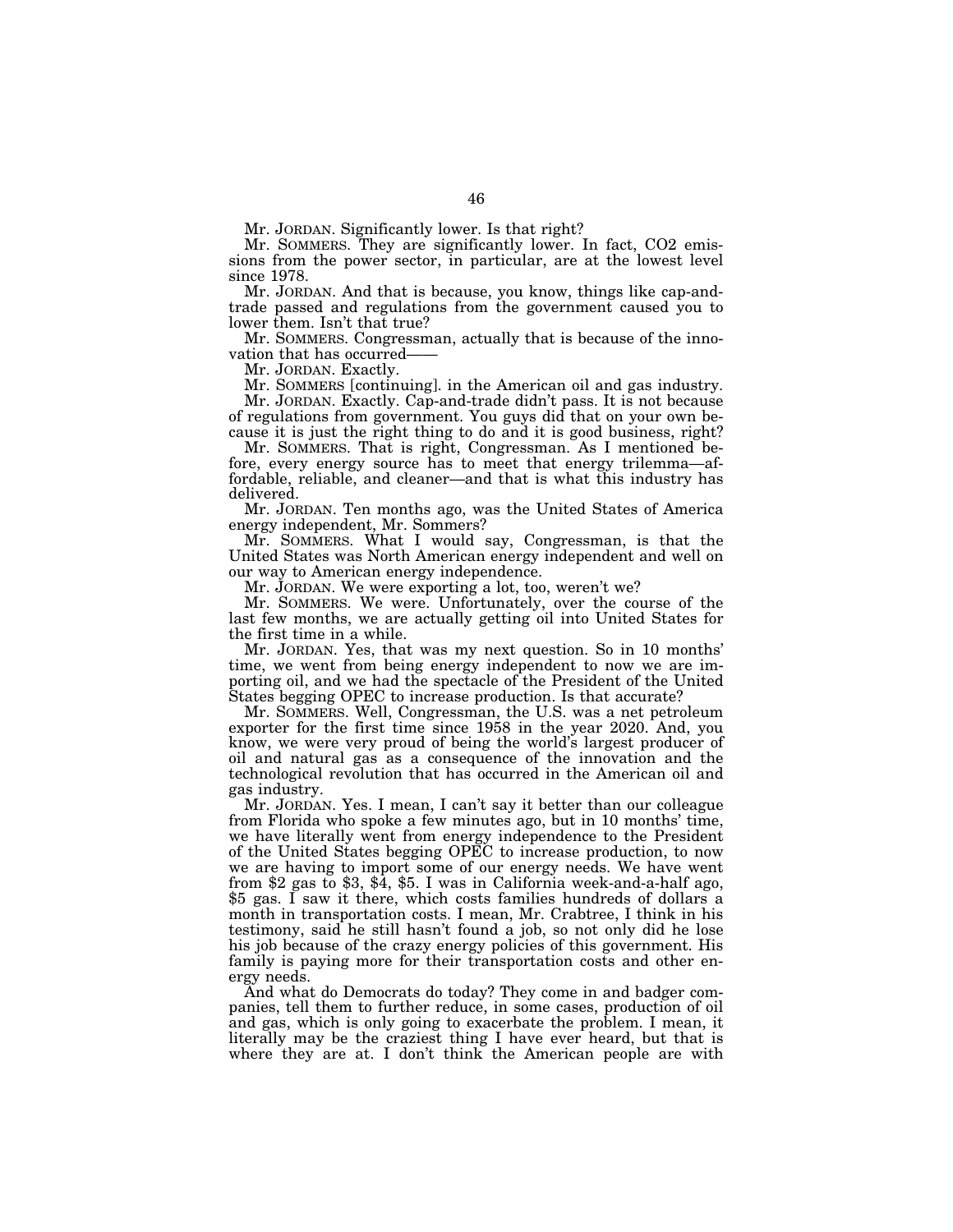them, though, and that is the good news. So I want to thank those companies who are actually increasing production. Mr. Sommers, I want to thank you for your testimony today. Mr. Crabtree, you deserve better, and hopefully with some changes that I think are coming, because I don't think the American people are going to tolerate this, hopefully you will be employed real soon, and we will get these energy prices back where the families of this great country deserve to have them.

With that, I yield back.

Chairwoman MALONEY. The gentleman yields back.

The gentleman from Maryland, Mr. Raskin, is recognized for five minutes.

Mr. RASKIN. Thank you, Madam Chair. Madam Chair, Donald Trump's party of denialism is engaged in campaigns of propaganda and disinformation about climate change, which he said was a Chinese hoax; COVID–19, which he said would disappear by Easter of last year; the 2020 Presidential election, which he continues to claim that he won despite the fact that Joe Biden beat him by more than 7 million votes, 306 to 232 in the Electoral College; and, of course, the violent January 6 insurrection, which he says really took place on November 3, and adding for good measure that the pro-Trump rioters greeted our police officers with hugs and kisses, which is presumably how more than 140 of them ended up injured with broken noses, necks, vertebrae, arms, legs, and so on.

Trump's party has turned the denial of facts, science, and history into standard operating procedure, and we see the ideological machinery of lies working overtime today. But as astronomer Neil deGrasse Tyson has observed, ''The great thing about science is that it is true whether or not you believe in it.'' So they don't believe in science, facts, or the U.S. Constitution. They don't believe in our elections anymore. They have positioned themselves outside of the constitutional order, attacking our constitutional order, but we believe in science and facts and the Constitution.

Now, The Lancet report on the health effects of climate change told us last week that this is a civilizational emergency right now. Not in the future. Today. Rising temperatures, says The Washington Post, have led to higher rates of heat illness, causing farm workers to collapse in the fields and elderly people to die in their apartments. Insects carrying tropical diseases have multiplied and spread toward the Poles. The amount of plant pollen in the air is increasing, worsening asthma and other respiratory conditions, and on and on. Record drought, record flooding, record forest fires, record hurricanes of increasing frequency and velocity. We cannot afford any more propaganda campaigns by corporations subsidized by the government against public policies designed to save humanity.

The First Amendment does not protect fraudulent commercial speech, despite everything you heard today. You can go back and check out McIntyre v. Ohio Elections Commission, stating clearly that the government may and does punish fraud directly. Check out the Central Hudson case declaring that if commercial speech is fraudulent, it is no longer protected by the First Amendment and it may be regulated by the government. Mr. Lawler, do you accept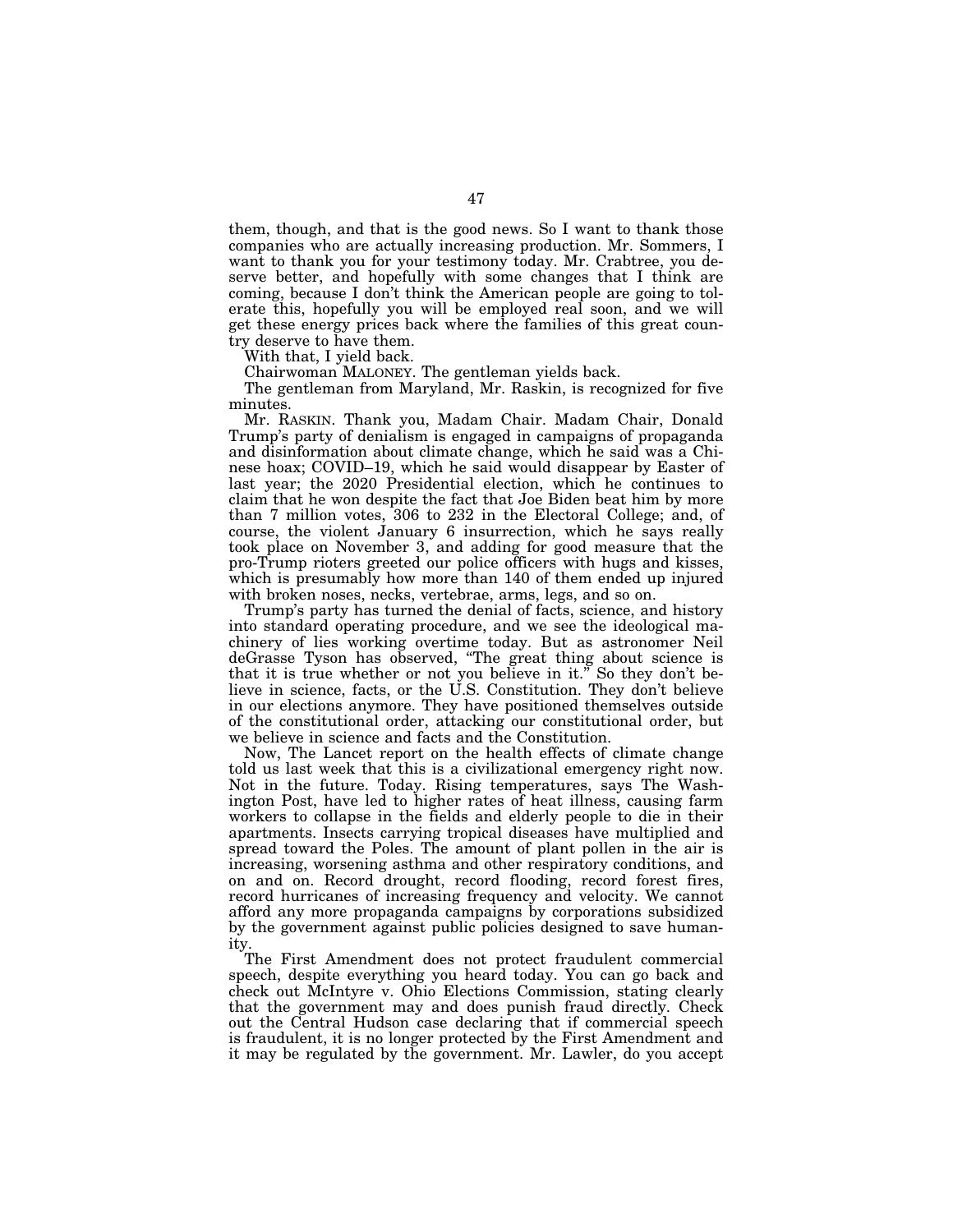that the First Amendment does not accept fraudulent commercial speech?

Mr. LAWLER. I wouldn't say that I am an expert on that particular topic.

Mr. RASKIN. Mr. Wirth, do you accept that the First Amendment does not protect fraudulent commercial speech?

Mr. WIRTH. Congressman, I am not a constitutional scholar, and I would trust those who are.

Mr. RASKIN. Ms. Watkins, do you accept that the First Amendment does not protect fraudulent commercial speech?

Ms. WATKINS. Congressman, I am not an expert on the legal aspects of this. I am sorry.

Mr. RASKIN. Well, Mr. Woods, your company has filed several briefs about this trying to use the First Amendment as a sword in litigation against Massachusetts Attorney General Healey. Do you accept that the First Amendment does not protect fraudulent speech?

Mr. WOODS. I am not a lawyer, sir.

Mr. RASKIN. Are you aware of the litigation that Exxon brought against Healey in Federal District Court in Texas?

Mr. WOODS. I am aware that we have had several suits filed against us, and we have hired lawyers to defend our rights.

Mr. RASKIN. Well, use your common sense, and I appreciate the fact you are not a lawyer. But using your common sense, do you think that a company has the right to lie, for example, about climate change, and then use the First Amendment as a camouflage and a shield against litigation?

Mr. WOODS. I don't believe companies should lie, and I would tell you that we do not do that.

Mr. RASKIN. But leaving that aside, because there might be a factual dispute on that particular contention, but do you believe if a company were to lie in commercial speech about something like climate change, it should not be protected by the First Amendment?

Mr. WOODS. I don't think companies should lie.

Mr. RASKIN. OK. And what if a company were to lie? Is that protected by the First Amendment?

Mr. WOODS. I think the legal system and our court systems are designed to deal with those types of issues.

Mr. RASKIN. Well, yes, indeed. In fact, you filed a brief in San Francisco v. Exxon, filed it in Texas District Court, and I would like to submit for the record the opinion by New York District Court Judge Valerie Caproni, dismissing Exxon's First Amendment claims.

Chairwoman MALONEY. Without objection.

Mr. RASKIN. Thank you, Madam Chair. I would hope as we move forward, every person in America and every person on earth has an interest in us defeating this climate nightmare. And I would hope that the corporations which have received a lot of beneficence, a lot of bounty from the U.S. taxpayers, at the very least would not lie about climate change and would not try to drape themselves in the First Amendment in order to protect their lives.

I yield back to you, Madam Chair.

Chairwoman MALONEY. The gentleman's time has expired.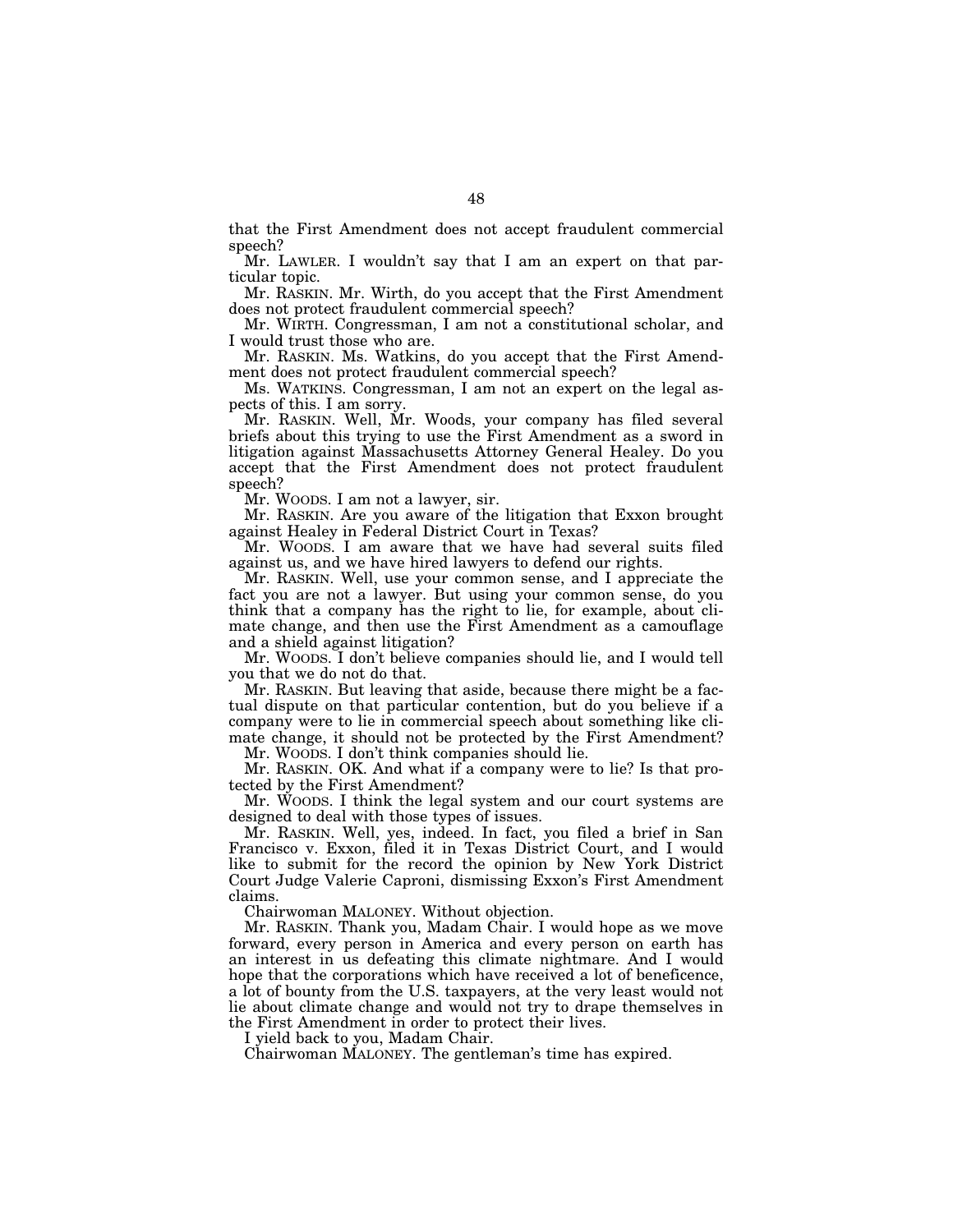Well, first we are going to hear from the gentleman from Wisconsin, Mr. Grothman. He is recognized for five minutes. And following that, we will have a 10-minute break at the request of our panelists today.

Mr. GROTHMAN. Thank you. That was kind of a scary last couple minutes there.

I will ask Mr. Sommers. You know, when you Google this stuff, at least I remember, you know, being a child growing up in the Milwaukee area, and it seems to me both the water and even more the air is just so much cleaner today than they were at the time. Could you give us some general comments about the amount of pollutants from cars, the amount of pollutants from energy plants, even coal plants replaced with coal plant, as far as the cleanliness of the air today compared to maybe 15 years ago?

Mr. SOMMERS. Congressman Grothman, thank you for your question, and it is great to be with you here today. You know, first of all, I think it is important to acknowledge that the United States leads the world in reducing greenhouse gas emissions, and, again, that is because of what this industry has done to produce more here in the United States. As I also said, the United States accounts for about 12.6 percent of world emissions, and that number continues to go down, while China's number is 32.5 percent of world emissions, and that number continues to go up, which is one of the reasons why we need global solutions as it relates to climate change. Additionally, the emissions that have come from the electricity sector are at their lowest level since 1978, and that is because of the fuel switch that has gone on from coal to natural gas.

Mr. GROTHMAN. Holy cow. Just a second here. You mean despite the fact the population of this country has gone through the roof and the amount of economic activity has gone through the roof, we have less pollutants coming from the energy sector than 40-plus years ago?

Mr. SOMMERS. Congressman, in fact, obviously the United States population has continued to increase, and world population is expected to grow significantly over the next many years. And even the International Energy Agency expects that if every country were to meet its Paris climate goals, the world would still get 46 percent of its energy from oil and gas. So we need to make sure that we are making proper investments in the United States for that oil and gas because I believe, and I think most Americans believe, that it is important that we are getting our energy here at home rather than being dependent on foreign sources of energy where they are not produced nearly in the environmentally responsible way that they are produced here in the United States.

Mr. GROTHMAN. OK. I am sure we got a bunch of world travelers up there today. I am looking here on my phone, and it shows that Los Angeles, which I always thought was, you know, kind of a polluting city, has just a fraction of the amount of pollutants that we find in Shanghai, for example. As you guys get around the world, and we can start with you, Mr. Sommers, but other people, do you notice that pollution is more or less as you get around the globe compared to the United States?

Mr. SOMMERS. Well, Congressman, as you know, we live in an environment where what happens in China affects the United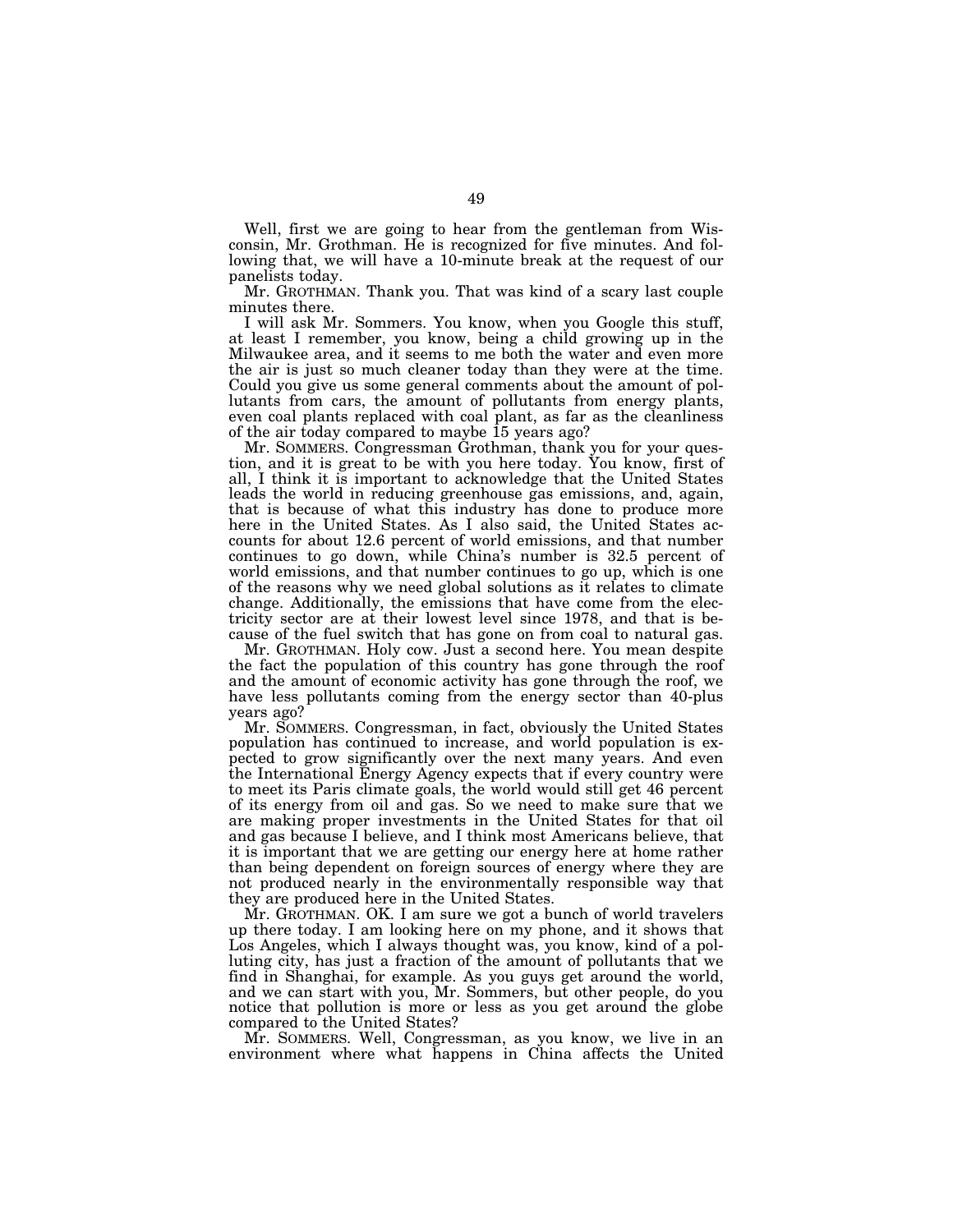States. In fact, the air in China today will be in California two days from now, which is why it is important that we address this issue from a global perspective while focusing on what we can do as a country to lower our emissions over time.

Mr. GROTHMAN. OK. I am told in other cities, China, maybe even Mexico City, India, pollutants in their major metropolitan areas are a lot higher than the United States. Is that true?

Mr. SOMMERS. That is the case, Congressman, mainly because they have not been afforded the same fuel switch that has occurred in the United States from coal to natural gas. So what we need to do in the United-

Mr. GROTHMAN. Somebody told me they are building over 100 coal plants in China right now. Is that true?

Mr. SOMMERS. That is my understanding as well, Congressman, but what we want to do here in the United States is we have abundant supplies of natural gas, and we want to make sure that we are exporting American environmental progress to the rest of the world. We can do that through liquefied natural gas. We have the resources. We want to share that environmental progress with the rest of the world.

Mr. GROTHMAN. Well, some people like to slow down economic progress here and kind of push that economic progress to other countries. Is that going to result in worldwide pollutants going up or down as we kind of push manufacturing to other countries.

Mr. SOMMERS. Congressman, as you know, for most of the world, the choice is not between coal and renewables. It is a choice between coal and natural gas, which is why we think it is important that the United States continues to produce so that——

Mr. GROTHMAN. OK. Just one more thing from our panelists.

Mr. SOMMERS [continuing]. Across the world.

Mr. GROTHMAN. You guys all have a good story to tell. Don't be afraid to tell people how much cleaner things are than the past. It doesn't do any good to get all woke on us. Thanks.

Chairwoman MALONEY. The gentleman yields back.

At the request of our witnesses, we will take a brief 10-minute break.

The committee stands in recess for 10 minutes.

[Recess.]

Chairwoman MALONEY. The committee will come to order.

The gentleman from Illinois, Representative Quigley, is recognized for five minutes.

[No response.]

Chairwoman MALONEY. Mr. Quigley?

[No response.]

Chairwoman MALONEY. We are going to hold for a few seconds for the witnesses to return. When the witnesses return, we will recognize Mr. Quigley.

[Pause.]

Chairwoman MALONEY. All the witnesses have returned.

The gentleman from Illinois, Representative Quigley, is recognized for five minutes.

Mr. QUIGLEY. Thank you, Madam Chairman. Thank you for those who are involved today. I guess at this point, perhaps it is helpful to put some of this in perspective and ask a question on the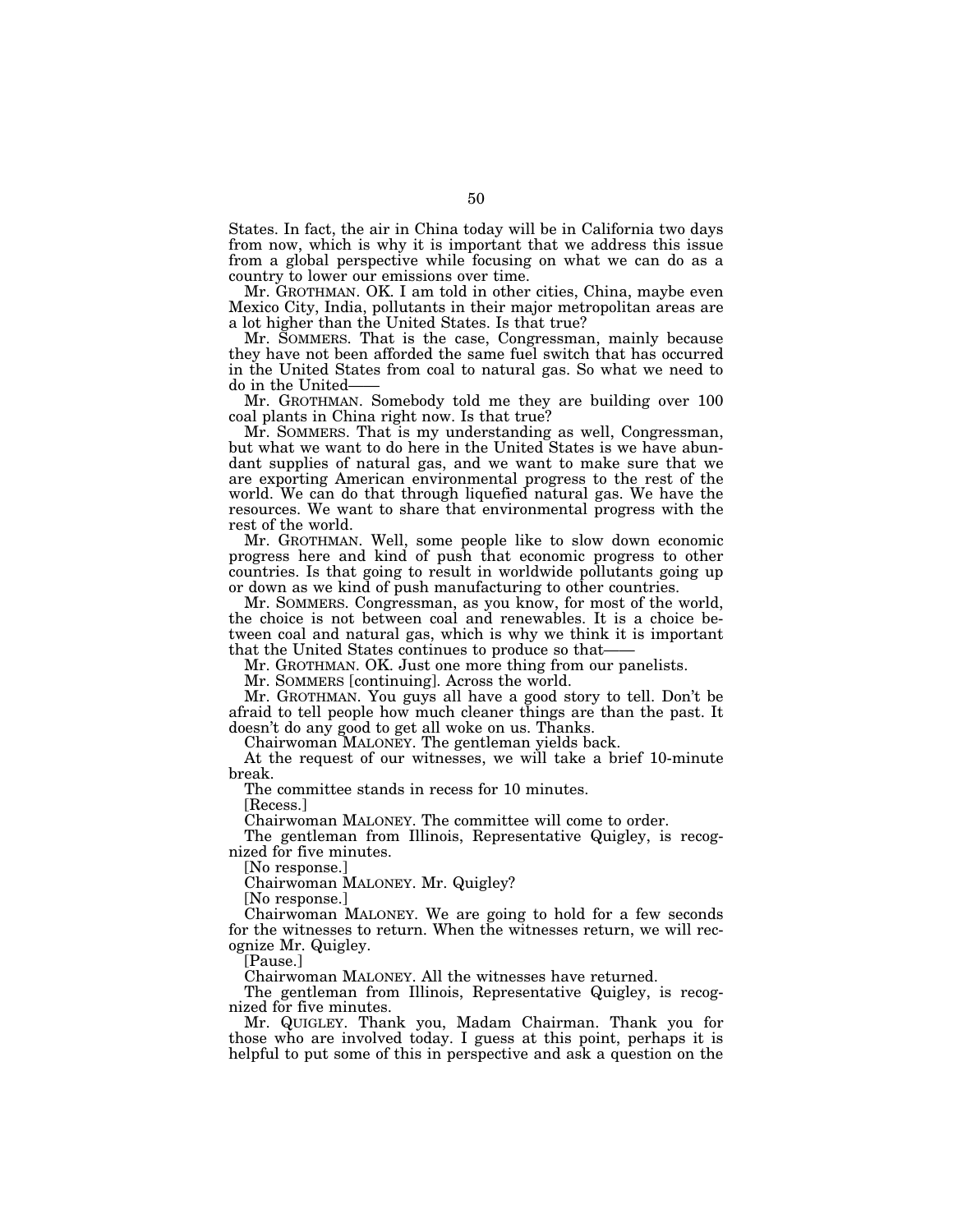overall issue of safety. I serve on the House Select Committee on Intelligence, and we are often briefed on climate change as a threat to our national security. The Pentagon refers to climate change as "threat multiplier," and recent reports from the Department of Homeland Security, the intelligence community, the National Security Council, and the armed services outline the emerging threat of climate change and its ability to wreak economic havoc and destabilization in regions, initiate and fuel conflicts, and help foment violence.

The hearing today has helped document a longstanding and concerted effort to muddy the scientific waters on the threat of climate change and pointed work to prevent any substantive action to prevent it, not the least of which was Exxon's internal reports confirming human-caused global warming. Publicly it took the opposite view in a 2017 study of Exxon's communications, concluding that the company systematically misled nine scientific audiences about climate change.

But I think the person who put that all best, Dr. Rod Schoonover, he served a decade for the U.S. intelligence community as senior analyst and senior scientist in the Bureau of Intelligence and Research at the U.S. Department of State, as a director of environment and natural resources. He said and I quote, ''If climate change poses a risk to national security, as the Pentagon and intelligence community again reminded us last week, shouldn't we view climate disinformation through the same lens as well?'' I think those before us today have to ask themselves that, and as this investigation moves forward, we need to put it under that prism.

Let me make a second point, and that is to remind ourselves of the risk and danger involved in these operations. I guess I would be remiss not talking about a location literally in my backyard, the Whiting Refinery, one of the largest refineries in the U.S., and its operator, BP. In 1991, the residents of East Chicago noticed oil oozing into their basements. A subterranean spill of 400,000 barrels of oil was discovered in the water tables soon thereafter. In 2012, BP had to pay an \$8 million penalty and spent \$400 million on pollution controls due to the emissions from the Whiting BP. In 2014, Whiting discharged a slug of crude oil into Lake Michigan close to where children swim and wildlife live. This occurred nearly three weeks after BP announced it would double its processing of crude at the Whiting facility.

Earlier this year, a District Court judge ruled that BP repeatedly violated limits on emissions, specifically particulate air emission. Between 2015 and 2018, they conducted nine emission tests and failed all nine, demonstrating that Whiting was spewing soot into the Chicagoland area. Mr. Lawler, what are BP's plans for addressing the health effects of its presence in communities like where the Whiting Refinery is located?

Mr. LAWLER. Thank you for the question, Congressman. So, you know, I am aware of the incidents that have occurred at Whiting over time, and what I can share with you is that we think the safety of the community and the safety of our employees is very important, and that includes the safety of the water and the air that is in the area. What I can say is that we are dedicating resources to correct any deficiencies at the Whiting Refinery that we find. As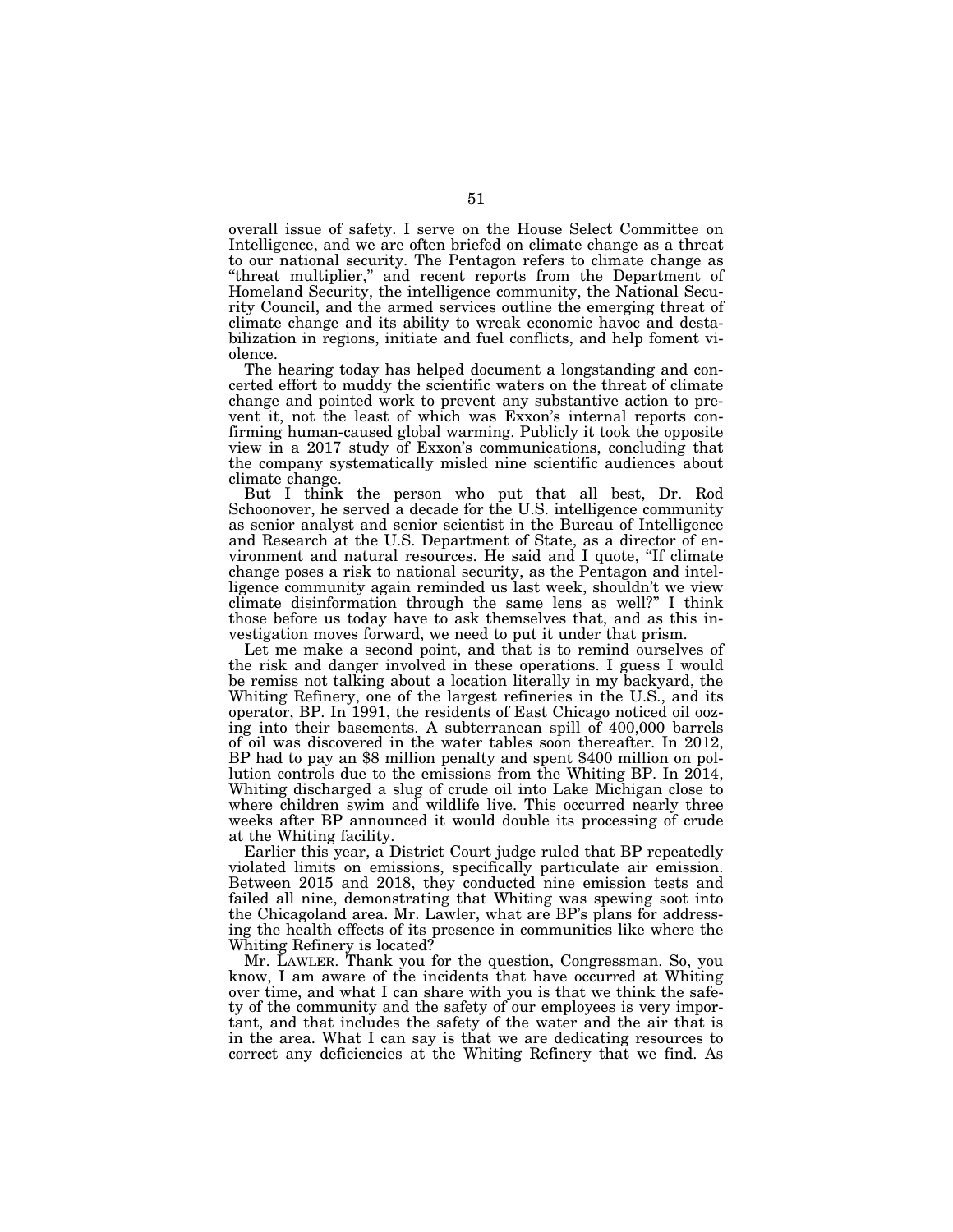you know, the industry is focused on this. We are focused on it, and it is one of our largest refineries in the United States. And the commitment that we have is to lower emissions at the refinery over time and to protect all the individuals that work in and around the refinery.

Mr. QUIGLEY. You know, I think given the limited time we have, what makes sense is if you could submit to the committee the improvements that you deem necessary, where you are in the timeline to make those improvements, and when you expect those to be completed, if you would commit to that, please.

Mr. LAWLER. Yes, we will followup with the actions that we are taking.

Mr. QUIGLEY. Thank you. I yield back.

Chairwoman MALONEY. The gentleman yields back.

The gentleman from Texas, Mr. Cloud, is recognized for five minutes.

Mr. CLOUD. Thank you, Chairwoman. Before my five minutes, I ask unanimous consent to submit a few articles for the record.

Chairwoman MALONEY. Without objection.

Mr. CLOUD. These articles: ''With a Pen Stroke, President Joe Biden Cancels the Keystone XL Pipeline Project;'' ''Biden Lifts U.S. Sanctions on Major Russian Pipeline;" "While Western Nations Kill Energy, China Builds Coal Plants by the Dozen;'' ''China is Planning to Build 43 New Coal-Fired Power Plants;'' ''Russia Projects Oil Output Near Post-Soviet Highs in 2022;'' ''Europe Has Become a Hostage to Russia Over Energy, Analysts Warn;'' ''Europe Warns Its Gas Prices Surge Will Drive Up Food Costs;'' ''Biden Asks OPEC to Up Oil Production While Limiting U.S. Energy Production;" "Qatar Petroleum Signs a 15-Year LNG Supply Deal with China;'' ''Qatar Petroleum Boosts LNG Production;'' ''Qatar Places a \$760 Million Order with China for Liquid Gas Ships;'' ''Energy Costs are Stoking Inflation. Just Look at U.S. Gas Prices;'' ''Home Heating Sticker Shock: The Cost of Natural Gas is Up by 180 Percent;" "Food Prices Poised to Surge with Fertilizer Prices at the Highest in Years.'' Thank you.

Mr. CLOUD. It has been said, of course, many times in this committee in a number of hearings that we are facing a national climate emergency. And I think it is important to put this conversation in context because, of course, any discussion on any climate solution must be a global one. We know the environment doesn't stop at our borders, and we have to be thoughtful of that when we are enacting policies and certainly discussing potential solutions. I think it is also important that we be able to have this conversation without the hysteria from the extreme left. Often there is a sad effort to get Americans to be fearful in order to get Americans to buy into increased government control in their lives in virtually every single aspect.

And I would submit one more article, "Climate-Related Deaths Have Plunged 99.9 Percent Since 1932.''

Mr. CLOUD. The world is not going to end in 10 years. People are not dying in record numbers because of climate change. Yes, we do want clean air and water, and, yes, we should continue to make technological improvements to meet those goals. But, Mr. Crabtree, you are not a policy wonk, and therefore, not breathing the D.C.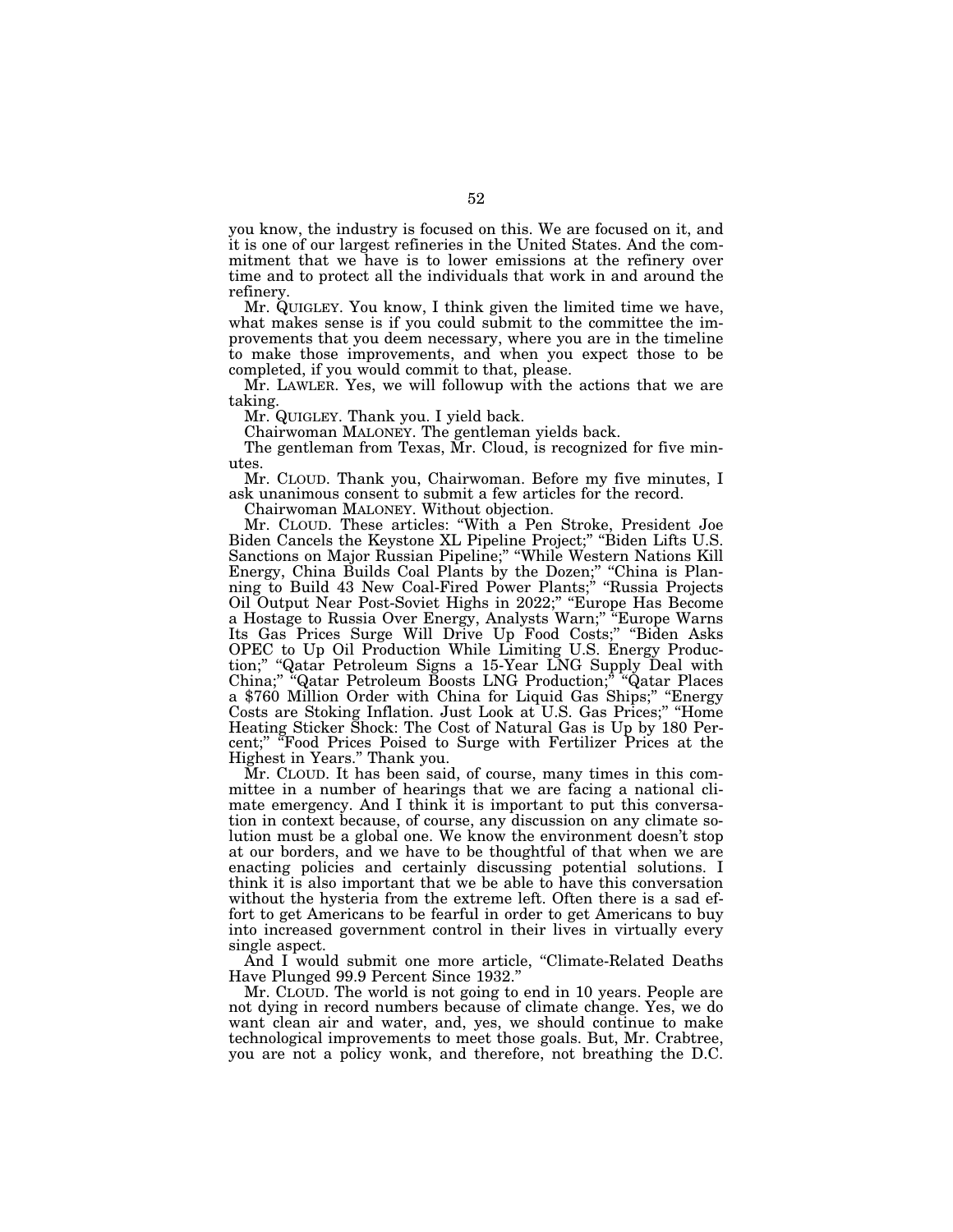air. And so I think you can give us kind of just the boots on the ground of an American perspective. We have a number of crises right now. We can talk about inflation, the price of food, the price of gas. We can talk about the supply chain breakdown. We can talk about the crime epidemic in our communities as a result of the defund the police movement and open borders. We can talk about China's nuclear capable hypersonic missile. These things are also threats to the Nation. You mentioned you are concerned about pricing, being able to meet the mortgage payment next month. I imagine, like most Americans, and you can tell me if this is true or not, you rate climate change probably somewhere in between the new national emergency appearance at school board meetings and somewhere with being able to meet your mortgage. Is that correct?

Mr. CRABTREE. Well, being able to make my mortgage and take care of my family is my No. 1 priority. I do have concerns about the climate, but I think it is important that we realize we are talking about the negative effect of fossil fuels. But we have got to realize the benefits they have provided this country over the years. If you look at life expectancy in this country and the use of fossil fuels, they go along hand-in-hand.

Mr. CLOUD. I appreciate that thought. I only have a couple more minutes, so I am going to continue if I can. A U.S. National Intelligence Council report said this. It was put out in 2005. It said, ''In terms of size, speed, and directional flow, the transfer of global wealth and economic power is now under way. Roughly from West to East, it is without precedent in modern history, and the shift arises from two sources. First, increases in oil and commodity prices have generated windfall profits for Gulf States and Russia. Second, lower costs combined with government policies have shifted the locus of manufacturing and service industries overseas.'' And so basically, it said that there is a massive shift going from the American people to nations overseas, and it was because of two reasons. One was oil and gas profits going overseas, and two, manufacturing going overseas. That report actually went on to say that this transfer was inevitable. It cannot be stopped. Yet the last Administration, the Trump Administration, showed us indeed that those two things could actually be reversed and give a great windfall for the American people.

Now, the world's demand on energy growing. That is a good thing. That is people coming out of poverty. That is people finding mobility. That is people having fuel to heat their homes many times for the first time. Mr. Sommers, generally speaking, does the U.S. produce energy cleaner or more responsibility than, let's say, here are some of the other nations, top producers of energy: Russia, Saudi Arabia, Iraq, Iran, Qatar, China. Where does the U.S. rank among those as far as producing energy responsibly?

Chairwoman MALONEY. The gentleman's time has expired, but the gentlemen may answer the question.

Mr. CLOUD. Madam Chair, the first two minutes was submitting reports, articles for record.

Chairwoman MALONEY. That is still your time. The gentleman——

Mr. CLOUD. I believe the rule——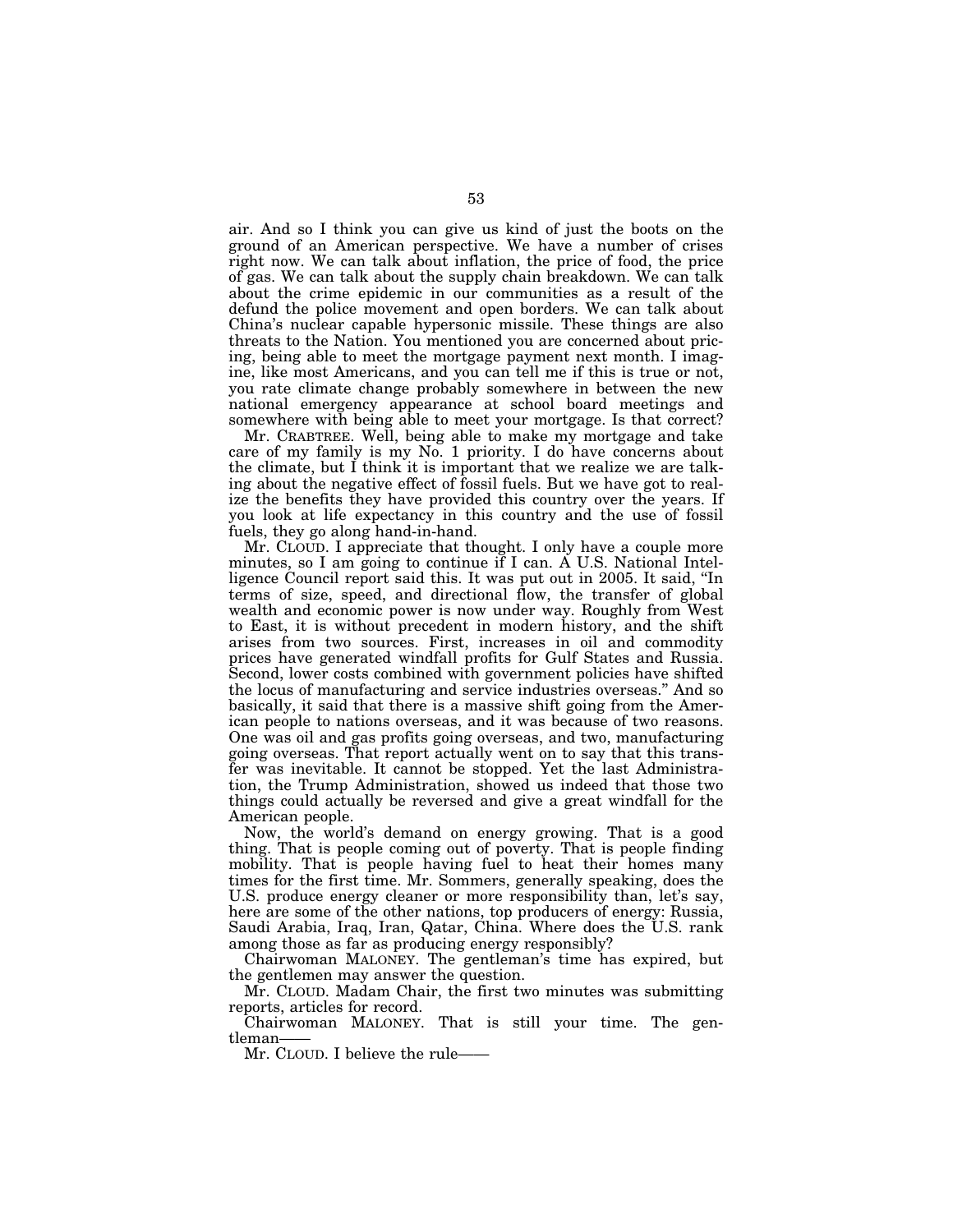Chairwoman MALONEY. The gentleman may answer your question. Let him answer your question.

Mr. CLOUD. Madam Chair, that is not supposed to count against my time.

Chairwoman MALONEY. Yes.

Mr. COMER. Madam Chair, point of order. I didn't think that submitting letters for the record counted against your questioning time.

Chairwoman MALONEY. It does, but I will grant the gentleman a little more time. The gentleman may answer your question.

Mr. SOMMERS. Congressman-

Mr. CLOUD. Where does the U.S. rank among some of the world's leaders in producing energy responsibly?

Mr. SOMMERS. Congressman, thank you for your question. Based on the data that we have seen, the United States continues to produce these products in a way that is safer, better, and more responsibly produced from an environmental perspective than any other country on earth.

Mr. CLOUD. Real quick. Has the U.S. reduction in oil and gas production and exports led to a surge in other nations, say, in the Middle East for Asia adopting green technologies?

Mr. SOMMERS. Congressman, as an organization, we, of course, are focused on continuing to produce in an environmentally safe way these products that are demanded by world consumers.

Mr. CLOUD. Right. But I think what we see in some of the articles that I mentioned before, what we see is as we reduce production, actually the world finds other sources that are less clean than United States production to meet the demand. I would suggest that the greater the demand that U.S. production is on the world market, the better it is for our green objectives. One more question, and, Ms. Clark, if you could answer this. Any discussion about——

Chairwoman MALONEY. Very quickly.

Mr. CLOUD. In any discussion about green energy solutions, it is very important that we recognize that they also require natural resources, and that is rare earth minerals. Could you speak to how reliant is the U.S. on other nations for rare earth minerals, and what nation controls most of the rare earth minerals? I think it is 80 to 90 percent.

Ms. CLARK. Thank you, Congressman. I know I don't have much time, but I believe that China controls too much of the supply of these critical minerals, and it is why we have to balance national security and economic security while we are combatting climate change together.

Mr. CLOUD. And the U.S. is what percent reliant on rare earth minerals for other nations?

Chairwoman MALONEY. The gentleman's time has expired. You may ask your question. She may answer it, but you are three minutes over right now.

Mr. CLOUD. It is 100 percent. Thank you. Thank you, Madam Chair.

Chairwoman MALONEY. OK. The gentleman from Maryland, Mr. Sarbanes, is recognized for five minutes.

Mr. SARBANES. Thanks very much, Madam Chair. The fossil fuel executives that are appearing before us today claim that their com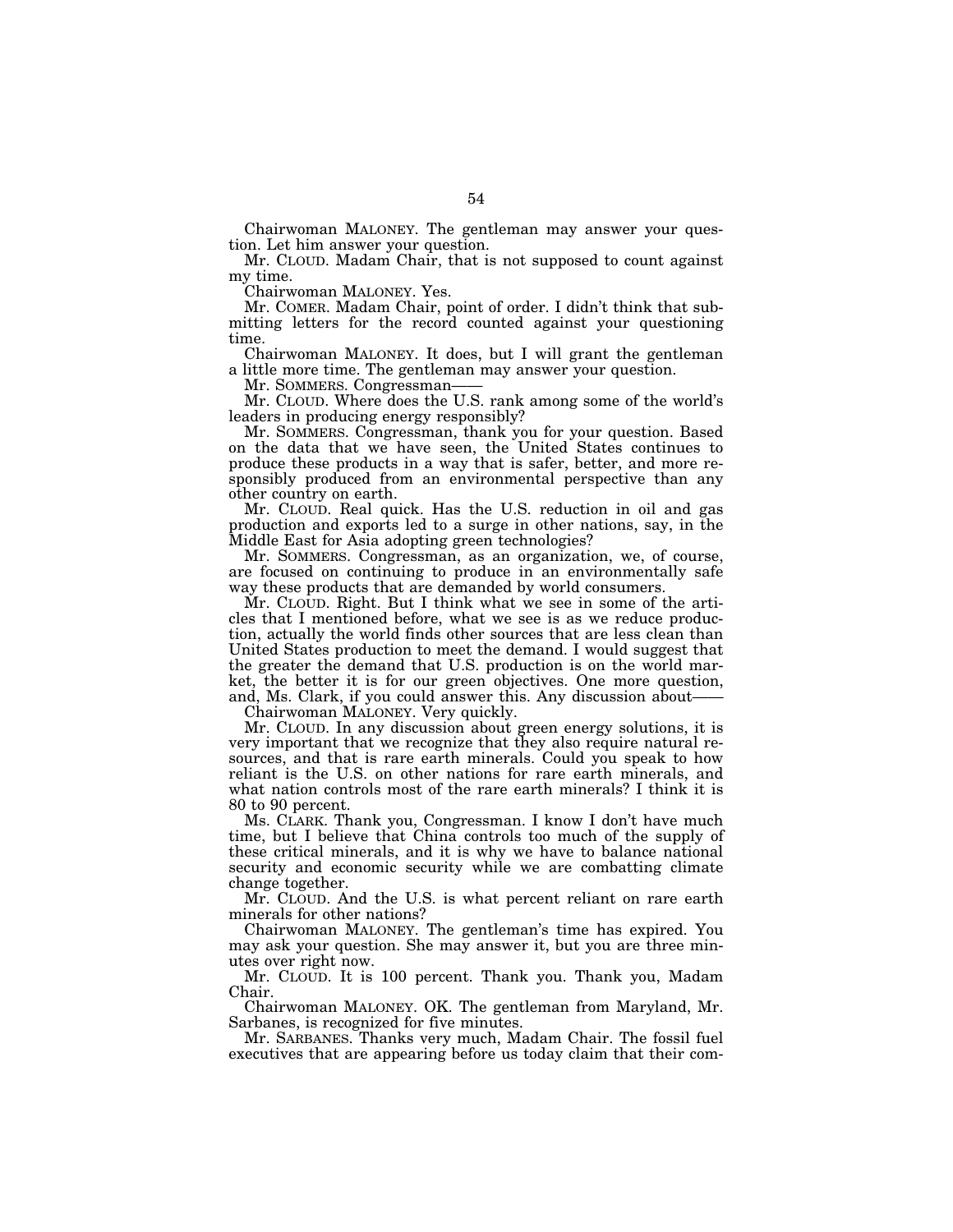panies support reaching the goals of the Paris Agreement, a watershed international environmental treaty, as we know. But the committee looked into the lobbying disclosures filed by your companies and found that your rhetoric of support for the Paris Agreement doesn't match reality when it comes to your lobbying. We know what it looks like when your industry really cares about a Federal initiative and your companies want to see it succeed.

So let me start with you, Mr. Wirth. Your company claims that the Paris Agreement is among your highest priorities. The first sentence of Chevron's climate policy page says, ''Chevron supports the Paris Agreement.'' I notice that you also touted Chevron's support for the Paris Agreement in your written testimony to this committee. Since the start of negotiations on the Paris Agreement in 2015, Chevron has reported 986 total instances of Federal lobbying. Mr. Wirth, do you know how many times Chevron reported lobbying on the Paris Agreement?

Mr. WIRTH. Congressman, that is information that I don't have in front of me, but it is-

Mr. SARBANES. OK. Well, let me tell you what it is. Not once, not a single time, not one of those 986 instances of lobbying mentions the Paris Agreement. Now I want to compare that to an issue that we know your company really cares about: corporate tax breaks. Mr. Wirth, do you know how many lobbying reports your company filed that included lobbying on tax issues?

Mr. WIRTH. Congressman, I don't have that information in front of me.

Mr. SARBANES. A hundred and forty-four. That is the answer. You didn't lobby once on the 28 bills and resolutions introduced on the Paris Agreement. When former President Trump was debating withdrawing from the agreement in 2017, you never lobbied the White House. Chevron has spent more than \$54 million on lobbying on a lot of other things since 2015, so clearly when your company cares about an issue, you lobby on it and we can see that in the reports.

Let me move on to Mr. Lawler. BP's 2020 shareholder report pledged to, and I quote, ''advocate for fundamental and rapid progress toward the Paris climate goals.'' Since 2015, the company has reported 488 total instances of legislative lobbying. Mr. Lawler, how many of those reports mentioned BP lobbying on the Paris Agreement?

Mr. LAWLER. I don't have that specific number, but what I-

Mr. SARBANES. The answer is one. That amounts to 0.2 percent of your Federal lobbying during that time. By comparison, you lobbied 21 times on the 2017 tax cut bill. And I am running out of time, so I just want to list for the record some information about the other organizations represented here today. Since 2015, API has filed 153 lobbying reports aimed at cutting taxes for oil and gas companies, but just one lobbying report on the Paris Agreement. Exxon has spent \$60 million on lobbying since 2015. These are astronomical sums by the way, just as an aside. Of the 1,543 instances of legislative lobbying that Exxon reported, only one mentioned the Paris Agreement, but Exxon lobbied on tax legislation 344 times. So once on the Paris Agreement which you claim is a priority and something you are focused on as a company, 344 times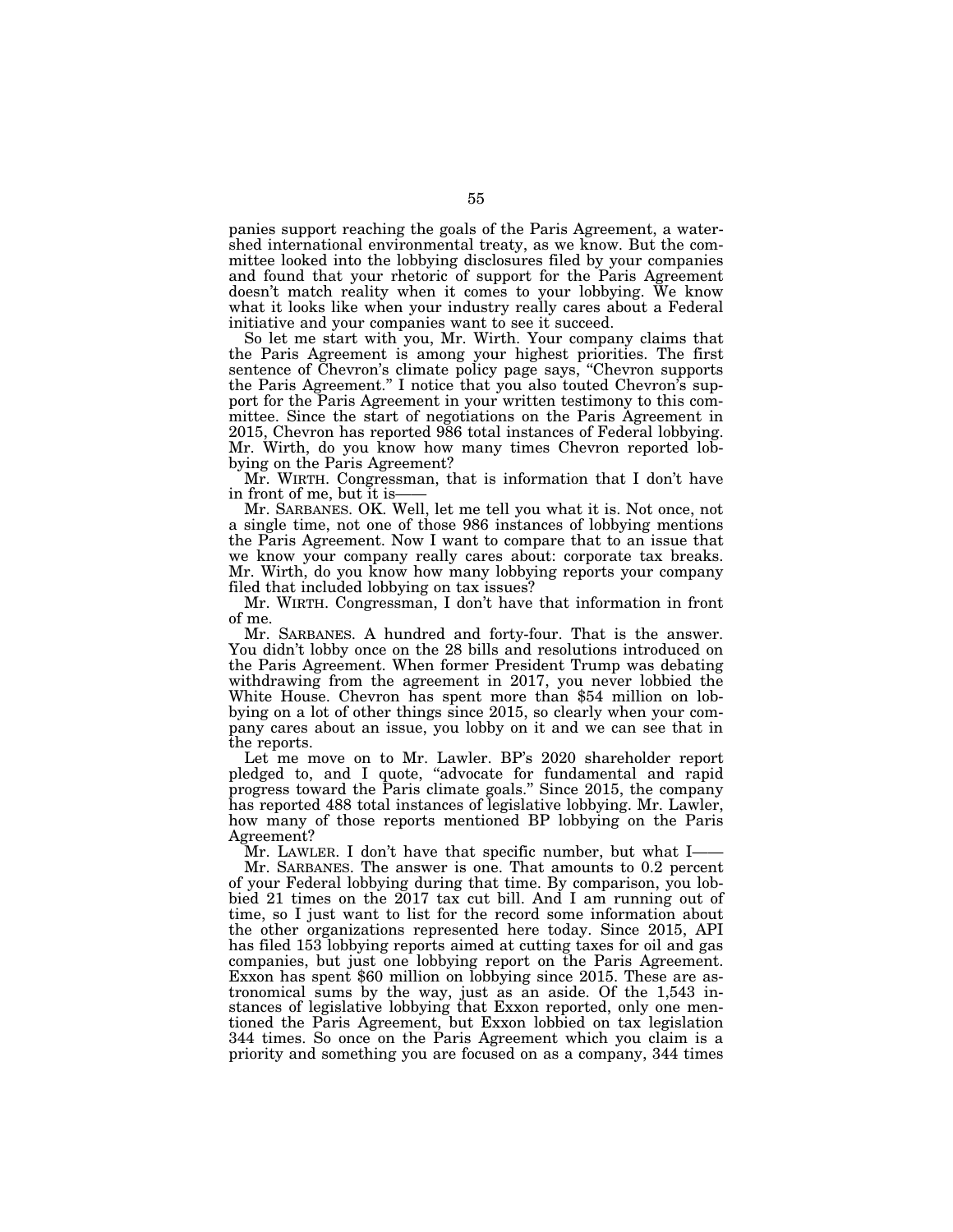on tax legislation. And Shell, responsible for 470 instances of legislative lobbying, addressed the Paris Agreement only 5 times. I mean, that is better than the rest of the crowd, but that is not so great in itself, but on the tax cut bill, Shell lobbied 31 times.

So there is no strong public record reflected here in terms of support for the Paris Agreement, regardless of the claims you make and regardless of the rhetoric that we hear day in and day out. We know that we follow the money to determine what your priorities are, and they are headed in a different direction. It is time we start judging these companies, your companies by your actions, not by the rhetoric.

And with that, Madam Chair, I yield back.

Chairwoman MALONEY. The gentleman yields back.

The gentleman from Ohio, Mr. Gibbs, you are now recognized for five minutes.

Mr. GIBBS. Thank you. First of all, I think it has been shameful how the other side wants to demonize this oil and gas industry. I am very proud of our oil and gas industry. They are innovators. They adopt new technologies. They provide a higher standard of living and lots of jobs and economic activity throughout our country.

I want to go back a little bit in history just for a quick review, you know, how this all started. Go back to the late 1800's, the Industrial Revolution, and we had Andrew Carnegie, steel, we had John D. Rockefeller, kerosene and the refinery. We had J.P. Morgan, Thomas Edison, electricity. And they began the Industrial Revolution, and their innovation and their entrepreneurship put us on a path to become a global power in this world that has given us the ability to do lots of good things. We stopped tyranny in the 1940's. We have helped countries around the world improve their standard of living and quality of life. And just recently we brought the world COVID vaccines. So this is an exceptional country, and part of it that has had a big play in that is our great companies.

And I would just revert back to John D. Rockefeller. He started with kerosene, and one of the byproducts that was interesting is gasoline and the invention of the internal combustion engine. They figured out what they could do with Henry Ford and all that took off, but then they had to break up those monopolies, and that probably was a good thing. And the companies that are represented here today, Madam Chair, are a spinoff of the Standard Oil Company, which began in my great state of Ohio. So I am proud of that, and I am proud of all the stuff that they have done to help us and what they are going to do in this century to help us transition, environmentally friendly, but supply affordable energy available to our consumers and provide the power to move our country forward into new technologies, maybe hydrogen renewables or technologies we don't even know about yet.

I think it is amazing the chair of the subcommittee trying to hold these CEOs to account to essentially make a pledge to lower production, and I am glad to see at least one of them, Mr. Woods from ExxonMobil, said we are going to increase production because the demand is out there. We have a President of the United States out there asking OPEC to increase production, the biggest hypocrisy probably in this century, but he did say they are going to work to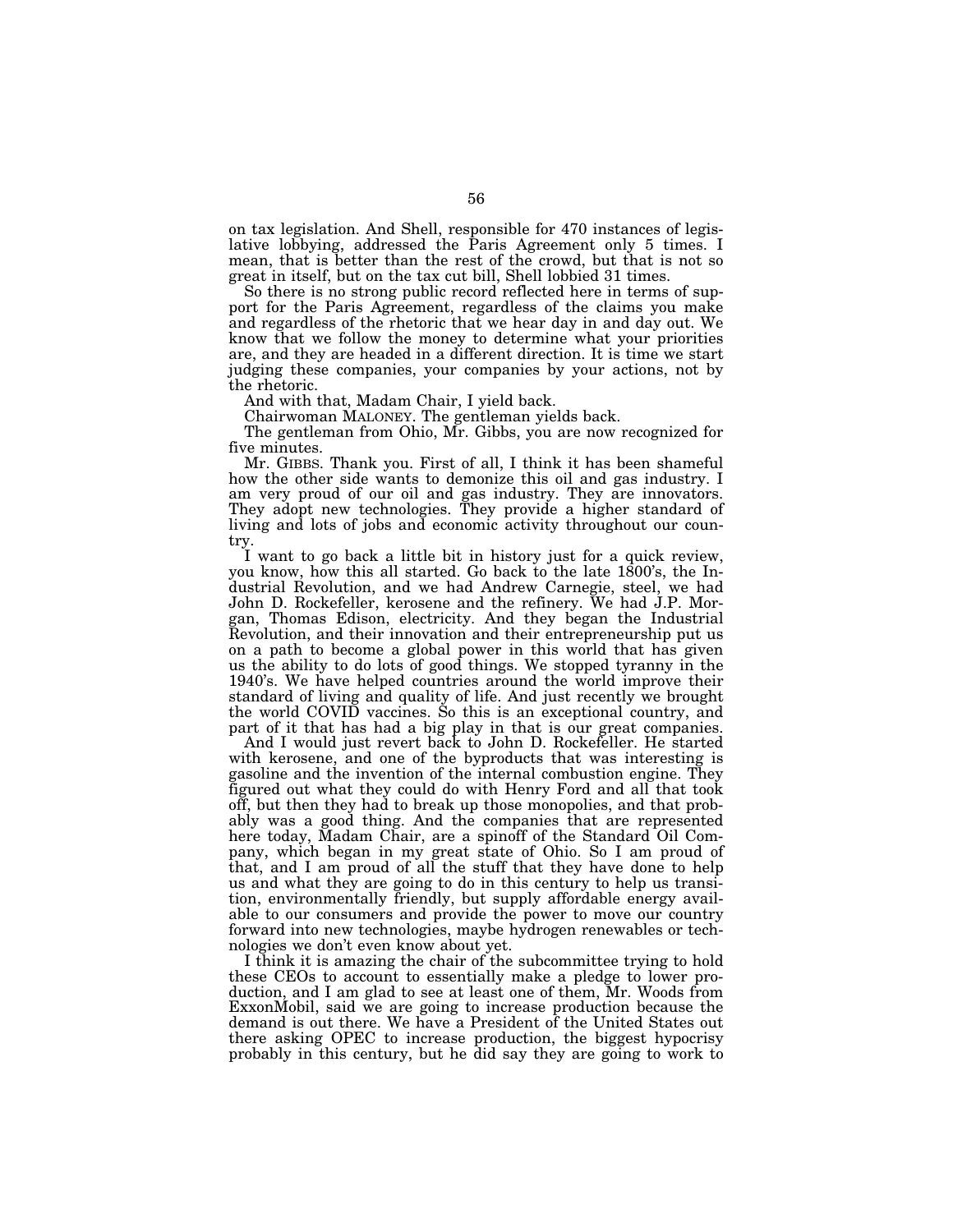lower emissions. And I am just disappointed that the chair failed to recognize that and tried to demonize them on that.

A couple other things here. I always hear, and it came up earlier in the hearing today, about how the oil and gas industry get tax subsidies. It is just not fair. I looked into this a little bit ago, and I can't really find it. The answer was they get anything that all other businesses get, and I will give you an example. I know some of the ANI oil and gas people are out there saying that if you go out and drill a hole, you know, drill a well, those legitimate expenses for the drilling costs and to pay the employees shouldn't be taxed deductible. They call that a subsidy. I don't think that is any different than when I go out in business and do things and I have business expenses, you expense that. And I believe that is the case and that there are no real subsidies that go to the oil and gas industry. At least nobody's told me a real legitimate one.

Mr. Sommers, like I just said, the oil and gas industry, you know, we have gone from \$60 oil just last year to \$85 oil, and you see the price of gas. What is the status right now with our oil rigs, our exploration in this country? What has happened in the last 10 months? Mr. Sommers.

Mr. SOMMERS. Congressman, thank you very much for your question. And as you know, the state of Ohio, our home state, has a very robust oil and natural gas industry and an incredible history of development. And, in fact, it is because of that development in our state that we have got to the point where we are producing natural gas that we can share with the rest of the world to meet environmental challenges, not just here at home, but in the rest of the world. U.S. petroleum demand in the United States reached a record high in the month of September. Unfortunately, supply has not been able to keep pace. Domestic oil production in September was down by 1.9 million barrels a day from its level for the same month of the pre-pandemic year of 2019.

Mr. CLOUD. OK. I am almost out of time. Is that because there has been more pressure put on and our innovators aren't going out and doing what they were doing a year ago because of the fear of more burdensome regulations, the canceling of Federal permits on lands and waters?

Mr. SOMMERS. Congressman, thank you for your question. There are a number of different reasons for that, including the, you know, worker shortage that is occurring in the United States, but, of course, Federal regulations and announcements have played a significant role as well. When the first announcement out of the Administration was canceling the Keystone XL pipeline and the second announcement was canceling development on Federal lands, and leases on those Federal lands, and permitting on those Federal lands, I do think it is sent chilling effect across the industry about where this Administration was headed in terms of the development of resources here in the United States.

Mr. CLOUD. So I am out of time, but I guess just to close, what the future looks like—higher prices, demands increasing and the supply is not—so we are going to be more dependent on OPEC, and Russia, and everybody else. And I yield back.

Chairwoman MALONEY. The gentleman yields back. The gentlelady from Michigan, Ms. Tlaib, is recognized for five minutes.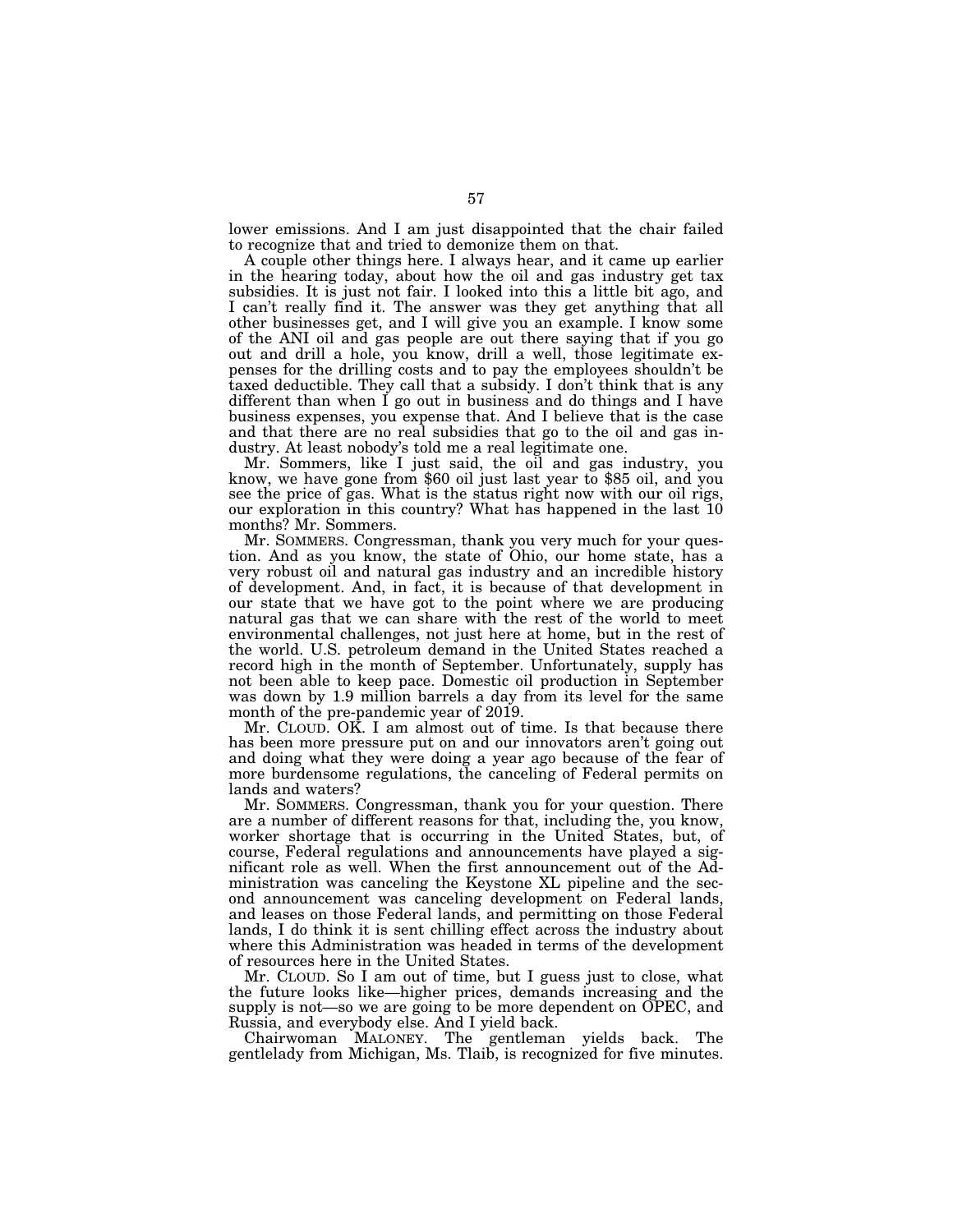Ms. TLAIB. Thank you so much, Madam Chair. Mr. Woods, did Exxon help fund One Alaska? ''Yes'' or ''no.''

Mr. WOODS. I am not familiar with that.

Ms. TLAIB. Well, One Alaska was a front group created specifically to oppose Alaska's ballot initiative that would require oil companies to pay their fair share. It actually received nearly \$21 million in contributions. Ninety-four percent of One Alaska's contributions came from five oil and gas companies, including Exxon and BP.

So I would like to submit for the record, Madam Chair, an article, ''Oil Companies Spend Big to Try to Defeat Alaska's Tax Proposal.''

Chairwoman MALONEY. Without objection.

Ms. TLAIB. Same thing in Colorado in 2018 where a measure this is a resident lead ballot measure—to ban oil and gas extraction within a half a mile of homes, schools, and waterways on the ballot. That front group was called Colorado Rising and, again, resident led. That one, Mr. Wirth—Mike Wirth—I am not even going to bother to ask if you are familiar with it because I know the answer. Many of you, all of you, helped fund some of these. I guess Chevron specifically funded \$33 million behind its subsidiary, Noble Energy. Contributed to that front group. Mr. Sommers, are you familiar with Energy Citizens?

Mr. SOMMERS. I am familiar with Energy Citizens, Congresswoman.

Ms. TLAIB. I am glad you are. It is a front group for American Petroleum Institute, which uses it to flood Facebook with hundreds of ads opposing climate provisions in the Build Back Better Act. There you all spent about, what, nearly half a million dollars in misleading ads since August. Of course when you look at these ads, you all, the public, when you look at these ads, they don't say the name "Exxon," "BP," "Chevron" anywhere. You all hide and you deceive the public so oil and gas companies can go on claiming that they are pro-environment while opposing sensible pro-environment measures in secret. Lies plain and simple.

Madam Chair, I would like to submit for the record as well a Michigan utility's front group's misleading campaign ahead of a vote on energy legislation.

Chairwoman MALONEY. Without objection.

Ms. TLAIB. There DTE Energy and Consumers Energy used front groups called Alliance for Michigan Power and Citizens for Energizing Michigan's Economy, respectively, to target my residents and their amazing work. Amazing work. They are the ones fundraising for this, Madam Chair, to support increased rooftop solar energy. That is how they wanted to cut the energy costs so they can make a living, so they can provide a quality life for their families by reducing their reliance on corporate polluters. Mike Wirth, when are you going to cut the check?

Mr. WIRTH. Congresswoman, I am not sure I understand the context of your question, but I would like to correct the——

Ms. TLAIB. That is OK.

Mr. WIRTH. Excuse me. I would like to correct something that you-

Ms. TLAIB. Sure.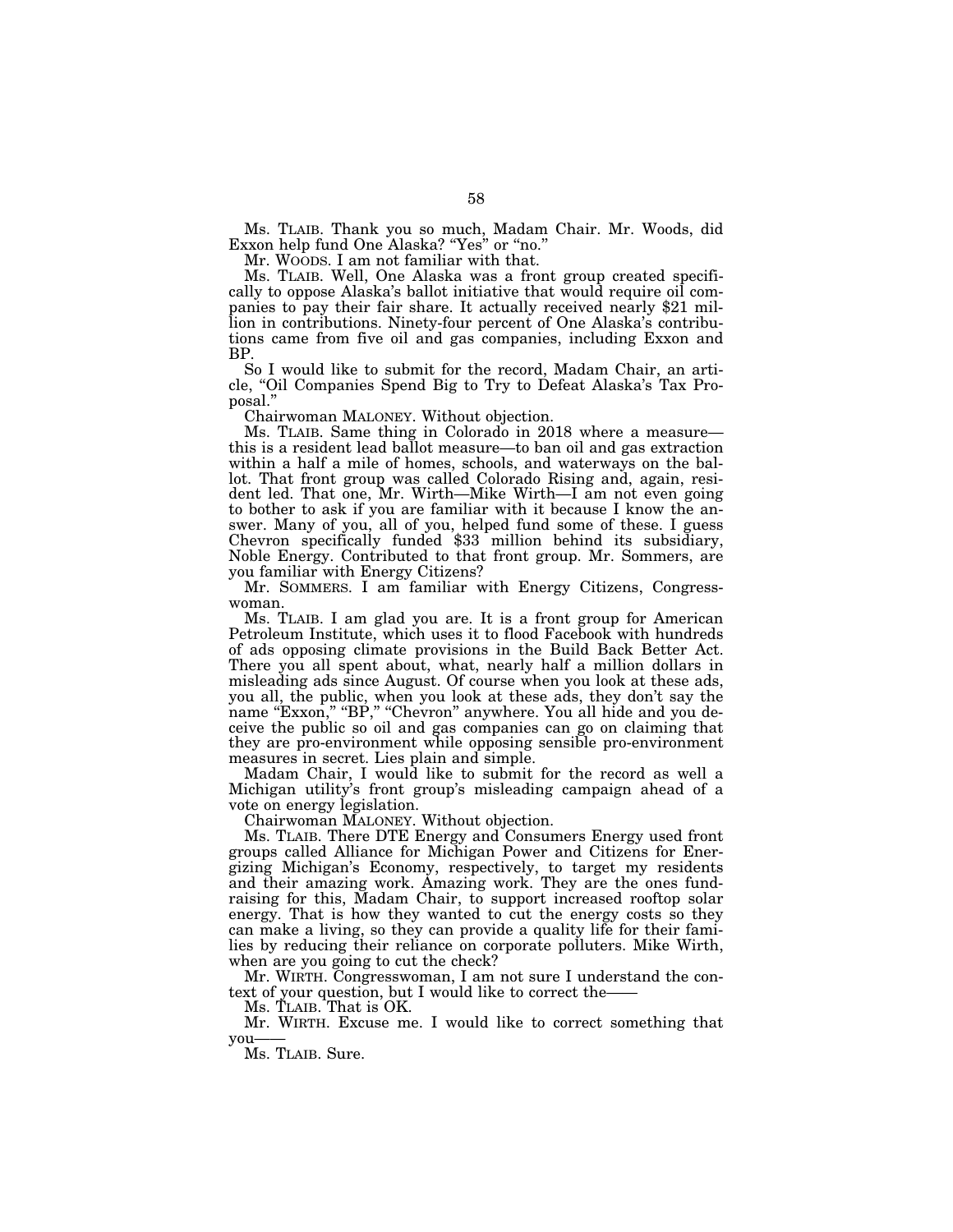Mr. WIRTH. You have been provided with some inaccurate information.

Ms. TLAIB. Mm-hmm.

Mr. WIRTH. Noble Energy was not a subsidiary of Chevron in 2018

Ms. TLAIB. OK. You can submit it for the record, sir.

Mr. WIRTH. It was-

Ms. TLAIB. You can submit it to the committee.

Ms. TLAIB. Chevron has about 70 serious cases of environmental and community abuses in 31 countries worldwide, owing over \$50 billion in judgments and settlements. Checks. Literally settlement debts that you all have. So, Mike, when are you going to cut the check?

Mr. WIRTH. Congresswoman, I am not familiar with the number you cite.

Ms. TLAIB. When are you going to cut the \$50 billion check that you owe? It went through the courts. You owe \$50 billion to communities in 31 countries.

Mr. WIRTH. Congresswoman, I would be happy to take a look at the source for your information on this——

Ms. TLAIB. All right.

Mr. WIRTH [continuing]. And get back to you on it because I have no understanding of what you are-

Ms. TLAIB. I have a message for you as Chevron CEO. I mean, you made, what, \$29 million last year in poisoning the planet? Mr. Wirth, you can't arrest us all. You can't arrest the truth. Do you understand what I am trying to say to you?

Mr. WIRTH. Congresswoman, I am not exactly following.

Ms. TLAIB. So you are targeting actions against human rights lawyer Gottsinger. I mean, what you did there, your company, maybe through subsidiaries, I don't know. I just want to remind you, there are more of us than there are of you. You can poison the planet to make money, but we are going to defend the planet so we can live, and we will win. So, you know, I need Chevron to cut the check. You owe \$50 billion to indigenous communities and people that you harmed for profit.

This is not about vilifying these companies. This is about accountability. You all know we are all paying the cost, from our public health to our environment, the actions that you take, and you are hiding behind subsidiaries, and it is wrong. These are residents putting ballot initiatives on their local ballot to make a difference to save our planet. Get out of the way so they can do the work for the people in the community they live in.

Thank you, and I yield.

Chairwoman MALONEY. The gentlelady yields back.

The gentleman from Louisiana, Mr. Higgins, is recognized five minutes.

Mr. COMER. Point of order. Point of order. Point of order.

Chairwoman MALONEY. Point of order. What is your point of order?

Mr. COMER. I just wanted to state a point of fact with what Representative Tlaib said about Colorado, Proposition 112. Opposition to that measure was deep, which included John Hickenlooper, the senator, and as well as our former colleague, Governor Jared Polis.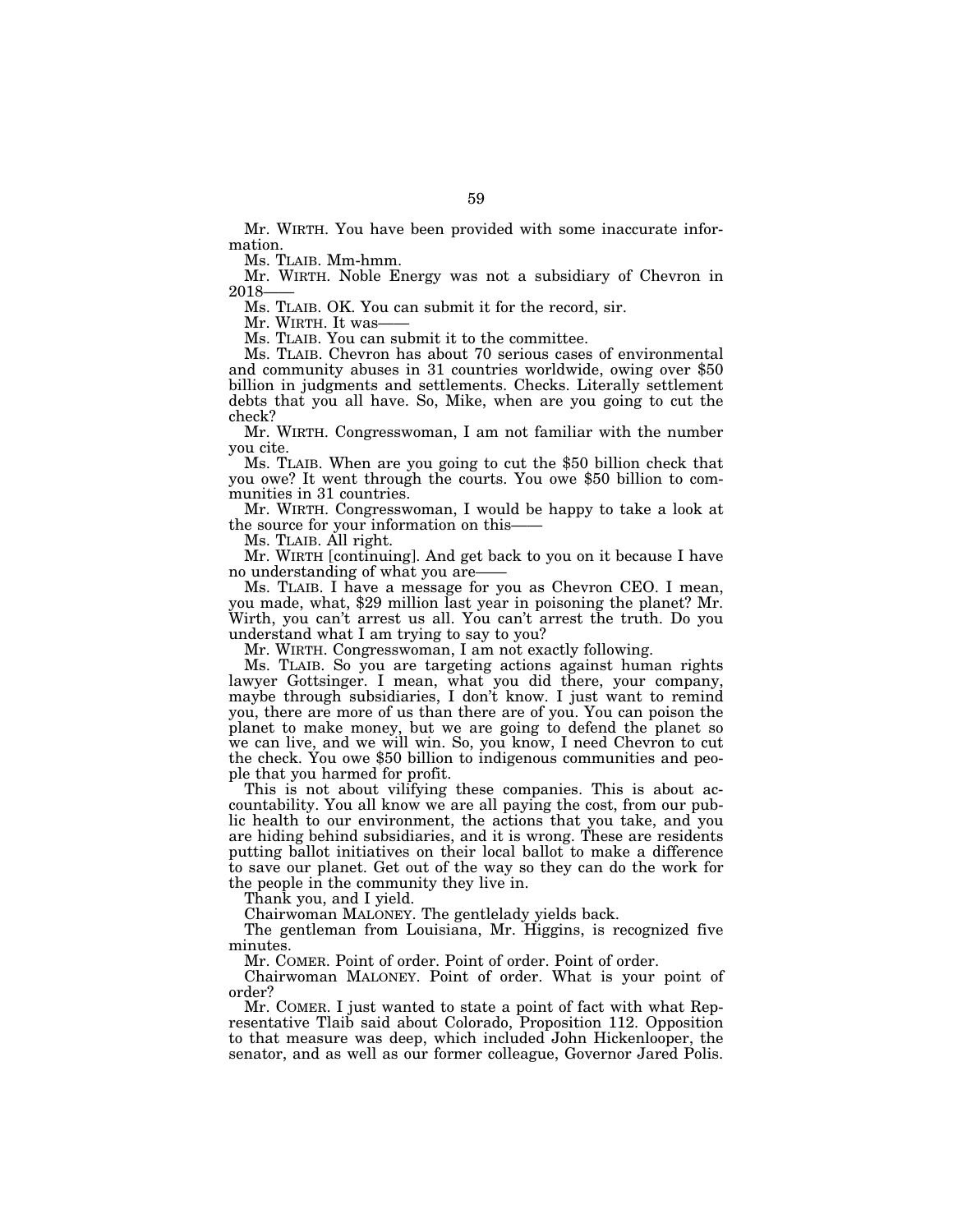Ms. TLAIB. Madam Chair, point of order.

Chairwoman MALONEY. The point is not a valid——

Ms. TLAIB. That is not a point of order.

Chairwoman MALONEY. Excuse me.

Mr. COMER [continuing]. Submit to the record.

Chairwoman MALONEY. It is not a valid point of order. OK.

Now the gentleman from Louisiana, Mr. Higgins, is now recognized for five minutes.

Mr. HIGGINS. My, my, my. Good Lord, help us to be protected from this threat from within. American patriots are so done with career politicians and Democrat Party Socialist insanity. We are nauseated by the continuous attacks on working Americans and American industry. This entire debacle of a hearing today has been reflective of the exact reasons why my colleagues across the aisle will lose their majority status very soon.

We have a smashed economy. We have witnessed a disgraceful retreat from Taliban terrorists overseas, abandoning Americans. We have a disintegrated southern border. We have unbelievable inflation. We have medical oppression. We have parents, American parents, being threatened by our own DOJ for having the audacity to exercise their First Amendment rights to assemble and redress grievance. We have companies brought before us today, American men and women, for a public beating by the Democrats on this committee. They have done incredible work to actually lower emissions. These companies have worked with scientists and engineers, not politicians, to reduce methane by 70 percent between 2011 and 2019. They have used innovation to clean up their industry on their own. Their facilities and plants are incredibly clean and safe.

It is abhorrent that my colleagues across the aisle have called a so-called hearing today to demonize American industry whose products make modern life possible. Petroleum products are in everything: the clothes on our back, the wiring in our computers, our computers, our cellphones, all of the equipment used by our military, all medical supplies and equipment, paint, curtains, fabrics, and appliances in our homes, fishing rods, lures, tennis shoes by sportsman, everything, all sports products. It is insane what my colleagues across the aisle are putting these good American men and women through and attacking American workers as our country dissolves around us. You push patriots too far. You have gone a bridge too far. We won't take it anymore.

Mr. Woods, Ms. Watkins, Mr. Wirth, and Mr. Lawler, I am about to ask you about a pledge. Our chairwoman asked you for a pledge. I think it was an absurd request, but I am going to ask you about a pledge. Mr. Woods, do you pledge today to endeavor to continue leading the world in emissions reductions and provide an abundant affordable energy through innovations? I will say it again so you can think about it. Do you pledge today to endeavor to continue leading the world in emissions reductions and provide an abundant, affordable energy through innovations?

Mr. WOODS. We try to do that today, and we will continue to try to do that going into-

Mr. HIGGINS. Thank you, Mr. Woods. Ms. Watkins, same question. Do you pledge today for Shell to endeavor to continue leading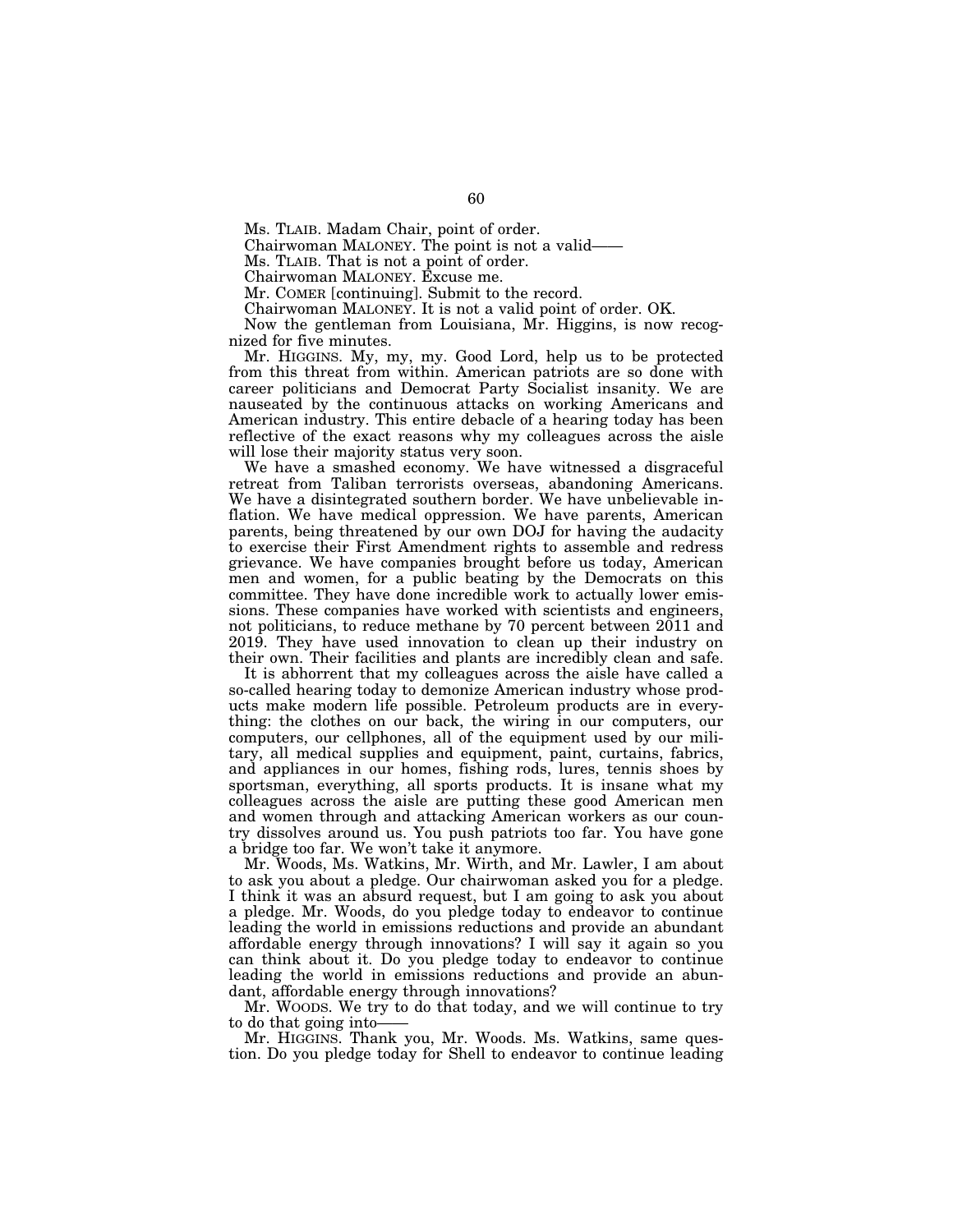the world in emissions reductions and providing abundant affordable energy through innovations?

Ms. WATKINS. Congressman, yes, and I would add clean energy to that.

Mr. HIGGINS. Thank you, ma'am. Mr. Wirth, for Chevron, do you pledge today to continue to endeavor leading the world old in emissions reductions through providing abundant affordable energy and with innovation?

Mr. WIRTH. Yes, I do.

Mr. HIGGINS. Thank you, sir. Mr. Lawler, for BP America, do you pledge today to endeavor to continue leading the world in emissions reductions and providing abundant, affordable energy for the world through innovations?

Mr. LAWLER. Thank you, Congressman. We will continue and I pledge to lower emissions over time. We are trying to help the world reach net zero, and we will continue to provide the energy that the world needs, and increasingly green. And we have a number of projects in motion today that will support those objectives.

Mr. HIGGINS. Thank you, good sir, for your answer. Madam Chair, I happily yield the balance of my time so that we can get through this horrendous display, a partisan attack upon American workers and American industry. I yield.

Chairwoman MALONEY. The gentleman yields back.

The gentlelady from California, Ms. Porter—Ms. Katie Porter is recognized for five minutes.

Ms. PORTER. Thank you, Madam Chair. We have heard a lot about future plans for investment in renewable energy today. Ms. Watkins, Shell's 2020 annual report called for between \$19 and \$22 billion in near-term spending. I am representing that with this container of M&Ms. Each M&M represents about \$50 million in spending. Ms. Watkins, how much has Shell said it will spend in the near-term on oil, gas, and chemical operations?

Ms. WATKINS. I think you just said we are going to be spending between \$18 and \$20 billion this year.

Ms. PORTER. That is near term on total spending. How much on oil, gas, and chemical operations?

Ms. WATKINS. We are going to be spending-

Ms. PORTER. Well, according to your annual report, you said you are going to spend \$16 to \$17 billion for oil, gas, and chemical, with another \$3 billion for marketing. How much is Shell going to spend on renewable energy?

Ms. WATKINS. This year we will be spending between \$2 and \$3 billion.

Ms. PORTER. Two and \$3 billion on renewables and energy solutions. In your testimony, you said, ''Meeting the demand for reliable energy while simultaneously addressing climate change is a huge undertaking and one of the defining challenges of our time.'' Shell has made these promises before. Shell pledged to spend \$6 billion between 2017 and 2020 on renewable energy. How much of that did Shell actually spend? The answer is about half. Ms. Watkins, does this look like a huge undertaking to you?

Ms. WATKINS. Congresswoman, what I can tell you is that there needs to be both a demand and a supply of clean energy, which is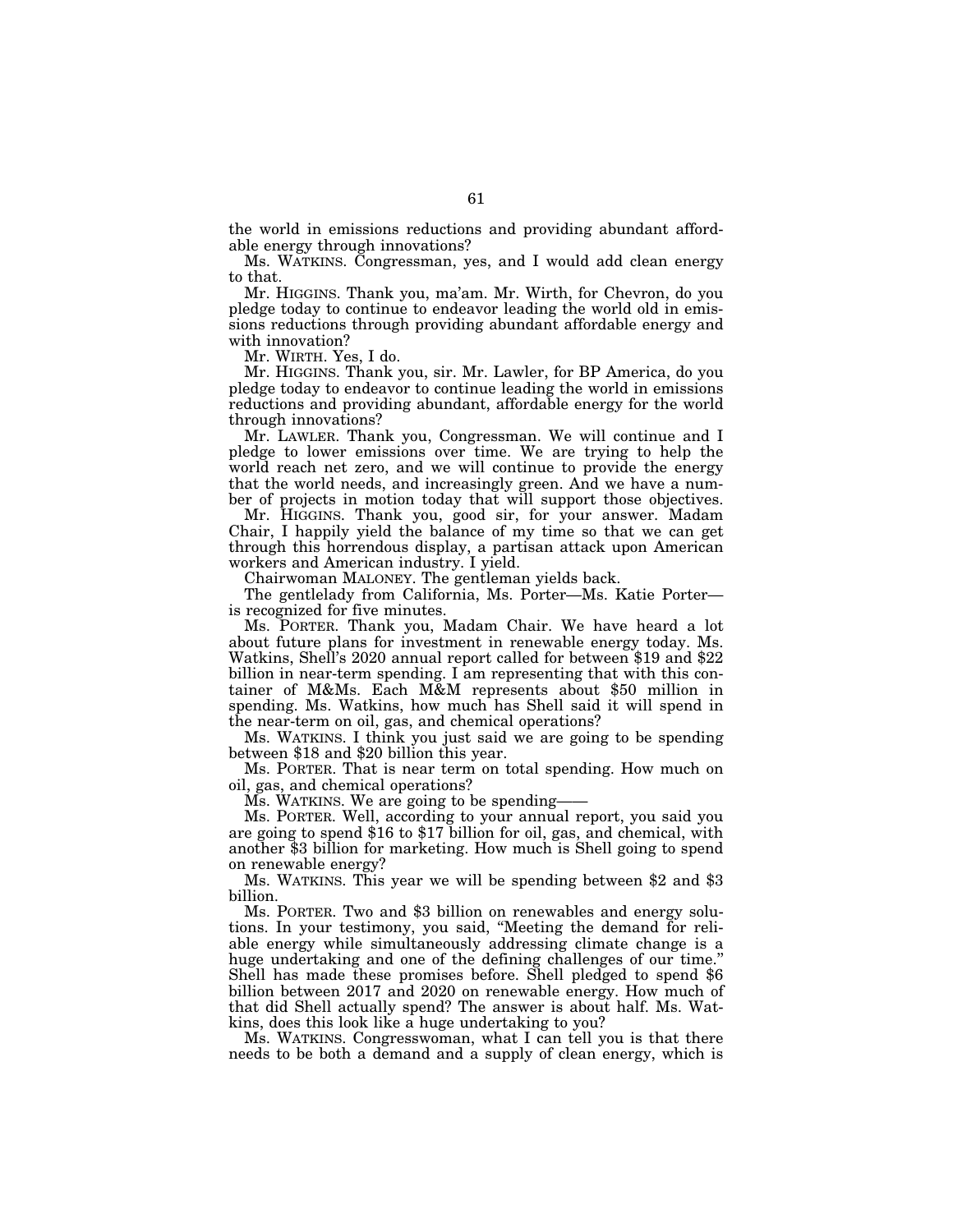why we are working very closely with our customers so that that demand increases over time, and we are ready to supply-

Ms. PORTER. Ms. Watkins, to me, this does not like an adequate response to one of the defining challenges of our time. This is greenwashing. Shell is trying to fool people into thinking that it is addressing the climate crisis when what it is actually doing is to continue to put money into fossil fuels. Mr. Sommers, do you recognize the following statement: ''Banning Federal leasing and development on Federal lands and waters would derail decades of U.S. energy progress?''

Mr. SOMMERS. I do, Congresswoman.

Ms. PORTER. That is your statement. How many of the Department of Interior's approved and ready-to-drill permits are currently unused?

Mr. SOMMERS. Congresswoman, it takes a long time to develop these leases that oil and gas companies——

Ms. PORTER. I appreciate that, Mr. Sommers. I am just asking how many permits are unused.

Mr. SOMMERS. Congresswoman, I think there is a fundamental misunderstanding as to how these acres-

Ms. PORTER. Reclaiming my time. Mr. Sommers, there are 7,700 permits unused. How many acres of public land are already leased by fossil fuel companies and not even used yet just available for drilling whenever you decide?

Mr. SOMMERS. Congresswoman, again, I think you have a fundamental misunderstanding as to how this process works and the time and resources it takes-

Ms. PORTER. Reclaiming my time. Reclaiming my time. The answer is 13.9 million acres. To visualize how much land that is, if each grain of rice were 1 acre, that would be 479 pounds of rice. The American Petroleum Institute even opposed pausing more leasing on our lands. They even sued to stop it because apparently this acreage wasn't enough. Mr. Wirth, you serve on the American Petroleum Institute's Executive Committee. Do you support a pause a new oil and gas leases on Federal land?

Mr. WIRTH. Congresswoman, access to resource in this country is essential to ensure the energy security of our country and development-

Ms. PORTER. Reclaiming my time. Mr. Lawler, do you support a pause on new oil and gas leases?

Mr. LAWLER [continuing]. The Administration, and it is our hope that the pause ends soon. We think it is important to go forward.

Ms. PORTER. Reclaiming my time. Thank you for your answer. The answer there was "no." Mr. Woods, do you support a pause on new Federal and gas leases?

Mr. WOODS. No.

Ms. PORTER. Ms. Watkins, do you support a pause on new Federal and gas leases?

Ms. WATKINS. No, I do not because I think it is important-

Ms. PORTER. You already have 13.9 million acres. This is equivalent to Maryland and New Jersey combined. How much more do you need? How much more acreage? You have two of our 50 states at a price that makes the Louisiana Purchase look like a rip off, and you are not even using it. What more do you need? Iowa? Colo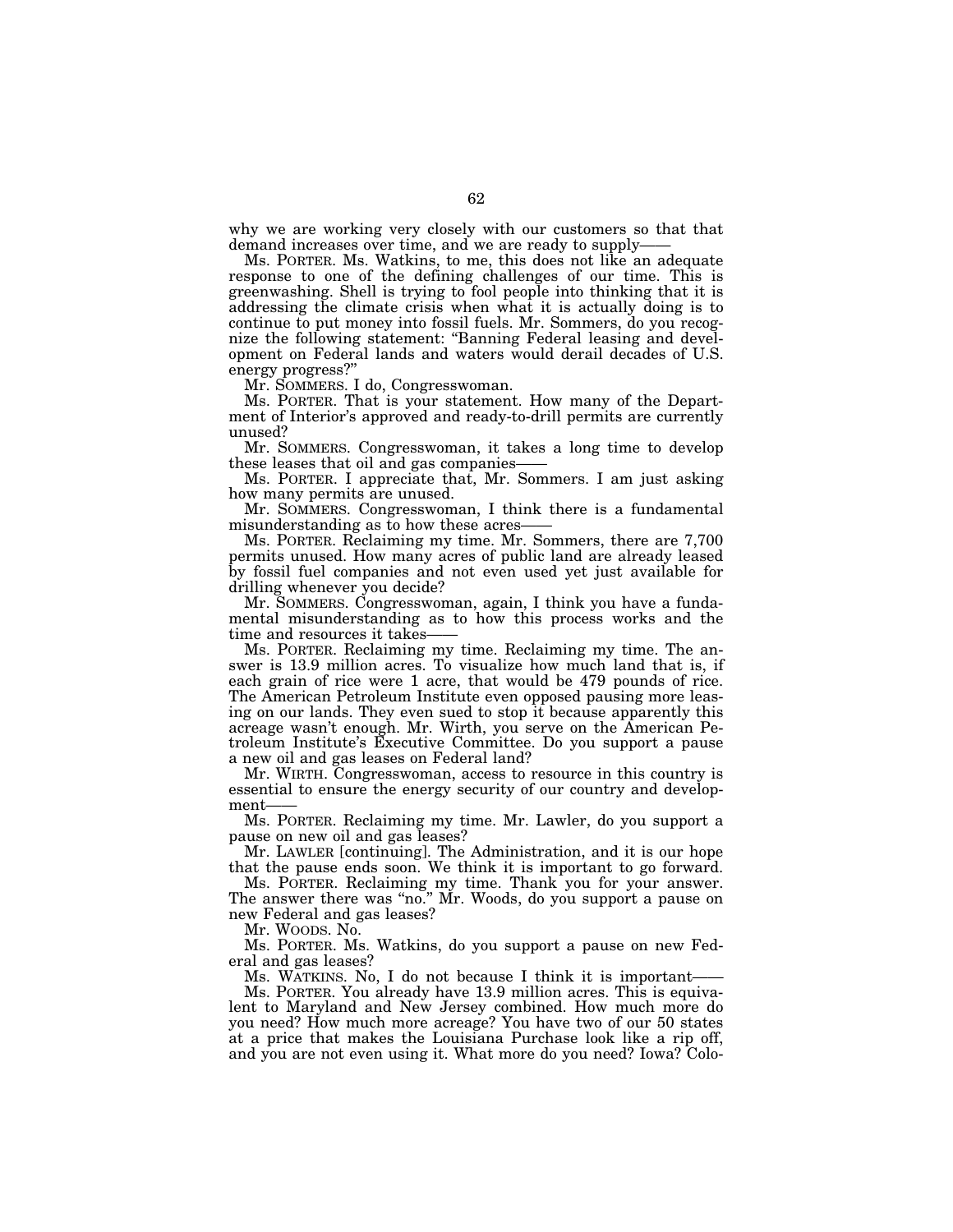rado? Virginia? Our public land belongs to the American people, not to Big Oil. When you lobby and you sue so that you can take more of our public land, you are saying too much is never enough. The American people are tired of this charade.

I yield back.

Chairwoman MALONEY. The gentlelady yields back.

The gentleman from Texas, Mr. Sessions, is recognized for five minutes.

Mr. SESSIONS. Madam Chairman, thank you very much. And I apologize to our witnesses that were called and asked to take part in this today. As chairman of the Rules Committee for six years, I never witnessed nor would have allowed this kind of intimidation that is taking place on people who we invited to come and provide open answers. On top of that, they raise their hand to tell the truth, and they were repeatedly stopped rather than allowing them to offer their explanations of things they do. I apologize to our witnesses and want to thank them as energy company executives to make sure that America has a sound supply of energy that is available and reliable to where we can avoid the things that happened under President Jimmy Carter, where that same attack took place and we had long lines of people in the middle of the winter attempting to get what they needed. Each of you represent an industry that helps to provide a solid, cost-effective supply. Republicans have had issues with energy, and that is why just a few years ago we opened up the American market. We opened up the American market to the world, and I believe that this helped not just consumers, but I believe it helped other people in the world.

Mr. Sommers, have you ever heard of a term called LIHEAP?

Mr. SOMMERS. Yes, sir. I have heard of LIHEAP.

Mr. SESSIONS. Do you know what LIHEAP is and what it is used for as a Federal program?

Mr. SOMMERS. I do. LIHEAP is a well-established program that helps low-income individuals afford heat in their homes during the winter.

Mr. SESSIONS. And it is primarily used in the Northeast.

Mr. SOMMERS. That is correct.

Mr. SESSIONS. Can you tell me what the product is that is dumped in to ensure this energy would be available in the Northeast?

Mr. SOMMERS. Well, Congressman, as you know, most of the, you know, power in this country, particularly for heat and air conditioning, you know, or 40 percent of it now, comes from natural gas.

Mr. SESSIONS. And LIHEAP, is that natural gas in the Northeast?

Mr. SOMMERS. Congressman, in the Northeast, in all home heating, a lot of it is from actually oil.

Mr. SESSIONS. Diesel, is that correct, or what kind of home heating fuel is it?

Mr. SOMMERS. It is home heating oil.

Mr. SESSIONS. Home heating oil. So what has the rest of the country done that would be of benefit and responsibility for heating their homes?

Mr. SOMMERS. Well, Congressman, as an industry, we have worked hard to develop these resources here at home so that we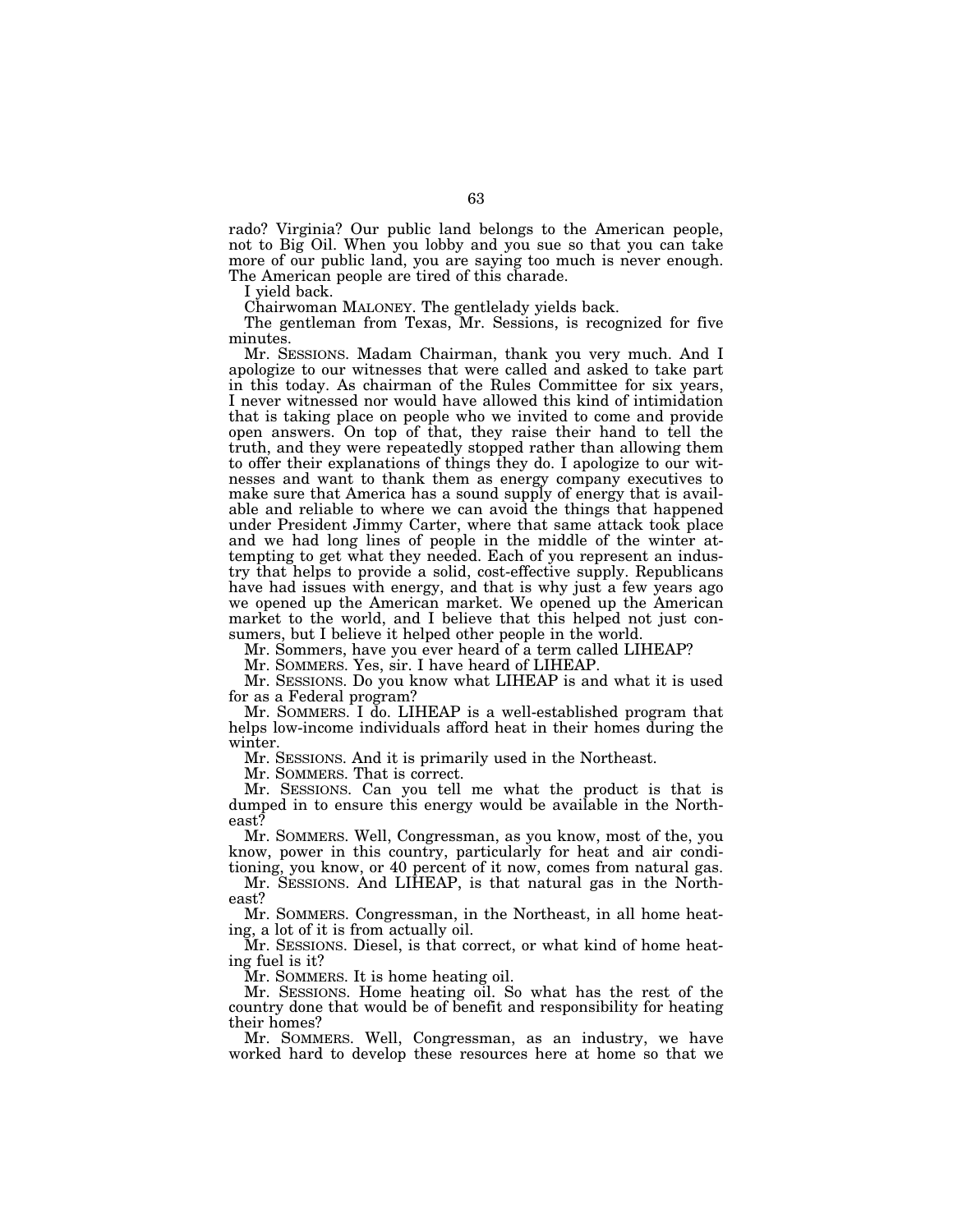don't have to get them from volatile regimes overseas. And that includes, of course, the home heating oil that is used to heat homes in the Northeast.

Mr. SESSIONS. Primarily what I am looking for—you are the one giving the answer—is natural gas is an abundant supply in the United States. Is that correct?

Mr. SOMMERS. That is correct. In fact, it is 40 percent of the heat and air conditioning and power that Americans get in their homes comes from natural gas. And there has been a significant fuel switch that has occurred over the course of the last many years as a consequence of the natural gas and oil revolution here in the United States where we have been able to produce more here in the United States, and we have not had to import those products from overseas.

Mr. SESSIONS. Using the term ''clean energy,'' how clean is natural gas compared to home heating fuel?

Mr. SOMMERS. Natural gas is, well, 50 percent more clean than what it has replaced—coal—and that has been, you know, a real boon to the American environment and has allowed us to cut emissions over time to generational lows.

Mr. SESSIONS. Mr. Sommers, have you ever heard of this committee or another committee holding a hearing about LIHEAP and how dirty that is as compared to clean natural gas?

Mr. SOMMERS. I am not familiar with such a hearing, sir.

Mr. SESSIONS. You would think that that would be part of the agenda is to make their own territory cleaner in the winter. Madam Chairman, I have used my time. I think I made my point. I would like to yield back.

Chairwoman MALONEY. The gentleman yields back.

The gentleman from California, Mr. DeSaulnier, is recognized for five minutes.

Mr. DESAULNIER. Thank you, Madam Chair. Thanks for having this hearing. My comments I put in the context of it has been my privilege for 32 years to serve in public office in a region in Northern California that is home to five oil refineries, a significant part of our economy, significant part of our revenue stream for state and local government, for our school districts. Mr. Wirth, I don't know if you are a constituent, but I know some of your predecessors have been. Your headquarters is in the county I represent. I put that in context.

And I have also served in the Bay Area Air Quality Management District and was appointed by Pete Wilson, a Republican, to the California Air Resources Board, and served under three Governors, two Republicans and one Democrat. So I remind folks that it was a California Republican who signed the Clean Air Act, Richard Nixon. Ronald Reagan amended it, another Republican, and George Deukmejian, a conservative Republican Governor of California, started the ZEV Program, Zero Emission Vehicles Program, which I have been intimately involved with auto manufacturers, and also, to a degree, under other regulations with the heavy-duty manufacturers.

I have been to funerals of constituents of mine who have died while working in these refineries. I don't know if any of you have ever been on one of those. Five of them died. One of them died be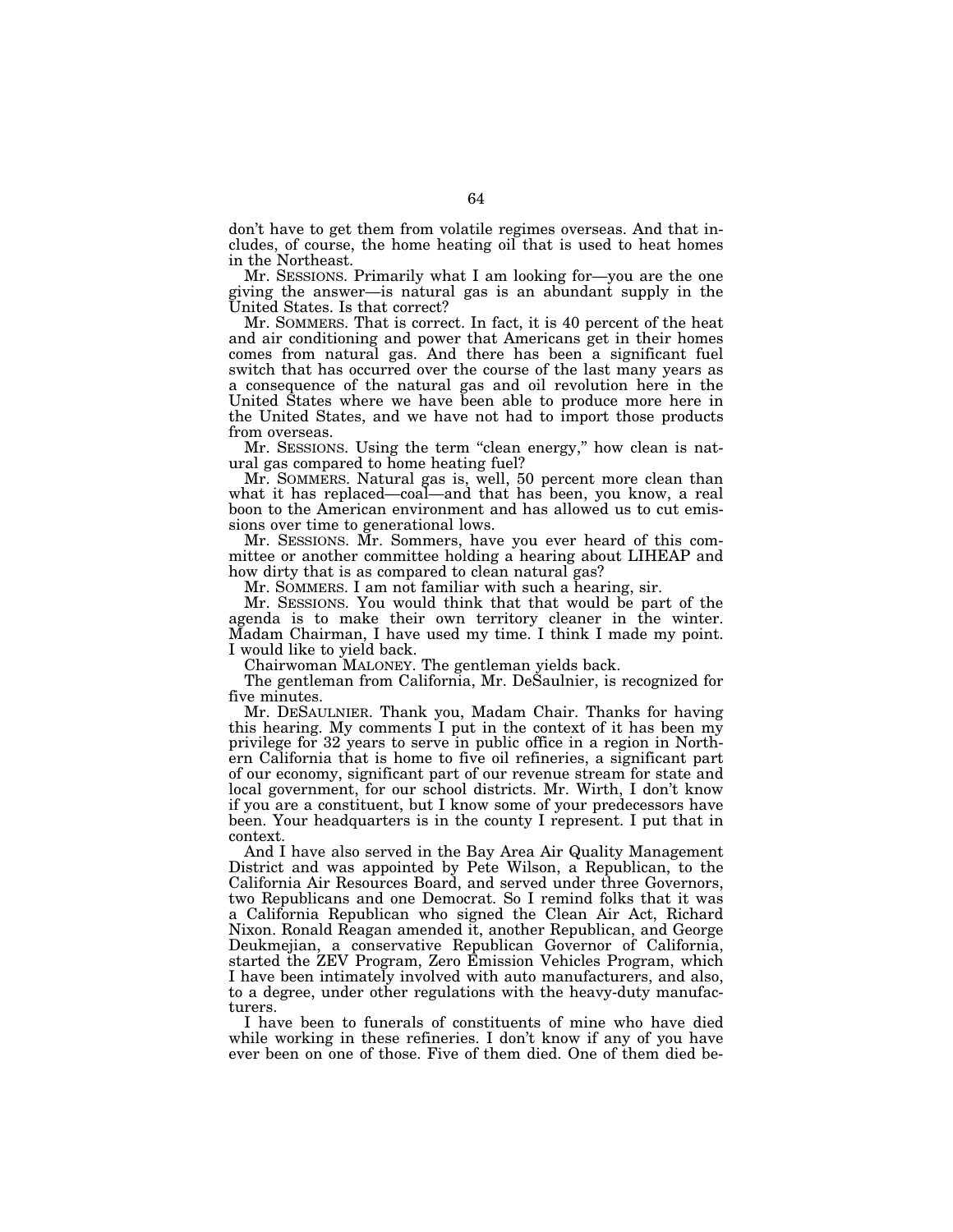cause the company—not yours, but some company that competes with you—was appealing a citation from Cal/OSHA to replace walkie-talkies that cost less than \$1,000. Michael Glanzman, who was trying to use that to tell the folks back in the command unit that they should shut down the hydrocracker, they couldn't hear him in time, so he was eviscerated. So that is a long way of saying I have got a long history in this field. You provide value, but it is time to change. And we don't have time, from an economic standpoint or environmental standpoint, to haggle over this, but we have got to remember history and we have got to rebuild trust.

Mr. Sommers, the viewpoint that all of this innovation and our reductions have happened because of private industry is just misleading at best. Mr. Jordan's comments. Mr. Grothman's comments. Our regulations, the California waiver, has propelled this innovation environmentally and from a worker safety standpoint, and it has been my pleasure in very difficult negotiations to be able to work with the private sector to get those. So I wish we could really focus on what is in front of us, an energy industry that is important to us, but whose time is passing. Mr. Grothman's comments and the idea that we are going back to coal in China, I would just remind folks that China is adding 100,000 charging stations and hydrogen fuel stations a month, and it is going up exponentially. The future is not in fossil fuels and in climate carbon intensive industries. It is in renewables and alternatives. And even if we didn't have the existential threat to the climate, that would be an economic reality. It is more efficient.

Mr. Woods, I would like to read a quote, and I would like to ask unanimous to consent to enter these into the record, a series of articles from the L.A. Times, Climate Action News, and correspondence that myself, and Congressman Lieu, and Mr. Welch have all been part of with ExxonMobil.

Chairwoman MALONEY. Without objection.

Mr. DESAULNIER. Thank you. We will provide that information.

Mr. DESAULNIER. So the quote from the L.A. Times article dated October 23, 2015, the headline is, ''How Exxon Went From Leader to Skeptic on Climate Change Research." "Throughout much of the 1980's, Exxon earned a public reputation as a pioneer in climate change research. It sponsored workshops, funded academic research, and conducted its own high-tech experiments exploring the science behind global warming, but by 1990, the company in public took a different posture,'' Mr. Woods. ''While still funding select research, it poured millions into a campaign that questioned climate change over the next 15 years. It took out prominent ads in *The Washington Post*, *The Wall Street Journal*, *The New York Times*, contending that climate change science was murky and uncertain, and then argued regulations aimed at curbing global warming were ill-considered and premature. How did one of the world's largest oil companies, a leader in climate research, become one of its biggest skeptics?'' One of your employees, the manager of Science and Technology Department, actually told the board in 1989 of the consequences of denial.

Mr. Woods, in 2015, Mr. Welch, Mr. Lieu, and I met in Mr. Lieu's office with your representative, and we asked for timeline and a response from you on these allegations. It is now 2021. We have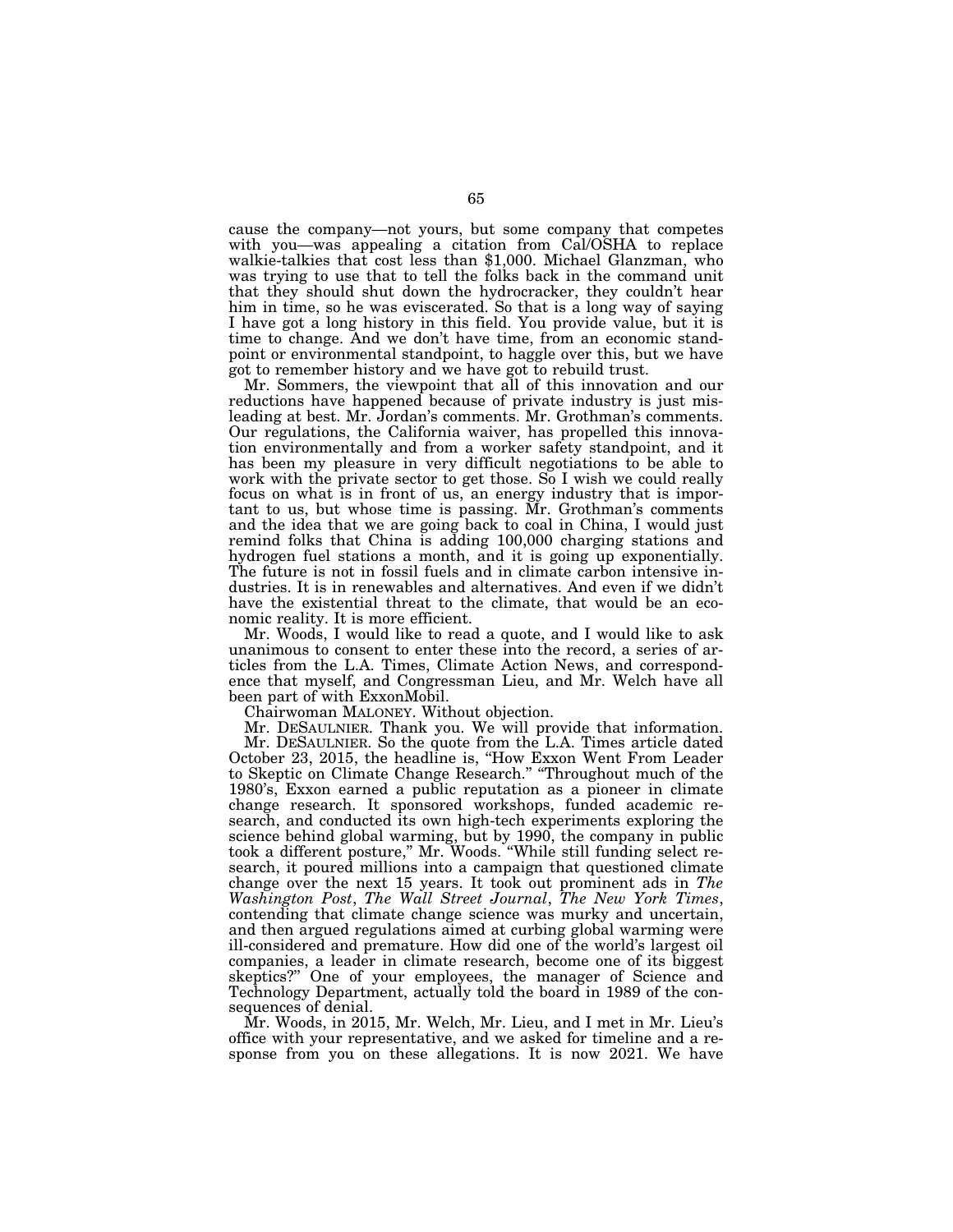asked repeatedly for this information from you to hear your side of the story while the litigation has gone on. We haven't gotten a response. Would you commit to me personally today to follow through and give us what your representative promised us six years ago?

Chairwoman MALONEY. The gentleman's time has expired, but the gentleman may answer the question.

Mr. WOODS. Congressman, I am not aware of the request that you reference, but we will followup with you. I will commit to followup with you.

Mr. DESAULNIER. Well, it is real common that you are unaware of it. Thank you, Madam Chair.

Chairwoman MALONEY. The gentleman yields back.

The gentleman from Pennsylvania, Mr. Keller, is recognized for five minutes.

Mr. KELLER. Thank you to the many witnesses for being here today. The U.S. Energy Information Administration published the Winter Fuels Outlook for the upcoming months, and their forecast is grim. Half of Americans use natural gas to heat their homes, and they are projected to pay about 30 percent higher energy prices this winter compared to last. Depending on weather and demand, Americans could be paying almost, some estimates, 55 to 60 percent more to heat their homes and businesses than they were last year. Those that will be most affected by these outrageous energy prices will be low-income wage earners and those on fixed incomes, like our senior citizens.

I would ask unanimous consent to include the report into the record.

Chairwoman MALONEY. Without objection.

Mr. KELLER. Mr. Crabtree, as a welder, what was your experience when the Keystone pipeline was shut down, and do you know how many of your fellow employees, workers lost their jobs?

Mr. CRABTREE. Well, at the time when the pipeline was shut down, it was in the early stages the construction, so it wasn't a lot. It is the fact that would have been 11,000 union members working had that project been completed. But I know since the new Administration has taken, about 80 percent of our members were without work during peak construction season this year.

Mr. KELLER. Well, how does that make you feel that the President of United States said that you can't build a pipeline here in America but allows the Russians to operate their Nord Stream 2 pipeline?

Mr. CRABTREE. Well, it was definitely frustrating to say the least. That is about all I can say about that.

Mr. KELLER. Yes, I can't imagine. And, you know, you have worked on pipelines, you know, welding and so forth. You know, looking at the Nord Stream 2 pipeline, do you believe that those foreign pipelines like that are better protecting our environment or better constructed than ones that we would build here in America, like the Keystone XL?

Mr. CRABTREE. Absolutely not. You know, I am a member of a union, and we take the utmost pride in the construction and the quality of work we put out. There are plenty of projects here in the United States that could have been providing that same natural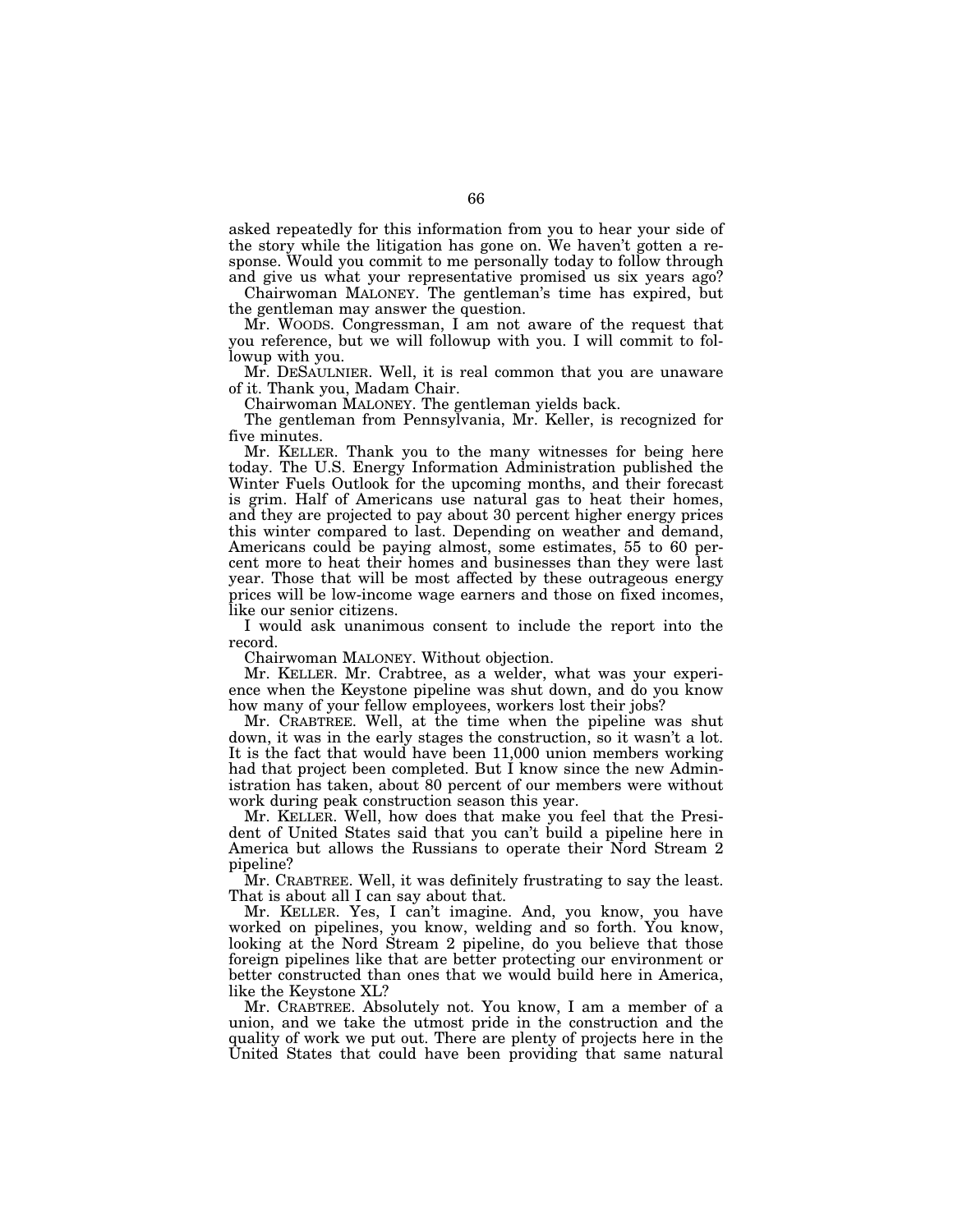gas and putting Americans to work, but instead we are letting Russia take that.

Mr. KELLER. And I would think that you and our fellow Americans with the skill that you have can construct a much safer and a much better pipeline anybody else in the world.

Mr. CRABTREE. That is that is the absolute truth. Like I said, we take a lot of pride in the work we do.

Mr. KELLER. Absolutely. There is no question that vital conservation efforts should be an American priority. It should also not be controversial to say that an all-of-the-above domestic energy approach is good for our country. We cannot turn a blind eye to the realities of energy demand and inability of renewables alone to heat our homes or fuel our vehicles and power our lives. The United States is already producing energy more cleanly and more efficiently than nations like Russia or China. Would any of the witnesses like to speak on the ways in which American-made energy is already innovating without far-fetched government mandates?

Mr. WIRTH. Congressman, I will speak to that. You know, one of the greatest breakthroughs in technology in the last two decades in energy has been the ability to marry up two technologies which the industry had already used, which is directional drilling and hydraulic fracturing, which has allowed this country to become the leader in oil and gas production in the world once again after decades of decline. And so that is what has enabled the reductions in emissions that have been cited earlier today, greater than a dozen countries combined around the world. It is what has reduced criteria pollutants in our economy and in our cities, and it is just one of many examples of the innovation that goes on by the incredibly talented women and men in this industry across all the companies represented here today, and many, many others who are also part of the great American treasure which is our energy economy.

Mr. KELLER. Thank you. I appreciate that. The other thing I would like to say is, you know, looking at what are great workers do here in America and so on, China has pledged to achieve net zero emissions by 2060. I mean, is there anybody here that really believes that is a serious proposal? I mean, they are building more coal-fired plants now as we speak, you know. They are increasing energy in coal and so on. I would really think that if we think that is a serious proposal, we take a second look at it.

Thank you, and I yield back.

Chairwoman MALONEY. The gentleman yields back.

The gentlelady from New York, Ms. Ocasio-Cortez, is recognized for five minutes.

Ms. OCASIO-CORTEZ. Thank you so much, Madam Chair. And, you know, it is not lost on me that we are having a hearing today surrounding fossil fuel misinformation and disinformation campaigns on the same day that we are scheduled to vote on legislation that has been deeply influenced by the lobbying efforts of the fossil fuel industry. It is a wonderful opportunity for us to be speaking with the CEOs of BP, Chevron, Exxon, Shell, and the American Petroleum Institute.

Speaking of which, Mr. Sommers, as the President of the American Petroleum Institute, part of your job is to help lobby, and advocate, and champion the fossil fuel industry, and that includes,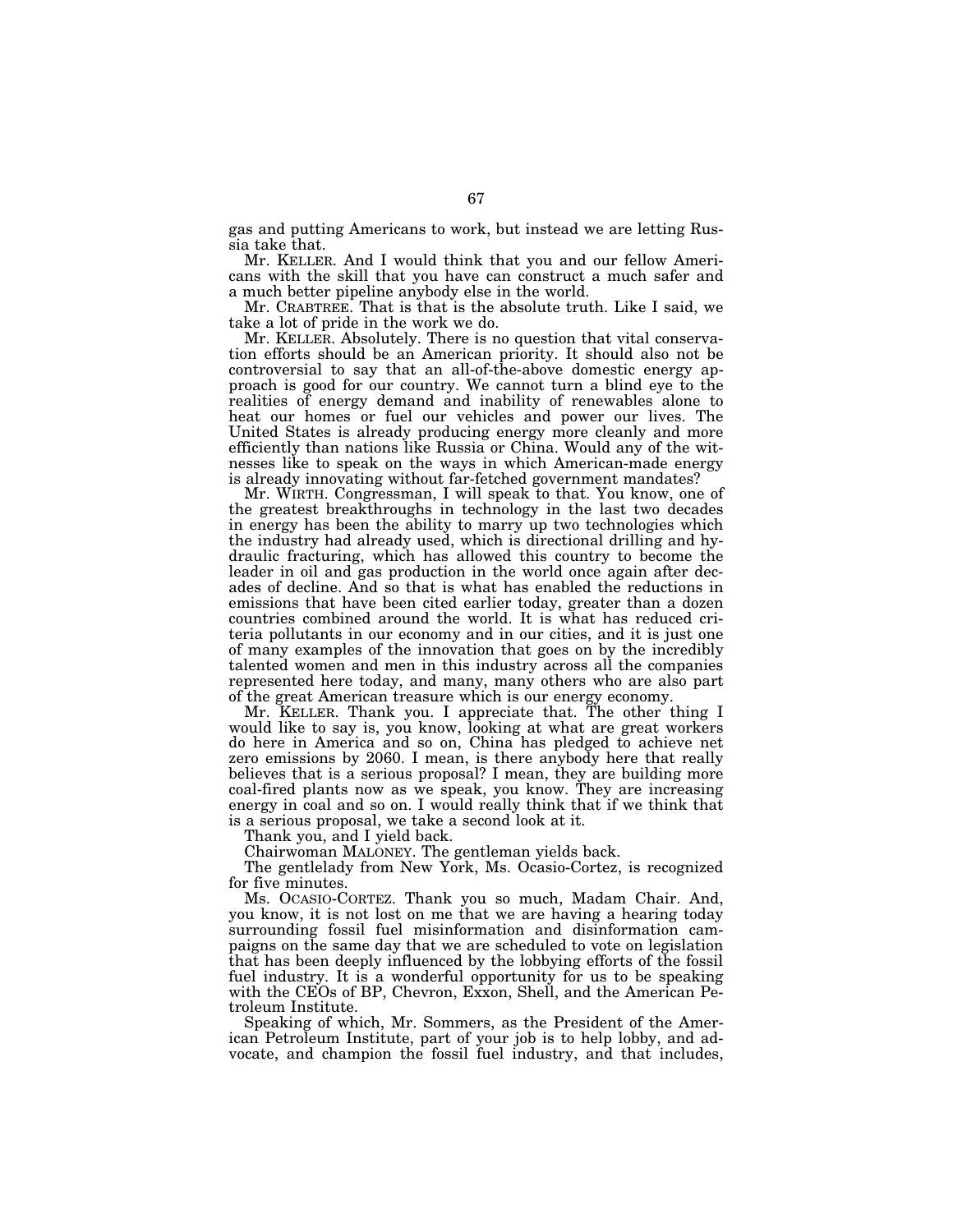particularly, legislation before the U.S. Congress. You told CNN on television, ''We are leaving everything on the field here in terms of our opposition to reconciliation. We are using every tool at our disposal to work against these energy proposals.'' And, frankly, Mr. Sommers, I appreciate your candor because most lobbying organization heads aren't as forthright and transparent about their efforts to manipulate U.S. legislation. So what did that all-out approach look like? Am I correct, Mr. Sommers, that the oil and gas industry overall, including the companies that you represent and members you represent today, have spent about \$55.6 million in lobbying within the last 10 months, this year alone? That figure sounds right to you, correct?

Mr. SOMMERS. Congresswoman, thank you for your question, but let me clarify something, first of all, about who the American Petroleum Institute is. Our mission, first of all, is that we are a standard setting organization for the global oil and gas industry. We maintain over 700 standards in the areas of health, environment, and safety. In addition to that, we advocate for the oil and gas industry here-

Ms. OCASIO-CORTEZ. Mr. Sommers, is that figure \$55.6 million in lobbying funds correct or not? I have limited time.

Mr. SOMMERS. Congresswoman, I don't have those numbers at my disposal.

Ms. OCASIO-CORTEZ. Well, according to our disclosures, that seems to be the figure, but I will move on. I would like to turn my attention to, and I apologize. We just simply don't have much time allocated here. Mr. Woods, as the CEO of ExxonMobil, are you familiar with an individual by the name of Keith McCoy?

Mr. WOODS. I am.

Ms. OCASIO-CORTEZ. He was one of your top lobbyists, correct?

Mr. WOODS. He was a senior advisor in our Washington office. Ms. OCASIO-CORTEZ. I see. Now, earlier this year, McCoy was re-

corded in a private session as saying, "I liken lobbying to fishing. You have to bait. You throw that bait out there just to kind of reel Members of Congress in because they are a captive audience. They know that they need you and I need them.'' And he also alluded to having weekly calls with certain Members of Congress as debates around reconciliation were being formed. Are you aware of these calls?

Mr. WOODS. I am not aware of the calls.

Ms. OCASIO-CORTEZ. You are not aware of the calls. Have you participated in any calls with Members of Congress throughout this process of reconciliation and infrastructure?

Mr. WOODS. I have.

Ms. OCASIO-CORTEZ. You have. Are political donations ever discussed during your calls with Members of Congress?

Mr. WOODS. No, they are not.

Ms. OCASIO-CORTEZ. They are not. Does the value of your compensation increase as a result of increased production from Exxon's refineries?

Mr. WOODS. No, volumes from our refineries are not part of my compensation.

Ms. OCASIO-CORTEZ. Is your compensation tied to Exxon stock price?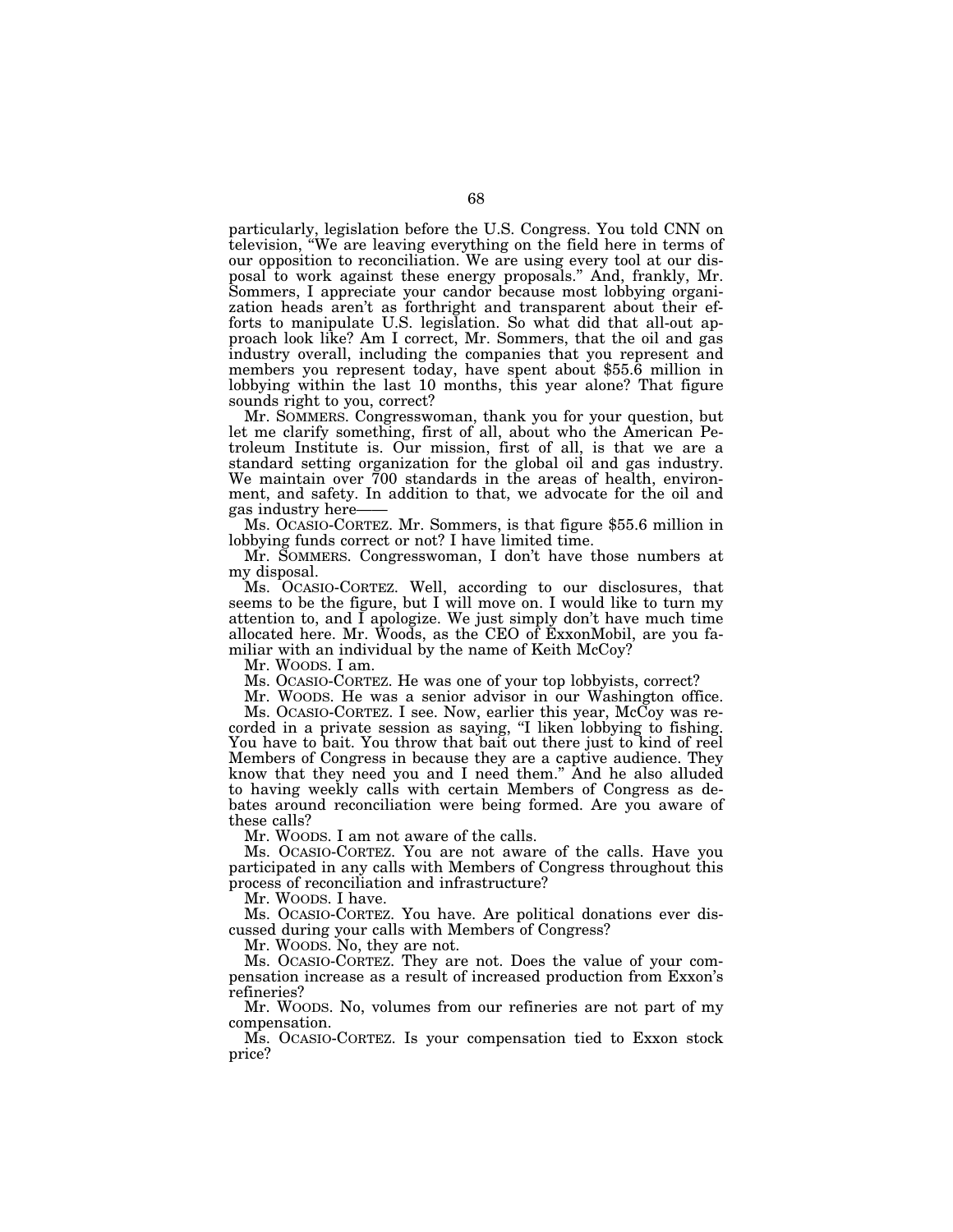Mr. WOODS. Yes, it is.

Ms. OCASIO-CORTEZ. It is, and so I would assume with increased value in Exxon stock price and oil production, that would have a boost in the value of your compensation, correct?

Mr. WOODS. My compensation is based on a number of metrics and parameters, from environmental safety and value creation to technology development. It is a portfolio of responsibilities that the compensation committee judges me on.

Ms. OCASIO-CORTEZ. Thank you very much. You know, I think one thing that often gets lost in these conversations is that some of us have to actually live in the future that you all are setting on fire for us. By 2028, crop yields are already projected to begin to fail with famine beginning to hit the world's most vulnerable populations. By 2038, current U.S. drought fire and extreme heat trends could potentially make whole regions of the United States unlivable if we continue the trends that lobbyists are trying to have us pursue, and we have a tipping point by 2036. We do not have the privilege or the luxury of lobbyist spin, and it is incredibly important that we don't reach net zero in some imaginary future, but that we actually cut through to carbon emissions reductions here in the United States and globally.

I submit back to the chair.

Chairwoman MALONEY. The gentleman from Texas, Mr. Fallon, is now recognized for five minutes.

[No response.]

Chairwoman MALONEY. Mr. Fallon.

Mr. FALLON. Yes. Madam Chair, thank you.

Chairwoman MALONEY. OK.

Mr. FALLON. Can you hear me?

Chairwoman MALONEY. We can hear you.

Mr. FALLON. Oh wonderful. Thank you so much. I can remember being a child in the late 70's early 80's, and I was fascinated with global and geopolitical events. There was a dream back then that someday the United States could achieve energy independence. But see, at the time there were gas lines, there was an oil embargo, and I remember people were worried, and they were concerned, and they were scared. This dream, it was more like a pipe dream. We are on the cusp of achieving it now of American energy independence, and it is remarkable to me that this Administration and our friends across the aisle seem to be intent on us fumbling that ball. And unfortunately and unwittingly, their efforts are emboldening our enemies by hamstringing our own energy industry.

Canceling the Keystone pipeline was a horrible idea, and the fact of the matter is, since 2000, the United States has been not only a leader in energy production in the world, but also in reducing CO2 emissions. And these are both remarkable achievements, and we should do everything in our power to continue to facilitate this kind of success. And the energy industry, let us not forget, is responsible for 10 million high-paying jobs in this country, and it is also a national security issue.

We had a few months back former Secretary of State Mike Pompeo in Washington, and he talked to us about how he felt empowered as America's top diplomat on the world stage with foreign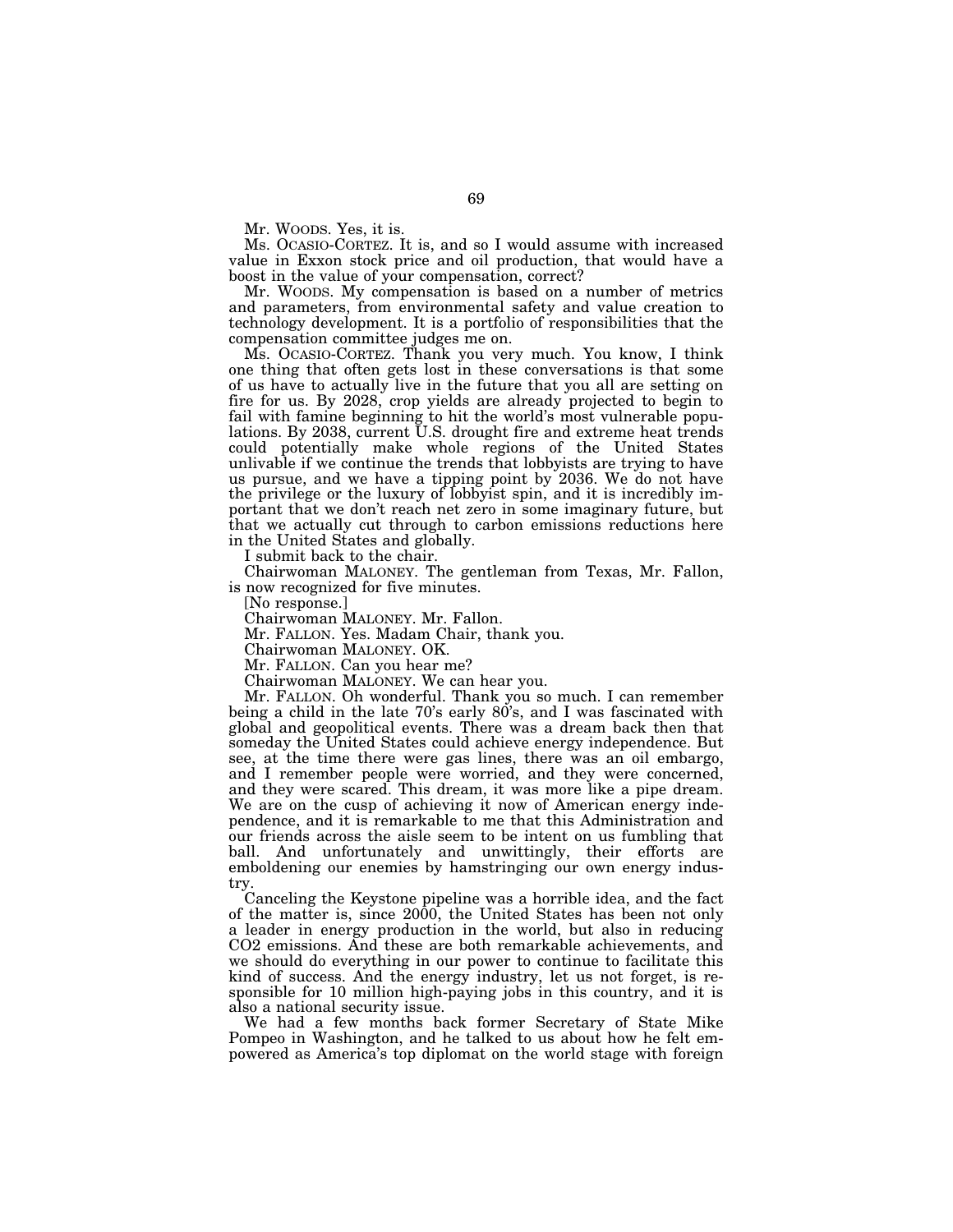leaders because they wanted to engage with the United States. One of the primary specific reasons was because of our abundance of fossil fuels. But some of the folks in Congress seem to be intent on us letting Venezuela, and Iran, and China, and Russia, countries that aren't as committed to safety, they don't have the protocols, and the precautions, and the procedures, and the commitment to safety that we do in this country. That is why we should be exploring offshore, and drilling in Alaska, and the Keystone pipeline, because this country, when we produce energy, it is safer for the environment. It is better for everyone on the planet, and there is a definite moral case to be made for the fossil fuel industry and fossil fuels as a whole.

In 1900, the life expectancy in this country was under 50 years of age, about 46. Now, before COVID, it was 79 years. That is a 72 percent increase, and that is all races and creeds are living longer today primarily because of this industry. And our goal for everyone should be that human beings, not only in our country, but on the planet are allowed to live productive and meaningful lives. And if we want cleaner energy, we should at least use the expertise of the energy industry because they have shown and they have proven themselves to be innovators.

And we had a committee hearing demonizing the oil industry a few months back, and one of the witnesses then was saying about we are going to be judged in history. In fact, one of our colleagues just said and made some very rather hyperbolic comments about how the future is being set on fire, of course, you know, crying that the sky is going to fall. By 2028, these dire predictions won't come true, and in 2038, they won't come true just like so many in 2000 that said that Florida would be underwater by 2020. They are not. But we will be judged by our actions today, and we will be judged in history just like so many of our folks in the Democratic majority that are going on wild multi-trillion-dollar deficit spending binges, that they are saddling our future generations, our children, my children, my sons with a crushing debt and forcing them into an inevitable and untenable financial crisis. So if we want more abundant, and inexpensive, and cleaner energy, which we all should do, these witnesses here should be the ones that we are supporting and applauding and not demonizing.

Madam Chair, thank you, and I yield back.

Mr. KHANNA. [Presiding.] Thank you. The gentleman from Vermont, Mr. Welch, is recognized for five minutes.

Mr. WELCH. Thank you very much. You know, the issue here is credibility. The oil companies, when they began producing oil, discovering oil, did not know about climate change, but they were the first to learn about it, and then learning about it, concealed it and denied it. Mr. Woods, on June 6 of 1978, one of your excellent scientists, James Black, in the Product Research Division, circulated a presentation he had given to the management committee on the greenhouse effect: ''There is scientific agreement that the most likely manner in which mankind is influencing the global climate is through carbon dioxide release from the burning of fossil fuels.'' That is a quote. In your leadership of Exxon, are you aware of what action was taken by the board after that report to it about the greenhouse effect was presented?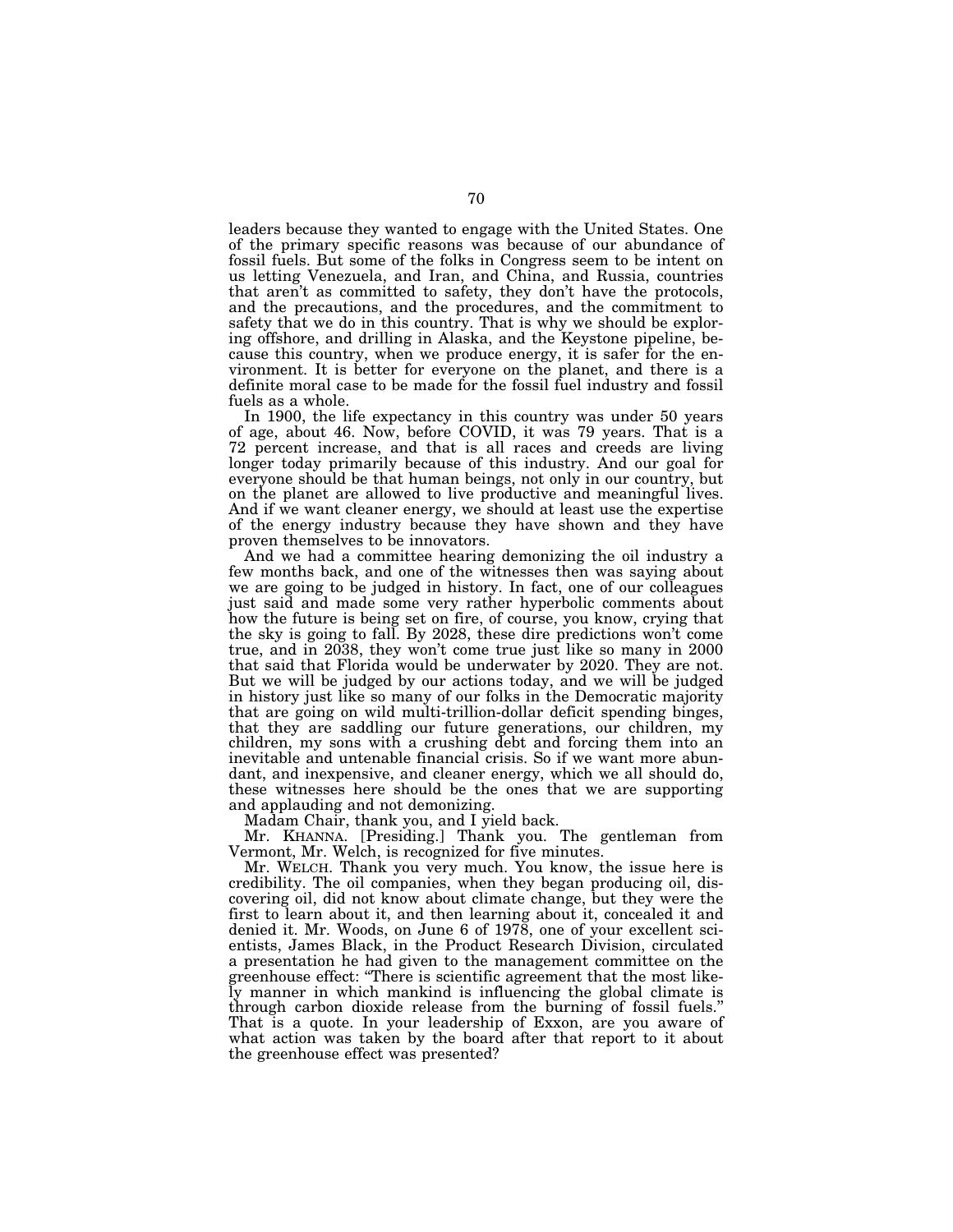Mr. WOODS. My understanding, Congressman, is that report summarizes the work of the broader scientific community, and a full reading of that report is consistent with the broader community, and the report-

Mr. WELCH. Well, let me go on. There are others here. You know, I don't have that much time. In December 18 of 1980, Exxon employee, Henry Shaw, sent an internal memo saying, ''an increase in the global average temperature of three degrees centigrade and uneven global distribution of increased rainfall, in addition to some particularly dramatic questions that might cause a series of global problems, such as melting of ice caps.'' Did Exxon, to your knowledge, share that information, really crucial information, with the public at that time?

Mr. WOODS. I wasn't working for the company at that time, several decades——

Mr. WELCH. You are not aware that that information was made available.

Mr. WOODS. My understanding is-

Mr. WELCH. On November 12-

Mr. WOODS [continuing]. We had no unique knowledge. We were basically——

Mr. WELCH. Well, let me just go through this because these are records from your own company, all right? These are not fake news. This is internal documents. On November 12, 1982, M.B. Glaser, manager of environmental affairs program, sent a memo to the Exxon management on the CO2 greenhouse effect saying, ''CO2 release is the most likely source of inadvertent climate modification, and the prevailing opinion attributes CO2 increase to fossil fuel combustion.'' And finally it said that ''Mitigation to the greenhouse effect would require major reductions in fossil fuel combustion.'' Did you disclose that to your shareholders, something that would be relevant to the value of your assets?

Mr. WOODS. My understanding is those reports were a synthesis of publicly available information.

Mr. WELCH. No, I didn't ask that.

Mr. WOODS [continuing]. The understanding.

Mr. WELCH. Did you disclose that to your shareholders in your report? That is my question.

Mr. WOODS. My understanding is it is a summarized–

Mr. WELCH. No, no, seriously. I am not asking what it is. I am asking whether that information was disclosed in your shareholder reports.

Mr. WOODS. I am not familiar with my reports from 30 years ago.

Mr. WELCH. All right. On February 22, 1989, Duane Levine presented a report to the board of directors. He stated, ''Data that greenhouse gases are increasing in the atmosphere and fossil fuels contribute to most of the CO2.'' To your knowledge, did Exxon disclose that to its shareholders?

Mr. WOODS. We made all of our research publicly available, Congressman. It is my understanding——

Mr. WELCH. OK. I don't mean to be difficult because it is a simple question. Did you disclose it to shareholders? ''Yes,'' ''no,'' or ''I don't know.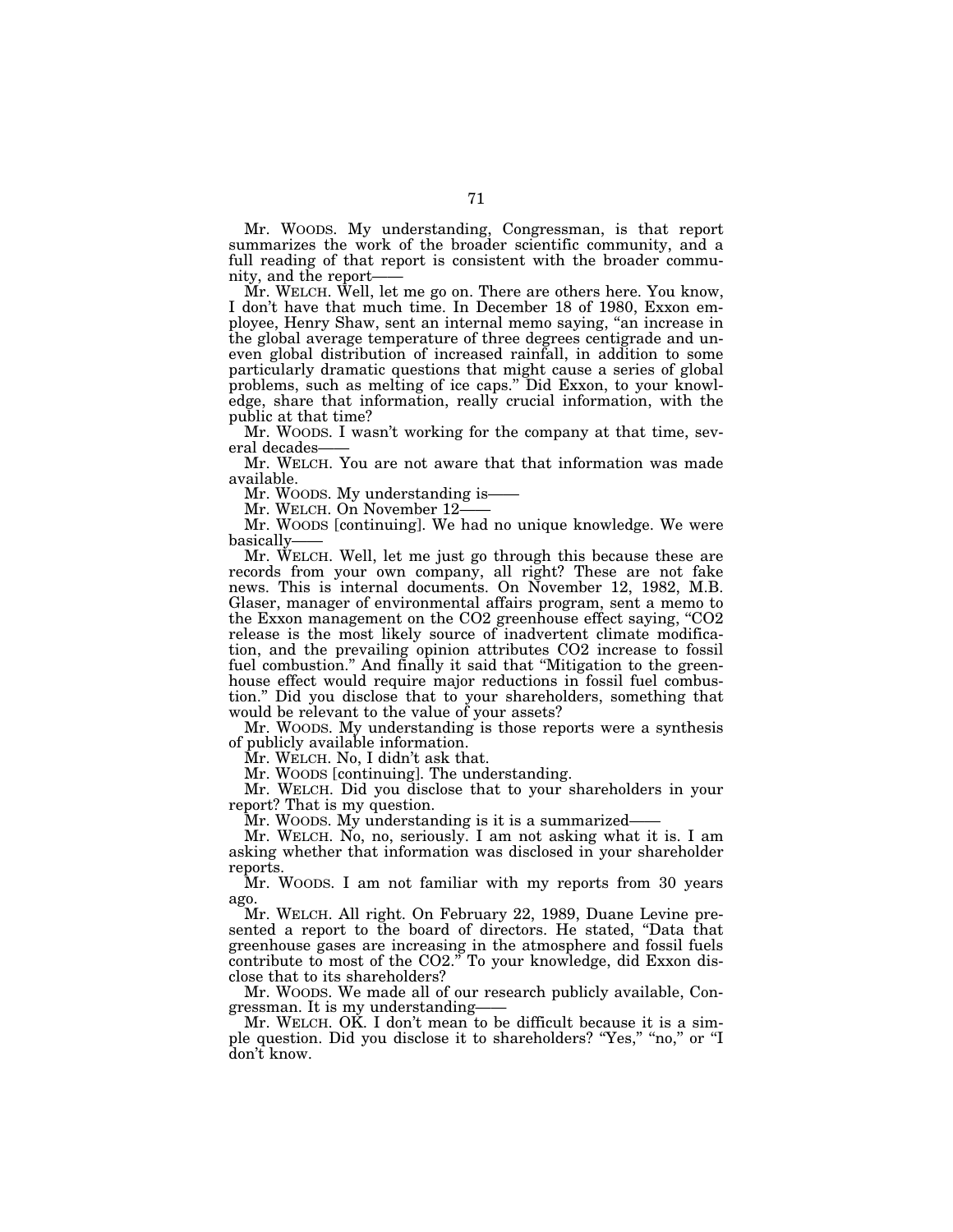Mr. WOODS. We made that research publicly available.

Mr. WELCH. Well-

Mr. WOODS. Consistent with the broader——

Mr. WELCH. On May 6 of 1996, nearly 20 years-

Mr. WOODS. We have-

Mr. WELCH. Let me go on, please. Exxon's Lee Raymond stated in a speech to the Economic Club of Detroit, ''The scientific evidence is inconclusive as to whether human activities are having a significant effect on the global climate.'' Do you agree with that?

Mr. WOODS. Congressman, our position taken back in that time, it is my understanding, was consistent with the general state of the scientific discussion and knowledge.

Mr. WELCH. So you don't agree with Mr. Tillerson.

Mr. WOODS. Well, I agree with-

Mr. WELCH. Finally, on June 30, 2021, Keith McCoy, who Ms. Ocasio-Cortez asked you about, acknowledged that Exxon has ''aggressively fought climate science,'' that they have joined ''shadow groups to work against some of the early efforts,'' and that Exxon's support of a carbon tax is purely "a talking point." He said that Exxon is looking out for its investments. How is this knowledge that ExxonMobil had about the dramatic impact of fossil fuels and climate change any different than Big Tobacco knowing about smoking causing cancer, but denying it and continuing to peddle its product? Explain to me the difference.

Mr. WOODS. Well, as I said, at the time, Mr. McCoy's statements did not represent our policy or our approach with respect to our positions in this space.

Mr. WELCH. And the distinction between what Exxon knew and what Big Tobacco knew but didn't reveal? The difference is?

Mr. WOODS. All of our work was made publicly available. Our research was publicly available, and it was consistent and relied largely on outside work. We were part of the broader scientific community working in this space, and we had no unique views.

Mr. WELCH. Well, thank you. My time is up, and I yield back.

Chairwoman MALONEY. [Presiding.] The gentleman yields back. The gentleman from Georgia, Mr. Clyde, is recognized for five minutes.

Mr. CLYDE. Thank you, Madam Chair. I have noticed a trend going on here of holding hearings on legislation that has already passed the House, such as you did with H.R. 3755, the abortion on demand bill, and the Equal Rights Amendment. As with that trend, I have begun to pick up on another trend that we are setting, and, unfortunately, this one is more disturbing. The new trend is that this committee continues to use or, rather, should I say, continues to abuse its power to conduct oversight into the private activities of private citizens and private companies, which ultimately results in nothing more than one big public shaming campaign. In my 10 months here in this committee, I have been made aware that my Democrat colleagues have leveraged both letters and subpoena threats to either compel private entities to appear before the committee or to hand over privileged and, mind you, protected materials for the committee staff to ransack.

In this congressional session alone, we have seen this committee engage in this manner with Cyber Ninjas, the National Football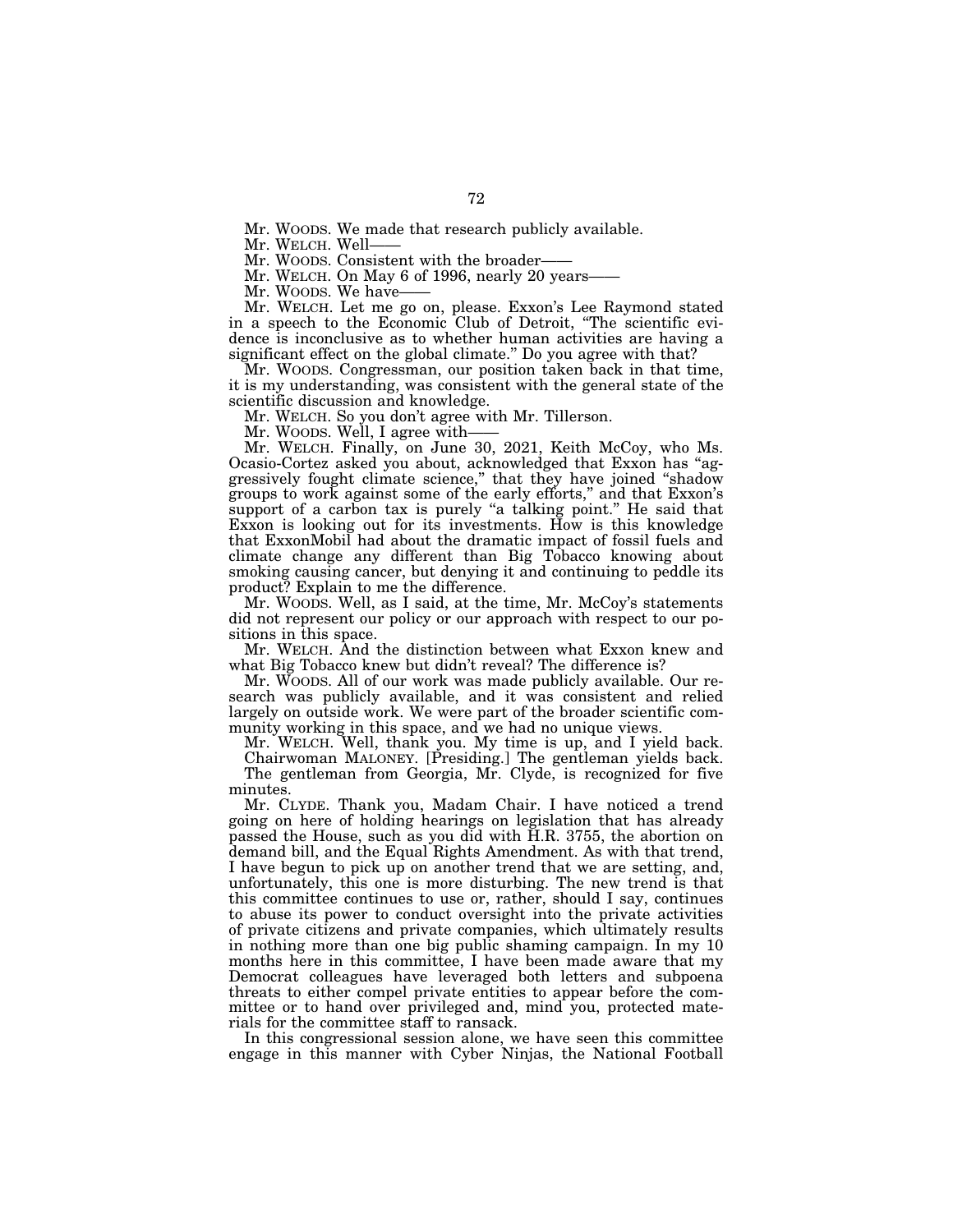League, the Sackler family, and now we are seeing them do it to the companies before us today. This committee used to be called the Committee on Oversight and Government Reform. It is now just called the Committee on Oversight and Reform. The day the majority chose to remove "government" from this committee's title was a big red flag to all that House Democrats might truly believe their authorities go beyond four corners of the United States Constitution. This committee should focus its oversight activities and investigation on government operations, not inject itself into private operations.

To our witnesses, I want all of you to know that I support an allin approach to ensure our Nation is energy independent. History is no stranger to the energy crisis we are experiencing today as once thriving towns and cities shuddered when the main driving force of the economy, the coal mines, closed. We are now seeing this chilling effect, particularly in the oil and gas realm, happen on a macro scale ever since President Biden enacted, by executive fiat, his green policies, such as evident when President Biden chose to shut down the Keystone XL pipeline on his first day in office, a decision that resulted in hundreds of people losing out on good-paying jobs and that seriously undercut our Nation's ability to be energy independent and a net energy exporter. And to add salt to an open wound, President Biden immediately greenlighted Russia's Nord Stream 2 pipeline when he chose to withdraw sanctions in May.

The President's energy policy simply does not make sense. He demands we decrease domestic production, yet he pleads for OPEC to increase their production. OPEC refused, and this disparity in supply became the cause of skyrocketing gas prices Americans are seeing at the pump. Hardworking people and families are paying the price for these terrible energy policies, and seniors and families on fixed incomes especially are at risk of losing their homes and are being forced to choose between heating their homes or putting food on the table. And that is even before President Biden's proposed heating tax found in his absurd big government socialism spending bill called budget reconciliation. It is shameful, but, again, you all have not been called here today to help us conduct oversight of the Biden Administration's policies. No, you have been called here so my colleagues on the other side of the aisle can drag you through the mud.

My first question is for Mr. Sommers of the Petroleum Institute. Given the energy crisis, Mr. Sommers, of countries in the EU and Asia, what they are currently experiencing, many may argue that that is a direct result of pressures to prematurely divest from reliable fossil fuel development. How can the United States avoid a similar fate as the EU and Asia is experiencing, sir?

Mr. SOMMERS. Congressman, thank you for your question. I do think that the there is a flashing warning sign in Europe right now as energy prices continue to go up. It is mainly a consequence of a lack of supply, and they are going to continue to need more energy as their economy grows. Another major concern that Europe should have is that one of the reasons why natural gas prices, in particular, have gone up is because Russia has decided not to export natural gas to the EU during this critical time. It is, I think, a real warning for American consumers and the world that if you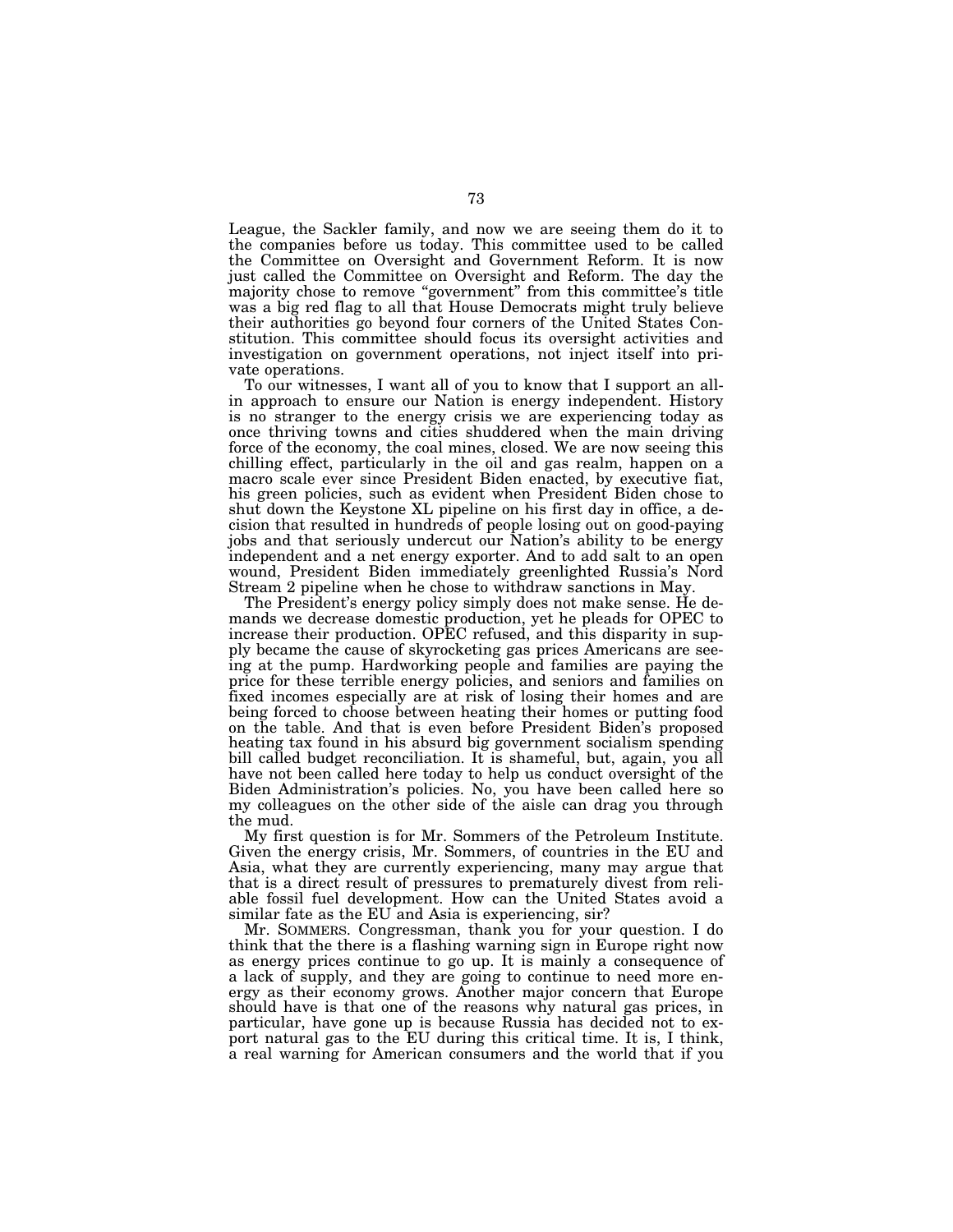don't create your own supply at home, you are dependent on supplies from regimes that don't necessarily have your interests at heart. And I think the Europeans and other parts of the world are finding out the importance of creating a supply to ensure that we have access to affordable and reliable energy for decades and decades to come here in this country.

Mr. CLYDE. Thank you. I appreciate that, and I will note that our adversaries are very capable of using energy as a weapon—Russia—and we have done nothing but help them when we have greenlighted the Nord Stream 2 pipeline. And with that, I yield back, Madam Chair.

Chairwoman MALONEY. The gentleman yields back.

The gentlelady from Illinois, Ms. Kelly, is recognized for five minutes.

Ms. KELLY. Thank you for being here today. Your companies all claim to have net zero ambitions, and since you all claim to support the Paris Agreement, then you should have net zero greenhouse gas emissions by mid-century. But the record seems to suggest that the companies represented here have a long way to go to get there. Ms. Watkins, in its February 2021 Energy Transition Strategy, Shell said, and I quote, "aligned with the more ambitious goals of the Paris Agreement to limit the average global temperature to 1.5 degrees Celsius above pre-industrial levels.'' Is that correct?

Ms. WATKINS. That is the ambition of the Paris Agreement. Yes, that is correct.

Ms. KELLY. Thank you. Shell said it aims to become a net zero energy business by 2050 and have set goals to cut the carbon content of its products by 20 percent by 2030 to phaseout carbon emissions by 2050. Is that correct?

Ms. WATKINS. Net zero by 2050 is correct, yes, and we just announced today a goal to cut our Scope 1 and 2 emissions by half by 2030.

Ms. KELLY. And why does independent analysis find that Shell's net zero pledge fails to meet the Paris Agreement goals?

Ms. WATKINS. I am sorry, Congresswoman, I am not familiar with the independent analysis that you are talking about. But what I can say is that the company I work for is absolutely committed to these goals that we put out there. My compensation is directly linked to that, and we look forward to continuing to accelerate the energy transition in collaboration with folks like yourself, the government, with our customers, with segments of the industry. This is something that we can't do alone as one company. It really needs to be done in collaboration with society and with the government.

Ms. KELLY. OK. Yes, from what I was reading, it says, ''Shell's strategy only decreases oil production by 1 to 2 percent annually through 2030 while it increases gas production four percent over the same time period.'' And according to the 2021 United Nations Production Gap Report, the world must decrease oil production by four percent and gas production by 3 percent annually between 2020 and 2030 to limit warming to 1.5 degrees Celsius. And over a 10-year period, this would equate to a 50-percent increase in gas production for Shell compared to the nearly 30 percent decline we need to reach the goals scientists say are necessary to limit the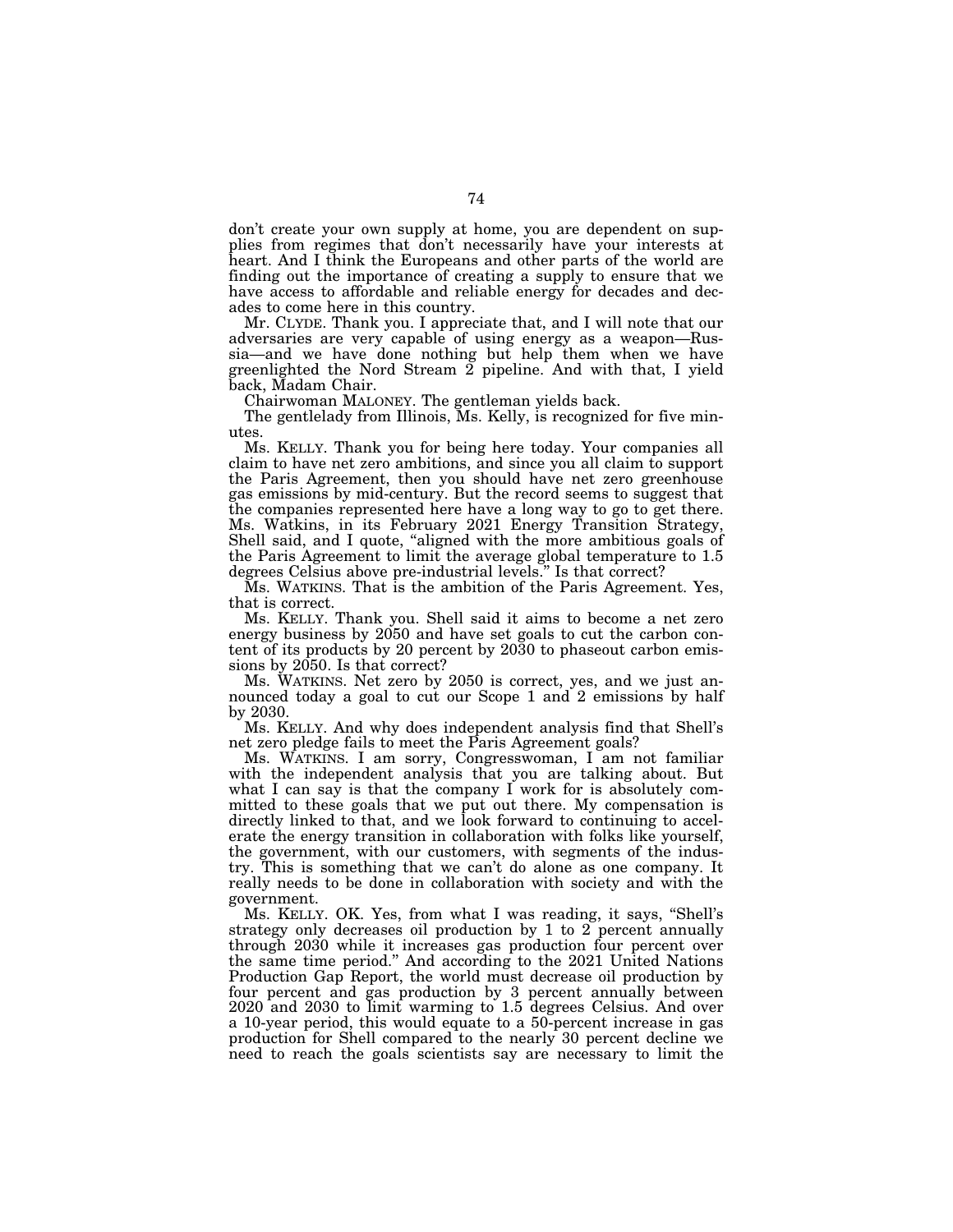most dangerous impacts of climate change. And then earlier this year, Shell appealed an order by a Dutch court to cut emissions by 45 percent by 2030. So can you tell me, does Shell plan to comply with the court order to cut emissions by 45 percent by 2030? You can just say "yes" or "no."

Ms. WATKINS. Congresswoman, one of the reasons we put out the goal we put out today is because we see an opportunity to accelerate our Powering Progress Strategy. And so cutting our Scope 1 and 2 emissions by half by 2030 is a new target. I am very proud of my company for being aggressive.

Ms. KELLY. So was that a "yes" or "no?"

Ms. WATKINS. We are in the——

Ms. KELLY. I am just asking you "yes" or "no" because I don't have a lot of time. That is all.

Ms. WATKINS. We are in the process of appealing the Dutch court order, and so while we are in action to get to net zero by 2050, and we have many targets between now and then to hit, we are appealing the court order because we don't think the courts is the right place to decide this.

Ms. KELLY. So it sounds like even though Shell's transition strategy calls for cutting emissions by 2030, the company is resisting efforts to get there. And is that because Shell's transition strategy to reduce the intensity of its carbon output from oil production relies in part on Shell increasing its gas productions? Is that correct?

Ms. WATKINS. Congresswoman, I would say that I have a different way of putting that. We are not resisting. In fact, we are embracing the opportunity to transition faster, which is why we are working to increase the demand for low and no carbon fuels. So that that is actually how I would characterize it, as embracing the energy transition.

Ms. KELLY. So you can't characterize it as a "yes" or "no" then because experts warn this plan will backslide further to mere operational efficiency rather than reducing the overall climate burden of your product. So again, ''yes'' or ''no,'' will Shell commit to reducing gas production as part of its emissions reduction plans, Ms. Watkins?

Ms. WATKINS. Congresswoman, we have committed to a number of things, and we believe natural gas plays a key role as a transition fuel in order to continue to lower emissions for the country. And so we are committed to providing that cleaner burning fuel to the world. So we are committed to natural gas over time, but we are also very much committed to continuing to work with our customers to look at no carbon fuels, such as wind and solar. We are building wind turbines off the coast of New Jersey and Massachusetts, and we will continue to look for opportunities to do that, but the demand needs to be there.

Ms. KELLY. That is good to hear that you are looking, but a lot of things you are saying are not supported by evidence. So it shows that it is time for Congress to act, and we can begin by passing the Build Back Better Act to combat climate change and spur the development of renewables. And I yield back. I know my time is up. Thank you.

Chairwoman MALONEY. Thank you. The gentleman from Arizona, Mr. Biggs, is recognized for five minutes.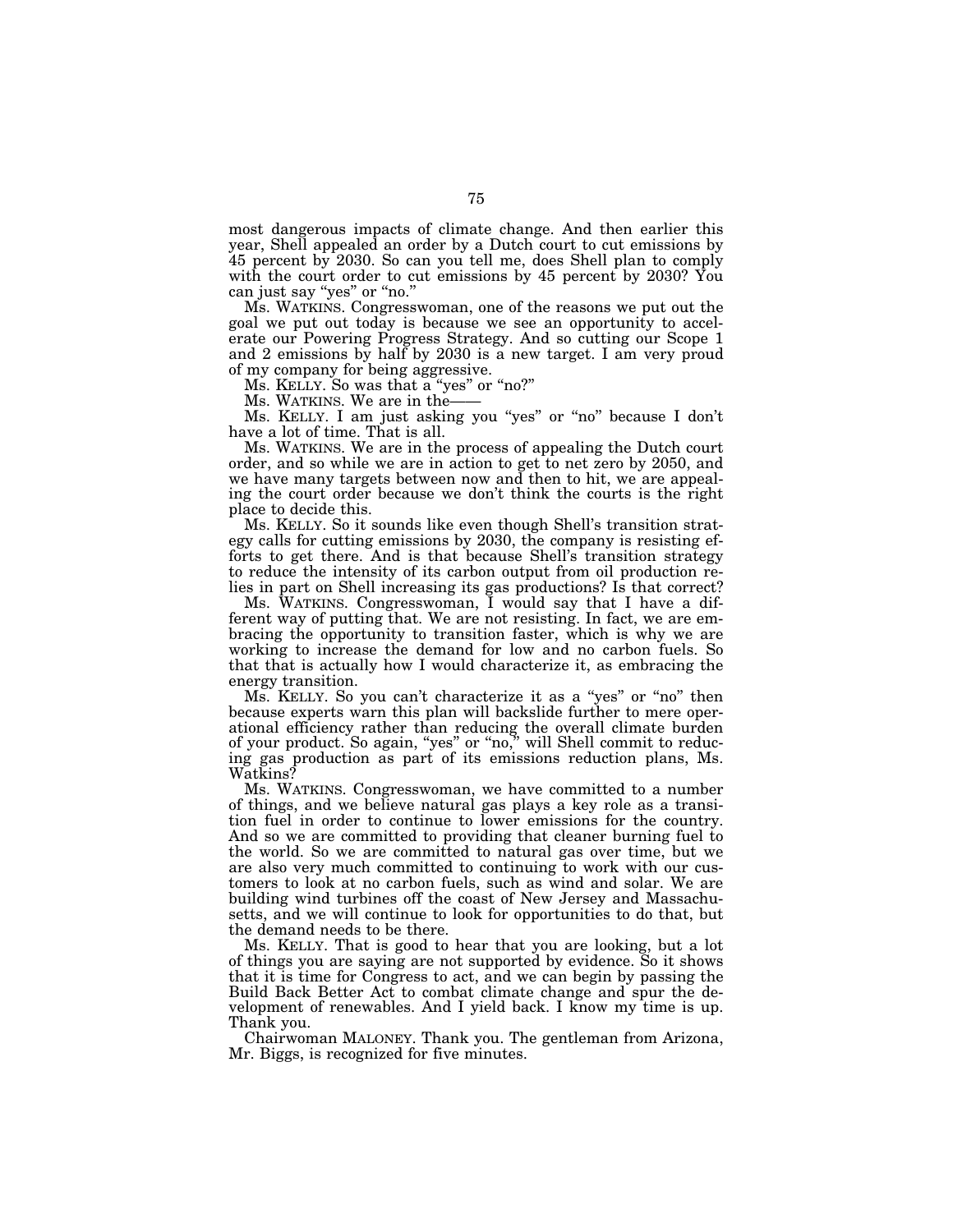Mr. BIGGS. Thank you, Madam Chair. I have been in and out of this hearing, but I heard the opening statements and listened to a good deal of the questioning of this morning. And I will tell you that if there is one thing that I hope those leading these very important energy companies and the Petroleum Institute understand is that you have kind of got yourself here. You have seen the attitude. You have heard the attitude from the folks from the left on this committee. It is because of your appeasement. That is what it is. So when you get asked this morning about aren't you embarrassed, that is really kind of an irrational question to ask CEOs about their company policy, to ask and to vilify you and basically say will you repudiate your membership in a manufacturing institute, to then say and repeatedly ask the question and to badger you. That is because you have been appeasing. I am not saying that you shouldn't do your best to reduce carbon emissions and run a clean company. I am saying that you have been brought here so they could beat the crap out of you. That is what this is all about. And they are doing it for political reason, and that is the shame of it all.

This is a hearing where the Democrats attack American workers and the private sector. The President and his allies in Congress has consistently advocated for policies that have led to higher energy prices and increased inflation. In fact, you have got Ron Klain retweeting this—he is the chief of staff at the White House—saying, ''Most of the economic problems we are facing''—inflation, et cetera—are high-class problems.'' Well, even The New York Times has said this year's Thanksgiving feast will wallop the wallet, and that is a result of Biden's policies, and part of those policies are to put two screws on the energy industry.

Some of the inflation is systemic, but some of it is driven by scarcity, just economic market-driven principles. So I hope you get the lesson because if nothing else I say matters, I think you need to know something. These folks would regulate you right out of business tomorrow if they could—don't pretend otherwise—no matter how good corporate citizens you are or how sincere you are in trying to reduce carbon emissions. That is the purpose of this hearing today is to lay the foundation to get rid of you.

And at the same time, you see the hypocrisy or inconsistency of this Administration. Here is one dated today, this very morning. You have got Amos Hochstein, the U.S. State Department senior adviser for energy security, saying, ''Energy producers, particularly OPEC, should be increasing its output.'' Here is one from two weeks ago: ''U.S. Worried Energy Supply is Not Meeting Demand.'' That is where we are headed in the future. What you do is important. Never forget it is important.

At the same time, you got the Biden Administration stopping issuing new oil and gas leases for drilling on Federal land, canceling the Keystone pipeline within hours of taking office, and then removing sanctions on Russia's Nord Stream 2 pipeline, increasing Europe's dependence on Russian oil. We hear this from Mikhail Krutikhin, an energy analyst at the Consultancy of Russ Energy, saying, "We decided we will let them freeze a good bit this winter, and then they will become more talkative and won't insist on quickly abandoning gas. The stakes are very high.'' This is a high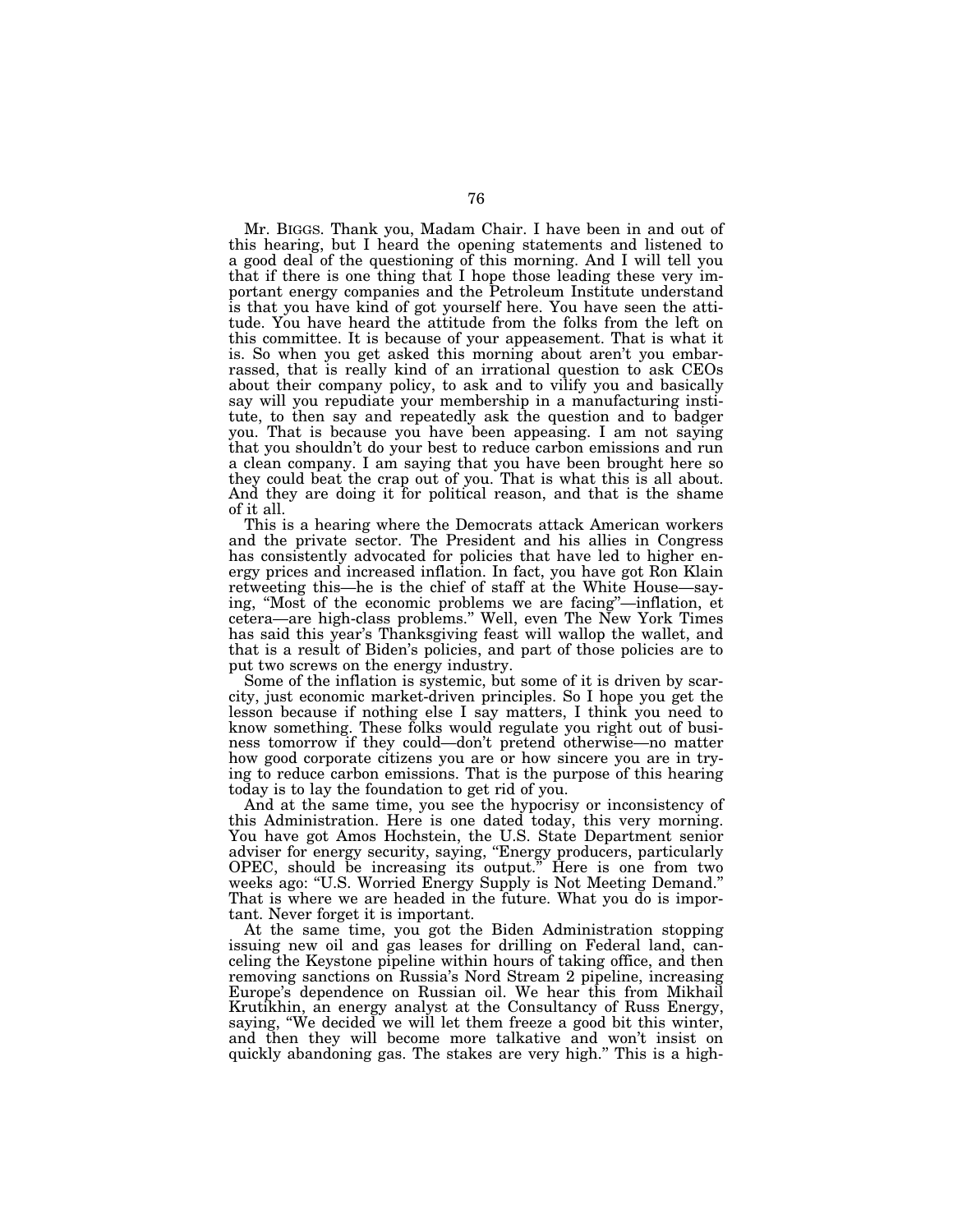stakes game. The Russians get it. You get it. My colleagues across the aisle don't get it. congressional Democrats' proposals for fixing the problem they caused are worse than President Biden's. Their tax and spend budget reconciliation bill will increase energy prices and cripple the American economy. With gas prices at a seven-year high, Democrats in Congress are considering enacting a carbon tax to pay for their socialist policies. They love, they love to tout their support of the Green New Deal claiming that it is the only way to fight climate change. However, it excludes nuclear energy, despite the fact that nuclear energy is carbon free, low cost, and is a reliable energy source. A Democrat member's former chief of staff, Saikat Chakrabarti, stated, "The interesting thing about the Green New Deal is it wasn't originally a climate change thing at all because we really think of it as a how do you change the entire economy thing.'' He told the truth. Occasionally you are going to get that out.

I urge you continue being good corporate citizens but understand appeasement will lead to the demise of your industry and your company, which will result in thousands and hundreds of thousands of people losing work and living in poverty and impoverished state.

And, Madam Chair, I have a number of articles I would like to submit for the record.

Chairwoman MALONEY. Without objection.

Mr. BIGGS. I have one called, "Oil Leases with U.S. Urging Producers to Ramp Up Supplies,'' dated today's date. I have one from Reuters, dated October 7, "U.S. Worried Energy Supply Not Meeting Demand, Top Biden Adviser Says.'' And I have additional ones. Let's see here. We got ''As Europe Faces a Cold Winter, Putin Seizes on Leverage from Russia's Gas Output,'' from The New York Times dated yesterday.

Chairwoman MALONEY. The gentleman's time has expired. We will submit all the articles you would like into the record.

Mr. BIGGS. Thank you, Madam Chair. I appreciate it.

Chairwoman MALONEY. The gentleman from Illinois, Mr. Davis, is recognized for five minutes.

Mr. DAVIS. Thank you, Madam Chairman, for holding this hearing, and let me thank all of our witnesses for being here and being with us today.

Mr. Woods, I would like to ask you a few questions about your company's position on carbon pricing. Exxon's lobbying website states, and I quote, ''Without exception, the company's lobbying efforts are aligned with its publicly available positions." Is that correct?

Mr. WOODS. Yes, it is.

Mr. DAVIS. This reflects and refers to carbon pricing or carbon taxes. Is that correct?

Mr. WOODS. I am sorry. Could you repeat the question, please? Mr. DAVIS. It relates to carbon pricing or carbon taxes. Is that correct?

Mr. WOODS. We do advocate for a carbon tax or a price on carbon, yes.

Mr. DAVIS. So is it fair to say that Exxon has taken a public position in support of a price on carbon?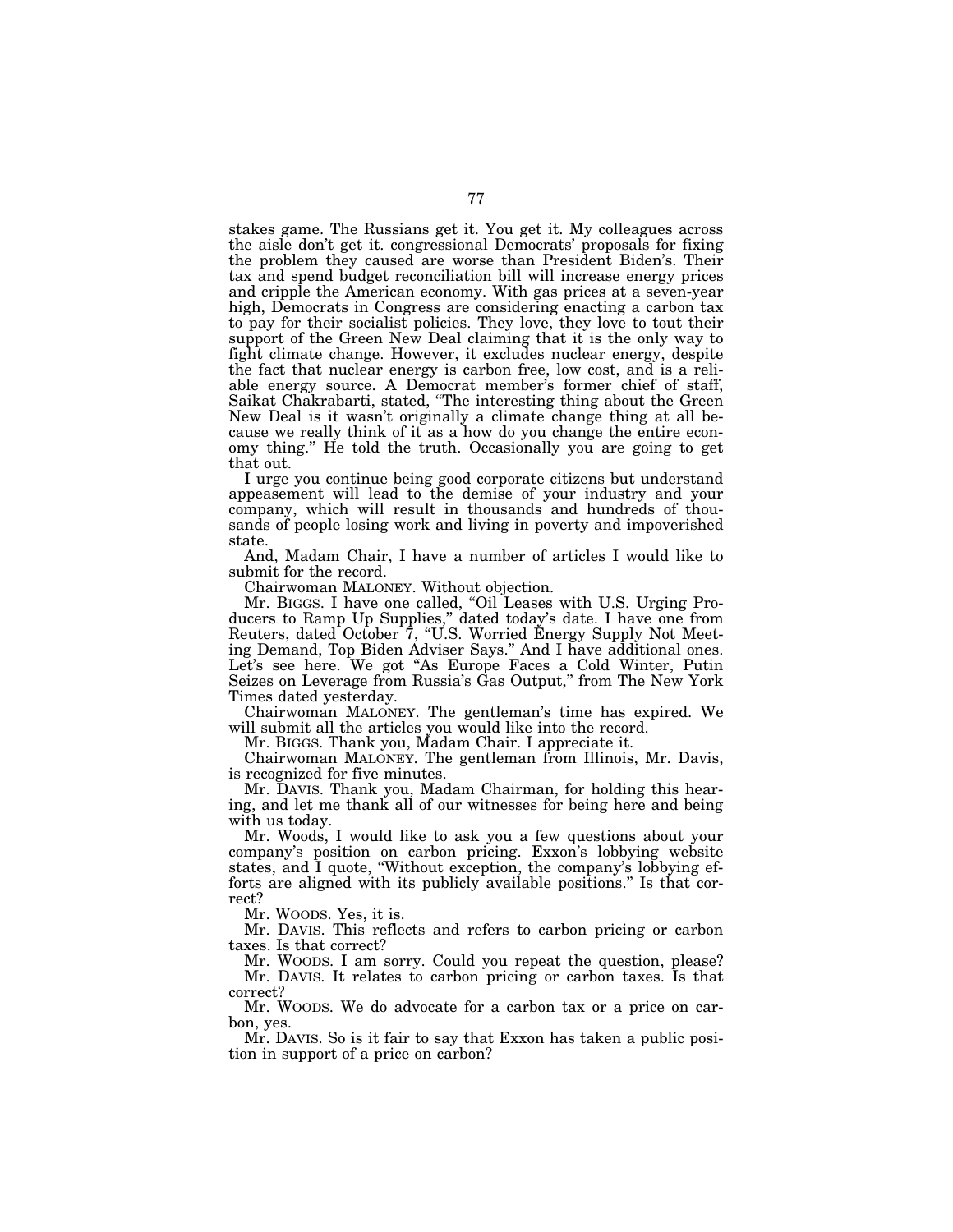Mr. WOODS. Yes.

Mr. DAVIS. I ask because committee staff reviewed Exxon's lobbying reports along with those of other companies, and the committee's analysis found that since 2011, Exxon and its lobbyists have filed 344 reports involved in lobbying on tax legislation or tax policy. Does this figure sound about right to you?

Mr. WOODS. I don't have those numbers available to me.

Mr. DAVIS. All right. Well, according to your company's filing, these lobbying efforts focused on a variety of legislative and policy issues, including protecting oil and gas tax breaks and preserving the corporate tax benefits in President Trump's signature tax spending bill. Since 2011, 46 bills have been introduced in the House and the Senate to deal with carbon pricing. Mr. Woods, would you take a guess at the number of Exxon's lobbing reports during this time that referenced attacks or price on carbon?

Mr. WOODS. I haven't seen the report, so I don't know what that number would be.

Mr. DAVIS. Well, thank you. Our information says 12, that Exxon reported only 12 instances of lobbying on Federal legislation that would tax or price carbon. Mr. Woods, your company's lack of action on an issue it says it supports sends a rather interesting signal, and this goes for all the organizations represented here today. Over the last decade, Exxon, Chevron, BP, Shell, API, and their outside lobbyists filed nearly 6,000 lobbying reports. The committee identified only 34 times that these companies and API reported lobbying on any of bills that address carbon pricing. Meanwhile, they lobbied 77 times just on President Trump's tax cuts. If you do the math, it pretty much means that Exxon, Chevron, BP, Shell, and API reported lobbying 150 times more frequently to carve out corporate giveaways in President Trump's tax cuts and job action than on all carbon pricing legislation. So if it wasn't for the analysis that the committee released today, none of us sitting here would know what their pledges are and that their pledges don't hold up under scrutiny.

So I thank you for your answers and appreciate your being here. And, Madam Chairman, I yield back.

Chairwoman MALONEY. The gentleman yields back.

The gentleman from Kansas, Mr. LaTurner, is recognized for five minutes.

Mr. LATURNER. Thank you, Madam Chairwoman. Climate change is an issue that we need to be serious about addressing properly. The concern of this committee today, however, is climate misinformation. As it turns out, there is a lot of misinformation surrounding the energy crisis facing our Nation. The truth is Americans are experiencing the highest gas prices since the Obama Administration, record high inflation, and spiking natural gas prices as we approach the coldest months of the year. It is no secret that as energy prices skyrocket, the cost to ship goods and keep the lights on for manufacturers goes up, and that increased cost is then passed down to the consumer.

According to The Wall Street Journal's ''Market Watch,'' the latest monthly numbers indicate a 5.3 percent increase in the Consumer Price Index. In my home state of Kansas, farmers have to pay for this Administration's shortsighted and counterproductive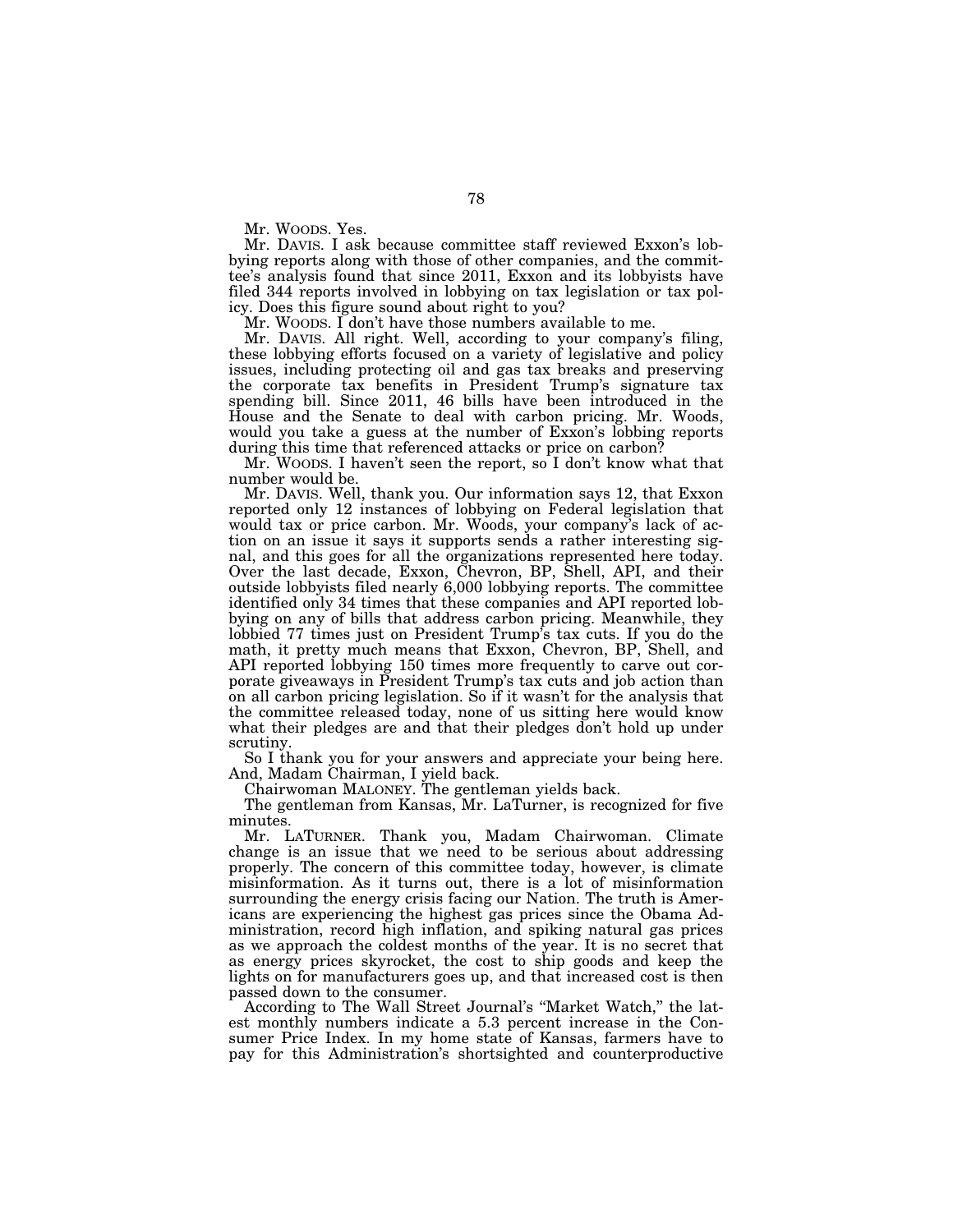policies in the form of record-high fertilizer prices which have surpassed even the previous peaks of the 2008 global financial crisis. Instead of combating this crisis, the White House has doubled down on progressive policies that created this perfect storm of inflation in the first place and forced hardworking Americans to dig deeper into their pockets to pick up the tab.

It is misinformation to suggest that these rising prices and taxes are a necessary evil in achieving our long-term environmental goals, especially when the U.S. is forced to outsource our crude oil and raw materials from countries with less stringent emission standards than us. The Administration's policies also undermine our energy independence. The White House could have made it easier for American companies to increase domestic production and hire more U.S. workers, but, instead, the President begged OPEC and Russia to increase global output to combat the spiking fuel prices. Dependence on Russia and China to fuel our country's baseload and power our electric grid is a national security threat and does nothing to mitigate carbon emissions globally.

Some of my colleagues seem to think it is impossible to have both affordable, bountiful, and innovative energy while also having clean air and water. That is simply not true. Oil and gas produced here in America is among the cleanest and safest in the world. The United States has been a world leader in reducing carbon emissions over the past two decades without socialist policies or complete reliance on inconsistent sources like wind and solar. The data proves that the private sector is tackling climate change without burdensome Federal regulation, and Congress should continue to allow them to do so.

Mr. Sommers, can you describe some of the ways that the Green New Deal policies, particularly included in the reconciliation proposal, would affect your industry?

Mr. SOMMERS. Congressman, thank for your question. We as an industry have taken on the climate challenge, and, in fact, API released earlier this year our Climate Action Framework, which is a five-step plan to address the climate challenge as an industry. Three of those actions are actually things that we are going to do even if Congress doesn't act on climate change in this Congress or in the future because we know it is a challenge and we know it has to be addressed. And we know that this industry has the technological know-how and the engineers in place and the scientists and geologists in place who can tackle this challenge from the private sector.

Notwithstanding that, we do believe that Congress should also act on climate change. And because we disagree with some of the provisions in the reconciliation package doesn't mean that we don't take climate change seriously. We do have some concerns about what is currently in the package, and we have worked to educate lawmakers on those concerns. One of the concerns that we have is the proposal of a natural gas tax that would potentially increase costs on consumers during a time when energy prices are already spiking. One of the original proposals also included a clean energy performance payment plan that did not include natural gas. As we have talked about earlier in this hearing, one of the real reasons that we have been able to cut emissions over time is because of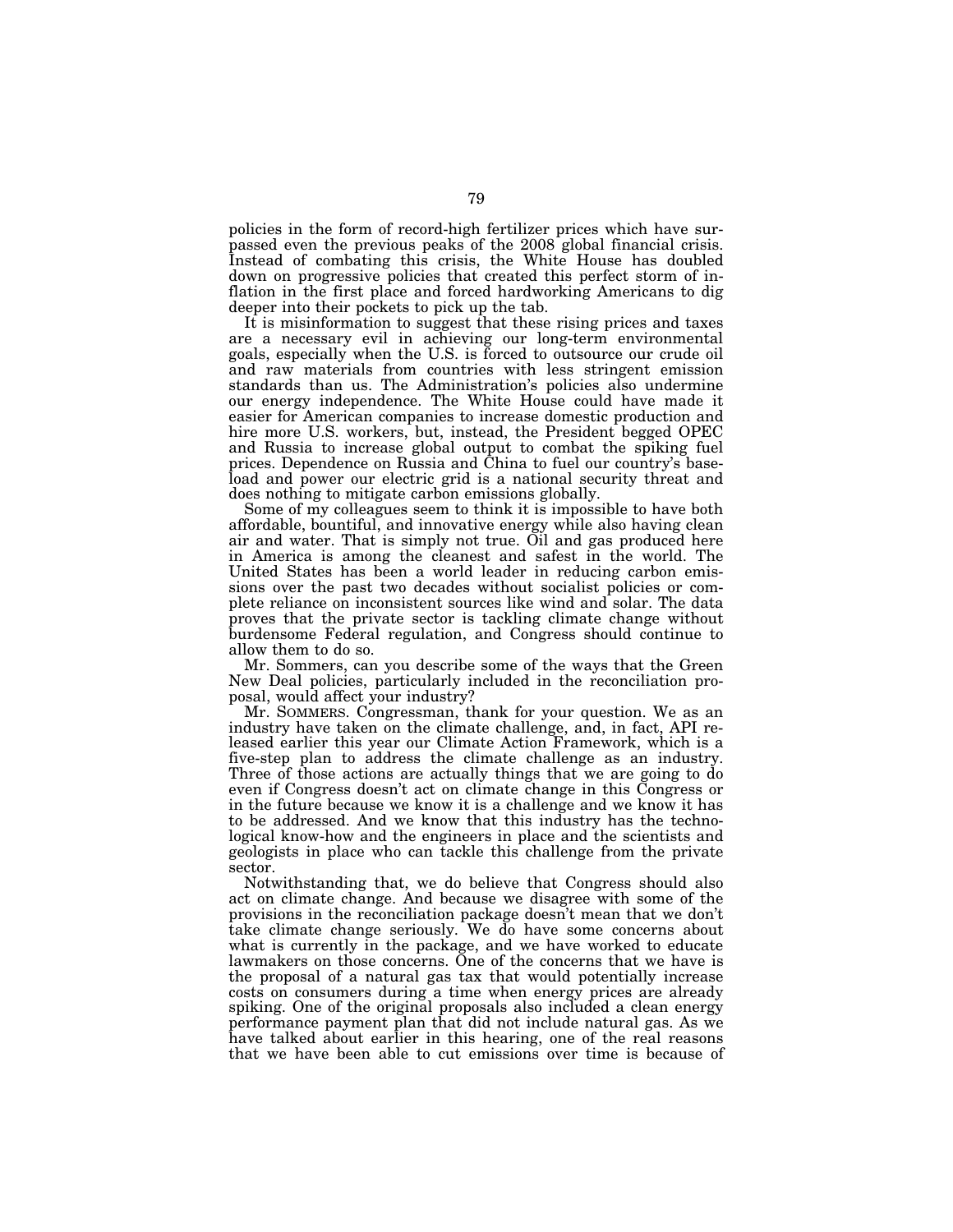natural gas. We need to continue to incentivize that fuel switch from coal to natural gas so that we can continue on that road to progress of cutting U.S. emissions.

Mr. LATURNER. Thank you. Thank you, Madam Chairwoman. I yield back.

Chairwoman MALONEY. The gentleman yields back.

The gentlelady from Florida, Ms. Wasserman Schultz, is recognized for five minutes.

Ms. WASSERMAN SCHULTZ. Thank you, Madam Chair. As we all know, Congress and President Biden are hard at work to pass the Build Back Better Act to take bold, aggressive, and long overdue action on climate change. But many of the witnesses today vigorously opposed key climate provisions in the Build Back Better Act. I find that offensive being from ground zero in the state of Florida where climate change and its impact is not a someday thing. It is a right now thing. And according to InfluenceMap, for example, BP, Shell, ExxonMobil, and Chevron collectively spend more than \$150 million every year on lobbying and policy influence activities, but they do this to protect their trillions of dollars in revenues.

Ms. Clark, my first question is for you. How much has the Chamber of Commerce spent to defeat the Build Back Better Act?

Ms. CLARK. Sorry. I don't have that number off the top of my head.

Ms. WASSERMAN SCHULTZ. Well, give me a ballpark.

Ms. CLARK. I really couldn't.

Ms. WASSERMAN SCHULTZ. You have no idea how much the Chamber of Commerce has spent on lobbying targeted at the Build Back Better Act?

Ms. CLARK. No, I don't.

Ms. WASSERMAN SCHULTZ. You are not doing your job very well if you don't know that answer, but I will just give you an idea. Just in September, the Chamber launched a six-figure ad campaign just to pressure House Democrats to try to vote down the reconciliation package. And, you know, for a while, the Chamber actually participated in House GOP leadership strategy calls to defeat the reconciliation package. Perhaps you weren't aware of that either, but that is that is something that actually happened. The Chamber released a statement earlier this month that said, ''The Chamber is continuing and expanding its efforts to defeat the reconciliation bill and opposes efforts to link the infrastructure bill to the reconciliation bill.'' That is just grossly irresponsible, and what you should be doing is working toward trying to find compromise, not just spending millions of dollars to defeat something and work against our progress on addressing the climate change issue.

Mr. Sommers, what about the American Petroleum Institute? What did API spend to defeat the Build Back Better Act?

Mr. SOMMERS. Congresswoman, we have worked to influence the process, particularly on issues that will affect oil and gas.

Ms. WASSERMAN SCHULTZ. Right. Reclaiming my time. My question is to the tune of how much money.

Mr. SOMMERS. Congresswoman, I don't have those numbers at my fingertips.

Ms. WASSERMAN SCHULTZ. Yes, I assumed you would answer that way, but let me just illuminate things for folks listening to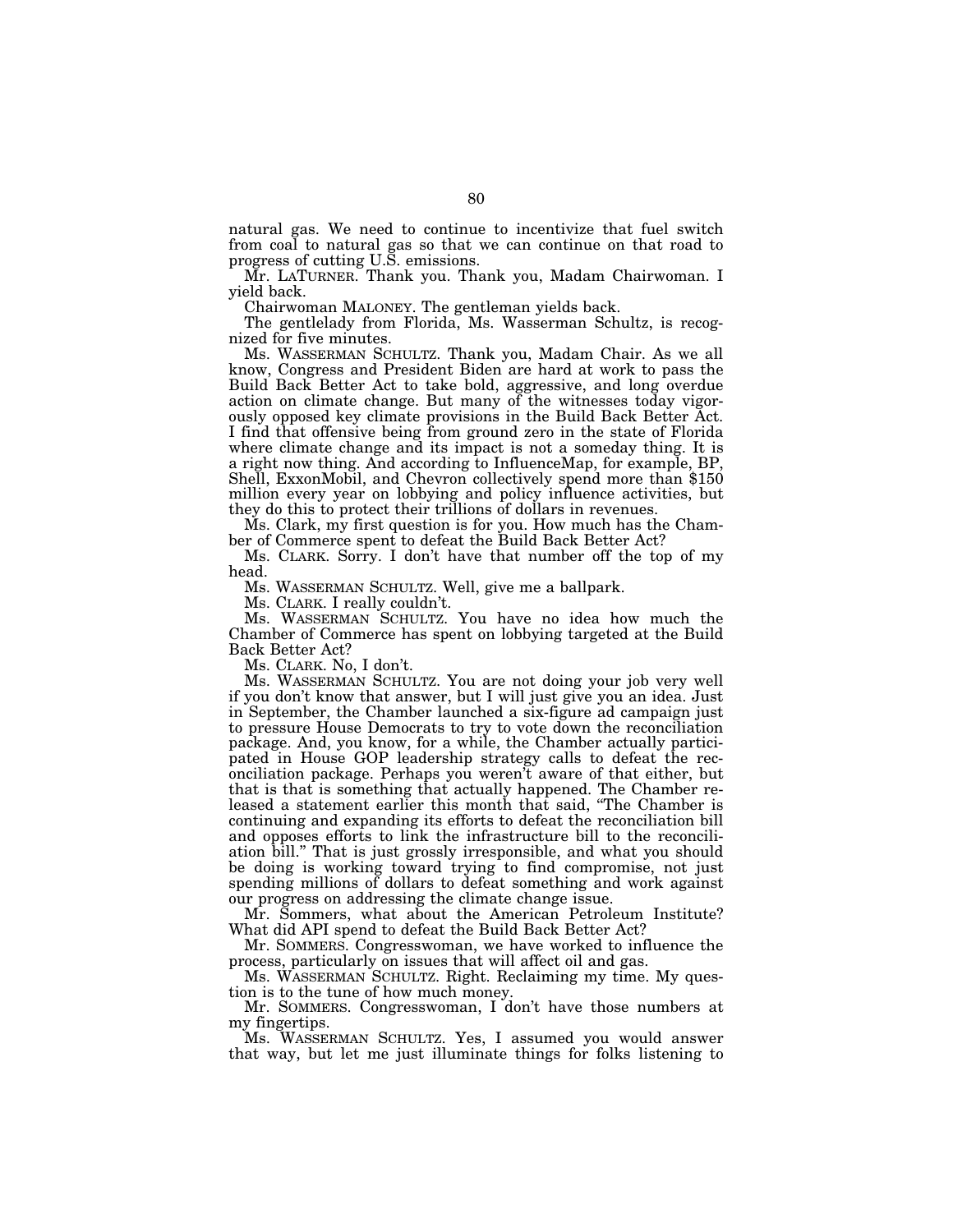this. API used its front group, Energy Citizens, to flood Facebook with hundreds of ads in 140 congressional districts aimed in opposition to the reconciliation package. Here is a bewildering example of hypocrisy. The Build Back Better Act contains provisions to tackle, for example, methane pollution from oil and natural gas production which API claims to support the reduction of methane emissions. Yet API and its front group, Energy Citizens, have carried out a seven-figure TV and internet ad campaign to defeat the Build Back Better methane emissions fee. Mr. Sommers, how do you reconcile your group's claims to support reducing methane emissions with your opposition to Build Back Better provisions that address methane emissions?

Mr. SOMMERS. Thank you for your question, Congresswoman. In fact, the American Petroleum Institute supports the Federal regulation of methane for both new and existing sources. We expect the new regulation to come out soon from the Biden Administration, and we have been working with them on making sure that that regulation makes sense and that it is reducing methane emissions over time. Furthermore-

Ms. WASSERMAN SCHULTZ. All right. Reclaiming my time——

Mr. SOMMERS [continuing]. This industry——

Ms. WASSERMAN SCHULTZ. I am sorry. Reclaiming my time. Except you are opposing the reduction policies on methane emissions in the Build Back Better Act, which is the proposal of the Biden Administration. So you are either lying about your support for reducing methane emissions or you are working against yourself, which makes no sense and certainly isn't money well spent by your institution.

Mr. SOMMERS. Respectfully, Congresswoman-

Ms. WASSERMAN SCHULTZ. No, the time is mine. Thank you. Mr. Woods, your company is a member of API, for example, and API actively lobbies to crush good climate policies as I have just illuminated. Your own former senior director of Federal relations admitted using groups like API to take the tough questions and be a ''whipping boy'' during congressional hearings. How can you tell us with a straight face that you are part of the solution to climate change when you are part of the lobbying effort to stifle policies to fight climate change?

Mr. WOODS. Well, as I said shortly after the interview was released, that characterization offered up was incorrect and did not reflect the position that our company has taken or the philosophy that we take.

Ms. WASSERMAN SCHULTZ. Mr. Woods, you can say what you want about climate change, but words matter. Actions matter more, and this hearing illustrates the problems we face. Industry players talk out of both sides of their mouths. Big Oil may talk about climate change and emission reductions and put shiny, polished green colored ads on TV telling Americans they are part of the solution. But when President Biden and congressional Democrats try to advance solutions to actually fight the climate crisis, the fossil fuel industry reaches into its deep pockets to kill these commonsense solutions. You are no better than Big Tobacco in the  $90's.$ 

I yield back the balance of my time.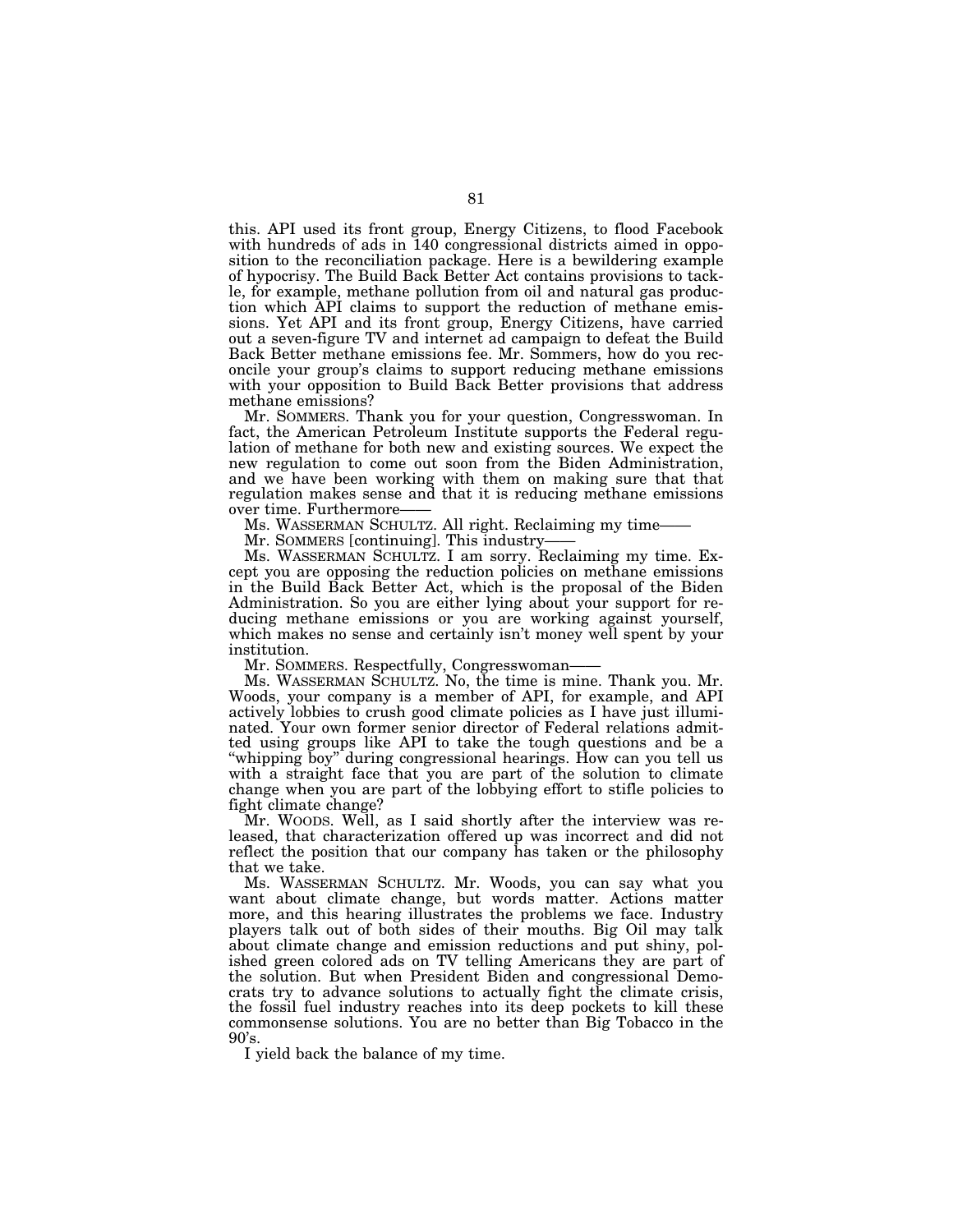Chairwoman MALONEY. The gentlelady yields back.

The gentleman from Georgia, Mr. Johnson, is recognized for five minutes.

Mr. JOHNSON. Thank you, Madam Chair, for holding this hearing.

Mr. Woods, ExxonMobil Corporation now publicly acknowledges the climate crisis while privately funding organizations that promote climate denial or misinformation. Isn't it true that between 1998 and 2017, ExxonMobil Corporation spent \$36 million with think tanks promoting climate denial?

Mr. WOODS. I can't comment on the figure that you have offered up. I would tell you that our position that we have taken and what we worked-

Mr. JOHNSON. Well, you would not disagree with that amount, would you?

Mr. WOODS. I don't have the number, so I can't confirm or deny the amount. But I would tell you the position that we take with the groups we work with is consistent with the position that we take publicly. We don't have to——

Mr. JOHNSON. You deny climate change as being connected with CO2 emissions, correct?

Mr. WOODS. Pardon? I am sorry. I missed your question.

Mr. JOHNSON. You spend a lot of money to get across the false point that CO2 emissions do not impact climate.

Mr. WOODS. No, I don't agree with that characterization. We do not spend money. We have long acknowledged the linkage between CO2 emissions and the risk of climate change.

Mr. JOHNSON. Well, let me ask you this question. Back in 1979, ExxonMobil commissioned a groundbreaking study that discovered that fossil fuels released carbon emissions that would ''endanger humanity.'' However, isn't it true, Mr. Woods, that no operational changes were made to respond to the horrifying findings that the company's business operations and products were endangering humanity?

Mr. WOODS. Congress, I am not aware of any unique understanding that we had in the science. We engaged with the broader community and worked with them to advance our own understanding, and as time passed and scientific understanding evolved, so did our position and the approach that we took to addressing emissions.

Mr. JOHNSON. Well, let me ask you this question, sir. The American Petroleum Institute has known since as early as 1957 that carbon emissions were dangerously warming the atmosphere, and multiple studies published by ExxonMobil and BP found similar results in subsequent years, only to be publicized the first time in 2015 and 2018, respectively. Mr. Woods, when did you first learn that CO2 emissions cause climate change?

Mr. WOODS. Our company from the very early days has worked with the outside scientific group, and our understanding our and our public position has been consistent with that understanding.

Mr. JOHNSON. Well, let me ask Mr. Lawler the question. Mr. Lawler, when did you first learn that CO2 emissions cause climate change?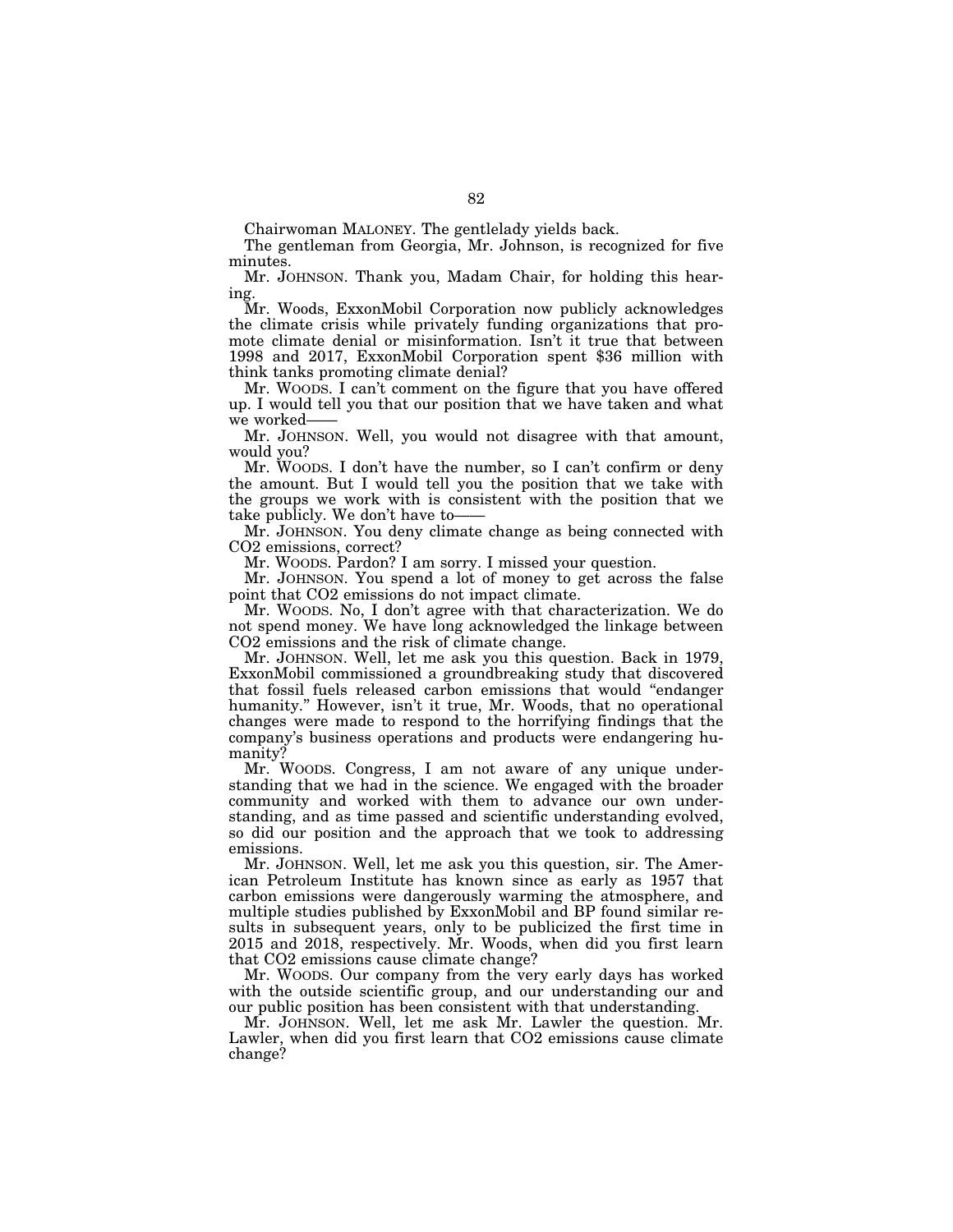Mr. LAWLER. Thank you for the question. So BP was aware early on, very early on, that there was-

Mr. JOHNSON. Was it before 2018?

Mr. LAWLER. I would say before, even in the 90's and 80's, we were aware of reports that were out. There was a lot of science. There was a lot of debate that was published during that time period. But I would say that BP focused on the landmark IPCC study in 1996, and in 1997, our then CEO, John Browne, acknowledged that the scientific community-

Mr. JOHNSON. Well, I want to break in right here. Research shows that between 2010 and 2018, only 2.3 percent of your investments per capita expenditures went to low carbon energies. Is that true?

Mr. LAWLER. Yes, sir, it is true, but what I would say is that-Mr. JOHNSON. And isn't it also true, Mr. Lawler, that BP earned \$183.5 billion in 2020?

Mr. LAWLER. I would have to check that figure. I know in-Mr. JOHNSON. That means you could not tell me how much of

that \$183.5 billion was reinvested in clean energy production?

Mr. LAWLER. Are you speaking to revenue or profit? That number seems high. We-

Mr. JOHNSON. Well, you would know better than I.

Mr. LAWLER. Well, we had-

Mr. JOHNSON. You actually profited \$183.5 billion in 2020.

Mr. LAWLER. Well, we had something called a replacement cost profit of around \$4 to \$5 billion in 2020.

Mr. JOHNSON. Well, my question is, how much of that was reinvested in clean energy production?

Mr. LAWLER. So in the last two years, we have spent \$2 billion on clean energy projects.

Mr. JOHNSON. Two billion out of \$183.5 billion. For the people suffering from the impacts of wildfires, floods, and hurricanes right now, 30 years is too long to wait for your company to change. How do you square the reality of facts on the ground with your 2050 date to decrease carbon emissions?

Mr. LAWLER. Congressman, I have a project that I can share with you right now that is amazing. We have installed a 300-megawatt solar facility that is powering the only steel mill in the world with green energy. We are in action. We spent \$1.1 billion to join an offshore wind farm just offshore New York. We will spend billions behind that and we are in action. We have very clear targets. And, again, we have stepped forward that we would be reducing our overall production, our absolute production, on a worldwide basis by 40 percent by the year 2030. So we are in action.

Mr. JOHNSON. The world can't wait.

Chairwoman MALONEY. The gentleman's time has expired, and the gentleman may continue answering the question, but his time has expired.

Mr. LAWLER. I would just add, Congressman, that we do have near-term targets that are significant to cut methane, to cut emissions. Fifteen percent of our executive compensation pay is linked to sustainable emissions reductions. But I can just assure you that we are sincere, we are in motion, and we are taking action on a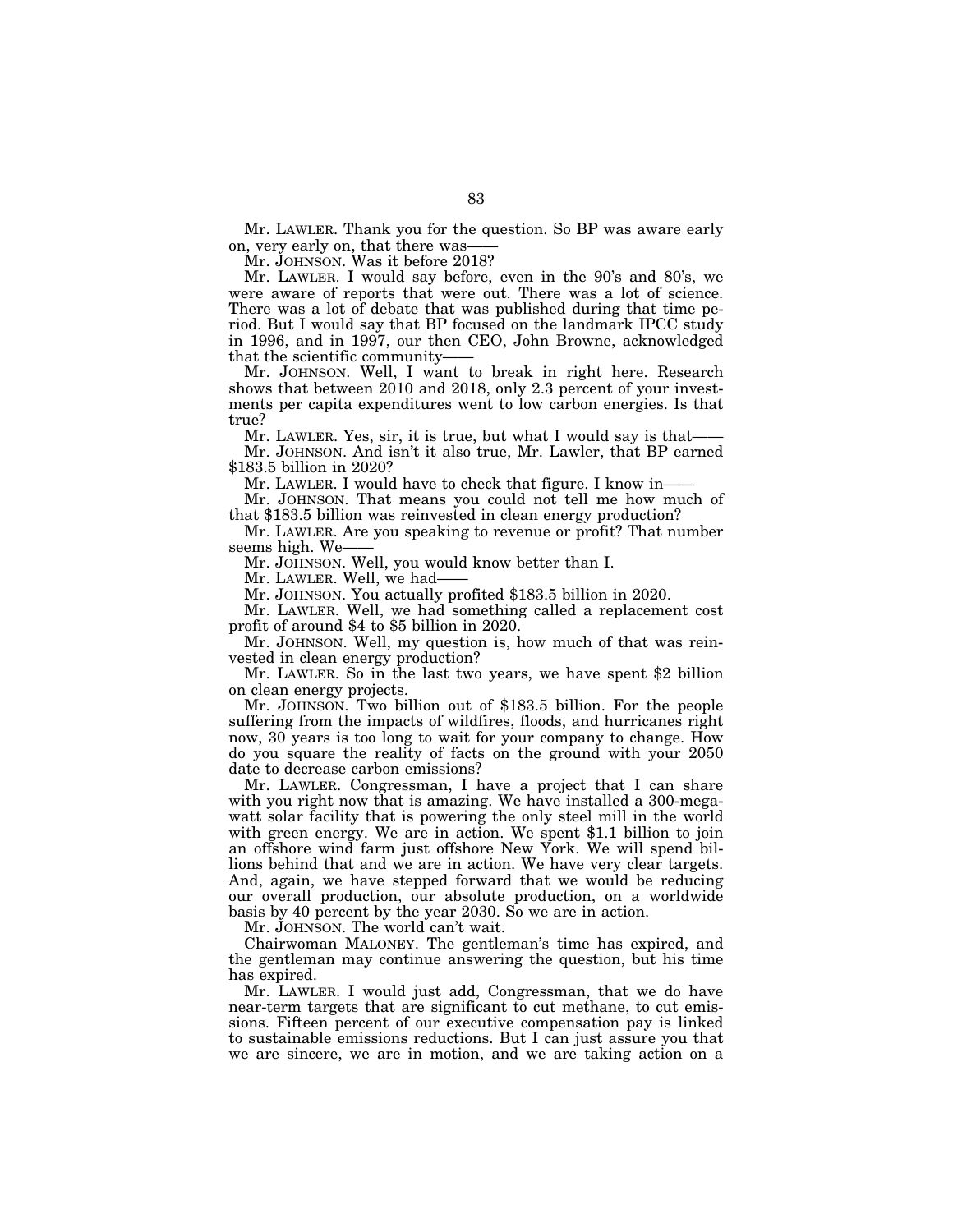number of projects. And again, by 2025, we will be spending \$3 to \$4 billion, \$5 billion in 2030, so we are sincere.

Chairwoman MALONEY. Thank you. Thank you so much.

Mr. JOHNSON. Thank you.

Chairwoman MALONEY. OK. The gentleman yields back.

The gentlewoman from Massachusetts, Ms. Pressley, is recognized for five minutes.

Ms. PRESSLEY. Thank you, Chairwoman Maloney. We must treat this climate crisis like lives depend on it because they quite literally do. In my district, the Massachusetts 7th, the sea level rise caused by an increase in global temperatures, which is a direct result of the continued operations of the oil and gas companies before this committee, will destabilize families and sink entire communities. From Cambridge and Chelsea to Fenway and East Boston, my constituents are living in regions that will be completely under water if we do not take bold action to transition to 100 percent renewable, zero emission energy sources as outlined in the Green New Deal.

And as I fight for the livelihoods of my neighbors, I am clear eyed that my opposition is the massive lobbying campaign by the billion-dollar corporations appearing before this committee today. Your companies invest hundreds of millions of dollars in lobbying efforts each year, some of which is disclosed and reported. But the truth is these amounts represent only a fraction of what is actually spent against our efforts to save lives and our planet. We know a key part of Big Oil's disinformation campaign is funding and backing so-called shadow groups to fight against our climate justice efforts. Shadow groups are think tanks, pressure organizations, and other groups who receive funding from industry to engage in advocacy the industry doesn't want its fingerprints on.

Mr. Woods, after your former lobbyist admitted joining shadow groups to undermine efforts on climate, Exxon stated that his comments were "entirely inconsistent" with your company's work. Mr. Woods, do you stand by that statement? ''Yes'' or ''no.''

Mr. WOODS. Yes, I do.

Ms. PRESSLEY. Mr. Woods, is it your testimony that Exxon has not at any point funded any think tanks, advocacy organizations, or other shadow groups against climate change efforts? ''Yes'' or " $_{\rm no.}'$ 

Mr. WOODS. The position we take is transparent, and we publish the groups that we support on our website.

Ms. PRESSLEY. Well, whatever your statements are now, I think, you know, the truth is clear here that for years Exxon has funded dozens of these shadow groups, like the Heartland Institute, for example, a leading climate science denial group, which has stated that global warming is actually good for the planet. Mr. Woods, do you commit right here to stop funding organizations that reject the science of climate change? "Yes" or "no."

Mr. WOODS. We do not support the Heartland Group, so.

Ms. PRESSLEY. ''Yes'' or ''no,'' do you commit right here to not fund organizations that reject the science of climate change?

Mr. WOODS. We do not support climate denial. We do not ask people to lobby anything different than what our publicly supported positions or expressed positions are.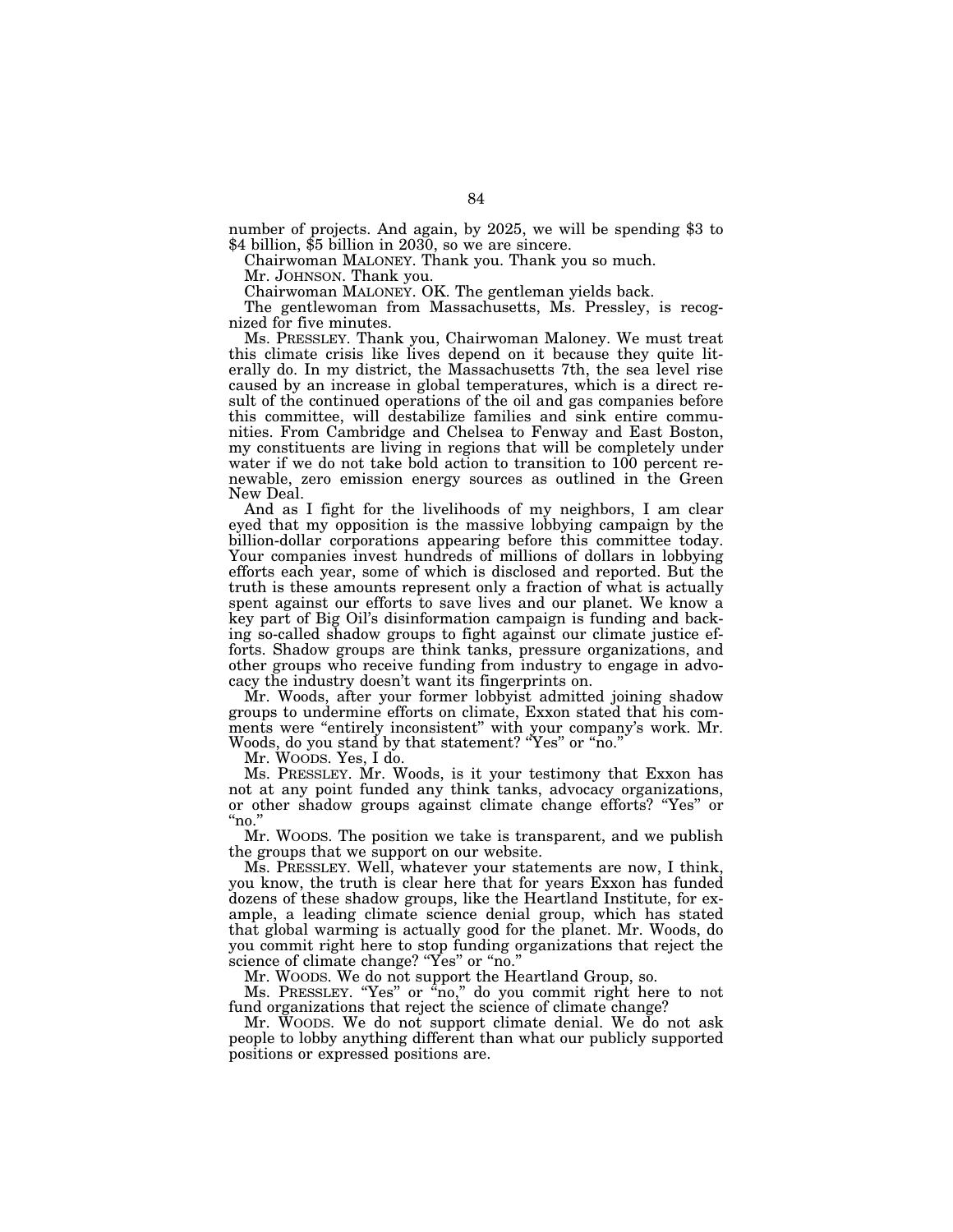Ms. PRESSLEY. With millions of dollars that are going to lobbyist, super PACs, and shadow groups, these corporations refuse to invest in their own workers to ensure they have a future in a renewable energy economy. A just transition from pollution-based profits to healthy green living means that no worker will be left behind. Mr. Woods, what percentage of ExxonMobil's annual revenue is being used to train your workers for jobs in the renewable energy sectors? What percentage?

Mr. WOODS. We are focused on making sure that our work force is capable of operating our current operations, and we are investing time and resources-

Ms. PRESSLEY. I am sorry-

Mr. WOODS [continuing]. In developing new solutions.

Ms. PRESSLEY. I am going to reclaim my time since you weren't providing a percentage. So will you commit to providing this committee with the documentation to this answer?

Mr. WOODS. We will work with you to give you what you need. Ms. PRESSLEY. All right. Mr. Wirth, what percentage of Chevron's annual revenue is being used to train your workers for jobs in renewable energy sectors?

Mr. WIRTH. Congresswoman, I don't have a number on that. I can tell you we are committed to meeting the needs of the world today and the future in regard to our work force, and we are prepared to do that.

Ms. PRESSLEY. Sorry. I am going to run out of time. Will you commit to providing this committee with the documentation on this answer?

Mr. WIRTH. We will work with the committee to provide responses.

Ms. PRESSLEY. All right. Ms. Watkins, what percentage of Shell's annual revenue is being used to train your workers for jobs in renewable energy sectors?

Ms. WATKINS. Congresswoman, I don't have a number, but I will be happy to work with you to get one. What I can say is that what we are finding is that we have engineers that have built offshore oil and gas platforms in the Gulf.

Ms. PRESSLEY. I am sorry.

Ms. WATKINS. We are now able to——

Ms. PRESSLEY. I am going to run out of time but thank you for that commitment to work with the committee.

Ms. PRESSLEY. Mr. Lawler, what percentage of BP America's annual revenue is being used to train your workers for jobs in renewable energy sectors?

Mr. LAWLER. I will need to review what that number is, but what I can say is we are creating entire business units for the renewable sector. Entire business units, spending up to \$5 billion a year by 2030.

Ms. PRESSLEY. Would you work with the committee to provide us with those actual percentages?

Mr. LAWLER. Yes, we will.

Ms. PRESSLEY. OK. So I think the point here is that putting profits before people like those in my district and the workers in their very own companies is the reason this crisis is so dire. One climate scientist said, ''What we do in the next 10 years will matter for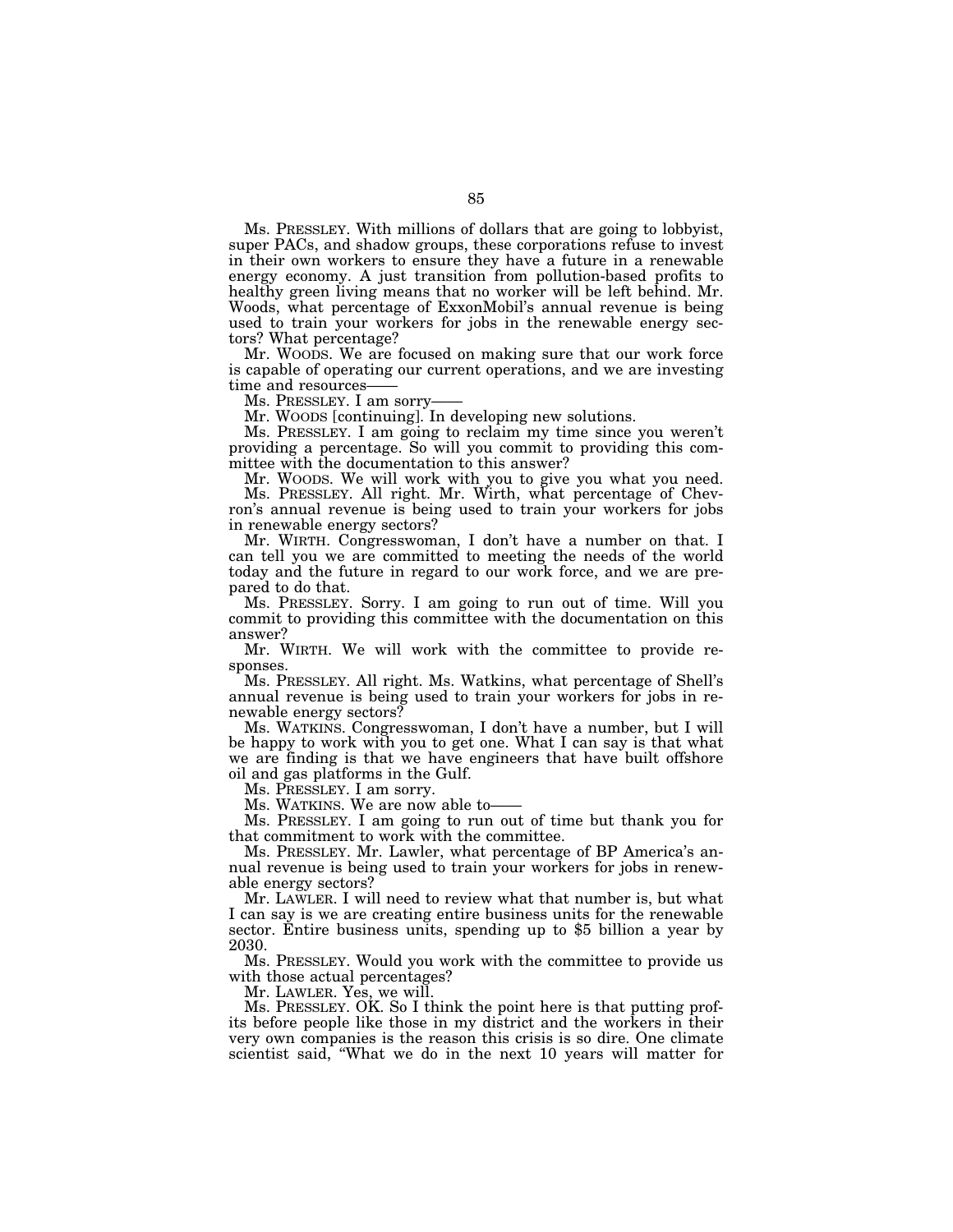10,000 years.'' I believe that what we do in the next 10 days on infrastructure investments will be the true predictor of our planet's future. The Build Back Better Act is a climate justice bill and a workers justice bill. We can and we must act with urgency.

Thank you and I yield back.

Chairwoman MALONEY. The gentlelady yields back.

The gentleman from Kentucky, Mr. Comer, is recognized.

Mr. COMER. Thank you, Madam Chair. Mr. Sommers, what do you predict the global demand for oil will be as the United States in the world recover from the coronavirus pandemic?

Mr. SOMMERS. Thank you, Congressman, for your question. What we are already starting to see, as I mentioned in a previous answer, is that world oil demand has already risen significantly. Prepandemic, so in 2019, the world was consuming 100 million barrels of oil every single day. During the worst part of the pandemic in April 2020, the world consumed about 81 million barrels of oil every single day. We are close now back to the 100 million barrels of oil use every single day, and as the economy continues to grow, we expect that to expand as well.

Mr. COMER. So if the industry does, as some of my Democratic colleagues have suggested and asked you to pledge to cut production, what would that do to the price of oil for everyday working Americans-

Mr. SOMMERS. Well, Congressman-

Mr. COMER [continuing]. If the demand is going up?

Mr. SOMMERS. Congressman, we are already starting to see that, you know, because of worker shortages, because of concerns about future and current government regulations-

Mr. COMER. Because the Biden policies. Because of the Biden energy policy is why we are seeing energy prices go up, and what my colleagues on the left are proposing is only going to make it worse. Sir, despite some of the rhetoric from your critics, the oil and gas industry has taken meaningful steps to reduce emissions from operations. Can you describe briefly some of the efforts under way and some of the planned industry initiatives to address this challenge head on?

Mr. SOMMERS. Absolutely. Absolutely. Thank you, Congressman, for that question. The American Petroleum Institute since 2017 has had a program called the Environmental Partnership. This is a program that is all about how do you reduce methane emissions within our own operations. This program has seen tremendous success. It is a program that primarily works with our member companies and non-member API companies to replace products within the oil and gas industry that are leading to methane emissions. And as a consequence of this, we have big operators and small operators working together to ensure that our methane emissions continue to go down. In fact, as a consequence of this program and other programs like it, we have been able to reduce methane emissions by 70 percent in five of the largest oil and gas producing regions, like the Permian Basin.

Mr. COMER. Yes.

Mr. SOMMERS. We are proud of the work that we have done, and we know that we have to continue that work to respond to con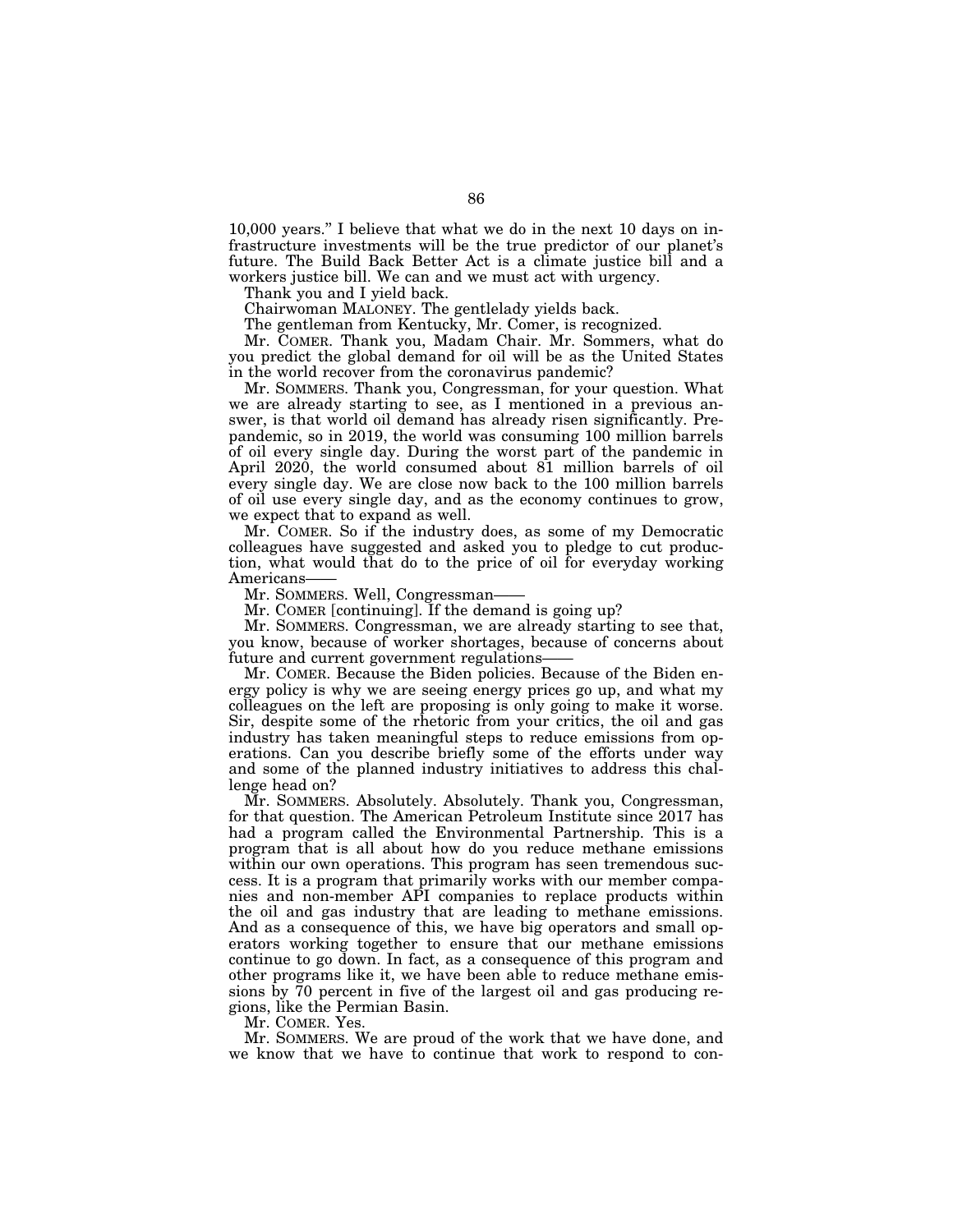sumers that want to make sure that their energy continues to come affordably, reliably, but also cleaner.

Mr. COMER. Absolutely, and that gets lost in translation. The industry has made significant investment already. You plan on making significant investment in the future. We are seeing a reduction in emissions, and I think that that has been lost in translation with the rhetoric on the other side. Now, briefly, I am going to shift gears. Mr. Crabtree, you are a member of the union, right?

Mr. CRABTREE. Yes, Congressman.

Mr. COMER. You know, a few years ago when I started out in the Kentucky State House of Representatives, the union was pretty Democrat, but I have seen in Kentucky, the union, especially United Mine Workers and so many other unions that have been just devastated and put out of work by Democrat policies, starting with the Obama Administration. And now we see your union put out of work because of the Keystone pipeline. I mean, what is the general thinking now with the policy from the Democrat Party with respect to energy production in the United States?

Mr. CRABTREE. Well, I mean, it has always been my opinion that I don't care if you are a Democrat or Republican or Independent. I am going to vote for who is going to put me to work, and right now the President has decided to put us out of work, so of course I am not going to support him. I wish that President Trump could have won reelection, though. That is an honest statement.

Mr. COMER. Well, I think a lot of people share your sentiment. My last question to you, sir. If the United States went totally green tomorrow, as some of my colleagues on the left dream about, and eliminated all oil and gas jobs, would Americans be able to power their homes or get their families to work or school?

Mr. CRABTREE. I think you know the answer to that question, Congressman.

Mr. COMER. I know it, but I don't think my friends on the left here know it.

Mr. CRABTREE. I mean, there are so many things that are made from petroleum products. I just can't conceive living in a world where we are going to be carbon neutral or free.

Mr. COMER. Thank you, sir. Madam Chair, I yield back.

Chairwoman MALONEY. The gentleman yields back.

The gentlelady from Missouri, Ms. Bush, is recognized for five minutes.

Ms. BUSH. St. Louis and I thank you, Chairs Maloney and Khanna, for convening this timely hearing. Thanks in large part to those testifying today and the corporations they represent, St. Louis has 11 more 90-degree days per year than when I was born. Mr. Lawler, are the overwhelming majority of fossil fuel CEOs black or white?

Mr. LAWLER. I don't have the exact numbers, but I would assume they are white.

Ms. BUSH. Yes. Ms. Watkins, is an oil refinery more likely to be situated in a black community or white community?

Ms. WATKINS. I am not sure how to answer that honestly. We have got oil refineries along the U.S. Gulf Coast, and we are very proud to be community members there.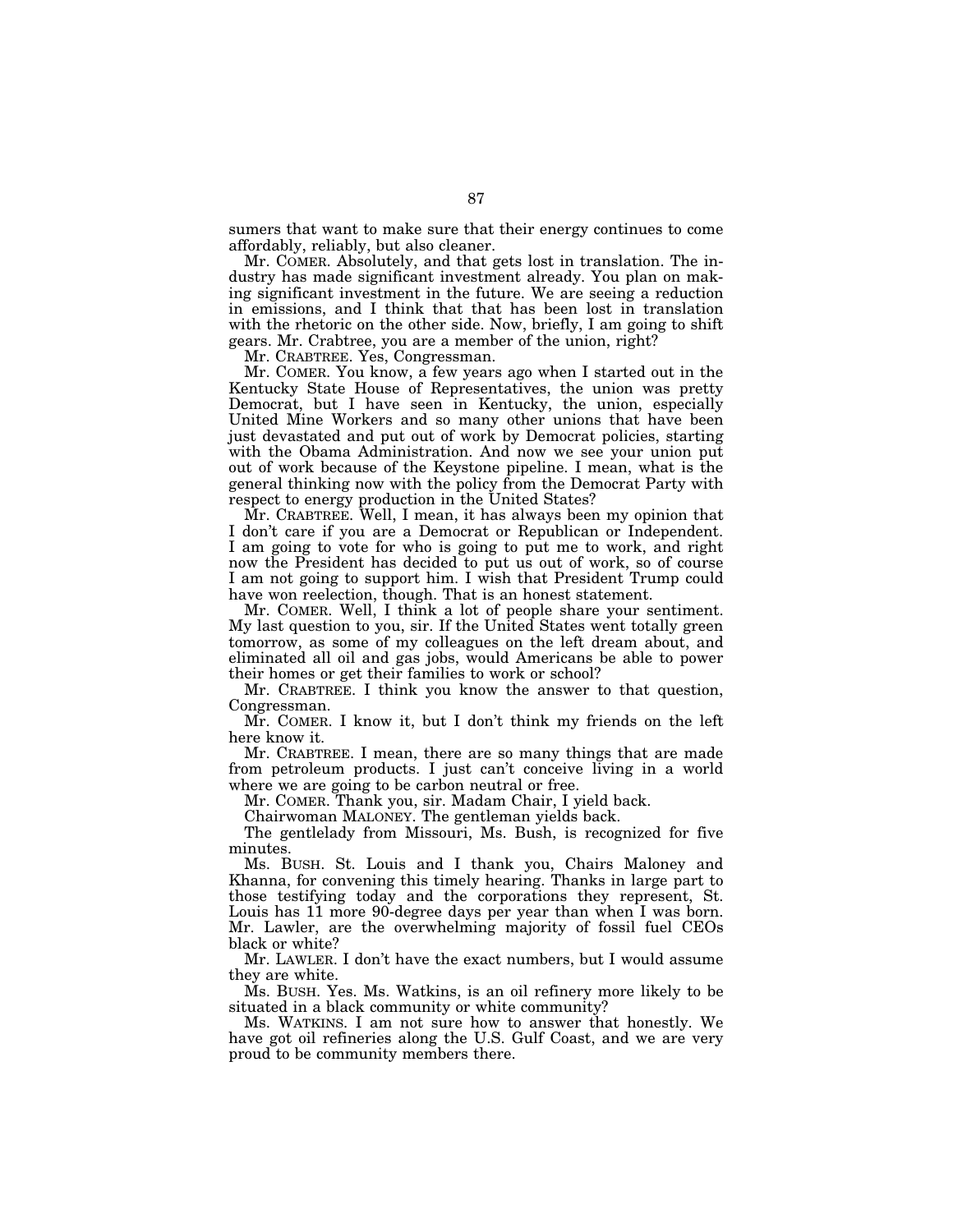Ms. BUSH. It is black, yes. It is black. Mr. Wirth, are the impacts of climate change more likely to hit a black neighborhood or a white neighborhood first?

Mr. WIRTH. Congresswoman, I have not seen studies that would allow me to give you a——

Ms. BUSH. The answer is black. The facts are clear. A 2017 NAACP and Clean Air Task Force report found that black Americans are 75 percent more likely to live next to company, industrial, and service facilities that directly harm us. For years, you all have continued to promote fossil fuels despite knowing that promoting them means promoting environmental racism and violence in black and brown communities. You all are still promoting and selling fossil fuels that are killing millions of people. This is a striking example of white supremacy. Your profit-driven choices threaten my life, the lives of my family, my neighbors, and our communities every single day. I sit before you as a black Congresswoman with asthma caused by fossil fuels and the tear gas you fund. I have a lot of questions, let me say.

Mr. Woods, as CEO, are you responsible for what Exxon does? "Yes" or "no." It is just a "yes" or "no."

Mr. WOODS. For what ExxonMobil does? Yes, I am.

Ms. BUSH. Thank you. Thank you for that answer. It is not a coincidence that toxic waste is frequently dumped in black communities like mine. When toxic waste combines with fossil fuels flooding, the impact is unspeakable. My old basement in St. Louis County in a predominantly black neighborhood used to regularly fill with potentially radioactive waste next to my son's bedroom due to floods made more frequent and intense by your production and burning of fossil fuels. Public school playgrounds in St. Louis regularly flood with the radioactive water. Mr. Woods, would you send your children to one of these schools? ''Yes'' or ''no?''

Mr. WOODS. I am sorry. Could you repeat the question, please? Ms. BUSH. Would you send your children to one of the schools with radioactive waste where we have this flooding-

Mr. WOODS. No.

Ms. BUSH. Thank you.

Mr. WOODS. I would not.

Ms. BUSH. Thank you. Thank you. And I don't want to either and neither does my community. It is not a coincidence that our communities are more likely to flood. You have known this flooding was coming for years. Ms. Watkins has, too. Ms. Watkins, in a 1988 Shell report, on page 26, it says, "Large low-lying areas, like Bangladesh, may need to be abandoned.'' Ms. Watkins, does that bother you that your company deemed a country of 98 million brown people expendable in exchange for soaring profits? ''Yes'' or ''no?'' It is just a ''yes'' or a ''no.''

Ms. WATKINS. Actually, Congresswoman, I am glad my company has been involved in the science research and involved in these discussions for decades, and we have been open and engaging with communities. And we are very active in the communities in which we operate and looking to make ourselves very much members of the community and invest in communities, especially where there is risk of climate change hitting harder than in other places.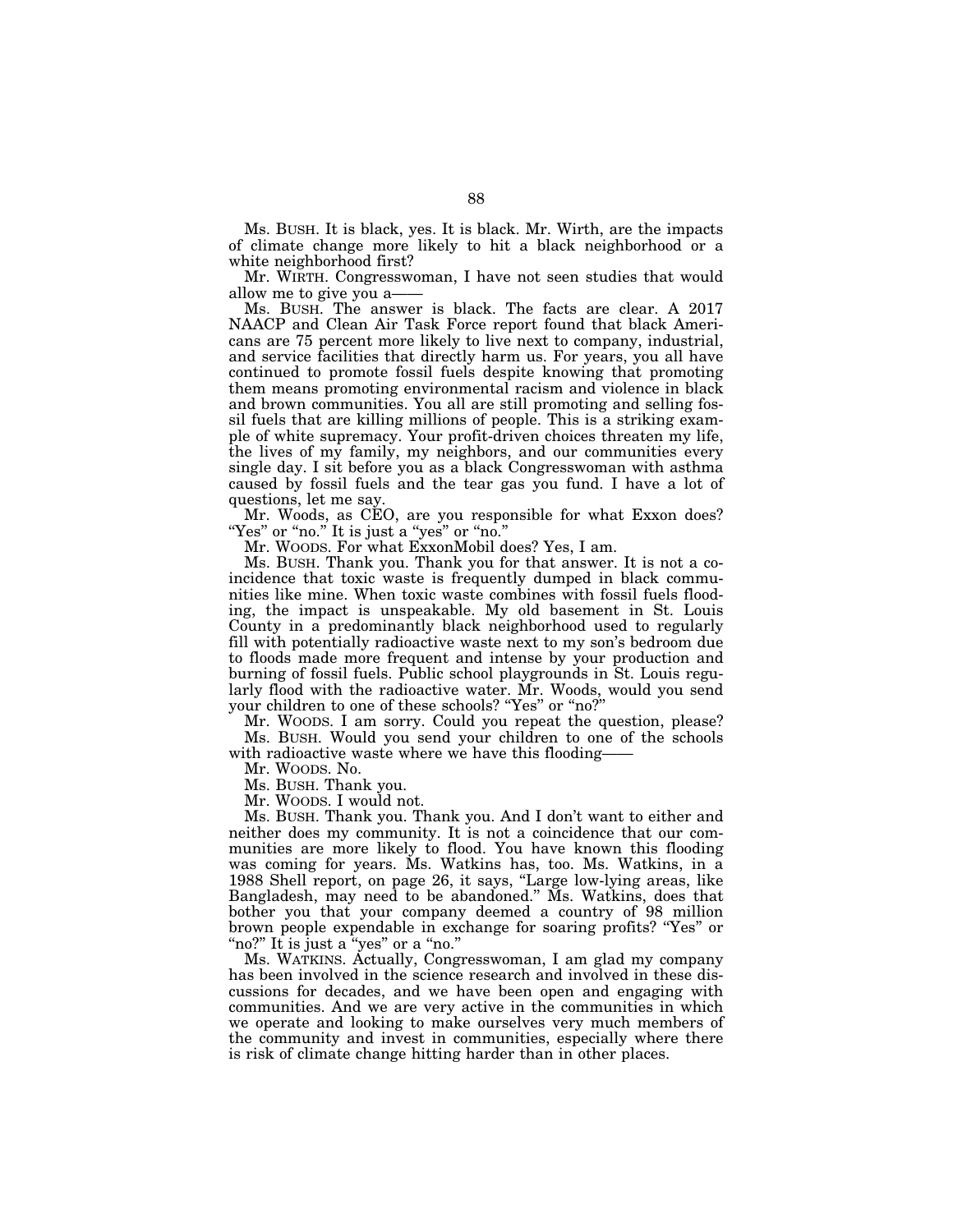Ms. BUSH. Thank you very much because it bothers me. Let me just say that. You didn't say it, but I will say it. It bothers me.

Ms. WATKINS. It bothers me, too.

Ms. BUSH. Thank you.

Ms. WATKINS. What bothers me is that——

Ms. BUSH. That the end of that question. I have to keep moving, but I have another question for you. Was Shell aware that black and indigenous communities in the U.S. will flood and burn first? "Yes" or "no," black and indigenous communities.

Ms. WATKINS. I am sorry, Congresswoman. I am not familiar with what you are referencing.

Ms. BUSH. Let me ask you this. Are black communities like mine in St. Louis expendable to you?

Ms. WATKINS. Of course not. Communities are not expendable. We work everyday hand in hand with our communities. And, in fact, climate change is such a pressing issue that, as companies, we have to work with the communities, and with societies, and with the government if we are going to be able to get to net zero by 2050.

Ms. BUSH. Thank you. You know, your companies for decades have been misrepresenting information and redirecting attention to solutions you know to be false, and that is continuing even in this hearing, but I thank you for speaking up and saying what you said. We appreciate that, but we are at a tipping point. Developing fossil fuels now given the escalation of the climate crisis and its harm on black and brown communities is unconscionable. Given each of your roles in these attacks on our humanity, you all should resign.

Thank you, and I yield back.

Chairwoman MALONEY. The gentlelady yields back.

The gentleman from California, the vice chair, Gomez, is recognized for five minutes. And after his questioning, there will be a five-minute quick break at the request of the witnesses. Mr. Gomez.

Mr. GOMEZ. Thank you, Madam Chair. I want to just continue a little bit on Ms. Bush's line of questioning. I was in the California State Legislature for about 4.5 years, and during that time we were able to pass reduction of greenhouse gas reduction goals. We were able to pass cap-and-trade and we were able to pass a lot of the bills that oil opposed, and you opposed it every step of the way. You believed that you were going to upend and get us to stop, and we were able to win those fights, and I get it. You guys have your own business model. That is what you are protecting. But we are fighting across the board for communities in California but also in the country, especially when the fact is the climate crisis disproportionately impacts communities of color. Those are the ones that are most likely to not get the jobs in the oil fields or most likely the ones not to see the direct benefits but also get the dirtier air, the dirtier water. They are ones that are always in the path of the destruction from the oil industry.

So one of the things I want to really kind of focus in is, like I said, Cory Bush' questioning. Let's start with Mr. Wirth. Do you agree the impacts of climate change are worse for vulnerable communities or communities of color and low-income communities?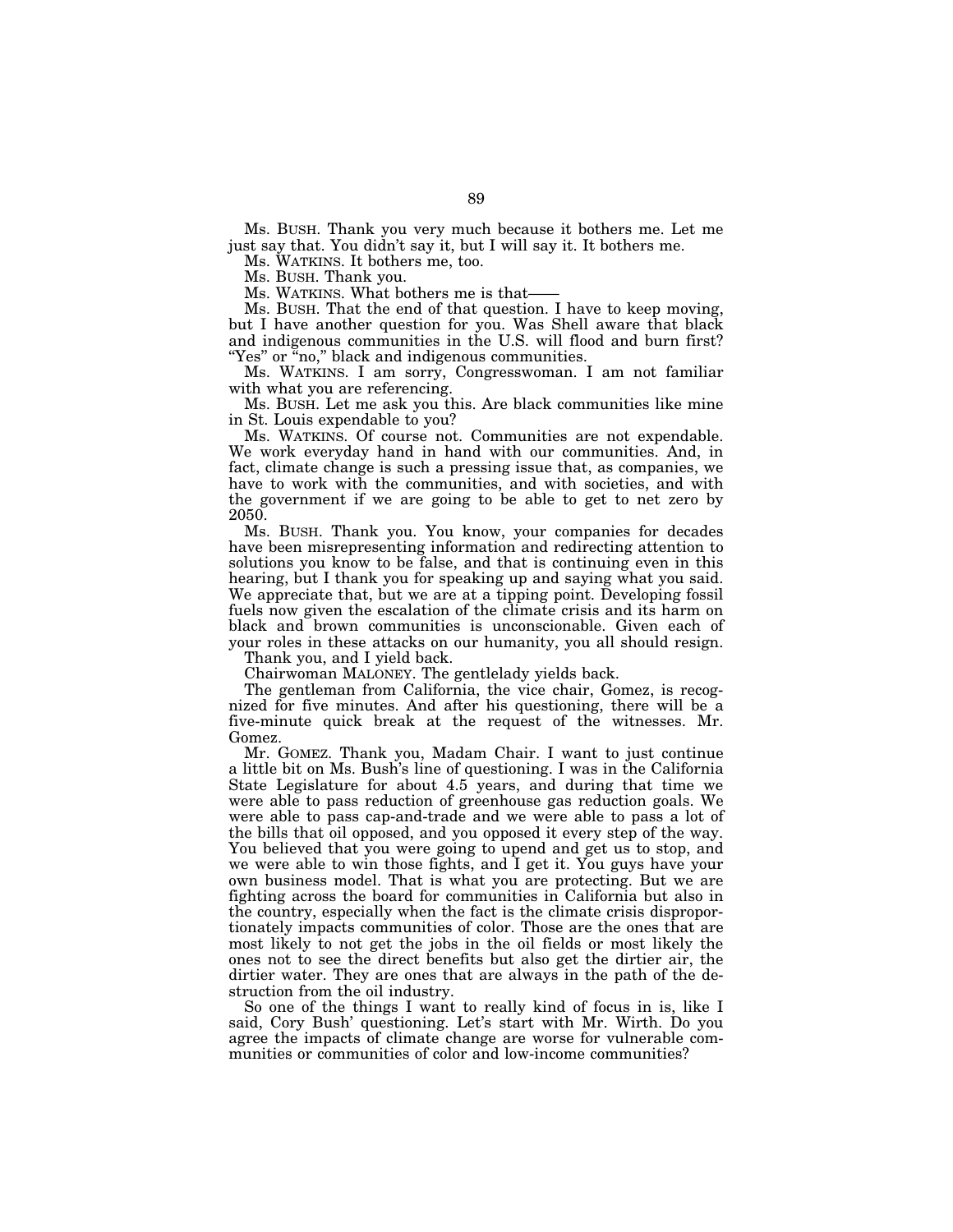Mr. WIRTH. Well, Congressman, this is a very important issue I think for society, so I appreciate you——

Mr. GOMEZ. Just a ''yes'' or ''no.'' I mean, do you agree that climate change is worse for low-income and communities of color?

Mr. WIRTH. Congressman, there are many different studies, opinions, and assertions on where and how climate change will manifest itself.

Mr. GOMEZ. Mr. Wirth, I mean, listen, I know people that work for you and I respect them very well. Just simple. This was a fight that we fought in California. "Yes" or "no." If you can't answer that, then there is really no reason to ask you the other questions. Do you believe climate change is worse for communities of color and low-income communities? ''Yes'' or ''no?''

Mr. WIRTH. Congressman, I don't have the ability to answer that. I think the manifestation of climate change-

Mr. GOMEZ. So I will take that as you are a ''no.'' OK. Mr. Wirth, Chevron's business code of conduct includes the following principle: 'protect people and the environment." So when Chevron states that the company has an ethical obligation to protect communities, does that include communities of color? ''Yes or ''no.''

Mr. WIRTH. Congressman, absolutely. Chevron strives to be a force for good in the communities in which we operate, and we are committed to continually improving our environmental and social performance, especially in communities that are vulnerable.

Mr. GOMEZ. Thank you, Mr. Wirth. Thank you. I am glad that you see that. Low-income communities and communities of color are on the front lines of coping with climate change and the legacy of fossil fuels. Mr. Wirth, do you believe Chevron has a moral obligation to prevent the negative health conditions and impacts and death caused by your products and the use of your products?

Mr. WIRTH. Congressman, I think we have an obligation for doing our part to respond to this great challenge that we have spent all day talking about.

Mr. GOMEZ. Could you answer yes" or "no" on my question?

Mr. WIRTH [continuing]. The future. I am sorry?

Mr. GOMEZ. "Yes" or "no." Just "yes" or "no," do you see that also you have a moral obligation to prevent the negative health conditions and impacts caused on people by the use of your products?

Mr. WIRTH. Congressman, we have an obligation to support people in their livelihoods with affordable, reliable energy with good jobs, and doing our part——

Mr. GOMEZ. Thank you.

Mr. WIRTH [continuing]. To reduce the carbon intensity of the energy system——

Mr. GOMEZ. Thank you, Mr. Wirth. Ms. Watkins, I want to kind of go over to you. Shell has said that they have a goal of offsetting 120 million tons of CO2 by 2030. Is that correct?

Ms. WATKINS. We have a goal that we just announced today of reducing our Scope 1 and 2 emissions that we control by 2030.

Mr. GOMEZ. OK. If Shell is committed to reducing its environmental impact, then why do you plan to appeal a recent court ruling in the Netherlands mandating Shell to reduce its emissions by 45 percent by 2030?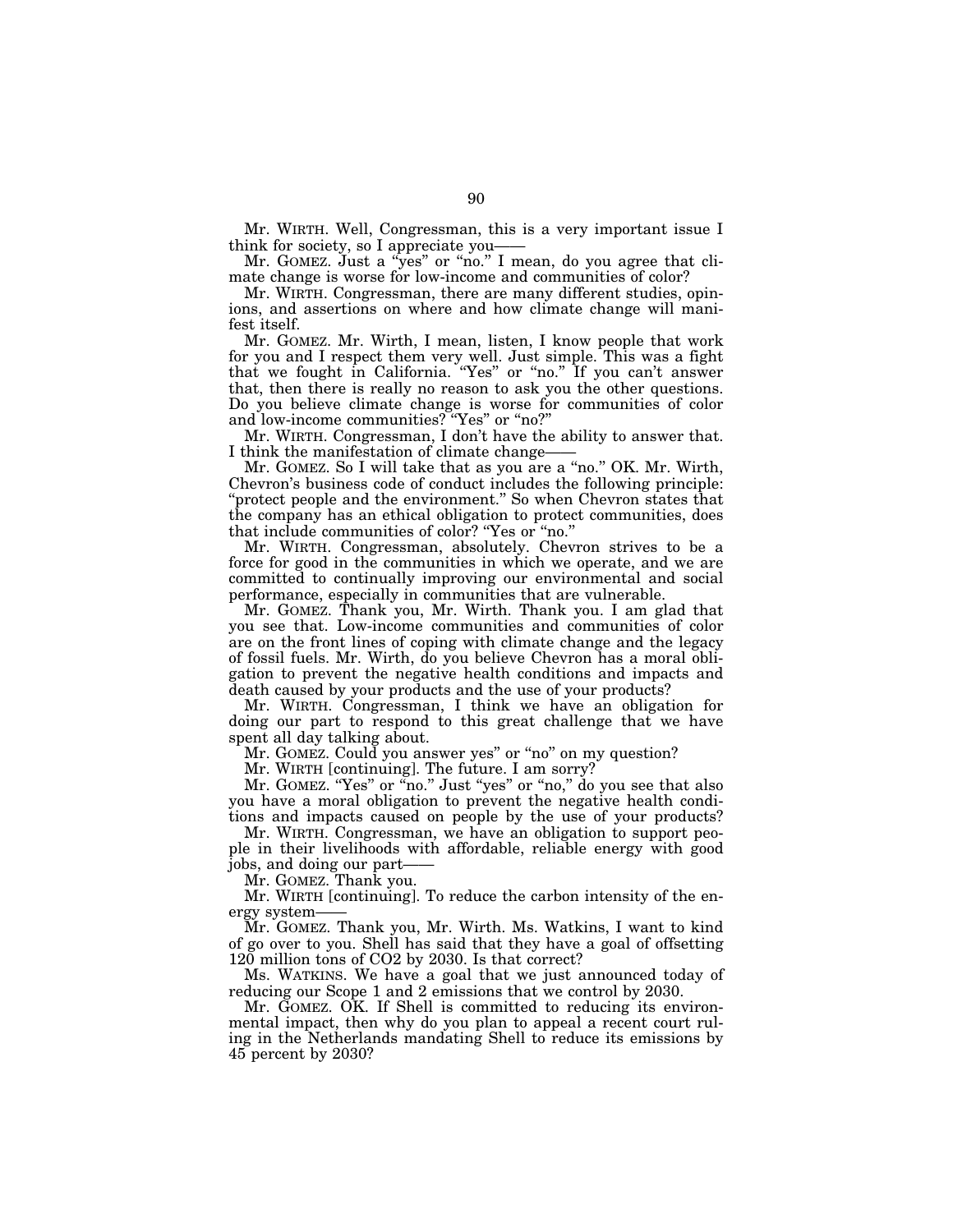Ms. WATKINS. Yes, we are appealing that court ruling because we feel that that is not something that should be decided in the courts and we are actively looking at accelerating. We are accelerating our powering progress strategy as evidenced by the new target that we put out today, and we look forward to continuing to work with governments, like yourself, with society in order to accelerate the demand for cleaner-

Mr. GOMEZ. Let me redirect the question. You mentioned Scope 1 and 2, but you leave out Scope 3, and Scope 3 emissions are 90 percent of your emissions. So how do you plan on reducing it by 120 tons by 2030 if you are not targeting 90 percent of your emissions?

Chairwoman MALONEY. The gentleman's time has expired, but the gentlelady may answer his question.

Ms. WATKINS. Yes. So our Scope 1 and 2 emissions by half by 2030. I don't know the exact tonnage of that. That number is not familiar to me. But what I can say around Scope 3, and you are right, the vast majority of the emissions are created from the use of the products that we sell. We will be net zero including Scope 3 by 2050 in step with society. That is our target for 2050. It includes Scope 3.

Mr. GOMEZ. OK. Your press release says-

Chairwoman MALONEY. The gentleman's time has expired.

Mr. GOMEZ. Thank you, and I yield back.

Chairwoman MALONEY. And I now am calling for a quick fiveminute recess. It is a request from the witnesses.

We stand in recess.

[Recess.]

Chairwoman MALONEY. The meeting will come to order.

Without objection, Mr. Casten is authorized to participate in today's hearing.

Mr. Casten, you are recognized for five minutes.

Mr. CASTEN. Thank you, Madam Chair, and thank you to our witnesses. I know it has been a long day. I want to just start by saying as a chemical engineer by training who spent a while as an engineer and then running some energy companies, I love chemical engineering. It is a lot of fun. I am sure you have a lot of fun with it. I always thought it was cool that you can look at the temperature and heat exchanger on one side and predict with amazing accuracy how the yield is going to change other side of your refinery, or a slight change in inputs changes the temperature. And I think it is no surprise that, you know, it is organizations like yours who employ a lot of smart people like that.

You are actually pretty good at understanding how changes in chemistry affect temperature. And, in fact, James Black back in 1978, as you, of course, know, did this presentation to Exxon where he predicted that we would have a doubling in CO2 based on current growth rates around 2025, and that would lead to a 1 to 3 degree increase in temperature, which is basically exactly where we are. So, Mr. Woods, kudos. You hire exceptionally talented people. You have trained them. That is one of the talents of a CEO. I commend you. We know that in the light of that information you denied.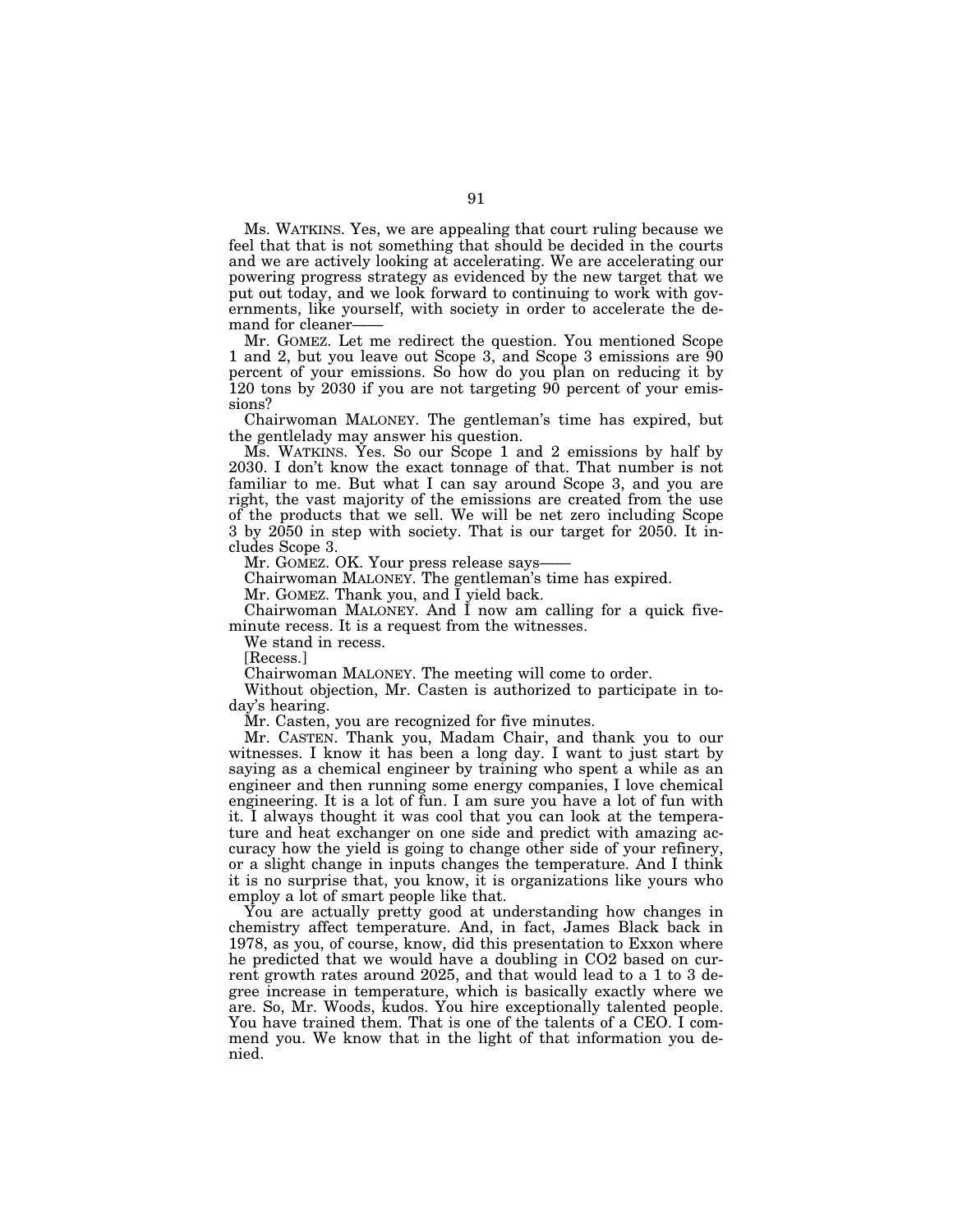You founded the Global Climate Coalition. You funded Willie Soon's research that was contrary on climate science, and I don't want to go into that. You have had those conversations already. But I do want to talk about something that is in the news this week, which is that we have got all this information coming up that Facebook is phenomenally good at sowing disinformation. Not only can they not stop it, but they are actually really good at inflaming it. They can convince people that vaccines are bad. They can convince people to take horse medicine. They can even convince people that it is patriotic to attack the United States Capitol. Good people.

So in light of that, in light of this amazing tool to spread disinformation, in light of the fact that you guys have actively worked to spread that disinformation, it is intriguing to me that in 2021, according to InfluenceMap, Exxon has spent \$4 million on Facebook ads. Seventy-five percent of that money has been since June, and, in fact, your digital advertising spend was running  $$50,000$  a week in March and got up to  $$600,000$  a week in October. Mr. Woods, do you dispute those numbers about your advertising spend?

Mr. WOODS. I don't have those numbers available to me.

Mr. CASTEN. Sound about right, though?

Mr. WOODS. I don't have a good view of those numbers today.

Mr. CASTEN. Could you speculate on what might have been going on in the last month that would cause you to rapidly increase your spending on a platform that is designed to amplify disinformation?

Mr. WOODS. Well, Congressman, I would first make the point that I think differences of opinion are not disinformation. We have-

Mr. CASTEN. Respectfully, sir, the laws of thermodynamics are not negotiable. We are not going there. I just want to know, do you know why you were amping up your spending on Facebook in the last few weeks by a factor of 12?

Mr. WOODS. I don't know what our spending in Facebook is, so it is hard for me to comment on what has changed.

Mr. CASTEN. OK. Well, there is this Build Back Better Act going on it seems to be getting a lot of attention. It certainly seems dispositive. Mr. Sommers, that same analysis analyzed a little over 25,000 ads from the fossil fuel industry. They found that 20 percent of those were from American Petroleum Institute that were promoting natural gas as a climate solution. Now, again, I go back to my friends in the chemical engineering sector. Methane is about 84 times as potent a greenhouse gas chemical as carbon dioxide. When it is initially released, it lasts a little over a decade in the atmosphere and then breaks down. Over 100 years, it is about 30 times as impactful. Over 20 years, which is kind of the time we have to get the zero, 84, which means there is somewhere between a 1 to 3 percent leakage rate in the system, and methane is actually worse than coal. And you all are out there promoting this as a part of the climate solution. Let's call it two percent just to be even.

Mr. Sommers, do you dispute that methane is an 80 times more potent greenhouse gas than CO2?

Mr. SOMMERS. Congressman, thank you for your question. Natural gas has led to——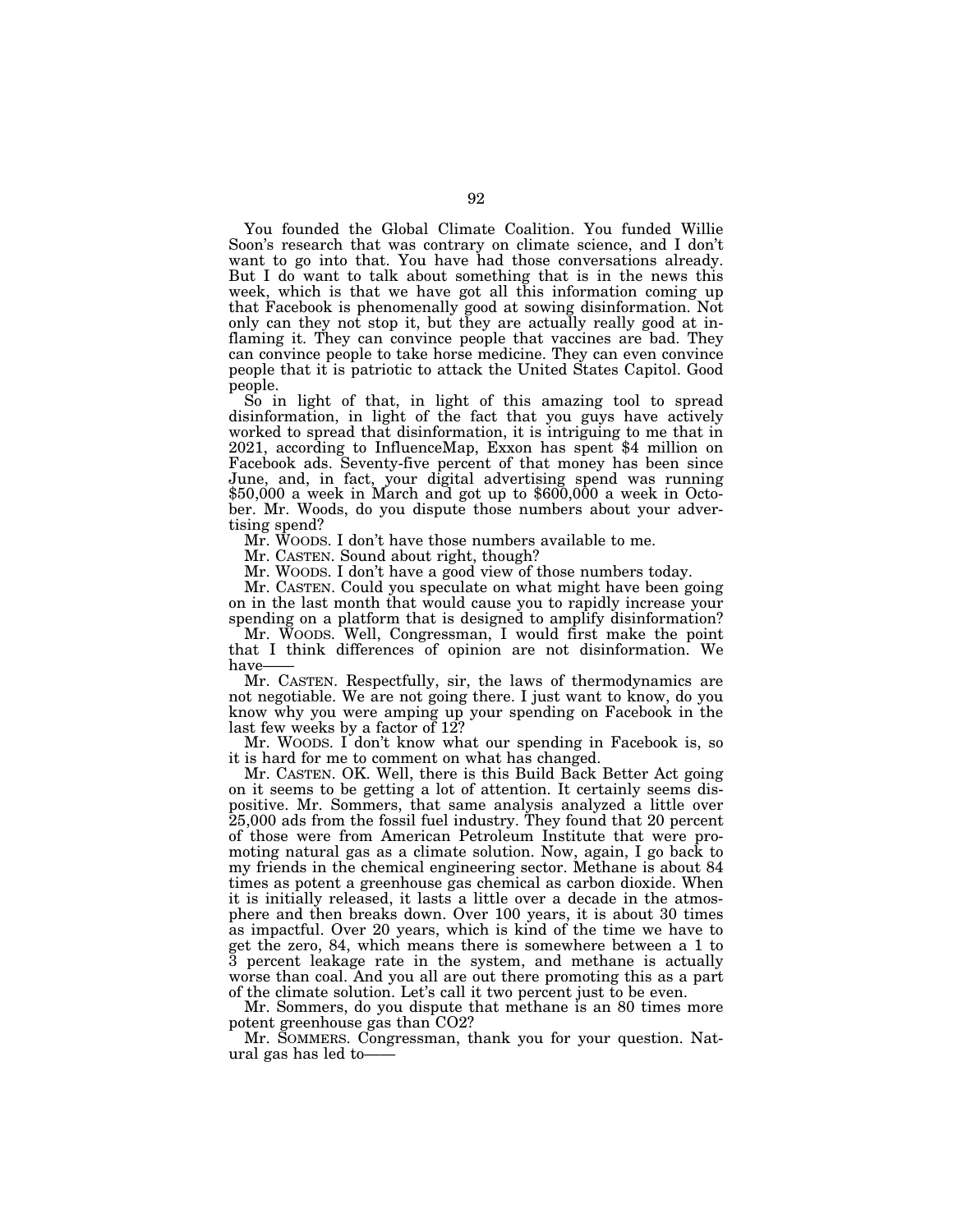Mr. CASTEN. Sir, I am just asking for a "yes" or "no." Do you dispute that it is 84 times as potent?

Mr. SOMMERS. Congressman, this industry has done everything that we can do to limit methane emissions over time.

Mr. CASTEN. I will get to the leaks. Do you dispute the science is my only question?

Mr. SOMMERS. Congressman, we trust the climate science.

Mr. CASTEN. OK. Good. Do you believe that the natural gas system today has less than two percent leaks from wellhead to burner tip?

Mr. SOMMERS. Congressman, we don't dispute the science in this space. We are looking-

Mr. CASTEN. How about the leakage rates? I get that we don't want to have leaks, but is it your position that there is less than two percent leaks from wellhead to burner tip?

Mr. SOMMERS. Congressman, we have programs at the American Petroleum Institute to work to limit methane emissions.

Mr. CASTEN. OK. But you are ducking the question, sir. If you don't have that, you have got to ask why you are calling something a climate solution that, as we sit today, is warming up the planet. I will leave you both with an observation. A former board member of mine, who is an idol of mine, used to tell us when we got in board disputes that the only thing that matters in this life is whether our grandchildren are proud of us. The West is on fire. Floods are coming. Ice is melting because of analysis you had in 1978. My question for all of you, which you can submit for the record, is, are your grandchildren proud of you?

I yield back.

Chairwoman MALONEY. The gentleman yields back.

Without objection, Mr. Jones is authorized to participate in today's hearing.

Mr. Jones, you are recognized for five minutes.

Mr. JONES. Thank you, Madam Chair. You know, if you listen to our witnesses today or read their companies' climate plans, you might conclude that carbon capture is nothing short of a miracle, a technology solution so impactful that it will save us from the catastrophic effects of climate change. Exxon, for example, is promoting a proposed carbon capture and storage hub in Texas designed to capture emissions from industrial facilities and power plants, a way, at least according to Exxon's own ads and marketing materials, to have the best of both worlds: continue to burn fossil fuels with reckless abandon but pay none of the climate price.

Mr. Woods, at an investor meeting earlier this year, you were quoted as saying, "Carbon capture and storage is going to be needed to reduce emissions,'' and your written testimony reflects that sentiment as well. Today there are 13 active commercial carbon capture and storage sites in the U.S., according to the Global CCS Institute's 2020 report. One of those sites belongs to Exxon, correct? A simple yes" or "no" will do.

Mr. WOODS. I am not familiar with that report, but we do have a facility in the U.S., yes.

Mr. JONES. In Shute Creek, Ohio.

Mr. WOODS. Yes.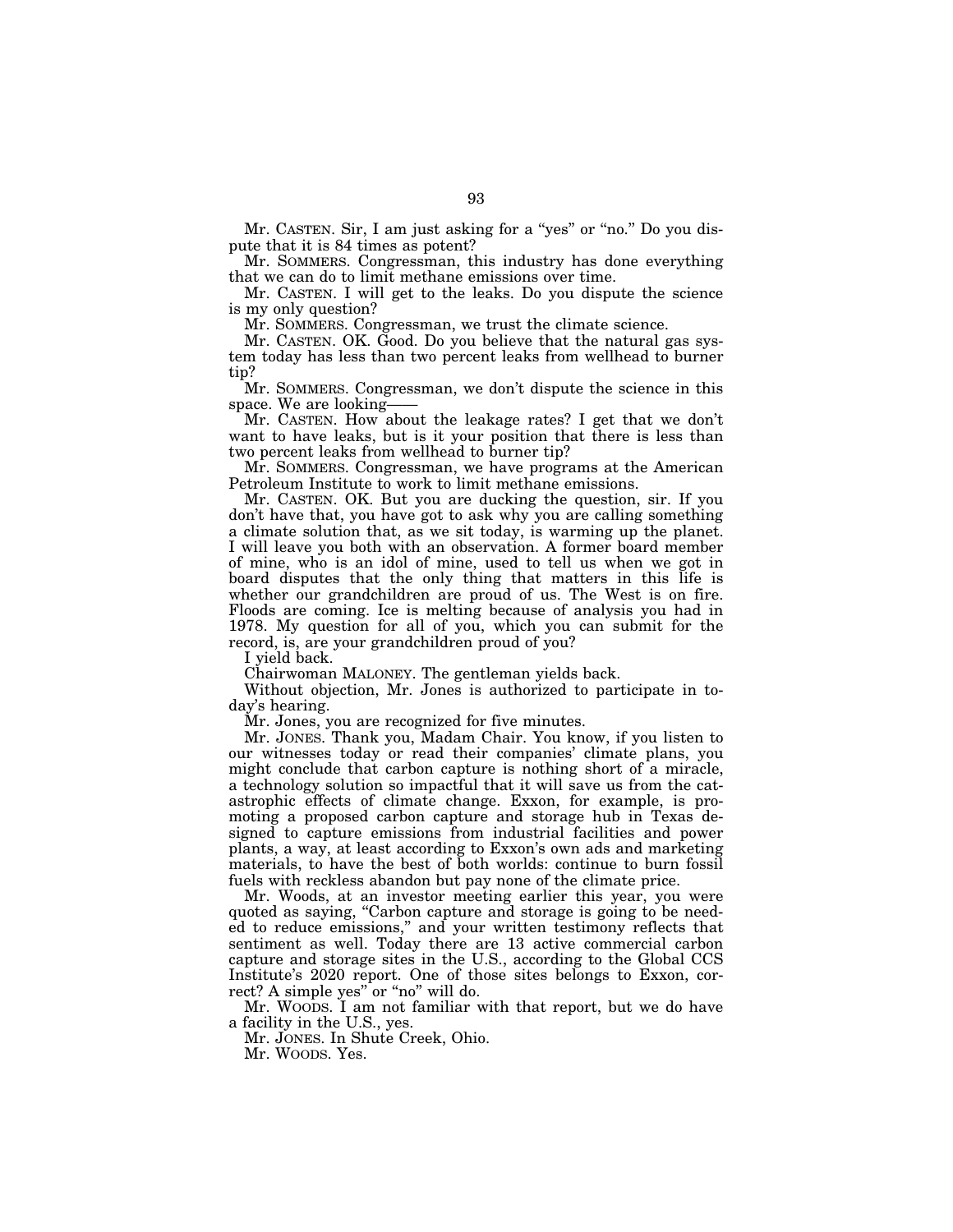Mr. JONES. Twelve of those sites, including the one Exxon owns, the captured carbon is used for what is called enhanced oil recovery, a method to combat hard-to-reach oil by injecting pressurized  $CO2$ . Is that correct? Again, a simple "yes" or "no" will do, sir.

Mr. WOODS. Yes.

Mr. JONES. In fact, 95 percent of the carbon being captured at these U.S. sites is used for extracting more oil. To be clear, Exxon and others are using captured CO2 to extract more oil and calling this a climate mitigation strategy. Mr. Woods, "yes" or "no," when Exxon promotes carbon capture as a climate solution, does this include carbon capture used for enhanced oil recovery?

Mr. WOODS. Congressman, I would say that you are confusing the technology with its uses. Carbon captures is a proven technology to concentrate CO2, and then the question is what you do with that concentration. We can store it. Our Houston hub is used to capture that CO2 and then store it in aquifers offshore. It would not be used for enhanced oil recovery. So there is a difference between the technology and then what you use the technology for.

Mr. JONES. So, Mr. Woods, I am sorry, I do have other questions. I just want to get a ''yes'' or ''no'' answer. When Exxon promotes carbon capture as a climate solution, does this include carbon capture that is used for enhanced oil recovery? "Yes" or "no."

Mr. WOODS. Our focus has been to capture CO2 and sequester it, not for EOR.

Mr. JONES. OK. So even though the overwhelming majority of existing carbon capture technology deployed is ultimately used to extract even more fossil fuel, Exxon plans to increase investment in carbon capture as a way to ''be consistent with the goals of the Paris Climate Agreement.'' But the truth is carbon capture might help the fossil fuel companies extract more oil, but it won't do anything to prevent us all from paying the catastrophic costs of the climate crisis. To make enhanced oil recovery work from a climate perspective, Exxon, and to be fair, the rest of the fossil fuel industry as well, would need to capture and store and ever-increasing amount of carbon for which there is neither the technological capacity or infrastructure at scale to meet our 2030 or even 2050 obligations in the Paris Climate Agreement. The U.S., as you know, is committed to reaching net zero emissions by 2050, but Exxon's carbon capture facility has only been able to capture and bury less than 20 percent of the carbon produced by the single plant on which it operates.

Mr. Woods, how do you expect to capture enough of Exxon's future emissions from extraction transportation and other company operations to remain consistent with the country's net zero obligation?

Mr. WOODS. Congressman, that is the big challenge we all face, moving from one energy source to another. And it has been widely recognized in order for society to be successful, by the IPCC and the IEA, that carbon capture will play an important role in that. And the policy to support implementation of carbon capture will be important to achieve society's objectives. So no matter what solution we go to, there is going to be extensive need for additional investment in infrastructure as well as the technology to replace today's energy system. So it is not a question of spending more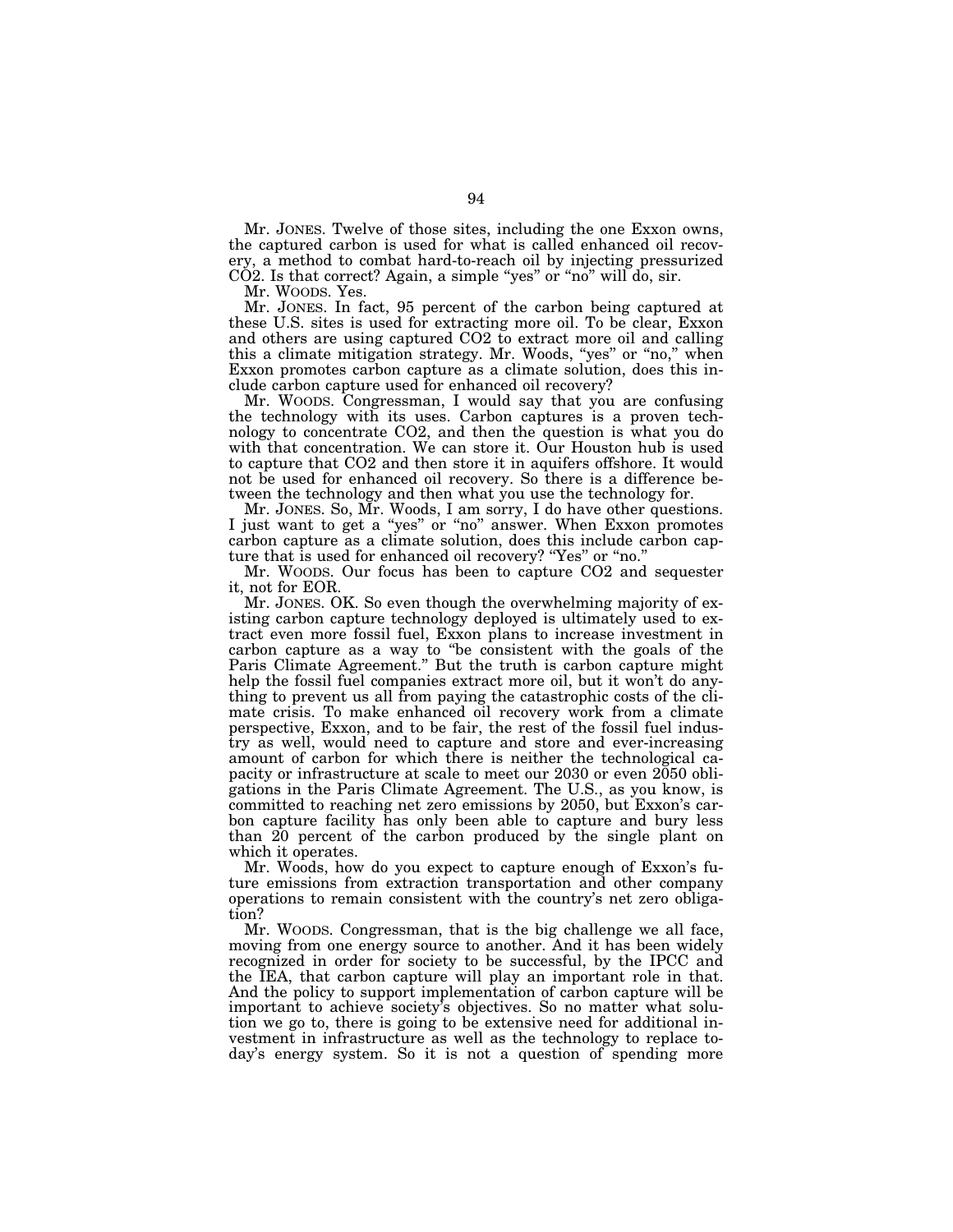money. It is where you spend that money. And I would make the point that a number of solutions are required and a number of large investments in those solutions are required across our economy and across the world as a whole.

Mr. JONES. Thank you, Mr. Woods. I understand that to mean that you don't know yet how you can capture enough future emissions from extraction transportation and other company operations to remain consistent with our country's net zero obligation.

And with that, Madam Chair, I yield back.

Chairwoman MALONEY. The gentleman yields back.

Without objection, Mr. Levin is authorized to participate in today's hearing.

Mr. Levin, you are now recognized for five minutes.

Mr. LEVIN. Thank you so much, Madam Chairwoman, and thanks to all the witnesses. I want to shift our focus to the oil refinery workers your companies employ. Mr. Woods, I am going to ask you a few "yes" or "no" questions and then get into the issue in more detail. Does ExxonMobil educate workers on possible job loss from climate change, and have you advised workers that you believe addressing the climate crisis may cause some of them to lose their job?

Mr. WOODS. What we have talked about with our organization is the opportunity to address the risk of climate change through investments in technologies-

Mr. LEVIN. Right, but I am asking about people's jobs, sir.

Mr. WOODS. Yes, and I will get to that. So-

Mr. LEVIN. Well, I don't have a lot of time. So do you talk to them about that they may lose their jobs? "Yes or "no." Their current jobs.

Mr. WOODS. We believe that the transition will involve capabilities and skill sets that are consistent with our existing businesses, so there is an opportunity to evolve those jobs in two different applications, like carbon capture, like biofuel.

Mr. LEVIN. Got it. So do you have specific programs in place to retain and protect the workers that you currently employ? Is that when you are kind of saying?

 $Mr.$  Woods. No. What I am saying is as the world transitions and has the solutions that are going to be required, like hydrogen and biofuel and carbon captures, those investments will require workers to operate those facilities. And the skills of those workers are very

Mr. LEVIN. OK. I understand, sir. So would you say that, from your perspective, the company considers the well-being of your workers when you are making new business decisions?

Mr. WOODS. We believe that-

Mr. LEVIN. It is a simple question, sir.

Mr. WOODS [continuing]. Our workers are fundamental to the value proposition of our company, so they are very important to the equation.

Mr. LEVIN. OK. Well, I really have to question a lot of what you consider, how much you really consider them when you are making these decisions given reports coming out of the Beaumont Refinery. Can you confirm that on May 1, your company escorted 650 oil refiners in Beaumont, Texas, in the refinery there, off the job, replac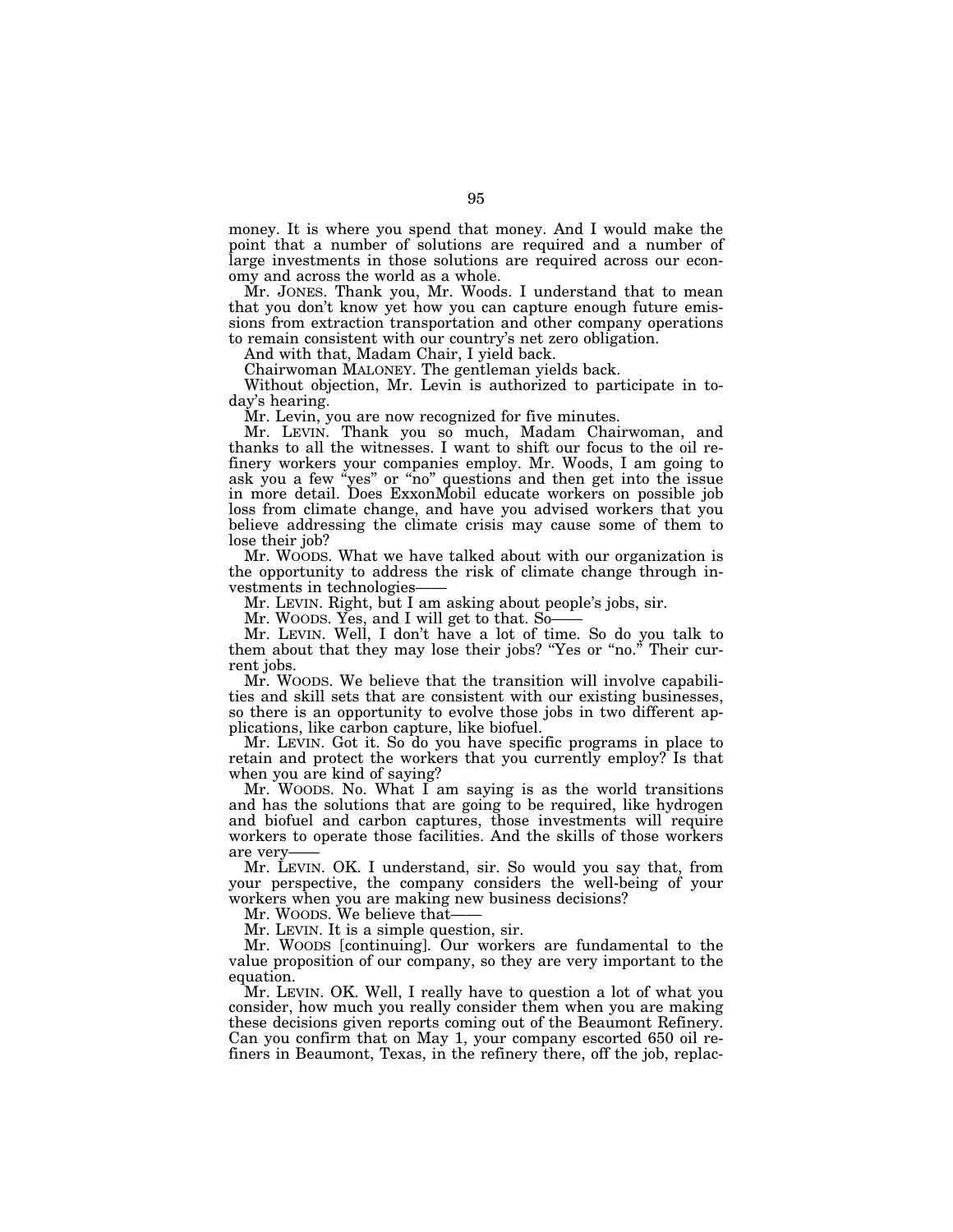ing experienced members of United Steel Workers Local 13243 with temporary workers in an effort to force a vote on your latest contract proposal?

Mr. WOODS. At Beaumont, we have had contract negotiations ongoing for quite some time. We failed——

Mr. LEVIN. Did you lock the workers out, sir, and replace them with temporary workers?

Mr. WOODS. We failed to reach an agreement, and as part of that process and a strike notice, we had a lockout. That is correct.

Mr. LEVIN. Well, Madam Chairwoman, ExxonMobil states in its guiding principles for employees, ''We are committed to maintaining a safe work environment enriched by diversity and characterized by open communication, trust, and fair treatment." I fail to see how that is true based on today's hearing. ExxonMobil and other fossil fuel companies have sold this untrue narrative that they are acting out of concern for their workers while simultaneously undermining them as in the case with the lockout in Beaumont, Texas.

We have evidence that their workers aren't their primary concern in their business decisions regarding climate change. As many have referenced earlier, former ExxonMobil senior adviser, Keith McCoy, was caught on camera defending ExxonMobil's early efforts to fight against climate science, stating that, ''There is s nothing illegal about doing that, and we are just looking out for our investments. We are looking out for our shareholders.'' He didn't mention the workers. And now when these companies can no longer hide from their climate denialism and disinformation, they work behind the scenes to shift climate liability away from profit margins and onto the backs of their workers by refusing to give them a seat at the table or to be clear about the long-term impacts that climate change has on their livelihoods.

I am tired of oil industry-backed groups opposing efforts to address climate change in the name of protecting good jobs and workers. Let us remember it was not the CEOs and big bosses of these companies that made oil refinery jobs good jobs. It was unions and workers who fought for decades and are still fighting for these benefits. We can save life on earth as we know it and support our workers to have good jobs. I implore all the witnesses testifying today to give oil refinery workers a seat at the table, and I remain steadfast in my commitment to ensuring that workers are held harmless and supported in this transition while corporate polluters pay for the climate disinformation they have peddled for decades.

With that, Madam Chairwoman, with 10 seconds to spare, I yield back the balance of my time.

Chairwoman MALONEY. The gentleman yields back.

Without objection, Ms. Omar is authorized to participate in today's hearing.

Ms. Omar, you recognized for five minutes.

Ms. OMAR. Thank you so much, Madam Chair. I am glad to join this discussion. I know there has been a lot of conversations around the coordinated efforts that the fossil fuel companies have put together to create and spread disinformation about climate change.

As we heard earlier, in 1998, the American Petroleum Institute, or API, assembled a global climate science communication team comprised of fossil fuel companies and front groups working to co-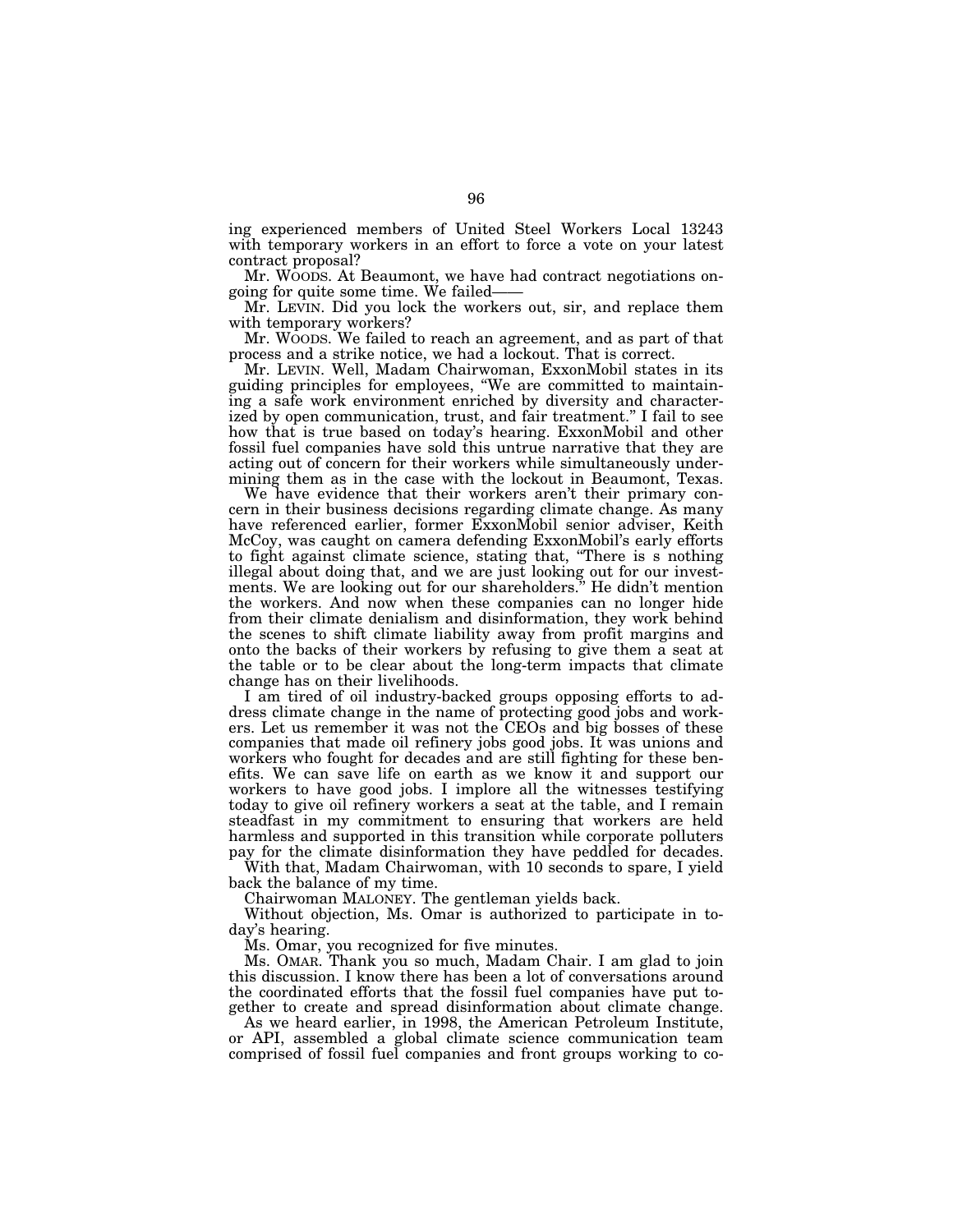ordinate a misinformation campaign surrounding climate change. Mr. Wright, the Action Plan says Sharon Kneiss of Chevron was a member of the Global Climate Science Communication Team, correct?

Mr. WIRTH. Congresswoman, I appreciate the question. I am- $Ms.$  OMAR. It is just "yes" or "no," sir.

Mr. WIRTH. I am not familiar with the instance you are referring to, so I don't have any knowledge of that.

Ms. OMAR. All right. Mr. Woods, the Action Plan also says Randy Randol of Exxon was a member of the team. Do you agree?

Mr. WOODS. I don't know about that. That was several decades ago and——

Ms. OMAR. OK. So on page two of the April 3, 1998, Action Plan, it says that these employees were listed as members who contributed to the development of the plan. In 1998, the Global Climate Science Communication Team produced an action plan outlining a strategy to conduct a coordinated misinformation campaign on climate change. Mr. Woods, an Exxon employee was involved in developing this action plan, right?

Mr. WOODS. As I said, I am not familiar with that activity. That was 20 years ago, and so I can't——

Ms. OMAR. OK. And, Mr. Wright, is that the same for you? Do you know that these employees were involved in creating this action plan?

Mr. WIRTH. I don't have information about the instance that you are making reference to, Congresswoman.

Ms. OMAR. OK. Again, on page two of that Action Plan lists these employees. The plan explained that, ''Victory'' would be achieved when ''average citizens understand uncertainties in climate science'' and recognition of that uncertainty ''becomes part of the conventional wisdom.'' We have heard today that Exxon executives were warned about the reality of the climate change as early as the 1970's. As we know, API shared information within the industry about the dangers of climate change. Yet both of your organizations contributed to a plan to inject an uncertainty into the climate debate. Mr. Sommers, "yes" or "no," did the Global Climate Science Communication Team achieve victory as it was laid out in that Action Plan?

Mr. SOMMERS. Congresswoman, I am not familiar with what you are referring to. In 1998, I was 23 years old. I came to API in 2018 and focused on the climate change.

Ms. OMAR. I study the history of the institution I participate in. I am sure you do as well. But it seems very clear that they did. The fossil fuel industry worked collectively to prevent action on climate change. They coordinated their campaigns with groups like the Global Climate Science Communication Team. Their efforts at disinformation were conscious and deliberate. Over the past three decades, the fossil fuel industry has continued their efforts by making \$780 million in political donations with 80 percent of those donations going to Republicans. In 2020 alone, the industry made \$139 million in donations to candidates and committees, of which 84 percent went to Republicans and mostly climate deniers. It is yet another reason we need to get the fossil fuel money out of our politics.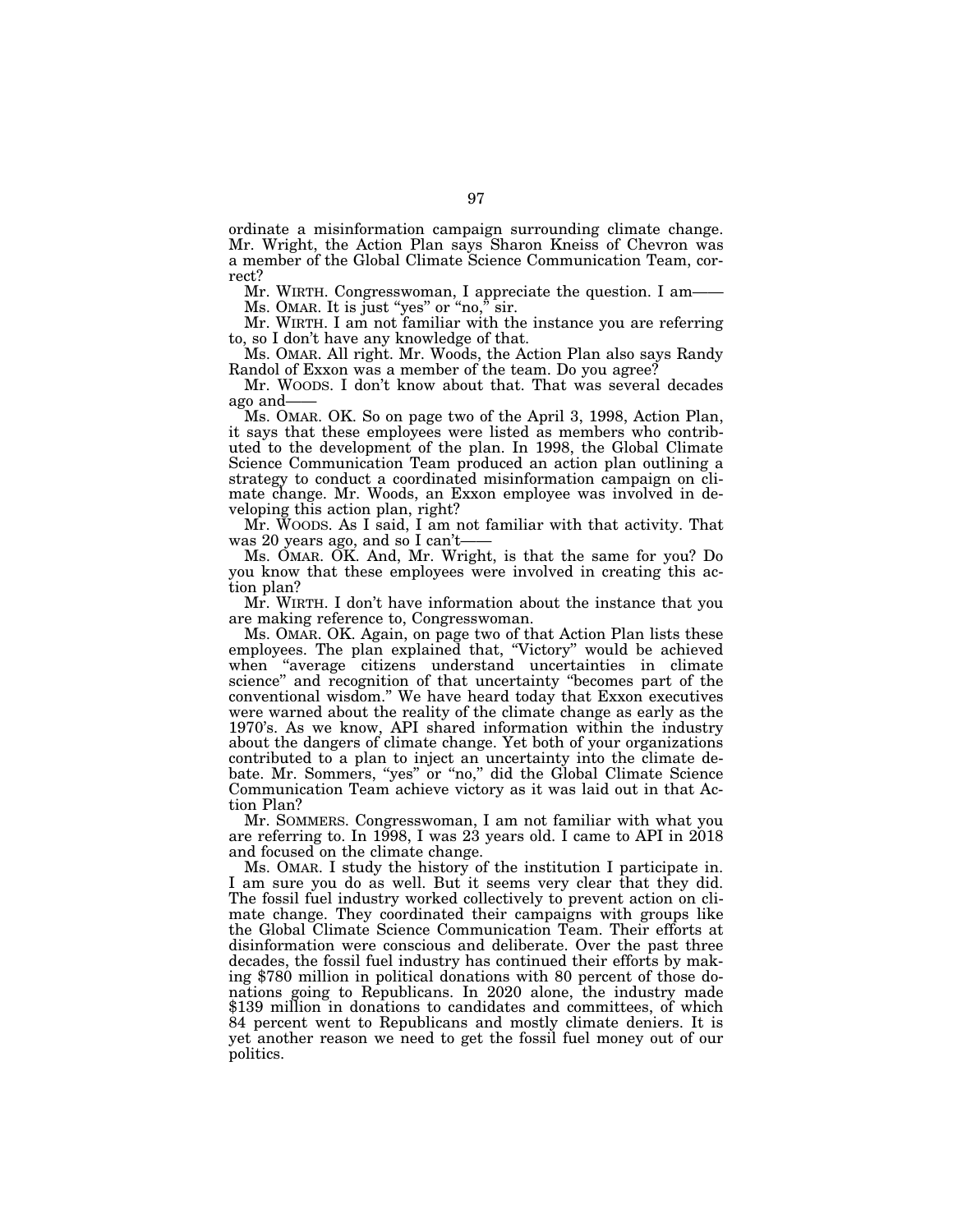Fossil fuel companies have polluted our air, land, and water for profit despite knowing the devastating impact it has on our companies. It seems like you all have achieved that victory of leading the public with disinformation. And as one of my colleagues said earlier, I hope that you are ashamed of the future that you contributed to for your children and for ours. And I ask all of you to resign.

With that, I yield back, Madam Chairwoman.

Chairwoman MALONEY. The gentlelady yields back.

I am prepared to close now. All of our witnesses have had their time to ask their questions and the witnesses have responded, and I thank them for their time and their testimoneys. But before we close, I want to offer the ranking member an opportunity to offer any closing remarks he may have.

Mr. COMER. Well, thank you, Madam Chair, and I honestly sincerely think this was one of the better hearings that we have had today. The one thing that I think most Americans who watch this hearing would take from it is that the Biden energy policies have already had a dramatic impact on the inflationary prices that we have seen of gas and what we are going to see this winter with natural gas. So I think that was an important thing for the American people to see. This was a timely hearing because gas prices have risen 27 days in a row. Twenty-seven days in a row with no end in sight.

You know, we have had a lot of interesting antics from my friends on the other side of the aisle. We have had a request to make a pledge to, of all things, cut production. When we are seeing gas prices soaring right now, the last thing in the world we need to do is cut production. We have seen them make try to get the CEOs to make a pledge to cut production at the same time Joe Biden is pleading with OPEC to increase production. It makes no sense. And we have had questions about how much lobbying the energy industry spent to lobby on behalf of the Paris Climate Accord. Of course they spent little to none on lobbying for that. The only countries that would have spent money lobbying for the Paris Climate Accords would have been energy companies in China or Ukraine. Perhaps when we become the majority and we subpoena Hunter Biden, we can ask Hunter Biden about that question.

And then, you know, as our colleague, Representative Omar, just said, attacking the oil and gas industry for donating 80 percent of their contributions to Republicans. The first thing that crossed my mind, Madam Chair, is I guess they feel like fools for donating 20 percent to the Democrats. I mean, this is crazy this policy that is only going to make energy prices higher, only going to make us more dependent on foreign countries for our energy and is going to do nothing to reduce carbon emissions. And finally, we have seen stunts like with Katie Porter. You know, it looked like she was in California. Madam Chair, I hope she doesn't get fined by Gavin Newsom for polluting or whatever she was doing there in the back of her car in California.

But, you know, the most predictable thing that we have seen today is the trend with the Democrats attacking private sector companies for making a profit. And what always confuses me is why my friends on the left continue to attack companies for making a profit while at the same time wanting to increase the corporate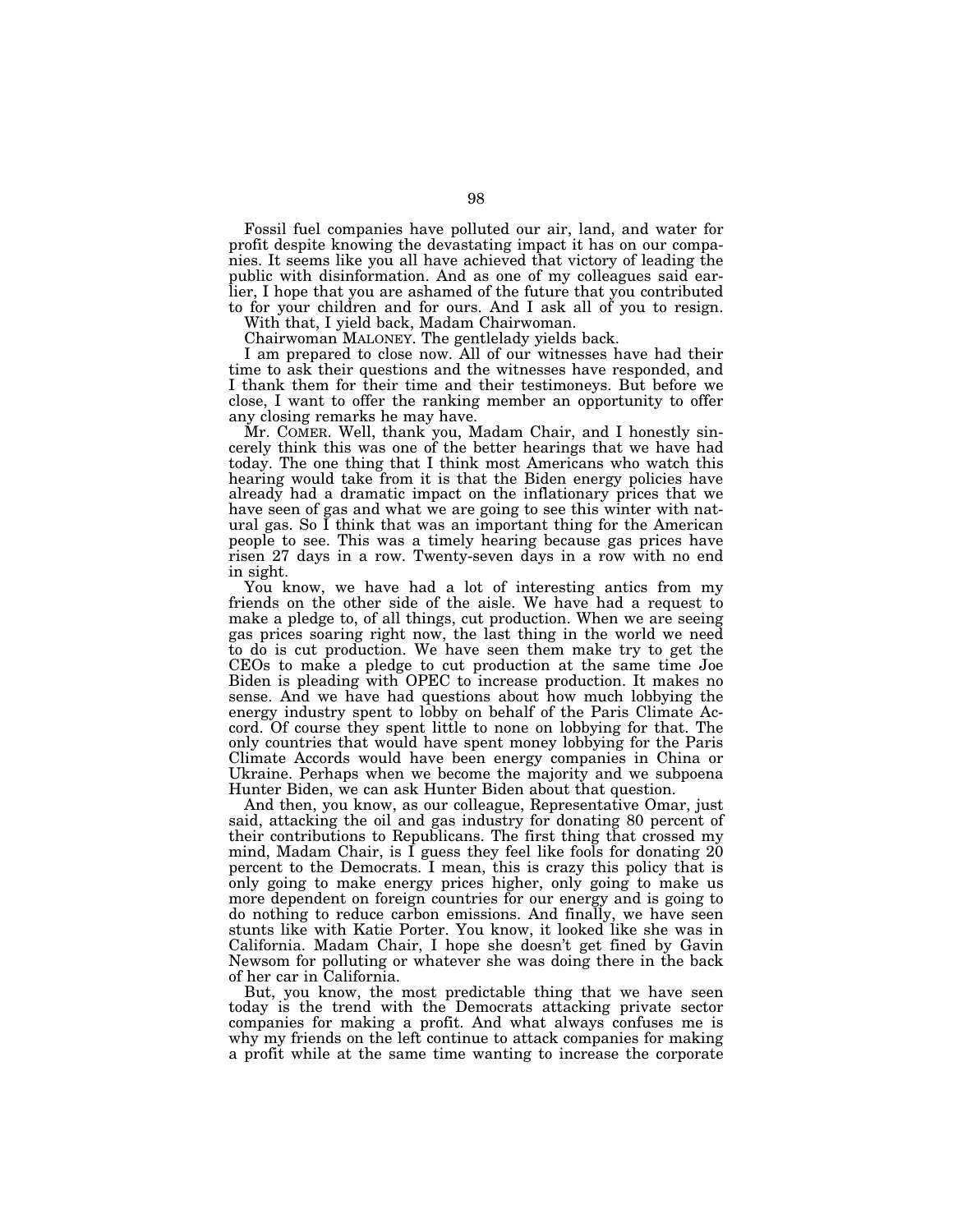tax. If corporations don't make a profit, it doesn't matter what the corporate tax rate is. So I think there are a lot of differing opinions that the American people have seen today from this hearing.

I want to thank our witnesses who came here today. I want to thank you for the investment that you have made in creating goodpaying jobs and doing your best to see that we are less dependent on foreign oil. I want to also thank you for your investments to reduce carbon emissions. The climate is very important to Republicans as well. We just want to work with the private sector to reduce our carbon footprint while at the same time reducing our dependence on foreign countries for energy, and, at the same time, create and maintain good-paying jobs. So that is a hallmark of the Republican policy. We care about the climate, but we also want to work with the private sector to reduce carbon emissions and continue to create good-paying jobs.

With that, Madam Chair, I yield back.

Chairwoman MALONEY. The gentleman yields back.

I want to thank all of the witnesses for appearing today and thank all of my colleagues on both sides of the aisle for their participation in this important hearing.

I have been listening carefully to today's testimony. As I said earlier, I had hoped today would be a turning point for the oil industry. I was grateful to hear the top fossil fuel CEOs finally admit that climate change is real, that burning fossil fuels is causing it, and that we must act urgently to fix it. But I was disappointed that we also heard much of the same denial and deflection we have heard before. Today's witnesses refused to take responsibility for Big Oil's decades-long disinformation campaign. And even after agreeing that we are, in fact, in "Code Red" crisis, they refuse to stop funding groups like the American Petroleum Institute that are still blocking reforms, like expanding the use of electric vehicles. So I see no choice but to continue our committee's investigation until we see the truth.

We requested documents from each of these companies six weeks ago which were due on September 30. We followed up before the due date to identify categories of documents that were of particular importance to be produced quickly. After they missed the deadline, we sent warning letters to all six companies urging them to complete their productions by October 25 or face further action. Unfortunately, none of the six entities have produced a substantial portion of the key documents the committee requested. Instead they produced reams of other documents, many of which were publicly available. One entity sent in 1,500 pages printed from their own website, available publicly, along with 4,000 pages of newsletters filled with industry press releases. Others sent us thousands of pages of publicly available annual reports and the company's postings on Facebook and LinkedIn.

Now, let me tell you what the fossil fuel companies have not produced. These organizations have not produced the detailed funding information that we requested and that we need to understand their payments to shadow groups and to 150 public relations companies, and advertisements on social media payments, payments that today's witnesses seem intent on continuing. Nearly all the companies have failed to turn over board materials the committee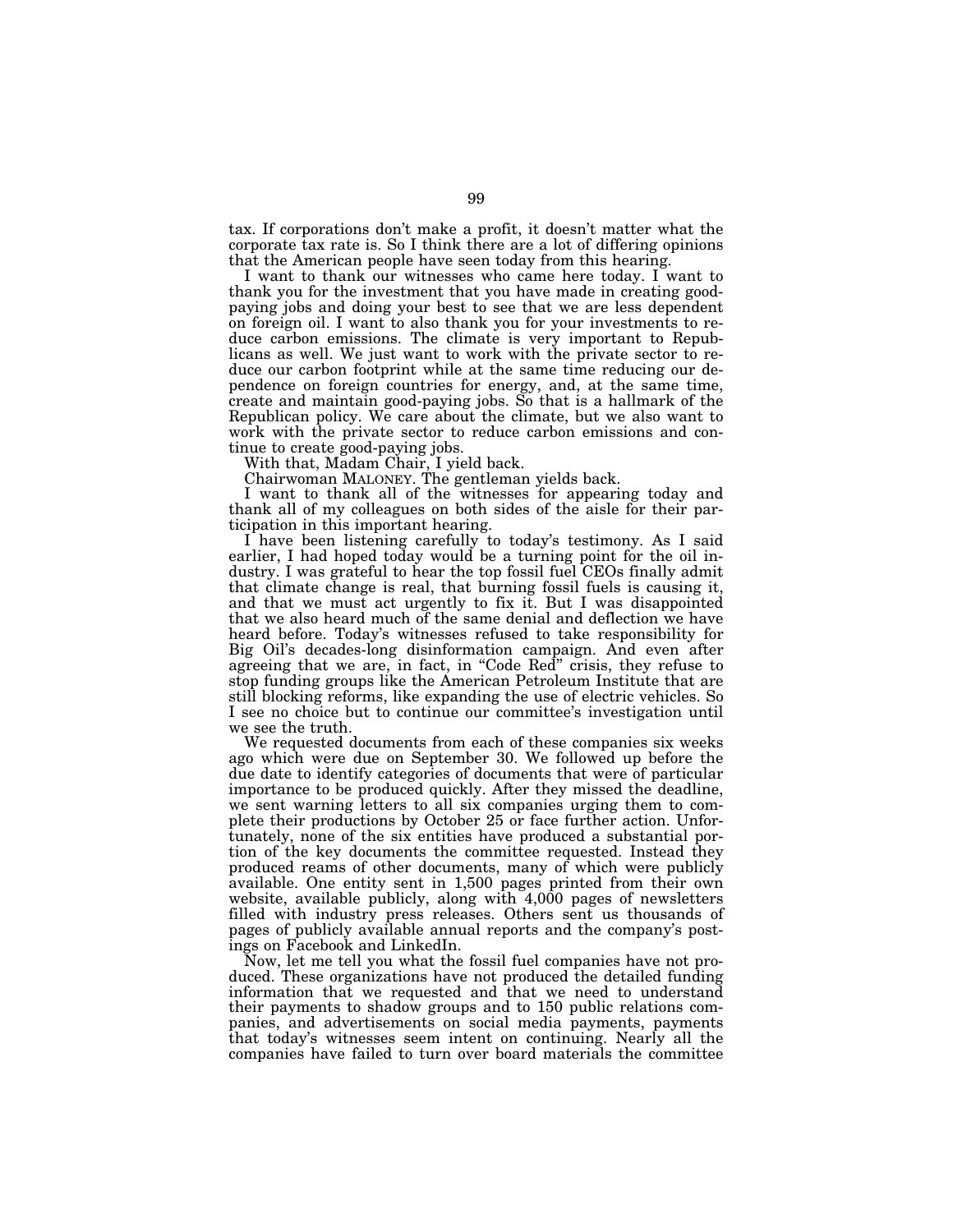needs to examine corporate strategies on climate change. And with only a few limited exceptions, the fossil fuel companies have not produced any internal documents or internal communications from senior executives about their company's role in climate change. I have tried very hard to obtain this information voluntarily, but the oil companies employed the same tactics they use for decades on climate policy: delay and obstruction. Well, that ends today.

I am formally notifying the ranking member and members of the committee that I intend to issue subpoenas to the fossil fuel entities represented here today. I have draft subpoenas here. Please know that I do not take this step lightly. When Republican Dan Burton was chairman of this committee, he issued more than 1,000 subpoenas without a single complaint from my Republican colleagues. I have been much more selective, but we are at Code Red for climate, and I am committed to doing everything I can to help rescue this planet and save it for our children. We need to get to the bottom of the oil industry's disinformation campaign, and with these subpoenas we will.

Mr. COMER. Madam Chair, point of order. Point of order.

Chairwoman MALONEY. What is the gentleman's point of order? Mr. COMER. I just want to publicly say I object to the issuance of subpoenas. The oil and gas executives here today have provided over 100,000 pages of documents, and we feel like that is an infringement upon their First Amendment rights.

Chairwoman MALONEY. Well, Mr. Chairman, they produced documents, but they were not the documents that we requested. Most of it was like this, completely publicly available on their website, their annual reports. And as you know, Chairman Khanna and I wrote you a letter yesterday highlighting our serious concerns that the fossil fuel organizations were not fully compliant with our request and were obstructing and delaying our investigation. I also noted that we gave these organizations multiple opportunities to produce them voluntarily. We requested it in writing and phone calls and reaching out to their offices. In fact, Chairman Rho Khanna and I wrote to them just last week and warned them if they did not comply voluntarily, that the committee would be forced to consider additional steps to obtain compliance.

So we have been true to our word, and we spent a great deal of time trying to obtain these documents. We were not able to obtain them. They are important. We are now requesting them with a subpoena. I have draft subpoenas here. I am willing to share them if you would like them.

Mr. COMER. Madam Chair, we strongly reiterate the fact that we feel this is an infringement upon their First Amendment rights. This is the Oversight and Government Reform Committee. We are supposed to focus on waste, fraud, and abuse in the Federal bureaucracy.

Chairwoman MALONEY. Great. The meeting is adjourned.

Before we close, in closing, I want to thank our panelists once again for their remarks, and I want to commend my colleagues for participating in this very important conversation.

With that and without objection, all members will have five legislative days within which to submit extraneous materials and to submit additional written questions for the witnesses to the chair,